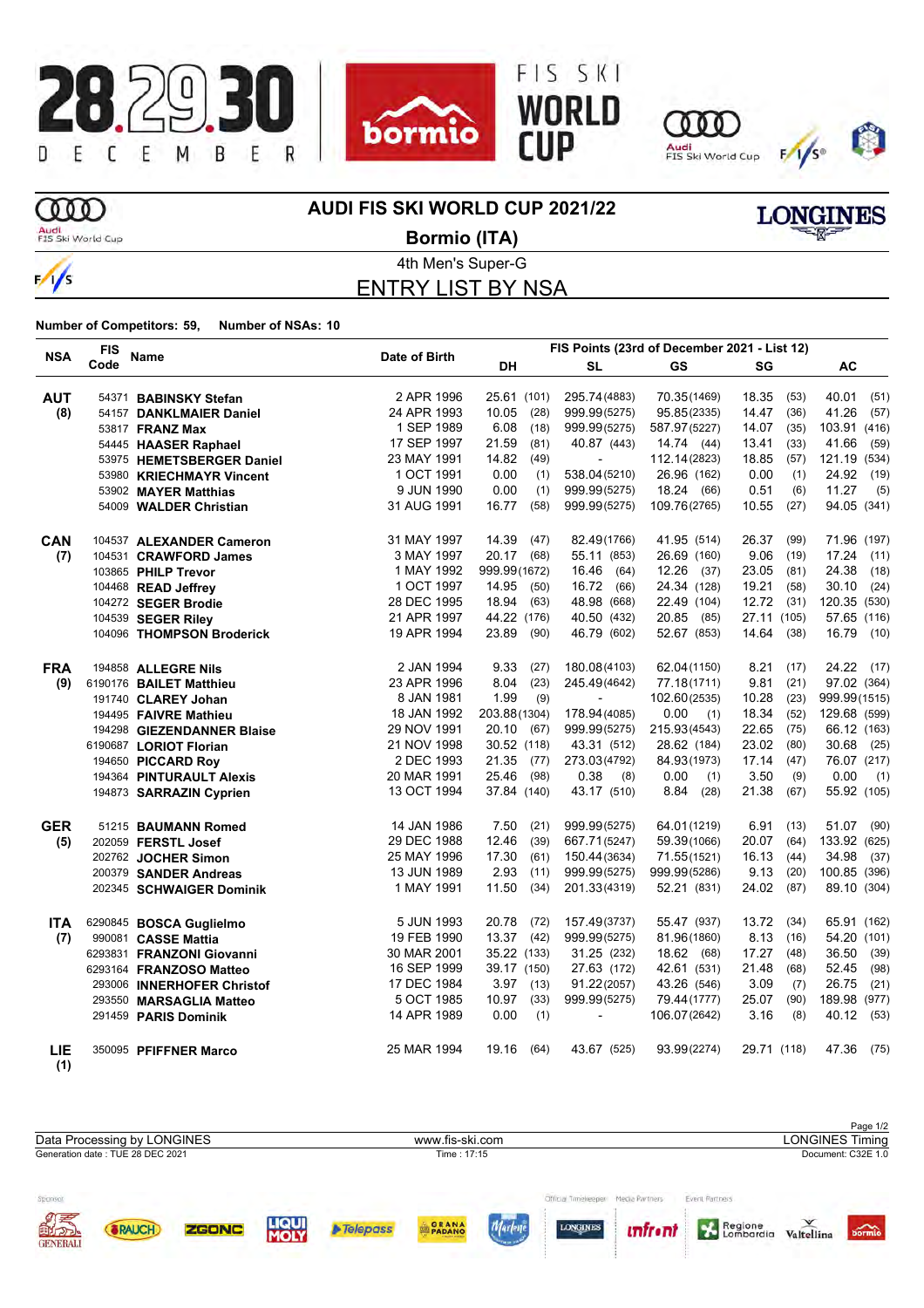

 $\frac{1}{\sqrt{2}}$ 

Audi<br>FIS Ski World Cup

## **AUDI FIS SKI WORLD CUP 2021/22**

**Bormio (ITA)**



4th Men's Super-G ENTRY LIST BY NSA

|            | <b>FIS</b> |                                 |             | FIS Points (23rd of December 2021 - List 12)<br>Date of Birth |              |               |               |                 |  |
|------------|------------|---------------------------------|-------------|---------------------------------------------------------------|--------------|---------------|---------------|-----------------|--|
| <b>NSA</b> | Code       | Name                            |             | <b>DH</b>                                                     | <b>SL</b>    | <b>GS</b>     | SG            | <b>AC</b>       |  |
| <b>NOR</b> |            | 422139 KILDE Aleksander Aamodt  | 21 SEP 1992 | 0.81<br>(7)                                                   | 344.85(5017) | 4.20<br>(10)  | 0.00<br>(1)   | 9.08<br>(4)     |  |
| (3)        |            | 422403 ROEA Henrik              | 5 AUG 1995  | 14.32<br>(46)                                                 | 82.34(1763)  | 20.03<br>(79) | 28.82 (114)   | 64.68<br>(154)  |  |
|            |            | 422310 SEJERSTED Adrian Smiseth | 16 JUL 1994 | 9.09<br>(26)                                                  | 307.91(4929) | 109.26(2749)  | 7.23(14)      | 45.92<br>(70)   |  |
|            |            |                                 |             |                                                               |              |               |               |                 |  |
| <b>SLO</b> |            | 561255 CATER Martin             | 20 DEC 1992 | 6.47<br>(20)                                                  | 167.09(3899) | 81.14(1831)   | 19.83<br>(63) | 24.00<br>(16)   |  |
| (3)        |            | 561310 HROBAT Miha              | 3 FEB 1995  | 23.00<br>(88)                                                 | 83.94(1825)  | 47.93 (687)   | 23.34<br>(85) | 34.97<br>(31)   |  |
|            |            | 561216 KLINE Bostjan            | 9 MAR 1991  | 10.67<br>(30)                                                 | 494.90(5189) | 84.00(1931)   | 21.57<br>(70) | 83.98<br>(273)  |  |
| SUI        |            | 511852 CAVIEZEL Gino            | 23 JUN 1992 | 44.19 (175)                                                   | 117.92(2892) | 5.45(17)      | 10.42<br>(26) | 36.85<br>(40)   |  |
| (10)       |            | 511383 FEUZ Beat                | 11 FEB 1987 | 0.00<br>(1)                                                   | 999.99(5275) | 263.69(4819)  | 10.38<br>(25) | 191.30<br>(986) |  |
|            |            | 512124 HINTERMANN Niels         | 5 MAY 1995  | 5.75<br>(16)                                                  | 282.38(4828) | 234.36(4670)  | 18.49<br>(54) | 34.06<br>(28)   |  |
|            |            | 512042 KRYENBUEHL Urs           | 28 JAN 1994 | 0.76<br>(6)                                                   | 402.36(5102) | 164.40(3992)  | 12.04<br>(30) | 51.76<br>(93)   |  |
|            |            | 512182 MEILLARD Loic            | 29 OCT 1996 | 26.48 (102)                                                   | 1.74(11)     | 2.76<br>(8)   | 10.35<br>(24) | 7.05<br>(3)     |  |
|            |            | 511896 MURISIER Justin          | 8 JAN 1992  | 27.96 (106)                                                   | 39.30 (406)  | 6.01<br>(19)  | 14.48<br>(37) | 21.72<br>(13)   |  |
|            | 512269     | <b>ODERMATT Marco</b>           | 8 OCT 1997  | 8.42<br>(24)                                                  | 134.60(3297) | 0.00<br>(1)   | 0.00<br>(1)   | 57.58<br>(115)  |  |
|            |            | 512038 ROGENTIN Stefan          | 16 MAY 1994 | 15.21<br>(53)                                                 | 118.34(2908) | 46.69 (652)   | 15.48<br>(41) | 34.34<br>(29)   |  |
|            |            | 511638 TUMLER Thomas            | 5 NOV 1989  | 74.82 (374)                                                   | 999.99(5275) | 17.41<br>(61) | 20.37<br>(65) | 110.87<br>(461) |  |
|            |            | 511981 WEBER Ralph              | 31 MAY 1993 | 11.56<br>(35)                                                 | 198.92(4299) | 127.26(3277)  | 15.35<br>(40) | 38.66<br>(47)   |  |
| <b>USA</b> |            | 6531444 ARVIDSSON Erik          | 3 SEP 1996  | 14.69<br>(48)                                                 | 22.76 (111)  | 24.30 (127)   | 26.31<br>(98) | 58.89 (127)     |  |
| (6)        |            | 6530104 BENNETT Bryce           | 14 JUL 1992 | 8.00<br>(22)                                                  | 134.60(3297) | 369.81 (5069) | 19.24<br>(59) | 36.92<br>(41)   |  |
|            |            | 6530319 COCHRAN-SIEGLE Ryan     | 27 MAR 1992 | 2.73<br>(10)                                                  | 117.65(2883) | 12.13 (36)    | 6.00<br>(12)  | 25.29<br>(20)   |  |
|            |            | 530874 GANONG Travis            | 14 JUL 1988 | 4.88<br>(14)                                                  | 999.99(5275) | 578.76(5223)  | 10.06<br>(22) | 259.71 (1278)   |  |
|            |            | 934643 GOLDBERG Jared           | 17 JUN 1991 | 10.06<br>(29)                                                 | 278.37(4810) | 123.68(3174)  | 22.51<br>(74) | 49.36<br>(82)   |  |
|            |            | 533866 NYMAN Steven             | 12 FEB 1982 | 13.34<br>(41)                                                 | 999.99(5275) | 187.28(4281)  | 15.95<br>(42) | 131.55 (606)    |  |

| Legend:                 |                                  |              |                      |                           |                                                           |                      |                |                |              |                        |                             |
|-------------------------|----------------------------------|--------------|----------------------|---------------------------|-----------------------------------------------------------|----------------------|----------------|----------------|--------------|------------------------|-----------------------------|
| SG                      | No points<br>Super-G             |              | AC<br>SL             | Alpine Combined<br>Slalom | DH                                                        | Downhill             | GS             |                | Giant Slalom |                        |                             |
|                         |                                  |              |                      |                           |                                                           |                      |                |                |              |                        | Page 2/2                    |
|                         | Data Processing by LONGINES      |              |                      |                           | www.fis-ski.com                                           |                      |                |                |              | <b>LONGINES Timing</b> |                             |
|                         | Generation date: TUE 28 DEC 2021 |              |                      |                           | Time: 17:15                                               |                      |                |                |              |                        | Document: C32E 1.0          |
| Sponsor                 |                                  |              |                      |                           |                                                           | Official Timelerenes | Media Partners | Event Partners |              |                        |                             |
| まいこと<br><b>GENERALI</b> | RAUCH                            | <b>ZGONC</b> | <b>LIQUI</b><br>MOLY | <b>Telepass</b>           | <b>GRANA</b><br>PADANO<br><b><i><u>DAUGH CHEM</u></i></b> | <b>LONGINES</b>      | <i>unfront</i> |                | Regione      | Valtellina             | $\overbrace{\text{bornio}}$ |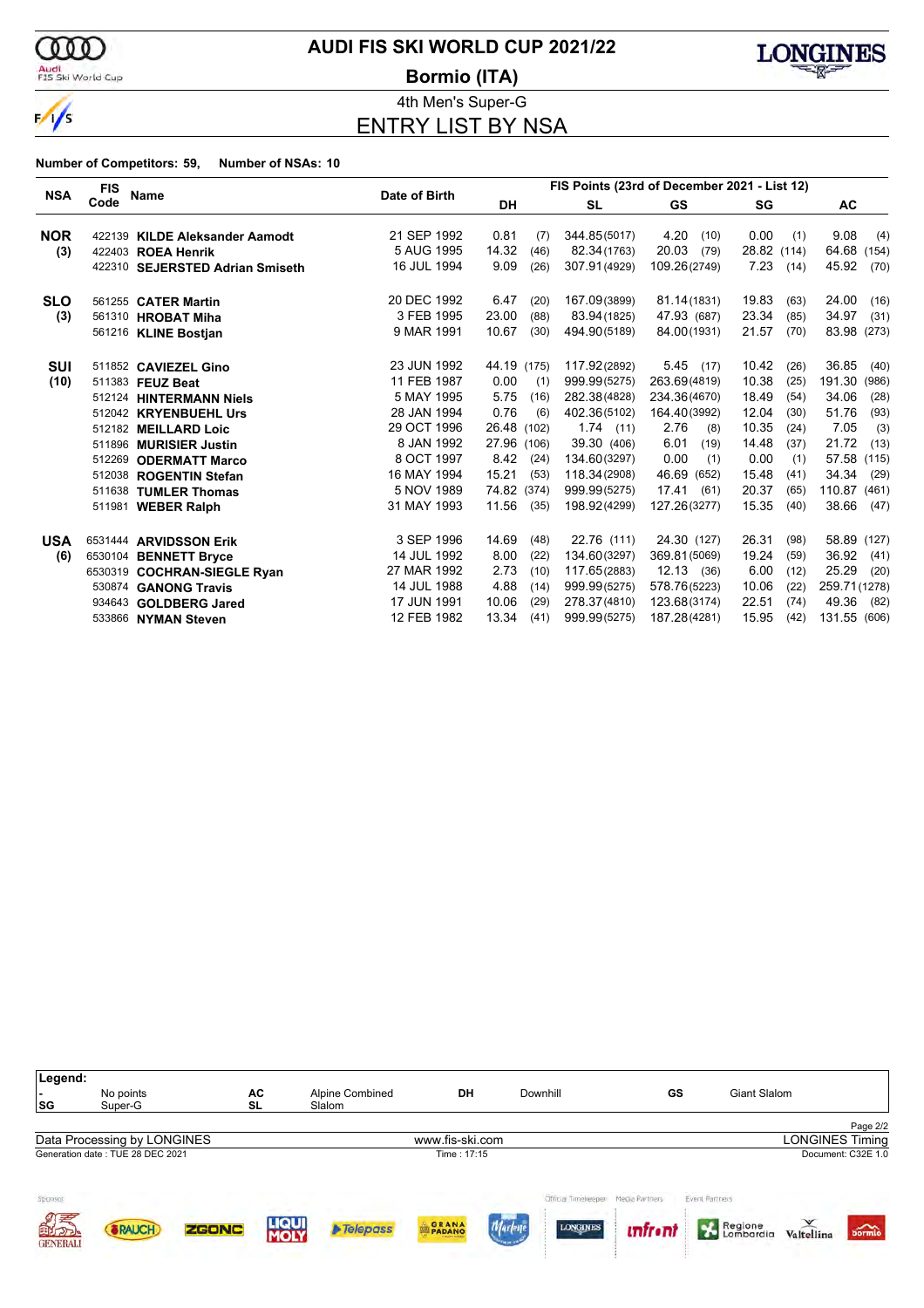

#### $\infty$ **AUDI FIS SKI WORLD CUP 2021/22 LONGINES** Audi<br>FIS Ski World Cup **Bormio (ITA)** 4th Men's Super-G WED 29 DEC 2021  $\frac{1}{s}$

DRAW LIST

Start Time 11:30

**Number of Competitors: 59, Number of NSAs: 10 Rank 80 in the FIS List: LORIOT Florian** 23.02 FIS Points

| No. | <b>FIS</b><br>Code | Name                            | <b>NSA</b><br>Code | <b>WCSL-SG</b>           |      | WCSL-O |       | <b>FIS SG</b> |      |
|-----|--------------------|---------------------------------|--------------------|--------------------------|------|--------|-------|---------------|------|
| 1   | 53980              | <b>KRIECHMAYR Vincent</b>       | <b>AUT</b>         | 463                      | (1)  | 875    | (4)   | 0.00          | (1)  |
| 2   | 53902              | <b>MAYER Matthias</b>           | <b>AUT</b>         | 407                      | (2)  | 906    | (3)   | 0.51          | (6)  |
| 3   | 512269             | <b>ODERMATT Marco</b>           | SUI                | 401                      | (3)  | 1405   | (1)   | 0.00          | (1)  |
| 4   | 422139             | <b>KILDE Aleksander Aamodt</b>  | <b>NOR</b>         | 307                      | (4)  | 703    | (9)   | 0.00          | (1)  |
| 5   | 200379             | <b>SANDER Andreas</b>           | <b>GER</b>         | 213                      | (5)  | 423    | (16)  | 9.13          | (20) |
| 6   | 511383             | <b>FEUZ Beat</b>                | SUI                | 182                      | (6)  | 711    | (8)   | 10.38         | (25) |
| 7   | 530874             | <b>GANONG Travis</b>            | <b>USA</b>         | 178                      | (7)  | 325    | (23)  | 10.06         | (22) |
| 8   | 194364             | <b>PINTURAULT Alexis</b>        | <b>FRA</b>         | 177                      | (8)  | 1207   | (2)   | 3.50          | (9)  |
| 9   | 422310             | <b>SEJERSTED Adrian Smiseth</b> | <b>NOR</b>         | 147                      | (9)  | 194    | (52)  | 7.23          | (14) |
| 10  | 990081             | <b>CASSE Mattia</b>             | <b>ITA</b>         | 142                      | (10) | 211    | (48)  | 8.13          | (16) |
| 11  | 291459             | <b>PARIS Dominik</b>            | <b>ITA</b>         | 130                      | (13) | 616    | (12)  | 3.16          | (8)  |
| 12  | 6190176            | <b>BAILET Matthieu</b>          | <b>FRA</b>         | 128                      | (14) | 287    | (29)  | 9.81          | (21) |
| 13  | 51215              | <b>BAUMANN Romed</b>            | <b>GER</b>         | 125                      | (15) | 338    | (21)  | 6.91          | (13) |
| 14  | 6530319            | <b>COCHRAN-SIEGLE Ryan</b>      | <b>USA</b>         | 123                      | (16) | 321    | (24)  | 6.00          | (12) |
| 15  | 54009              | <b>WALDER Christian</b>         | <b>AUT</b>         | 121                      | (17) | 131    | (69)  | 10.55         | (27) |
| 16  | 512182<br>$+500$   | <b>MEILLARD Loic</b>            | SUI                | 64                       | (30) | 756    | (7)   | 10.35         | (24) |
| 17  | 194858             | <b>ALLEGRE Nils</b>             | <b>FRA</b>         | 115                      | (18) | 206    | (49)  | 8.21          | (17) |
| 18  | 104531             | <b>CRAWFORD James</b>           | CAN                | 107                      | (19) | 179    | (54)  | 9.06          | (19) |
| 19  | 293006             | <b>INNERHOFER Christof</b>      | <b>ITA</b>         | 98                       | (20) | 275    | (31)  | 3.09          | (7)  |
| 20  | 511852             | <b>CAVIEZEL Gino</b>            | SUI                | 95                       | (21) | 300    | (28)  | 10.42         | (26) |
| 21  | 54445              | <b>HAASER Raphael</b>           | <b>AUT</b>         | 93                       | (22) | 123    | (75)  | 13.41         | (33) |
| 22  | 53817              | <b>FRANZ Max</b>                | <b>AUT</b>         | 92                       | (23) | 306    | (27)  | 14.07         | (35) |
| 23  | 512038             | <b>ROGENTIN Stefan</b>          | SUI                | 91                       | (24) | 143    | (66)  | 15.48         | (41) |
| 24  | 194298             | <b>GIEZENDANNER Blaise</b>      | <b>FRA</b>         | 76                       | (26) | 82     | (91)  | 22.65         | (75) |
| 25  | 104096             | <b>THOMPSON Broderick</b>       | CAN                | 75                       | (27) | 103    | (85)  | 14.64         | (38) |
| 26  | 202059             | <b>FERSTL Josef</b>             | <b>GER</b>         | 75                       | (27) | 152    | (62)  | 20.07         | (64) |
| 27  | 104272             | <b>SEGER Brodie</b>             | CAN                | 69                       | (29) | 72     | (94)  | 12.72         | (31) |
| 28  | 512042             | <b>KRYENBUEHL Urs</b>           | <b>SUI</b>         | 62                       | (31) | 166    | (58)  | 12.04         | (30) |
| 29  | 511896             | <b>MURISIER Justin</b>          | <b>SUI</b>         | 60                       | (32) | 346    | (20)  | 14.48         | (37) |
| 30  | 54371              | <b>BABINSKY Stefan</b>          | <b>AUT</b>         | 57                       | (33) | 59     | (100) | 18.35         | (53) |
| 31  | 191740             | <b>CLAREY Johan</b>             | <b>FRA</b>         | 53                       | (35) | 321    | (24)  | 10.28         | (23) |
| 32  | 6290845            | <b>BOSCA Guglielmo</b>          | <b>ITA</b>         | 12                       | (55) | 12     | (143) | 13.72         | (34) |
| 33  | 54157              | <b>DANKLMAIER Daniel</b>        | <b>AUT</b>         | 56                       | (34) | 160    | (61)  | 14.47         | (36) |
| 34  | 511981             | <b>WEBER Ralph</b>              | SUI                | 12                       | (55) | 39     | (111) | 15.35         | (40) |
| 35  | 533866             | <b>NYMAN Steven</b>             | <b>USA</b>         | 19                       | (47) | 68     | (97)  | 15.95         | (42) |
| 36  | 202762             | <b>JOCHER Simon</b>             | <b>GER</b>         | 37                       | (36) | 122    | (76)  | 16.13         | (44) |
| 37  | 194650             | <b>PICCARD Roy</b>              | <b>FRA</b>         | 9                        | (57) | 9      | (152) | 17.14         | (47) |
| 38  | 6293831            | <b>FRANZONI Giovanni</b>        | <b>ITA</b>         | $\overline{\phantom{a}}$ |      | 10     | (149) | 17.27         | (48) |

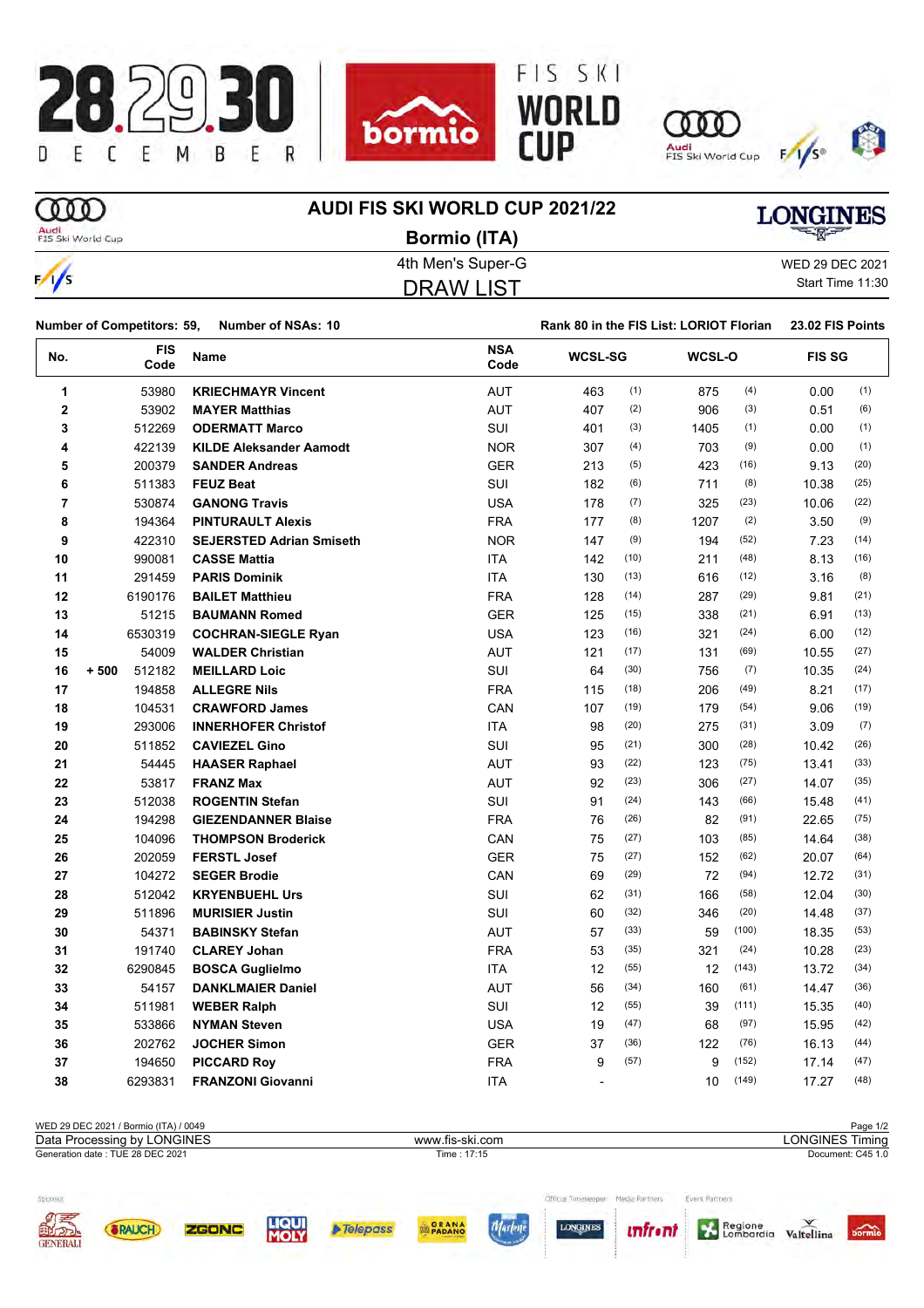| (000)                             | <b>AUDI FIS SKI WORLD CUP 2021/22</b> |                                         | <b>LONGINES</b>  |
|-----------------------------------|---------------------------------------|-----------------------------------------|------------------|
| Audi<br>FIS Ski World Cup         | <b>Bormio (ITA)</b>                   |                                         | <b>CONSTANT</b>  |
|                                   | 4th Men's Super-G                     |                                         | WED 29 DEC 2021  |
| $\frac{1}{s}$                     | <b>DRAW LIST</b>                      |                                         | Start Time 11:30 |
| <b>Number of Competitors: 59,</b> | Number of NSAs: 10                    | Rank 80 in the FIS List: LORIOT Florian | 23.02 FIS Points |

| No. | <b>FIS</b><br>Code | <b>Name</b>                | <b>NSA</b><br>Code | <b>WCSL-SG</b>           |      | WCSL-O                   |       | <b>FIS SG</b> |       |
|-----|--------------------|----------------------------|--------------------|--------------------------|------|--------------------------|-------|---------------|-------|
| 39  | 194495             | <b>FAIVRE Mathieu</b>      | <b>FRA</b>         | 25                       | (44) | 391                      | (18)  | 18.34         | (52)  |
| 40  | 512124             | <b>HINTERMANN Niels</b>    | SUI                | 15                       | (51) | 222                      | (43)  | 18.49         | (54)  |
| 41  | 53975              | <b>HEMETSBERGER Daniel</b> | <b>AUT</b>         | 26                       | (42) | 193                      | (53)  | 18.85         | (57)  |
| 42  | 104468             | <b>READ Jeffrey</b>        | CAN                | 18                       | (49) | 34                       | (112) | 19.21         | (58)  |
| 43  | 6530104            | <b>BENNETT Bryce</b>       | <b>USA</b>         | 18                       | (49) | 216                      | (45)  | 19.24         | (59)  |
| 44  | 561255             | <b>CATER Martin</b>        | <b>SLO</b>         | 28                       | (41) | 131                      | (69)  | 19.83         | (63)  |
| 45  | 511638             | <b>TUMLER Thomas</b>       | SUI                | 32                       | (39) | 51                       | (103) | 20.37         | (65)  |
| 46  | 194873             | <b>SARRAZIN Cyprien</b>    | <b>FRA</b>         |                          |      | 32                       | (117) | 21.38         | (67)  |
| 47  | 6293164            | <b>FRANZOSO Matteo</b>     | <b>ITA</b>         |                          |      |                          |       | 21.48         | (68)  |
| 48  | 561216             | <b>KLINE Bostjan</b>       | <b>SLO</b>         | 9                        | (57) | 103                      | (85)  | 21.57         | (70)  |
| 49  | 934643             | <b>GOLDBERG Jared</b>      | <b>USA</b>         | 20                       | (46) | 103                      | (85)  | 22.51         | (74)  |
| 50  | 6190687            | <b>LORIOT Florian</b>      | <b>FRA</b>         | $\overline{\phantom{a}}$ |      | $\overline{\phantom{0}}$ |       | 23.02         | (80)  |
| 51  | 103865             | <b>PHILP Trevor</b>        | CAN                | 13                       | (54) | 146                      | (64)  | >23.05        | (81)  |
| 52  | 561310             | <b>HROBAT Miha</b>         | <b>SLO</b>         | 19                       | (47) | 32                       | (117) | >23.34        | (85)  |
| 53  | 202345             | <b>SCHWAIGER Dominik</b>   | <b>GER</b>         | 9                        | (57) | 133                      | (68)  | >24.02        | (87)  |
| 54  | 293550             | <b>MARSAGLIA Matteo</b>    | <b>ITA</b>         | 37                       | (36) | 149                      | (63)  | >25.07        | (90)  |
| 55  | 6531444            | <b>ARVIDSSON Erik</b>      | <b>USA</b>         | 1                        | (63) | 22                       | (127) | >26.31        | (98)  |
| 56  | 104537             | <b>ALEXANDER Cameron</b>   | CAN                |                          |      |                          | (172) | >26.37        | (99)  |
| 57  | 104539             | <b>SEGER Riley</b>         | CAN                | 9                        | (57) | 9                        | (152) | >27.11        | (105) |
| 58  | 422403             | <b>ROEA Henrik</b>         | <b>NOR</b>         |                          |      | 33                       | (113) | >28.82        | (114) |
| 59  | 350095             | <b>PFIFFNER Marco</b>      | LIE                |                          |      |                          |       | >29.71        | (118) |

|                 | No points                                   |                                               | $+500$               | At least 500 points on WCSL-O after 15th place or after 30th place |                    |               |                                         |                |                                                         |                        |                             |
|-----------------|---------------------------------------------|-----------------------------------------------|----------------------|--------------------------------------------------------------------|--------------------|---------------|-----------------------------------------|----------------|---------------------------------------------------------|------------------------|-----------------------------|
|                 |                                             | Greater than 80th rank in the FIS points list | No.                  | <b>Control Number</b>                                              | <b>FIS SG</b>      | <b>WCSL-O</b> | Overall FIS World Cup Start List points |                | FIS points for Super G (12th FIS points list 2021/2022) |                        |                             |
| <b>WCSL-SG</b>  | FIS World Cup Start List points for Super G |                                               |                      |                                                                    |                    |               |                                         |                |                                                         |                        |                             |
|                 |                                             |                                               |                      |                                                                    |                    |               |                                         |                |                                                         |                        |                             |
|                 | WED 29 DEC 2021 / Bormio (ITA) / 0049       |                                               |                      |                                                                    |                    |               |                                         |                |                                                         |                        | Page 2/2                    |
|                 | Data Processing by LONGINES                 |                                               |                      |                                                                    | www.fis-ski.com    |               |                                         |                |                                                         | <b>LONGINES Timing</b> |                             |
|                 | Generation date: TUE 28 DEC 2021            |                                               |                      |                                                                    | Time: 17:15        |               |                                         |                |                                                         |                        | Document: C45 1.0           |
|                 |                                             |                                               |                      |                                                                    |                    |               |                                         |                |                                                         |                        |                             |
| Sponsor         |                                             |                                               |                      |                                                                    |                    |               |                                         | Media Partners | Event Partners                                          |                        |                             |
|                 |                                             |                                               |                      |                                                                    |                    |               |                                         |                |                                                         |                        |                             |
| 解               | <b>&amp;RAUCH</b>                           | <b>ZGONC</b>                                  | <b>LIQUI</b><br>MOLY | $\triangleright$ Telepass                                          | <b>GRANA</b>       | Marley        | <b>LONGINES</b>                         | <u>infron</u>  | Regione                                                 |                        | $\overbrace{\text{bornio}}$ |
| <b>GENERALI</b> |                                             |                                               |                      |                                                                    | <b>CALIFE CHEM</b> |               |                                         |                |                                                         | Valtellina             |                             |
|                 |                                             |                                               |                      |                                                                    |                    |               |                                         |                |                                                         |                        |                             |

**Legend:**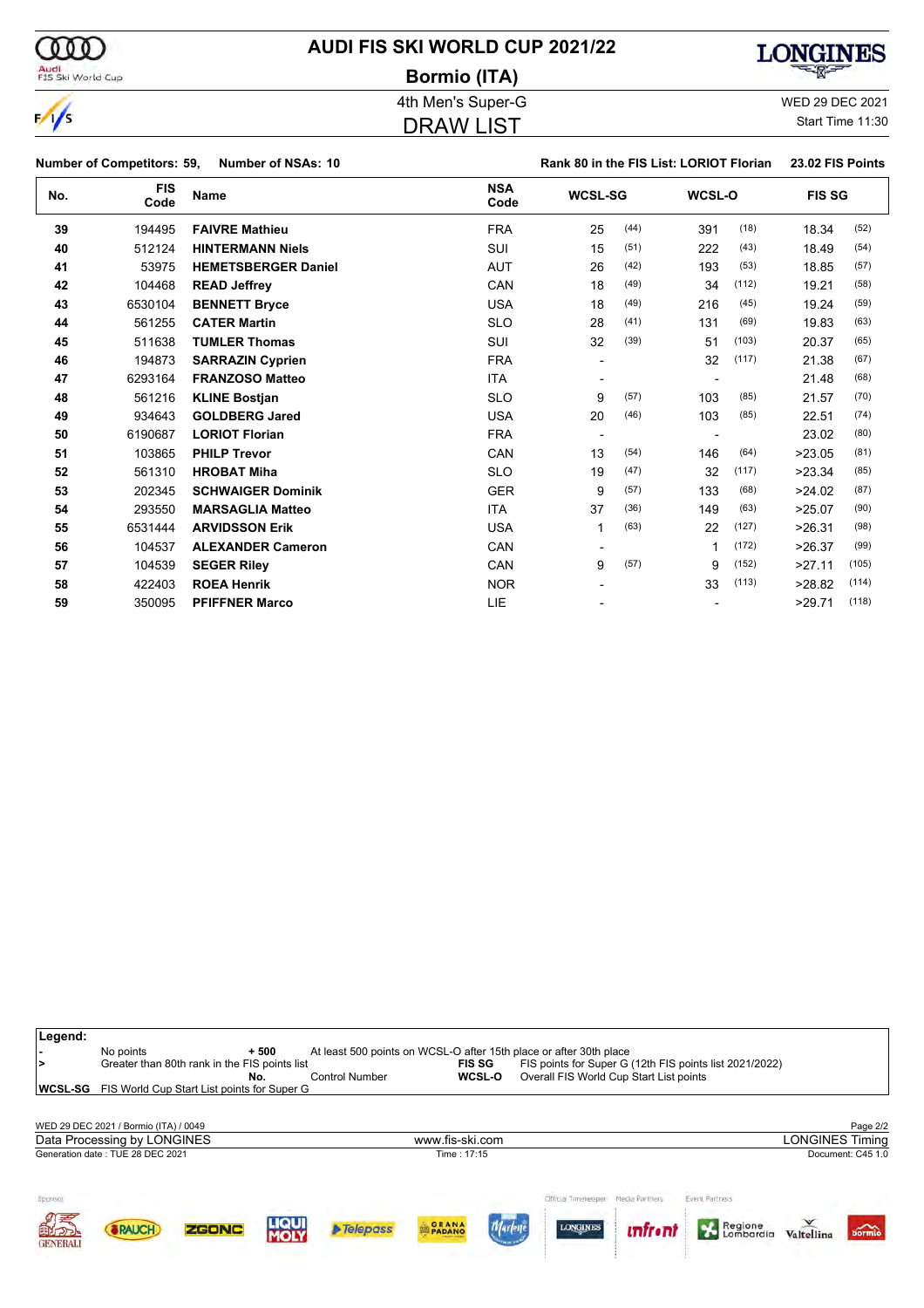









ത്ത

## **AUDI FIS SKI WORLD CUP 2021/22**

# **LONGINES**

Audi<br>FIS Ski World Cup



4th Men's Super-G WED 29 DEC 2021 START LIST **Bormio (ITA)**

Start Time 11:30

| <b>Bib</b>     | FIS  | <b>Name</b>                                               | Year of NSA  |            | <b>Time</b> | Ski       |
|----------------|------|-----------------------------------------------------------|--------------|------------|-------------|-----------|
|                | Code |                                                           | <b>Birth</b> | Code       |             |           |
| 1              |      | 990081 CASSE Mattia                                       | 1990         | <b>ITA</b> |             | Head      |
| $\overline{2}$ |      | 194858 ALLEGRE Nils                                       | 1994         | <b>FRA</b> |             | Salomon   |
| 3              |      | 530874 GANONG Travis                                      |              | 1988 USA   |             | Atomic    |
| 4              |      | 511852 CAVIEZEL Gino                                      | 1992 SUI     |            |             | Dynastar  |
| 5              |      | 53980 KRIECHMAYR Vincent                                  | 1991         | <b>AUT</b> |             | Head      |
| 6              |      | 291459 PARIS Dominik                                      | 1989 ITA     |            |             | Nordica   |
| 7              |      | 512269 ODERMATT Marco                                     | 1997 SUI     |            |             | Stoeckli  |
| 8              |      | 104531 CRAWFORD James                                     |              | 1997 CAN   |             | Head      |
| 9              |      | 53902 MAYER Matthias                                      |              | 1990 AUT   |             | Head      |
| 10             |      | 51215 BAUMANN Romed<br>--------------------- break        |              | 1986 GER   |             | Salomon   |
| 11             |      | 422139 KILDE Aleksander Aamodt                            |              | 1992 NOR   |             | Atomic    |
| 12             |      | 54009 WALDER Christian                                    |              | 1991 AUT   |             | Salomon   |
| 13             |      | 200379 SANDER Andreas                                     |              | 1989 GER   |             | Atomic    |
| 14             |      | 6530319 COCHRAN-SIEGLE Ryan                               |              | 1992 USA   |             | Head      |
| 15             |      | 511383 FEUZ Beat                                          | 1987 SUI     |            |             | Head      |
| 16             |      | 512182 MEILLARD Loic                                      | 1996 SUI     |            |             | Rossignol |
| 17             |      | 194364 PINTURAULT Alexis                                  |              | 1991 FRA   |             | Head      |
| 18             |      | 293006 INNERHOFER Christof                                | 1984 ITA     |            |             | Rossignol |
| 19             |      | 422310 SEJERSTED Adrian Smiseth                           |              | 1994 NOR   |             | Atomic    |
| 20             |      | 6190176 BAILET Matthieu                                   |              | 1996 FRA   |             | Salomon   |
| 21             |      | ----------------------- break -<br>53817 <b>FRANZ Max</b> | 1989 AUT     |            |             | Fischer   |
| 22             |      | 54371 BABINSKY Stefan                                     |              | 1996 AUT   |             | Head      |
| 23             |      | 104272 SEGER Brodie                                       |              | 1995 CAN   |             | Atomic    |
| 24             |      | 512042 KRYENBUEHL Urs                                     | 1994 SUI     |            |             | Fischer   |
| 25             |      | 54445 HAASER Raphael                                      |              | 1997 AUT   |             | Fischer   |
| 26             |      | 512038 ROGENTIN Stefan                                    | 1994 SUI     |            |             | Fischer   |
| 27             |      | 511896 MURISIER Justin                                    | 1992 SUI     |            |             | Head      |
| 28             |      | 194298 GIEZENDANNER Blaise                                |              | 1991 FRA   |             | Atomic    |
| 29             |      | 202059 FERSTL Josef                                       |              | 1988 GER   |             | Head      |
| 30             |      | 104096 THOMPSON Broderick                                 |              | 1994 CAN   |             | Head      |
| 31             |      | 191740 CLAREY Johan                                       | 1981 FRA     |            |             | Head      |
| 32             |      | 6290845 BOSCA Guglielmo                                   | 1993 ITA     |            |             | Head      |
| 33             |      | 54157 DANKLMAIER Daniel                                   | 1993 AUT     |            |             | Atomic    |
| 34             |      | 511981 WEBER Ralph                                        | 1993 SUI     |            |             | Head      |
| 35             |      | 533866 NYMAN Steven                                       |              | 1982 USA   |             | Fischer   |
| 36             |      | 202762 JOCHER Simon                                       |              | 1996 GER   |             | Head      |
| 37             |      | 194650 PICCARD Roy                                        |              | 1993 FRA   |             | Rossignol |
| 38             |      | 6293831 FRANZONI Giovanni                                 | 2001         | <b>ITA</b> |             | Rossignol |
| 39             |      | 194495 FAIVRE Mathieu                                     |              | 1992 FRA   |             | Head      |
| 40             |      | 512124 HINTERMANN Niels                                   | 1995 SUI     |            |             | Atomic    |
| 41             |      | 53975 HEMETSBERGER Daniel                                 |              | 1991 AUT   |             | Fischer   |



104468 **READ Jeffrey** 1997 CAN **Atomic** 104468 **READ Jeffrey**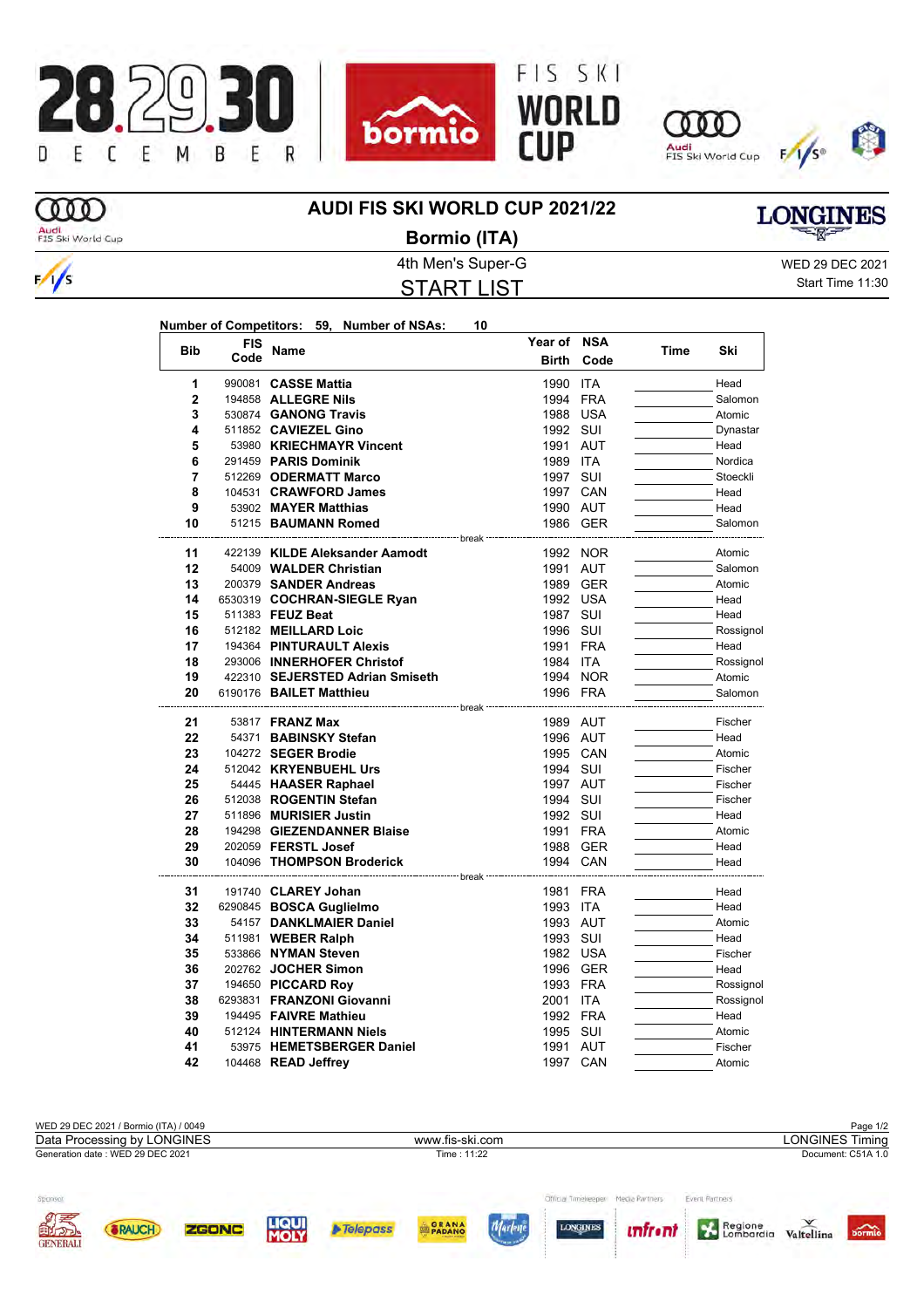|                                                                                              |            |                                                                                                   |                                            | <b>4th Men's Super-G</b>                      |                                                                                                                                                     |            |             |                       | WED 29 DEC 2021                                           |
|----------------------------------------------------------------------------------------------|------------|---------------------------------------------------------------------------------------------------|--------------------------------------------|-----------------------------------------------|-----------------------------------------------------------------------------------------------------------------------------------------------------|------------|-------------|-----------------------|-----------------------------------------------------------|
| $\frac{1}{s}$                                                                                |            |                                                                                                   |                                            | <b>START LIST</b>                             |                                                                                                                                                     |            |             |                       | Start Time 11:30                                          |
|                                                                                              |            |                                                                                                   | Number of Competitors: 59, Number of NSAs: |                                               | 10                                                                                                                                                  |            |             |                       |                                                           |
|                                                                                              | <b>Bib</b> | <b>FIS</b><br>Code                                                                                | <b>Name</b>                                |                                               | Year of NSA<br>Birth                                                                                                                                | Code       | <b>Time</b> | Ski                   |                                                           |
|                                                                                              | 43         |                                                                                                   | 6530104 BENNETT Bryce                      |                                               | 1992                                                                                                                                                | <b>USA</b> |             | Fischer               |                                                           |
|                                                                                              | 44         |                                                                                                   | 561255 CATER Martin                        |                                               | 1992                                                                                                                                                | <b>SLO</b> |             | Stoeckli              |                                                           |
|                                                                                              | 45         |                                                                                                   | 511638 TUMLER Thomas                       |                                               | 1989                                                                                                                                                | SUI        |             | Stoeckli              |                                                           |
|                                                                                              | 46         |                                                                                                   | 194873 SARRAZIN Cyprien                    |                                               | 1994                                                                                                                                                | FRA        |             | Rossignol             |                                                           |
|                                                                                              | 47         |                                                                                                   | 6293164 FRANZOSO Matteo                    |                                               | 1999                                                                                                                                                | <b>ITA</b> |             | Atomic                |                                                           |
|                                                                                              | 48         |                                                                                                   | 561216 KLINE Bostjan                       |                                               | 1991                                                                                                                                                | <b>SLO</b> |             | Salomon               |                                                           |
|                                                                                              | 49         |                                                                                                   | 934643 GOLDBERG Jared                      |                                               | 1991                                                                                                                                                | <b>USA</b> |             | Head                  |                                                           |
|                                                                                              | 50         |                                                                                                   | 6190687 LORIOT Florian                     |                                               | 1998                                                                                                                                                | <b>FRA</b> |             | Rossignol             |                                                           |
|                                                                                              | 51         |                                                                                                   | 103865 PHILP Trevor                        |                                               | 1992                                                                                                                                                | CAN        |             | Rossignol             |                                                           |
|                                                                                              | 52         |                                                                                                   | 561310 HROBAT Miha                         |                                               | 1995                                                                                                                                                | <b>SLO</b> |             | Atomic                |                                                           |
|                                                                                              | 53         |                                                                                                   | 202345 SCHWAIGER Dominik                   |                                               | 1991                                                                                                                                                | <b>GER</b> |             | Head                  |                                                           |
|                                                                                              | 54         |                                                                                                   | 293550 MARSAGLIA Matteo                    |                                               | 1985 ITA                                                                                                                                            |            |             | Fischer               |                                                           |
|                                                                                              | 55         |                                                                                                   | 6531444 ARVIDSSON Erik                     |                                               | 1996                                                                                                                                                | <b>USA</b> |             | Head                  |                                                           |
|                                                                                              | 56         |                                                                                                   | 104537 ALEXANDER Cameron                   |                                               | 1997                                                                                                                                                | CAN        |             | Rossignol             |                                                           |
|                                                                                              | 57         |                                                                                                   | 104539 SEGER Riley                         |                                               | 1997                                                                                                                                                | CAN        |             | Rossignol             |                                                           |
|                                                                                              | 58         |                                                                                                   | 422403 ROEA Henrik                         |                                               | 1995                                                                                                                                                | <b>NOR</b> |             | Nordica               |                                                           |
|                                                                                              | 59         |                                                                                                   | 350095 PFIFFNER Marco                      |                                               | 1994 LIE                                                                                                                                            |            |             | Fischer               |                                                           |
| Jury                                                                                         |            |                                                                                                   |                                            |                                               | <b>Technical Data</b>                                                                                                                               |            |             |                       |                                                           |
| <b>FIS Technical Delegate</b><br>Referee<br><b>Assistant Referee</b><br><b>Chief of Race</b> |            | <b>KERTESZ Michael</b><br><b>WALDNER Markus</b><br><b>TRINKL Hannes</b><br><b>RINALDI Massimo</b> |                                            | CAN<br><b>FIS</b><br><b>FIS</b><br><b>ITA</b> | <b>Course Name</b><br><b>Start Altitude</b><br><b>Finish Altitude</b><br><b>Vertical Drop</b><br><b>Course Length</b><br><b>Homologation Number</b> |            |             |                       | Stelvio<br>1886m<br>2145m<br>641m<br>2129m<br>12285/01/17 |
| <b>Race Information</b>                                                                      |            |                                                                                                   |                                            |                                               |                                                                                                                                                     |            |             |                       |                                                           |
| <b>Course Setter</b><br><b>Gates/Turning Gates</b><br><b>Start Time</b>                      |            | <b>BRUNNER Sepp</b><br>41/38<br>11:30                                                             |                                            | <b>AUT</b>                                    |                                                                                                                                                     |            |             |                       |                                                           |
| <b>Forerunners:</b>                                                                          |            |                                                                                                   | F1 - TALACCI Simon                         | ITA                                           | F2 - ALLIOD Benjamin                                                                                                                                | ITA        |             | F3 - SCUSSEL Federico | <b>ITA</b>                                                |

**AUDI FIS SKI WORLD CUP 2021/22**

000

Audi<br>FIS Ski World Cup

**Bormio (ITA)**

4th Men's Super-G WED 29 DEC 2021

**LONGINES** 

宻

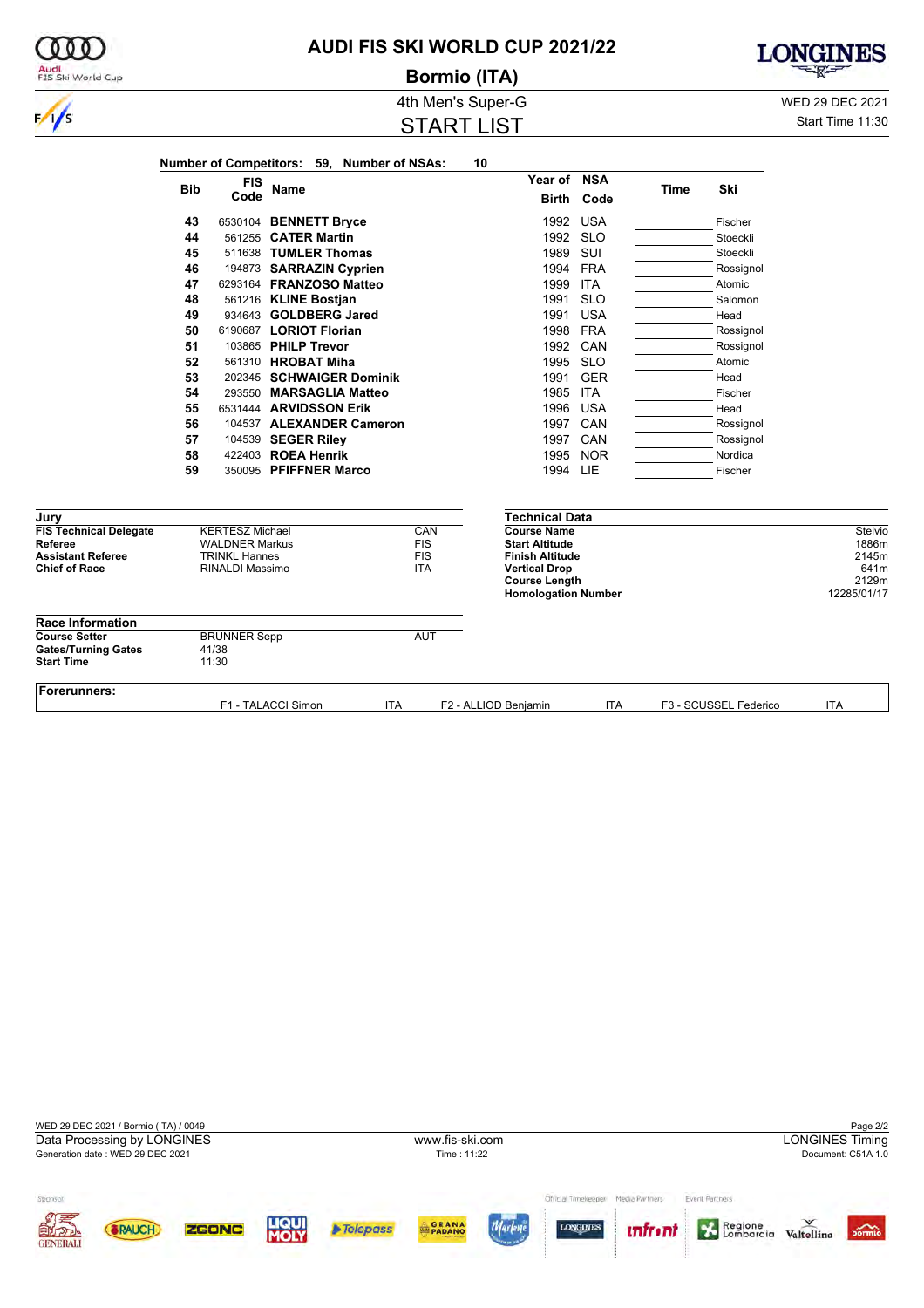









## **COD**

 $\frac{1}{s}$ 

### **AUDI FIS SKI WORLD CUP 2021/22**

Audi<br>FIS Ski World Cup

4th Men's Super-G WED 29 DEC 2021 **Bormio (ITA)**

OFFICIAL RESULTS

Start Time 11:30

**LONGINES** 

**Number of Competitors: 59, Number of NSAs: 10 Penalty applied: 0.00** 

|                |                | FIS               |                                 | YB           | <b>NSA</b> |         |                   | Distance       | Race           | Ski            |
|----------------|----------------|-------------------|---------------------------------|--------------|------------|---------|-------------------|----------------|----------------|----------------|
| Rank           | Bib            | Code              | Name                            |              | Code       | Time    | <b>Difference</b> | (m)            | <b>Points</b>  |                |
| 1              | 11             | 422139            | <b>KILDE Aleksander Aamodt</b>  | 1992         | <b>NOR</b> | 1:27.95 |                   |                | 0.00           | Atomic         |
| $\overline{2}$ | 25             | 54445             | <b>HAASER Raphael</b>           | 1997         | <b>AUT</b> | 1:28.67 | 0.72              | 17.29          | 9.74           | Fischer        |
| 3              | 5              | 53980             | <b>KRIECHMAYR Vincent</b>       | 1991         | <b>AUT</b> | 1:28.80 | 0.85              | 20.38          | 11.50          | Head           |
| 4              | 14             | 6530319           | <b>COCHRAN-SIEGLE Ryan</b>      | 1992         | <b>USA</b> | 1:28.85 | 0.90              | 21.57          | 12.18          | Head           |
| 5              | 15             | 511383            | <b>FEUZ Beat</b>                | 1987         | SUI        | 1:29.08 | 1.13              | 27.01          | 15.29          | Head           |
| 6              | 20             | 6190176           | <b>BAILET Matthieu</b>          | 1996         | <b>FRA</b> | 1:29.15 | 1.20              | 28.66          | 16.24          | Salomon        |
| 7              | 26             | 512038            | <b>ROGENTIN Stefan</b>          | 1994         | SUI        | 1:29.30 | 1.35              | 32.19          | 18.27          | Fischer        |
| 8              | 7              | 512269            | <b>ODERMATT Marco</b>           | 1997         | SUI        | 1:29.38 | 1.43              | 34.06          | 19.35          | Stoeckli       |
| 9              | 28             | 194298            | <b>GIEZENDANNER Blaise</b>      | 1991         | <b>FRA</b> | 1:29.41 | 1.46              | 34.77          | 19.75          | Atomic         |
| 10             | $\mathbf{1}$   | 990081            | <b>CASSE Mattia</b>             | 1990         | <b>ITA</b> | 1:29.43 | 1.48              | 35.23          | 20.03          | Head           |
| 11             | 4              | 511852            | <b>CAVIEZEL Gino</b>            | 1992         | SUI        | 1:29.47 | 1.52              | 36.17          | 20.57          | Dynastar       |
| 12             | 21             | 53817             | <b>FRANZ Max</b>                | 1989         | <b>AUT</b> | 1:29.57 | 1.62              | 38.51          | 21.92          | Fischer        |
| 13             | 18             | 293006            | <b>INNERHOFER Christof</b>      | 1984         | <b>ITA</b> | 1:29.61 | 1.66              | 39.44          | 22.46          | Rossignol      |
| 13             | 9              | 53902             | <b>MAYER Matthias</b>           | 1990         | <b>AUT</b> | 1:29.61 | 1.66              | 39.44          | 22.46          | Head           |
| 15             | 33             | 54157             | <b>DANKLMAIER Daniel</b>        | 1993         | <b>AUT</b> | 1:29.62 | 1.67              | 39.67          | 22.60          | Atomic         |
| 15             | 16             | 512182            | <b>MEILLARD Loic</b>            | 1996         | <b>SUI</b> | 1:29.62 | 1.67              | 39.67          | 22.60          | Rossignol      |
| 17             | 31             | 191740            | <b>CLAREY Johan</b>             | 1981         | <b>FRA</b> | 1:29.63 | 1.68              | 39.91          | 22.73          | Head           |
| 18             | 3              | 530874            | <b>GANONG Travis</b>            | 1988         | <b>USA</b> | 1:29.68 | 1.73              | 41.07          | 23.41          | Atomic         |
| 19             | 13             | 200379            | <b>SANDER Andreas</b>           | 1989         | <b>GER</b> | 1:29.83 | 1.88              | 44.56          | 25.44          | Atomic         |
| 20             | 37             | 194650            | <b>PICCARD Roy</b>              | 1993         | <b>FRA</b> | 1.29.84 | 1.89              | 44.79          | 25.57          | Rossignol      |
| 21             | 29             | 202059            | <b>FERSTL Josef</b>             | 1988         | <b>GER</b> | 1:29.85 | 1.90              | 45.02          | 25.71          | Head           |
| 22             | 36             | 202762            | <b>JOCHER Simon</b>             | 1996         | <b>GER</b> | 1:30.00 | 2.05              | 48.49          | 27.74          | Head           |
| 23             | 17             | 194364            | <b>PINTURAULT Alexis</b>        | 1991         | <b>FRA</b> | 1:30.02 | 2.07              | 48.96          | 28.01          | Head           |
| 24             | 46             | 194873            | <b>SARRAZIN Cyprien</b>         | 1994         | <b>FRA</b> | 1:30.13 | 2.18              | 51.49          | 29.50          | Rossignol      |
| 24             | 6              | 291459            | <b>PARIS Dominik</b>            | 1989         | <b>ITA</b> | 1:30.13 | 2.18              | 51.49          | 29.50          | Nordica        |
| 26             | 10             | 51215             | <b>BAUMANN Romed</b>            | 1986         | GER        | 1:30.22 | 2.27              | 53.57          | 30.71          | Salomon        |
| 27             | $\overline{2}$ | 194858            | <b>ALLEGRE Nils</b>             | 1994         | <b>FRA</b> | 1:30.33 | 2.38              | 56.09          | 32.20          | Salomon        |
| 28             | 12             | 54009             | <b>WALDER Christian</b>         | 1991         | <b>AUT</b> | 1:30.36 | 2.41              | 56.78          | 32.61          | Salomon        |
| 29             | 27             | 511896            | <b>MURISIER Justin</b>          | 1992         | SUI        | 1:30.41 | 2.46              | 57.93          | 33.28          | Head           |
| 29             | 24             | 512042            | <b>KRYENBUEHL Urs</b>           | 1994         | SUI        | 1:30.41 | 2.46              | 57.93          | 33.28          | Fischer        |
| 31             | 22             | 54371             | <b>BABINSKY Stefan</b>          | 1996         | <b>AUT</b> | 1:30.47 | 2.52              | 59.30          | 34.10          | Head           |
| 32             | 54             | 293550            | <b>MARSAGLIA Matteo</b>         | 1985         | <b>ITA</b> | 1:30.55 | 2.60              | 61.13          | 35.18          | Fischer        |
| 32             | 32             | 6290845           | <b>BOSCA Guglielmo</b>          | 1993         | <b>ITA</b> | 1:30.55 | 2.60              | 61.13          | 35.18          | Head           |
| 34             | 23             | 104272            | <b>SEGER Brodie</b>             | 1995         | CAN        | 1:30.56 | 2.61              | 61.36          | 35.31          | Atomic         |
| 35             | 8              | 104531            | <b>CRAWFORD James</b>           | 1997         | CAN        | 1:30.62 | 2.67              | 62.73          | 36.13          | Head           |
| 36             | 34             | 511981            | <b>WEBER Ralph</b>              | 1993         | SUI        | 1:30.79 | 2.84              | 66.60          | 38.43          | Head           |
| 37             | 35             | 533866            | <b>NYMAN Steven</b>             | 1982         | <b>USA</b> | 1:30.84 | 2.89              | 67.73          | 39.10          | Fischer        |
| 38             | 39             | 194495            | <b>FAIVRE Mathieu</b>           | 1992         | <b>FRA</b> | 1:31.06 | 3.11              | 72.71          | 42.08          | Head           |
| 39             | 41             | 53975             | <b>HEMETSBERGER Daniel</b>      | 1991         | <b>AUT</b> | 1:31.12 | 3.17              | 74.07          | 42.89          | Fischer        |
| 40             | 49             | 934643            | <b>GOLDBERG Jared</b>           | 1991         | <b>USA</b> | 1:31.23 | 3.28              | 76.54          | 44.38          | Head           |
| 41             | 44             | 561255            | <b>CATER Martin</b>             | 1992         | <b>SLO</b> | 1:31.26 | 3.31              | 77.22          | 44.79          | Stoeckli       |
| 42             | 19<br>55       | 422310            | <b>SEJERSTED Adrian Smiseth</b> | 1994<br>1996 | <b>NOR</b> | 1:31.33 | 3.38              | 78.79<br>80.14 | 45.73          | Atomic<br>Head |
| 43             | 42             | 6531444<br>104468 | <b>ARVIDSSON Erik</b>           |              | <b>USA</b> | 1:31.39 | 3.44              |                | 46.54<br>46.68 | Atomic         |
| 44<br>45       | 52             | 561310            | <b>READ Jeffrey</b>             | 1997         | CAN<br>SLO | 1:31.40 | 3.45              | 80.36<br>82.15 |                | Atomic         |
|                | 43             |                   | <b>HROBAT Miha</b>              | 1995         |            | 1:31.48 | 3.53              |                | 47.76          |                |
| 46             |                | 6530104           | <b>BENNETT Bryce</b>            | 1992         | <b>USA</b> | 1:31.52 | 3.57              | 83.05          | 48.30          | Fischer        |

|                            | WED 29 DEC 2021 / Bormio (ITA) / 0049 |       |                      |                 |                 |                                                       |                                          |                        | Page 1/2                   |
|----------------------------|---------------------------------------|-------|----------------------|-----------------|-----------------|-------------------------------------------------------|------------------------------------------|------------------------|----------------------------|
|                            | Data Processing by LONGINES           |       |                      |                 | www.fis-ski.com |                                                       |                                          | <b>LONGINES Timing</b> |                            |
|                            | Generation date: WED 29 DEC 2021      |       |                      |                 | Time: 13:25     |                                                       |                                          |                        | Document: C73A 1.0         |
| Sponsor<br><b>OFFICIAL</b> | RAUCH                                 | ZGONC | <b>LIQUI</b><br>MOLY | <b>Telepass</b> | PADANO          | Official Timekeeper Media Partners<br><b>LONGINES</b> | Event Partners<br><b>unfront</b> Begione | Valtellina             | $\overline{\text{bormic}}$ |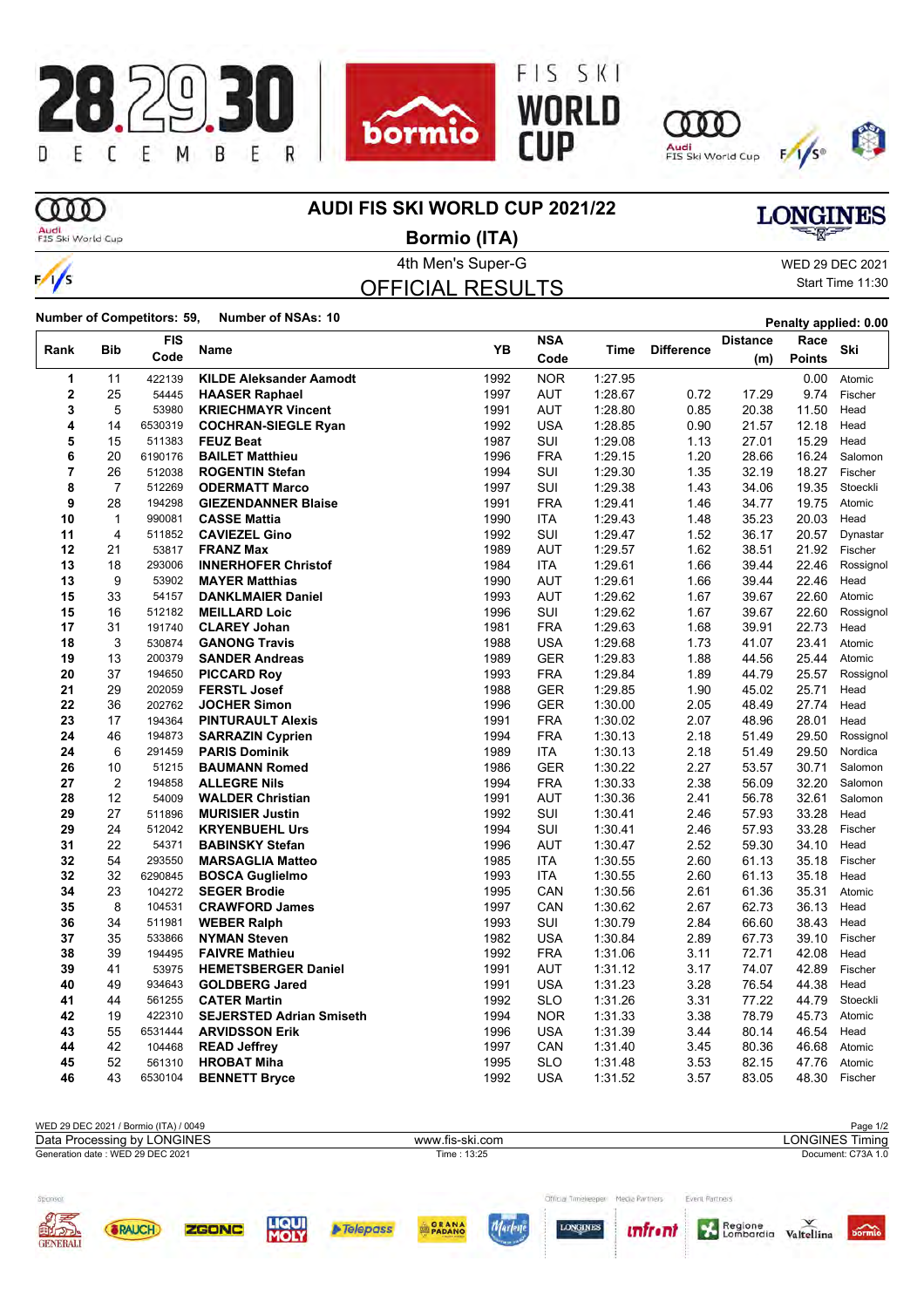| 000                                                                     |            |                                      | <b>AUDI FIS SKI WORLD CUP 2021/22</b>         |            |                          |                      |                                                 |         |                       |                        |                       | ONGINES                |  |  |
|-------------------------------------------------------------------------|------------|--------------------------------------|-----------------------------------------------|------------|--------------------------|----------------------|-------------------------------------------------|---------|-----------------------|------------------------|-----------------------|------------------------|--|--|
| Audi<br>FIS Ski World Cup                                               |            |                                      |                                               |            | <b>Bormio (ITA)</b>      |                      |                                                 |         |                       |                        |                       |                        |  |  |
|                                                                         |            |                                      |                                               |            | 4th Men's Super-G        |                      |                                                 |         |                       |                        |                       | <b>WED 29 DEC 2021</b> |  |  |
| $\frac{1}{s}$                                                           |            |                                      |                                               |            | <b>OFFICIAL RESULTS</b>  |                      |                                                 |         |                       |                        |                       | Start Time 11:30       |  |  |
|                                                                         |            | <b>Number of Competitors: 59,</b>    | <b>Number of NSAs: 10</b>                     |            |                          |                      |                                                 |         |                       |                        |                       | Penalty applied: 0.00  |  |  |
| Rank                                                                    | <b>Bib</b> | <b>FIS</b><br>Code                   | <b>Name</b>                                   |            |                          | YB                   | <b>NSA</b><br>Code                              | Time    | <b>Difference</b>     | <b>Distance</b><br>(m) | Race<br><b>Points</b> | Ski                    |  |  |
| 47                                                                      | 57         | 104539                               | <b>SEGER Riley</b>                            |            |                          | 1997                 | CAN                                             | 1:31.60 | 3.65                  | 84.83                  | 49.39                 | Rossignol              |  |  |
| 48                                                                      | 30         | 104096                               | <b>THOMPSON Broderick</b>                     |            |                          | 1994                 | CAN                                             | 1:31.65 | 3.70                  | 85.95                  | 50.06                 | Head                   |  |  |
| 49                                                                      | 45         | 511638                               | <b>TUMLER Thomas</b>                          |            |                          | 1989                 | <b>SUI</b>                                      | 1:31.73 | 3.78                  | 87.73                  | 51.14                 | Stoeckli               |  |  |
| 50                                                                      | 51         | 103865                               | <b>PHILP Trevor</b>                           |            |                          | 1992                 | CAN                                             | 1:31.82 | 3.87                  | 89.73                  | 52.36                 | Rossignol              |  |  |
| 51                                                                      | 59         | 350095                               | <b>PFIFFNER Marco</b>                         |            |                          | 1994                 | LIE                                             | 1:31.97 | 4.02                  | 93.06                  | 54.39                 | Fischer                |  |  |
| 52                                                                      | 48         | 561216                               | <b>KLINE Bostjan</b>                          |            |                          | 1991                 | <b>SLO</b>                                      | 1:31.99 | 4.04                  | 93.50                  | 54.66                 | Salomon                |  |  |
| 53                                                                      | 38         | 6293831                              | <b>FRANZONI Giovanni</b>                      |            |                          | 2001                 | <b>ITA</b>                                      | 1:32.10 | 4.15                  | 95.93                  | 56.15                 | Rossignol              |  |  |
| 54                                                                      | 47         | 6293164                              | <b>FRANZOSO Matteo</b>                        |            |                          | 1999                 | <b>ITA</b>                                      | 1:32.49 | 4.54                  | 104.50                 | 61.43                 | Atomic                 |  |  |
| 55                                                                      | 50         | 6190687                              | <b>LORIOT Florian</b>                         |            |                          | 1998                 | <b>FRA</b>                                      | 1:32.51 | 4.56                  | 104.94                 | 61.70                 | Rossignol              |  |  |
| 56                                                                      | 58         | 422403                               | <b>ROEA Henrik</b>                            |            |                          | 1995                 | <b>NOR</b>                                      | 1:33.96 | 6.01                  | 136.18                 | 81.32                 | Nordica                |  |  |
|                                                                         |            | <b>DID NOT FINISH: 2 competitors</b> |                                               |            |                          |                      |                                                 |         |                       |                        |                       |                        |  |  |
|                                                                         | 40         | 512124                               | <b>HINTERMANN Niels</b>                       |            |                          | 1995                 | SUI                                             |         |                       |                        |                       | Atomic                 |  |  |
|                                                                         | 53         | 202345                               | <b>SCHWAIGER Dominik</b>                      |            |                          | 1991                 | <b>GER</b>                                      |         |                       |                        |                       | Head                   |  |  |
|                                                                         |            | DID NOT START: 1 competitor          |                                               |            |                          |                      |                                                 |         |                       |                        |                       |                        |  |  |
|                                                                         | 56         | 104537                               | <b>ALEXANDER Cameron</b>                      |            |                          | 1997                 | CAN                                             |         |                       |                        |                       | Rossignol              |  |  |
| Jury                                                                    |            |                                      |                                               |            |                          |                      | <b>Technical Data</b>                           |         |                       |                        |                       |                        |  |  |
| <b>FIS Technical Delegate</b>                                           |            |                                      | <b>KERTESZ Michael</b>                        |            | CAN                      |                      | <b>Course Name</b>                              |         |                       |                        |                       | Stelvio                |  |  |
| Referee<br><b>Assistant Referee</b>                                     |            |                                      | <b>WALDNER Markus</b><br><b>TRINKL Hannes</b> |            | <b>FIS</b><br><b>FIS</b> |                      | <b>Start Altitude</b><br><b>Finish Altitude</b> |         |                       |                        |                       | 1886m<br>2145m         |  |  |
| <b>Chief of Race</b>                                                    |            |                                      | <b>RINALDI Massimo</b>                        |            | <b>ITA</b>               |                      | <b>Vertical Drop</b>                            |         |                       |                        |                       | 641m                   |  |  |
|                                                                         |            |                                      |                                               |            |                          |                      | <b>Course Length</b>                            |         |                       |                        |                       | 2129m                  |  |  |
|                                                                         |            |                                      |                                               |            |                          |                      | <b>Homologation Number</b>                      |         |                       |                        |                       | 12285/01/17            |  |  |
| <b>Race Information</b>                                                 |            |                                      |                                               |            |                          |                      |                                                 |         |                       |                        |                       |                        |  |  |
| <b>Course Setter</b><br><b>Gates/Turning Gates</b><br><b>Start Time</b> |            |                                      | <b>BRUNNER Sepp</b><br>41/38<br>11:30         |            | <b>AUT</b>               |                      |                                                 |         |                       |                        |                       |                        |  |  |
| Forerunners:                                                            |            |                                      | F1 - TALACCI Simon                            | <b>ITA</b> |                          | F2 - ALLIOD Benjamin |                                                 | ITA     |                       | F3 - SCUSSEL Federico  |                       | <b>ITA</b>             |  |  |
| <b>Conditions on course:</b>                                            |            |                                      |                                               |            |                          |                      |                                                 |         |                       |                        |                       |                        |  |  |
|                                                                         |            | <b>MOSTLY CLOUDY</b>                 | <b>HARD</b><br>Snow:                          |            |                          | Temperature - Start: | $2^{\circ}$ C                                   |         | Temperature - Finish: |                        | 3°C                   |                        |  |  |

**AUDI FIS SKI WORLD CUP 2021/22**

ത്ത

**Legend:** Year of Birth WED 29 DEC 2021 / Bormio (ITA) / 0049 Page 2/2<br>
Data Processing by LONGINES **Page 2/2**<br>
Data Processing by LONGINES **Page 2/2** Data Processing by LONGINES www.fis-ski.com Generation date : WED 29 DEC 2021 Time : 13:25 Document: C73A 1.0 Official Timekeeper Media Partners Event Partners Sponsor Regione Valtellina **HOU** Telepass PADANC Marlene ZGONC LONGINE bormio **(BRAUCH)** *unfront*  $\mathbb{R}$ **GENERALI**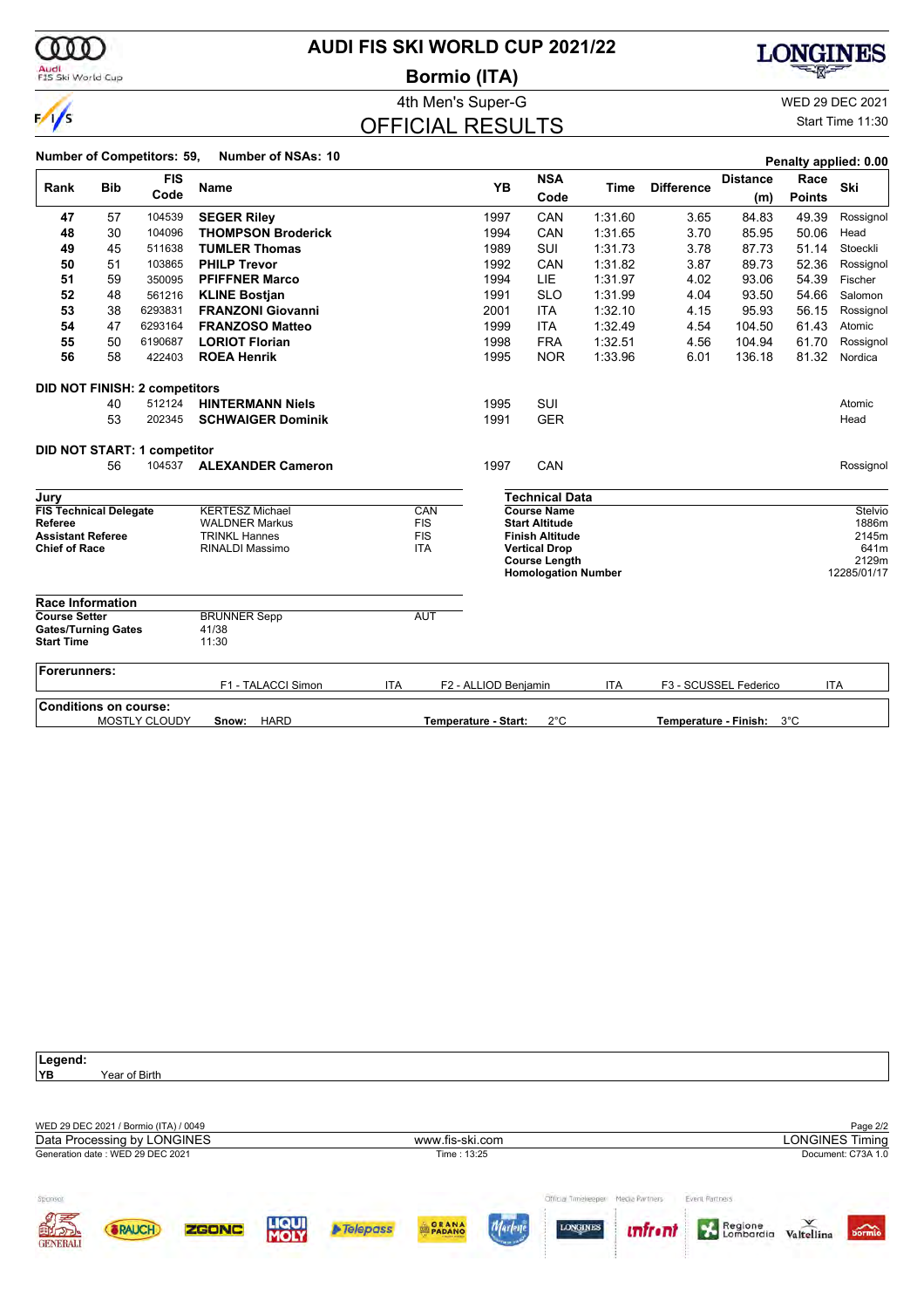







## **OOD**

 $\frac{1}{s}$ 

### **AUDI FIS SKI WORLD CUP 2021/22**

Audi<br>FIS Ski World Cup

**Bormio (ITA)**

PENALTY CALCULATION

4th Men's Super-G WED 29 DEC 2021 Start Time 11:30

**LONGINES** 

### **Best 10 at Finish F-factor:** 1190

|              |            | FIS  |                                | <b>NSA</b> | <b>FIS</b>    |        | Race          |
|--------------|------------|------|--------------------------------|------------|---------------|--------|---------------|
| Rank         | <b>Bib</b> | Code | <b>Name</b>                    | Code       | <b>Points</b> | Best 5 | <b>Points</b> |
|              | 11         |      | 422139 KILDE Aleksander Aamodt | <b>NOR</b> | 0.00          | 0.00   | 0.00          |
| $\mathbf{2}$ | 25         |      | 54445 HAASER Raphael           | <b>AUT</b> | 13.41         |        |               |
| 3            | 5.         |      | 53980 KRIECHMAYR Vincent       | <b>AUT</b> | 0.00          | 0.00   | 11.50         |
| 4            |            |      | 14 6530319 COCHRAN-SIEGLE Ryan | USA        | 6.00          | 6.00   | 12.18         |
| 5            | 15         |      | 511383 FEUZ Beat               | SUI        | 10.38         |        |               |
| 6            | 20         |      | 6190176 BAILET Matthieu        | <b>FRA</b> | 9.81          |        |               |
| 7            | 26         |      | 512038 ROGENTIN Stefan         | SUI        | 15.48         |        |               |
| 8            |            |      | 512269 ODERMATT Marco          | SUI        | 0.00          | 0.00   | 19.35         |
| 9            | 28         |      | 194298 GIEZENDANNER Blaise     | <b>FRA</b> | 22.65         |        |               |
| 10           |            |      | 990081 CASSE Mattia            | <b>ITA</b> | 8.13          | 8.13   | 20.03         |

#### **Best 5 FIS Points Started**

| Rank | <b>Bib</b> | <b>FIS</b> | <b>Name</b>                    | <b>NSA</b> | <b>FIS</b>    |
|------|------------|------------|--------------------------------|------------|---------------|
|      |            | Code       |                                | Code       | <b>Points</b> |
| 1    |            |            | 422139 KILDE Aleksander Aamodt | <b>NOR</b> | 0.00          |
| 3    | 5          |            | 53980 KRIECHMAYR Vincent       | <b>AUT</b> | 0.00          |
| 8    |            |            | 512269 ODERMATT Marco          | SUI        | 0.00          |
| 13   | 9          |            | 53902 MAYER Matthias           | <b>AUT</b> | 0.51          |
| 13   | 18         |            | 293006 INNERHOFER Christof     | <b>ITA</b> | 3.09          |

| <b>TOTALS:</b>                               |         |       |       |
|----------------------------------------------|---------|-------|-------|
| FIS Points of Best 5 Started (B)             | 3.60    |       |       |
| FIS Points of Best 5 at Finish in Top 10 (A) |         | 14.13 |       |
| Race Points of Corresponding Competitors (C) |         |       | 63.06 |
| Calculated Penalty (A+B-C):10 =>             | -4.533  |       |       |
| <b>Rounded</b>                               | $-4.53$ |       |       |
| <b>Category Adder</b>                        | 0.00    |       |       |
| <b>Correction Value (Z)</b>                  | 0.00    |       |       |
| <b>Calculated Penalty</b>                    | $-4.53$ |       |       |
| <b>Penalty Applied</b>                       | 0.00    |       |       |

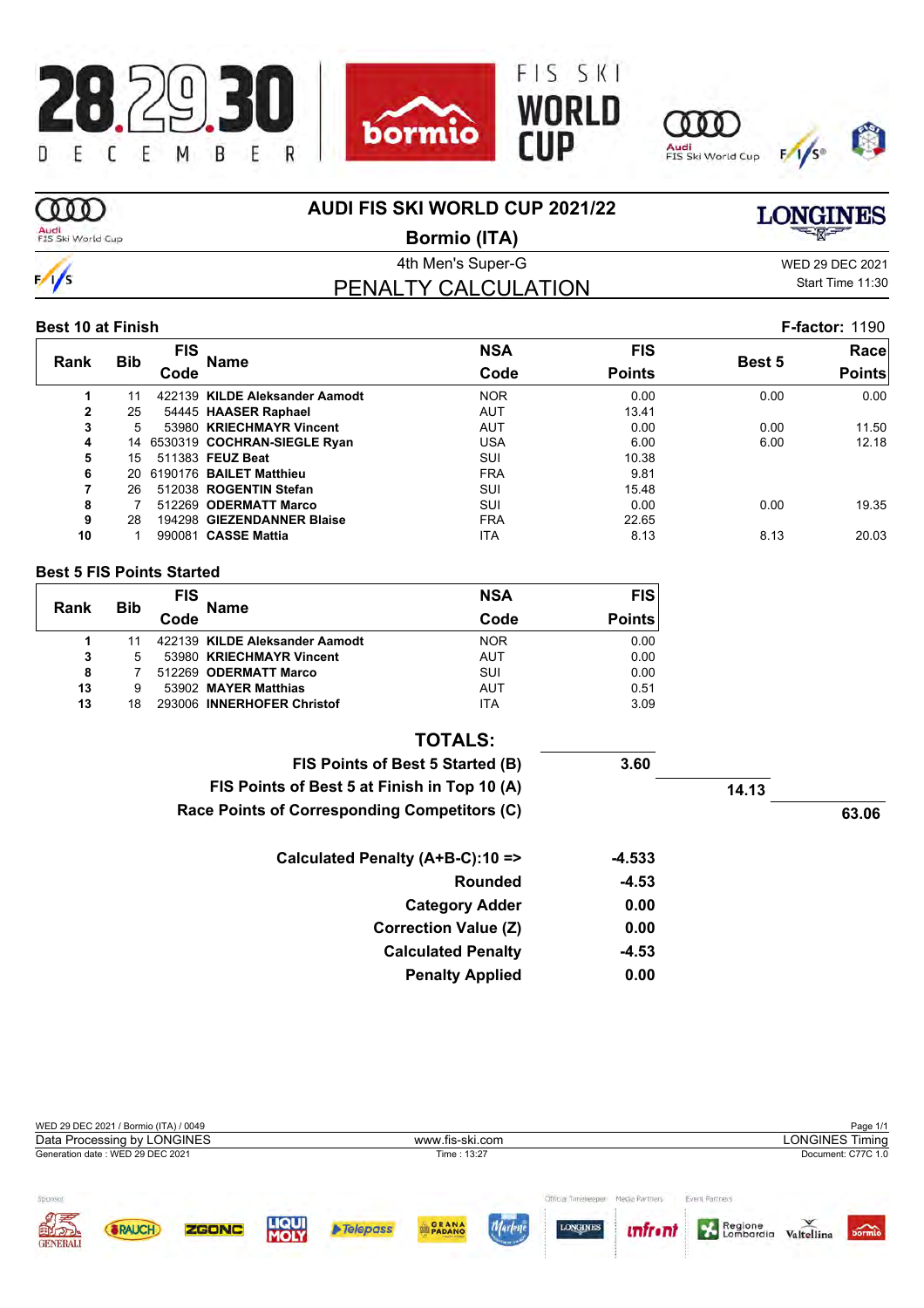

## **OOO**

### **AUDI FIS SKI WORLD CUP 2021/22**

Audi<br>FIS Ski World Cup

 $\frac{1}{s}$ 

## **Bormio (ITA)**

PERFORMANCE ANALYSIS BY RANK

4th Men's Super-G WED 29 DEC 2021 Start Time 11:30

**LONGINES** 

|              |                                | <b>NSA</b> |               | <b>Positions</b>   |                      |                                | <b>Partials</b> |             |              | <b>Difference</b>                        |      | Speed      |      |
|--------------|--------------------------------|------------|---------------|--------------------|----------------------|--------------------------------|-----------------|-------------|--------------|------------------------------------------|------|------------|------|
|              | Rank Bib Name<br>Ski           | Code       | Pos           |                    | <b>Time Rank Pos</b> |                                |                 |             |              | Time Rank Time Dist.(m) Pos. (km/h) Rank |      |            |      |
| 1            | 11 KILDE Aleksander Aamodt     | <b>NOR</b> | Int1:         | 22.72              |                      | $(1)$ 11-12:                   | 32.89           | (2)         | 0.00         |                                          | Sp1  | 113.33     | (14) |
|              | Atomic                         |            | Int2:         | 55.61              |                      | $(1)$ 12-13:                   | 12.85           | (1)         | 0.00         |                                          |      | Sp2 112.03 | (32) |
|              |                                |            | Int3:         | 1:08.46            |                      | $(1)$ 13-Fin:                  | 19.49           | (6)         | 0.00         |                                          |      |            |      |
|              |                                |            | Fin:          | 1:27.95            | (1)                  |                                |                 |             | 0.00         | 0.00                                     |      | Avg: 87.14 |      |
| $\mathbf{2}$ | 25 HAASER Raphael              | <b>AUT</b> | Int1:         | 23.16              |                      | $(11)$ 11-12:                  |                 |             | 0.44         |                                          |      |            |      |
|              | Fischer                        |            | Int2:         | 56.01              | (2)                  | $12-13:$                       | 32.85           | (1)         | 0.40         |                                          |      | Sp2 114.23 | (19) |
|              |                                |            | Int3:         | 1:09.09            |                      | $(2)$ 13-Fin:                  | 13.08           | (13)        | 0.63         |                                          |      |            |      |
|              |                                |            | Fin:          | 1:28.67            | (2)                  |                                | 19.58           | (8)         | 0.72         | 17.29                                    |      | Avg: 86.44 |      |
| 3            | <b>5 KRIECHMAYR Vincent</b>    | <b>AUT</b> | Int1:         | 23.49              |                      |                                |                 |             | 0.77         |                                          | Sp1  | 111.96     | (26) |
|              | Head                           |            | Int2:         | 56.38              |                      | $(32)$ 11-12:                  | 32.89           | (2)         | 0.77         |                                          |      | Sp2 116.56 | (7)  |
|              |                                |            | Int3:         | 1:09.43            |                      | $(4)$ 12-13:                   | 13.05           | (10)        | 0.97         |                                          |      |            |      |
|              |                                |            | Fin:          | 1:28.80            | (3)                  | $(5)$ 13-Fin:                  | 19.37           | (2)         | 0.85         | 20.38                                    |      | Avg: 86.31 |      |
|              |                                |            |               |                    |                      |                                |                 |             |              |                                          |      |            |      |
| 4            | 14 COCHRAN-SIEGLE Ryan<br>Head | <b>USA</b> | Int1:         | 22.88              |                      | $(3)$ 11-12:                   | 33.30           | (12)        | 0.16         |                                          |      |            |      |
|              |                                |            | Int2:         | 56.18              |                      | $(3)$ 12-13:                   | 12.95           | (2)         | 0.57         |                                          |      | Sp2 109.74 | (44) |
|              |                                |            | Int3:         | 1:09.13            |                      | $(3)$ 13-Fin:                  | 19.72           | (12)        | 0.67         |                                          |      |            |      |
|              |                                |            | Fin:          | 1:28.85            | (4)                  |                                |                 |             | 0.90         | 21.57                                    |      | Avg: 86.26 |      |
| 5            | 15 FEUZ Beat                   | SUI        | Int1:         | 23.11              |                      | $(6)$ 11-12:                   | 33.39           | (14)        | 0.39         |                                          |      |            |      |
|              | Head                           |            | $Int2$ :      | 56.50              |                      | $(8)$ 12-13:                   | 13.13           | (20)        | 0.89         |                                          |      | Sp2 115.93 | (9)  |
|              |                                |            | Int3:         | 1:09.63            |                      | $(7)$ 13-Fin:                  | 19.45           | (4)         | 1.17         |                                          |      |            |      |
|              |                                |            | Fin:          | 1:29.08            | (5)                  |                                |                 |             | 1.13         | 27.01                                    |      | Avg: 86.04 |      |
| 6            | 20 BAILET Matthieu             | <b>FRA</b> | Int1:         | 23.14              |                      | $(9)$ 11-12:                   |                 |             | 0.42         |                                          |      | Sp1 117.44 | (1)  |
|              | Salomon                        |            | Int2:         | 56.38              |                      | $(4)$ 12-13:                   | 33.24           | (8)         | 0.77         |                                          |      | Sp2 111.09 | (37) |
|              |                                |            | Int3:         | 1:09.35            |                      | $(4)$ 13-Fin:                  | 12.97<br>19.80  | (5)<br>(18) | 0.89         |                                          |      |            |      |
|              |                                |            | Fin:          | 1:29.15            | (6)                  |                                |                 |             | 1.20         | 28.66                                    |      | Avg: 85.97 |      |
| 7            | 26 ROGENTIN Stefan             | SUI        | Int1:         | 23.30              |                      |                                |                 |             | 0.58         |                                          |      |            |      |
|              | Fischer                        |            | $Int2$ :      | 56.54              |                      | $(18)$ 11-12:<br>$(10)$ 12-13: | 33.24           | (8)         | 0.93         |                                          |      | Sp2 114.64 | (16) |
|              |                                |            | Int3:         | 1:09.53            |                      | $(6)$ 13-Fin:                  | 12.99           | (6)         | 1.07         |                                          |      |            |      |
|              |                                |            | Fin:          | 1:29.30            | (7)                  |                                | 19.77           | (15)        | 1.35         | 32.19                                    |      | Avg: 85.83 |      |
| 8            | 7 ODERMATT Marco               | <b>SUI</b> | Int1:         | 23.15              |                      |                                |                 |             | 0.43         |                                          |      |            |      |
|              | Stoeckli                       |            | $Int2$ :      | 56.41              |                      | $(10)$ 11-12:                  | 33.26           | (11)        | 0.80         |                                          |      | Sp2 114.44 | (18) |
|              |                                |            | Int3:         | 1:09.65            |                      | $(6)$ 12-13:                   | 13.24           | (28)        | 1.19         |                                          |      |            |      |
|              |                                |            | Fin:          | 1:29.38            | (8)                  | $(10)$ 13-Fin:                 | 19.73           | (13)        | 1.43         | 34.06                                    | Avg: | 85.75      |      |
| 9            | 28 GIEZENDANNER Blaise         | <b>FRA</b> |               |                    |                      |                                |                 |             |              |                                          |      |            |      |
|              | Atomic                         |            | Int1:         | 23.30              |                      | $(18)$ 11-12:                  | 33.48           | (18)        | 0.58         |                                          | Sp1  | 113.29     | (15) |
|              |                                |            | Int2:         | 56.78              |                      | $(18)$ 12-13:                  | 13.09           | (14)        | 1.17         |                                          | Sp2  | 115.56     | (12) |
|              |                                |            | Int3:<br>Fin: | 1:09.87<br>1:29.41 | (9)                  | $(14)$ 13-Fin:                 | 19.54           | (7)         | 1.41<br>1.46 | 34.77                                    |      | Avg: 85.72 |      |
|              |                                |            |               |                    |                      |                                |                 |             |              |                                          |      |            |      |
| 10           | 1 CASSE Mattia                 | <b>ITA</b> | Int1:         | 22.94              |                      | $(4)$ 11-12:                   | 33.73           | (31)        | 0.22         |                                          |      |            |      |
|              | Head                           |            | Int2:         | 56.67              |                      | $(14)$ 12-13:                  | 12.96           | (3)         | 1.06         |                                          |      | Sp2 106.92 | (48) |
|              |                                |            | Int3:         | 1:09.63            |                      | $(7)$ 13-Fin:                  | 19.80           | (18)        | 1.17         |                                          |      |            |      |
|              |                                |            | Fin:          | 1:29.43            | (10)                 |                                |                 |             | 1.48         | 35.23                                    |      | Avg: 85.70 |      |

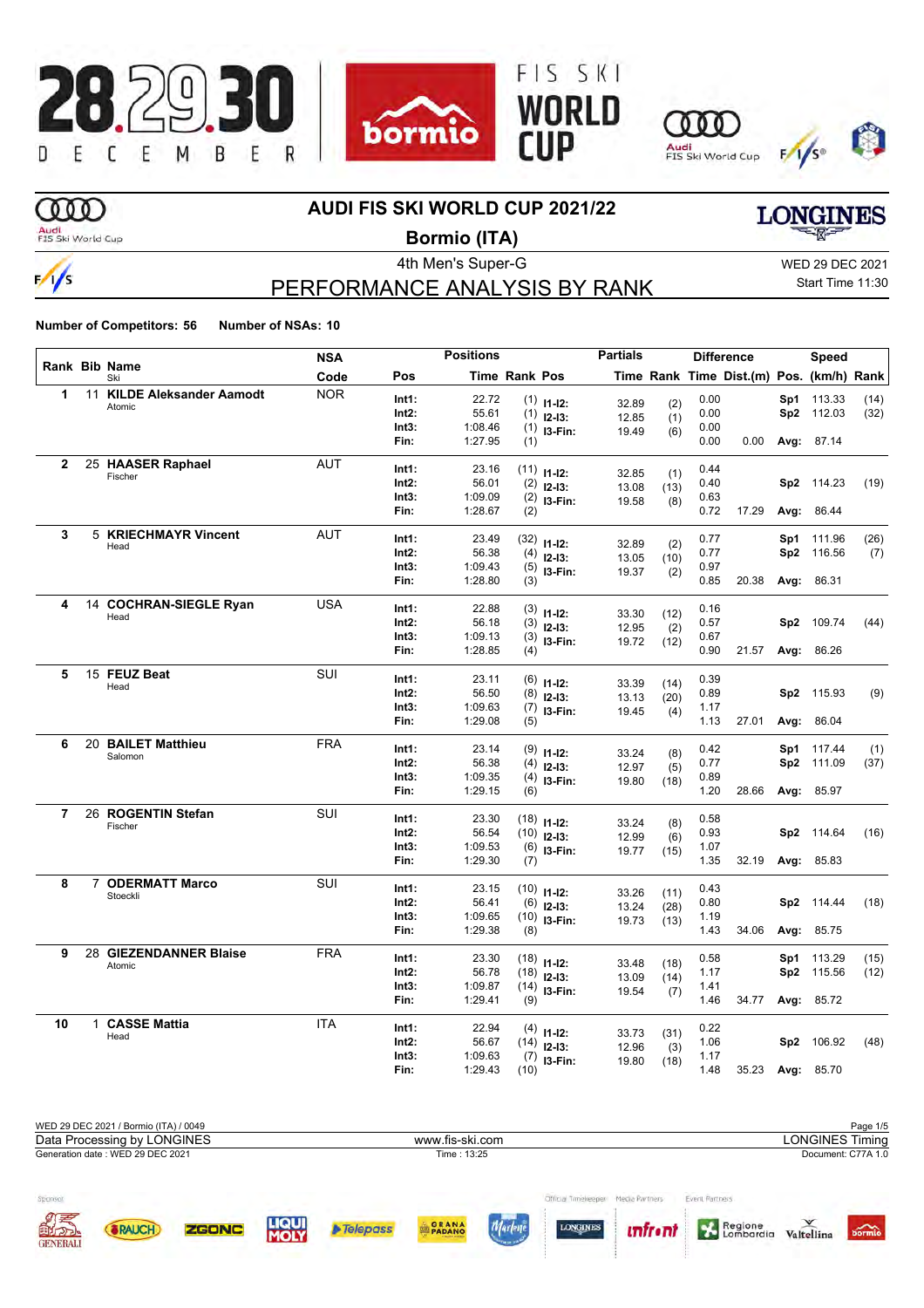

Audi<br>FIS Ski World Cup

## **AUDI FIS SKI WORLD CUP 2021/22**

**Bormio (ITA)**



## PERFORMANCE ANALYSIS BY RANK

4th Men's Super-G WED 29 DEC 2021

### Start Time 11:30

|    |    |                        | <b>NSA</b> |       | <b>Positions</b> |                      |                                | <b>Partials</b> |              |      | <b>Difference</b>                        |     | Speed             |      |
|----|----|------------------------|------------|-------|------------------|----------------------|--------------------------------|-----------------|--------------|------|------------------------------------------|-----|-------------------|------|
|    |    | Rank Bib Name<br>Ski   | Code       | Pos   |                  | <b>Time Rank Pos</b> |                                |                 |              |      | Time Rank Time Dist.(m) Pos. (km/h) Rank |     |                   |      |
| 11 |    | 4 CAVIEZEL Gino        | <b>SUI</b> | Int1: | 22.85            |                      | $(2)$ 11-12:                   |                 |              | 0.13 |                                          |     |                   |      |
|    |    | Dynastar               |            | Int2: | 56.42            |                      | $(7)$ 12-13:                   | 33.57<br>13.22  | (20)<br>(26) | 0.81 |                                          |     | Sp2 114.15        | (20) |
|    |    |                        |            | Int3: | 1:09.64          |                      | $(9)$ 13-Fin:                  | 19.83           | (24)         | 1.18 |                                          |     |                   |      |
|    |    |                        |            | Fin:  | 1:29.47          | (11)                 |                                |                 |              | 1.52 | 36.17                                    |     | Avg: 85.66        |      |
| 12 |    | 21 FRANZ Max           | AUT        | Int1: | 23.46            |                      |                                |                 |              | 0.74 |                                          | Sp1 | 113.03            | (16) |
|    |    | Fischer                |            | Int2: | 56.70            |                      | $(30)$ 11-12:<br>$(16)$ 12-13: | 33.24           | (8)          | 1.09 |                                          | Sp2 | 114.77            | (15) |
|    |    |                        |            | Int3: | 1:09.92          |                      | $(18)$ 13-Fin:                 | 13.22           | (26)         | 1.46 |                                          |     |                   |      |
|    |    |                        |            | Fin:  | 1:29.57          | (12)                 |                                | 19.65           | (10)         | 1.62 | 38.51                                    |     | <b>Avg: 85.57</b> |      |
| 13 |    | 18 INNERHOFER Christof | <b>ITA</b> | Int1: | 23.50            |                      |                                |                 |              | 0.78 |                                          |     | Sp1 114.85        | (3)  |
|    |    | Rossignol              |            | Int2: | 56.68            |                      | $(33)$ 11-12:<br>$(15)$ 12-13: | 33.18           | (6)          | 1.07 |                                          | Sp2 | 113.00            | (27) |
|    |    |                        |            | Int3: | 1:10.17          |                      | $(23)$ 13-Fin:                 | 13.49<br>19.44  | (46)         | 1.71 |                                          |     |                   |      |
|    |    |                        |            | Fin:  | 1:29.61          | (13)                 |                                |                 | (3)          | 1.66 | 39.44                                    |     | Avg: 85.53        |      |
| 13 |    | 9 MAYER Matthias       | AUT        | Int1: | 23.88            |                      |                                |                 |              | 1.16 |                                          |     |                   |      |
|    |    | Head                   |            | Int2: | 56.94            |                      | $(47)$ 11-12:<br>$(22)$ 12-13: | 33.06           | (5)          | 1.33 |                                          |     | Sp2 111.42        | (36) |
|    |    |                        |            | Int3: | 1:09.90          |                      | $(17)$ 13-Fin:                 | 12.96           | (3)          | 1.44 |                                          |     |                   |      |
|    |    |                        |            | Fin:  | 1:29.61          | (13)                 |                                | 19.71           | (11)         | 1.66 | 39.44                                    |     | Avg: 85.53        |      |
| 15 |    | 33 DANKLMAIER Daniel   | AUT        | Int1: | 23.19            |                      |                                |                 |              | 0.47 |                                          |     | Sp1 112.91        | (18) |
|    |    | Atomic                 |            | Int2: | 56.56            |                      | $(13)$ 11-12:<br>$(12)$ 12-13: | 33.37           | (13)         | 0.95 |                                          |     | Sp2 113.85        | (22) |
|    |    |                        |            | Int3: | 1:09.66          |                      | $(11)$ 13-Fin:                 | 13.10           | (16)         | 1.20 |                                          |     |                   |      |
|    |    |                        |            | Fin:  | 1:29.62          | (15)                 |                                | 19.96           | (33)         | 1.67 | 39.67                                    |     | Avg: 85.52        |      |
| 15 |    | 16 MEILLARD Loic       | SUI        | Int1: | 23.12            |                      |                                |                 |              | 0.40 |                                          |     |                   |      |
|    |    | Rossignol              |            | Int2: | 56.53            |                      | $(8)$ 11-12:<br>$(9)$ 12-13:   | 33.41           | (15)         | 0.92 |                                          |     | Sp2 113.01        | (26) |
|    |    |                        |            | Int3: | 1:09.81          |                      | $(13)$ 13-Fin:                 | 13.28           | (31)         | 1.35 |                                          |     |                   |      |
|    |    |                        |            | Fin:  | 1:29.62          | (15)                 |                                | 19.81           | (22)         | 1.67 | 39.67                                    |     | Avg: 85.52        |      |
| 17 | 31 | <b>CLAREY Johan</b>    | <b>FRA</b> | Int1: | 23.56            |                      |                                |                 |              | 0.84 |                                          |     | Sp1 114.16        | (6)  |
|    |    | Head                   |            | Int2: | 56.54            |                      | $(35)$ 11-12:<br>$(10)$ 12-13: | 32.98           | (4)          | 0.93 |                                          |     | Sp2 114.58        | (17) |
|    |    |                        |            | Int3: | 1:09.69          |                      | $(12)$ 13-Fin:                 | 13.15           | (23)         | 1.23 |                                          |     |                   |      |
|    |    |                        |            | Fin:  | 1:29.63          | (17)                 |                                | 19.94           | (30)         | 1.68 | 39.91                                    |     | <b>Avg: 85.51</b> |      |
| 18 |    | <b>3 GANONG Travis</b> | <b>USA</b> | Int1: | 23.48            |                      |                                |                 |              | 0.76 |                                          |     |                   |      |
|    |    | Atomic                 |            | Int2: | 57.32            |                      | $(31)$ 11-12:<br>$(33)$ 12-13: | 33.84           | (35)         | 1.71 |                                          |     | Sp2 117.99        | (1)  |
|    |    |                        |            | Int3: | 1:10.35          |                      | $(26)$ 13-Fin:                 | 13.03           | (8)          | 1.89 |                                          |     |                   |      |
|    |    |                        |            | Fin:  | 1:29.68          | (18)                 |                                | 19.33           | (1)          | 1.73 | 41.07                                    |     | <b>Avg: 85.46</b> |      |
| 19 |    | 13 SANDER Andreas      | GER        | Int1: | 23.20            |                      | $(14)$ 11-12:                  |                 |              | 0.48 |                                          |     |                   |      |
|    |    | Atomic                 |            | Int2: | 56.87            |                      | $(21)$ 12-13:                  | 33.67           | (25)         | 1.26 |                                          |     | Sp2 113.66        | (23) |
|    |    |                        |            | Int3: | 1:09.87          |                      | $(14)$ 13-Fin:                 | 13.00<br>19.96  | (7)<br>(33)  | 1.41 |                                          |     |                   |      |
|    |    |                        |            | Fin:  | 1:29.83          | (19)                 |                                |                 |              | 1.88 | 44.56                                    |     | Avg: 85.32        |      |
| 20 |    | 37 PICCARD Roy         | <b>FRA</b> | Int1: | 23.45            |                      | $(28)$ 11-12:                  |                 |              | 0.73 |                                          |     | Sp1 114.56        | (4)  |
|    |    | Rossignol              |            | Int2: | 56.97            |                      | $(23)$ 12-13:                  | 33.52<br>13.09  | (19)         | 1.36 |                                          |     | Sp2 113.44        | (24) |
|    |    |                        |            | Int3: | 1:10.06          |                      | $(20)$ 13-Fin:                 | 19.78           | (14)<br>(16) | 1.60 |                                          |     |                   |      |
|    |    |                        |            | Fin:  | 1:29.84          | (20)                 |                                |                 |              | 1.89 | 44.79                                    |     | <b>Avg: 85.31</b> |      |
| 21 |    | 29 FERSTL Josef        | <b>GER</b> | Int1: | 23.23            |                      | $(16)$ 11-12:                  |                 |              | 0.51 |                                          |     | Sp1 111.41        | (27) |
|    |    | Head                   |            | Int2: | 56.86            |                      | $(20)$ 12-13:                  | 33.63<br>13.19  | (23)<br>(24) | 1.25 |                                          |     | Sp2 115.08        | (14) |
|    |    |                        |            | Int3: | 1:10.05          |                      | $(19)$ 13-Fin:                 | 19.80           | (18)         | 1.59 |                                          |     |                   |      |
|    |    |                        |            | Fin:  | 1:29.85          | (21)                 |                                |                 |              | 1.90 | 45.02                                    |     | Avg: 85.30        |      |
| 22 |    | 36 JOCHER Simon        | <b>GER</b> | Int1: | 23.18            |                      | $(12)$ 11-12:                  |                 |              | 0.46 |                                          |     | Sp1 113.80        | (8)  |
|    |    | Head                   |            | Int2: | 56.61            |                      | $(13)$ 12-13:                  | 33.43<br>13.27  | (16)<br>(30) | 1.00 |                                          |     | Sp2 106.75        | (49) |
|    |    |                        |            | Int3: | 1:09.88          |                      | $(16)$ 13-Fin:                 | 20.12           | (42)         | 1.42 |                                          |     |                   |      |
|    |    |                        |            | Fin:  | 1:30.00          | (22)                 |                                |                 |              | 2.05 | 48.49                                    |     | Avg: 85.16        |      |

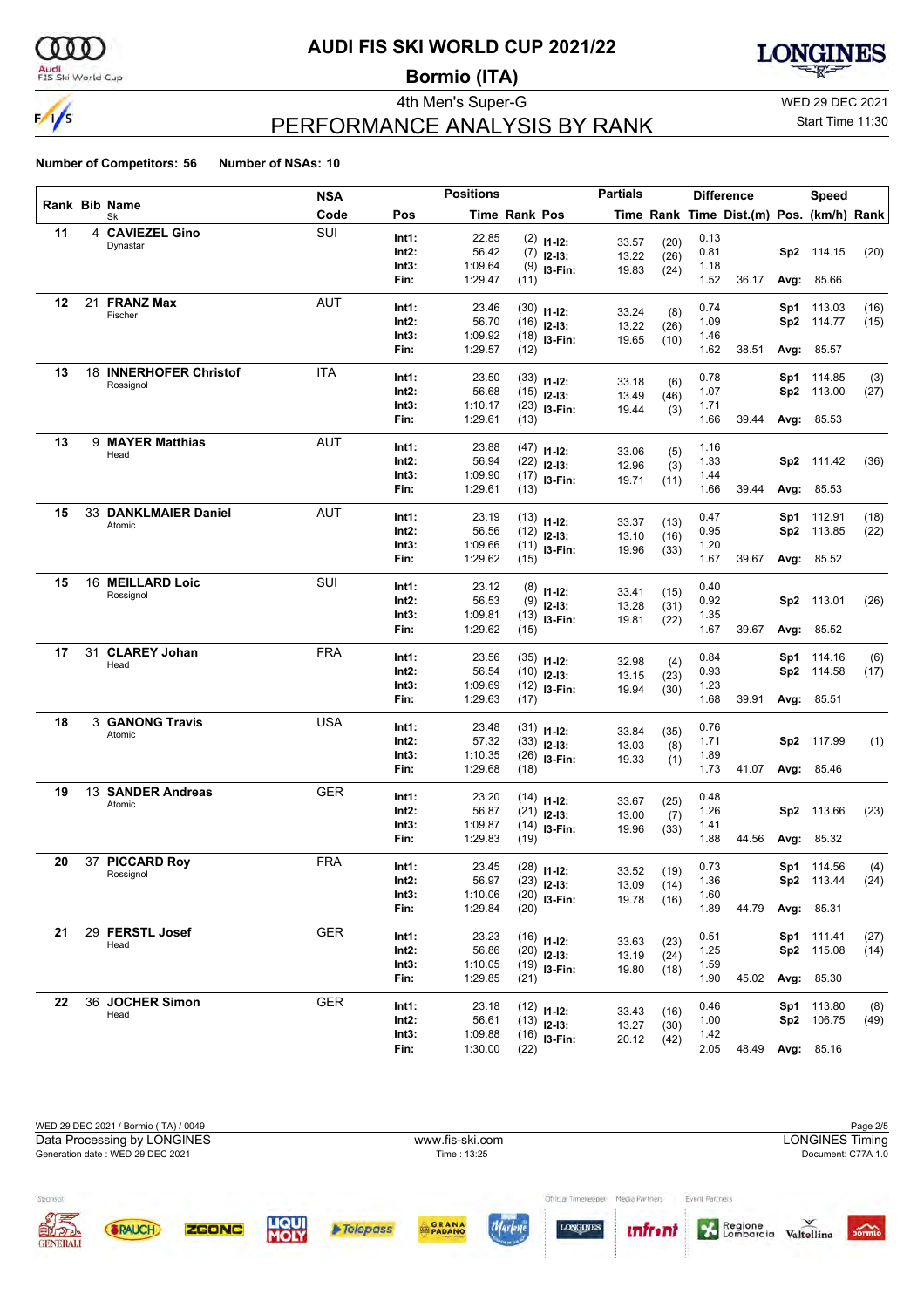

### Audi<br>FIS Ski World Cup

## **AUDI FIS SKI WORLD CUP 2021/22**

**Bormio (ITA)**



## PERFORMANCE ANALYSIS BY RANK

4th Men's Super-G WED 29 DEC 2021 Start Time 11:30

| <b>Number of Competitors: 56</b> | Number of NSAs: 10 |  |
|----------------------------------|--------------------|--|
|                                  |                    |  |

|    |    |                             | <b>NSA</b> |                   | <b>Positions</b>   |                      |                                 | <b>Partials</b> |              |              | <b>Difference</b>                        |                 | <b>Speed</b>      |      |
|----|----|-----------------------------|------------|-------------------|--------------------|----------------------|---------------------------------|-----------------|--------------|--------------|------------------------------------------|-----------------|-------------------|------|
|    |    | <b>Rank Bib Name</b><br>Ski | Code       | Pos               |                    | <b>Time Rank Pos</b> |                                 |                 |              |              | Time Rank Time Dist.(m) Pos. (km/h) Rank |                 |                   |      |
| 23 |    | <b>17 PINTURAULT Alexis</b> | <b>FRA</b> | Int1:             | 23.11              |                      | $(6)$ 11-12:                    | 33.93           | (38)         | 0.39         |                                          |                 |                   |      |
|    |    | Head                        |            | Int2:             | 57.04              |                      | $(24)$ 12-13:                   | 13.04           | (9)          | 1.43         |                                          |                 | Sp2 110.49        | (40) |
|    |    |                             |            | Int3:             | 1:10.08            |                      | $(21)$ 13-Fin:                  | 19.94           | (30)         | 1.62         |                                          |                 |                   |      |
|    |    |                             |            | Fin:              | 1:30.02            | (23)                 |                                 |                 |              | 2.07         | 48.96                                    |                 | Avg: 85.14        |      |
| 24 |    | 46 SARRAZIN Cyprien         | <b>FRA</b> | Int1:             | 23.23              |                      |                                 |                 |              | 0.51         |                                          |                 | Sp1 113.74        | (9)  |
|    |    | Rossignol                   |            | $Int2$ :          | 56.83              |                      | $(16)$ 11-12:<br>$(19)$ 12-13:  | 33.60           | (21)         | 1.22         |                                          | Sp <sub>2</sub> | 112.73            | (30) |
|    |    |                             |            | Int3:             | 1:10.21            |                      | $(24)$ 13-Fin:                  | 13.38           | (39)         | 1.75         |                                          |                 |                   |      |
|    |    |                             |            | Fin:              | 1:30.13            | (24)                 |                                 | 19.92           | (29)         | 2.18         | 51.49                                    |                 | Avg: 85.04        |      |
| 24 |    | 6 PARIS Dominik             | ITA        | Int1:             | 23.38              |                      | $(22)$ 11-12:                   |                 |              | 0.66         |                                          |                 |                   |      |
|    |    | Nordica                     |            | $Int2$ :          | 57.14              |                      | $(26)$ 12-13:                   | 33.76           | (32)         | 1.53         |                                          |                 |                   |      |
|    |    |                             |            | Int3:             | 1:10.27            |                      | $(25)$ 13-Fin:                  | 13.13           | (20)         | 1.81         |                                          |                 |                   |      |
|    |    |                             |            | Fin:              | 1:30.13            | (24)                 |                                 | 19.86           | (27)         | 2.18         | 51.49                                    |                 | Avg: 85.04        |      |
| 26 | 10 | <b>BAUMANN Romed</b>        | <b>GER</b> | Int1:             | 23.41              |                      |                                 |                 |              | 0.69         |                                          | Sp1             | 105.93            | (33) |
|    |    | Salomon                     |            | $Int2$ :          | 57.18              |                      | $(24)$ 11-12:<br>$(29)$ 12-13:  | 33.77           | (34)         | 1.57         |                                          | Sp <sub>2</sub> | 112.94            | (28) |
|    |    |                             |            | Int3:             | 1:10.42            |                      | $(29)$ 13-Fin:                  | 13.24           | (28)         | 1.96         |                                          |                 |                   |      |
|    |    |                             |            | Fin:              | 1:30.22            | (26)                 |                                 | 19.80           | (18)         | 2.27         | 53.57                                    |                 | <b>Avg: 84.95</b> |      |
| 27 |    | 2 ALLEGRE Nils              | <b>FRA</b> |                   |                    |                      |                                 |                 |              |              |                                          |                 |                   |      |
|    |    | Salomon                     |            | Int1:             | 23.60              |                      | $(38)$ 11-12:                   | 34.07           | (44)         | 0.88         |                                          |                 |                   |      |
|    |    |                             |            | Int2:             | 57.67              |                      | $(40)$ 12-13:                   | 13.05           | (10)         | 2.06         |                                          |                 | Sp2 111.89        | (34) |
|    |    |                             |            | Int3:             | 1:10.72            |                      | $(35)$ 13-Fin:                  | 19.61           | (9)          | 2.26         |                                          |                 |                   |      |
|    |    |                             |            | Fin:              | 1:30.33            | (27)                 |                                 |                 |              | 2.38         | 56.09                                    |                 | Avg: 84.85        |      |
| 28 |    | 12 WALDER Christian         | <b>AUT</b> | Int1:             | 23.10              |                      | $(5)$ 11-12:                    |                 |              | 0.38         |                                          | Sp1             | 113.66            | (10) |
|    |    | Salomon                     |            | Int2:             | 57.37              |                      | $(34)$ 12-13:                   | 34.27<br>13.21  | (51)<br>(25) | 1.76         |                                          | Sp <sub>2</sub> | 115.93            | (9)  |
|    |    |                             |            | Int3:             | 1:10.58            |                      | $(32)$ 13-Fin:                  | 19.78           | (16)         | 2.12         |                                          |                 |                   |      |
|    |    |                             |            | Fin:              | 1:30.36            | (28)                 |                                 |                 |              | 2.41         | 56.78                                    |                 | <b>Avg: 84.82</b> |      |
| 29 | 27 | <b>MURISIER Justin</b>      | SUI        | Int1:             | 23.43              |                      |                                 |                 |              | 0.71         |                                          |                 |                   |      |
|    |    | Head                        |            | $Int2$ :          | 57.27              |                      | $(26)$ 11-12:                   | 33.84           | (35)         | 1.66         |                                          | Sp2             | 109.99            | (43) |
|    |    |                             |            | Int3:             | 1:10.41            |                      | $(31)$ 12-13:<br>$(28)$ 13-Fin: | 13.14           | (22)         | 1.95         |                                          |                 |                   |      |
|    |    |                             |            | Fin:              | 1:30.41            | (29)                 |                                 | 20.00           | (36)         | 2.46         | 57.93                                    |                 | <b>Avg: 84.77</b> |      |
| 29 | 24 | <b>KRYENBUEHL Urs</b>       | SUI        |                   |                    |                      |                                 |                 |              |              |                                          |                 |                   |      |
|    |    | Fischer                     |            | Int1:<br>$Int2$ : | 23.53<br>57.17     |                      | $(34)$ 11-12:                   | 33.64           | (24)         | 0.81         |                                          | Sp1             | 112.35            | (22) |
|    |    |                             |            | Int3:             | 1:10.60            |                      | $(28)$ 12-13:                   | 13.43           | (41)         | 1.56<br>2.14 |                                          | Sp2             | 111.89            | (34) |
|    |    |                             |            | Fin:              | 1:30.41            | (29)                 | $(33)$ 13-Fin:                  | 19.81           | (22)         | 2.46         | 57.93                                    |                 | <b>Avg: 84.77</b> |      |
| 31 |    | 22 BABINSKY Stefan          | AUT        |                   |                    |                      |                                 |                 |              |              |                                          |                 |                   |      |
|    |    | Head                        |            | Int1:             | 23.42              |                      | $(25)$ 11-12:                   | 33.67           | (25)         | 0.70         |                                          | Sp1             | 114.27            | (5)  |
|    |    |                             |            | Int2:             | 57.09              |                      | $(25)$ 12-13:                   | 13.43           | (41)         | 1.48         |                                          |                 | Sp2 110.05        | (41) |
|    |    |                             |            | Int3:<br>Fin:     | 1:10.52<br>1:30.47 | (31)                 | $(31)$ 13-Fin:                  | 19.95           | (32)         | 2.06<br>2.52 | 59.30                                    |                 | Avg: 84.72        |      |
| 32 |    | 54 MARSAGLIA Matteo         | ITA        |                   |                    |                      |                                 |                 |              |              |                                          |                 |                   |      |
|    |    | Fischer                     |            | Int1:             | 23.45              |                      | $(28)$ 11-12:                   | 33.71           | (29)         | 0.73         |                                          |                 | Sp1 114.98        | (2)  |
|    |    |                             |            | $Int2$ :          | 57.16              |                      | $(27)$ 12-13:                   | 13.35           | (36)         | 1.55         |                                          |                 | Sp2 116.65        | (3)  |
|    |    |                             |            | Int3:<br>Fin:     | 1:10.51<br>1:30.55 | (32)                 | $(30)$ 13-Fin:                  | 20.04           | (38)         | 2.05<br>2.60 | 61.13 Avg: 84.64                         |                 |                   |      |
|    |    |                             |            |                   |                    |                      |                                 |                 |              |              |                                          |                 |                   |      |
| 32 |    | 32 BOSCA Guglielmo<br>Head  | ITA        | Int1:             | 23.57              |                      | $(36)$ 11-12:                   | 33.72           | (30)         | 0.85         |                                          |                 | Sp1 111.38        | (28) |
|    |    |                             |            | $Int2$ :          | 57.29              |                      | $(32)$ 12-13:                   | 13.11           | (17)         | 1.68         |                                          |                 | Sp2 115.74        | (11) |
|    |    |                             |            | Int3:             | 1:10.40            |                      | $(27)$ 13-Fin:                  | 20.15           | (43)         | 1.94         |                                          |                 |                   |      |
|    |    |                             |            | Fin:              | 1:30.55            | (32)                 |                                 |                 |              | 2.60         | 61.13                                    |                 | Avg: 84.64        |      |
| 34 |    | 23 SEGER Brodie             | CAN        | Int1:             | 23.57              |                      | $(36)$ 11-12:                   | 33.19           | (7)          | 0.85         |                                          |                 | Sp1 112.94        | (17) |
|    |    | Atomic                      |            | $Int2$ :          | 56.76              |                      | $(17)$ 12-13:                   | 13.37           | (38)         | 1.15         |                                          |                 | Sp2 101.97        | (52) |
|    |    |                             |            | Int3:             | 1:10.13            |                      | $(22)$ 13-Fin:                  | 20.43           | (51)         | 1.67         |                                          |                 |                   |      |
|    |    |                             |            | Fin:              | 1:30.56            | (34)                 |                                 |                 |              | 2.61         | 61.36                                    |                 | <b>Avg: 84.63</b> |      |

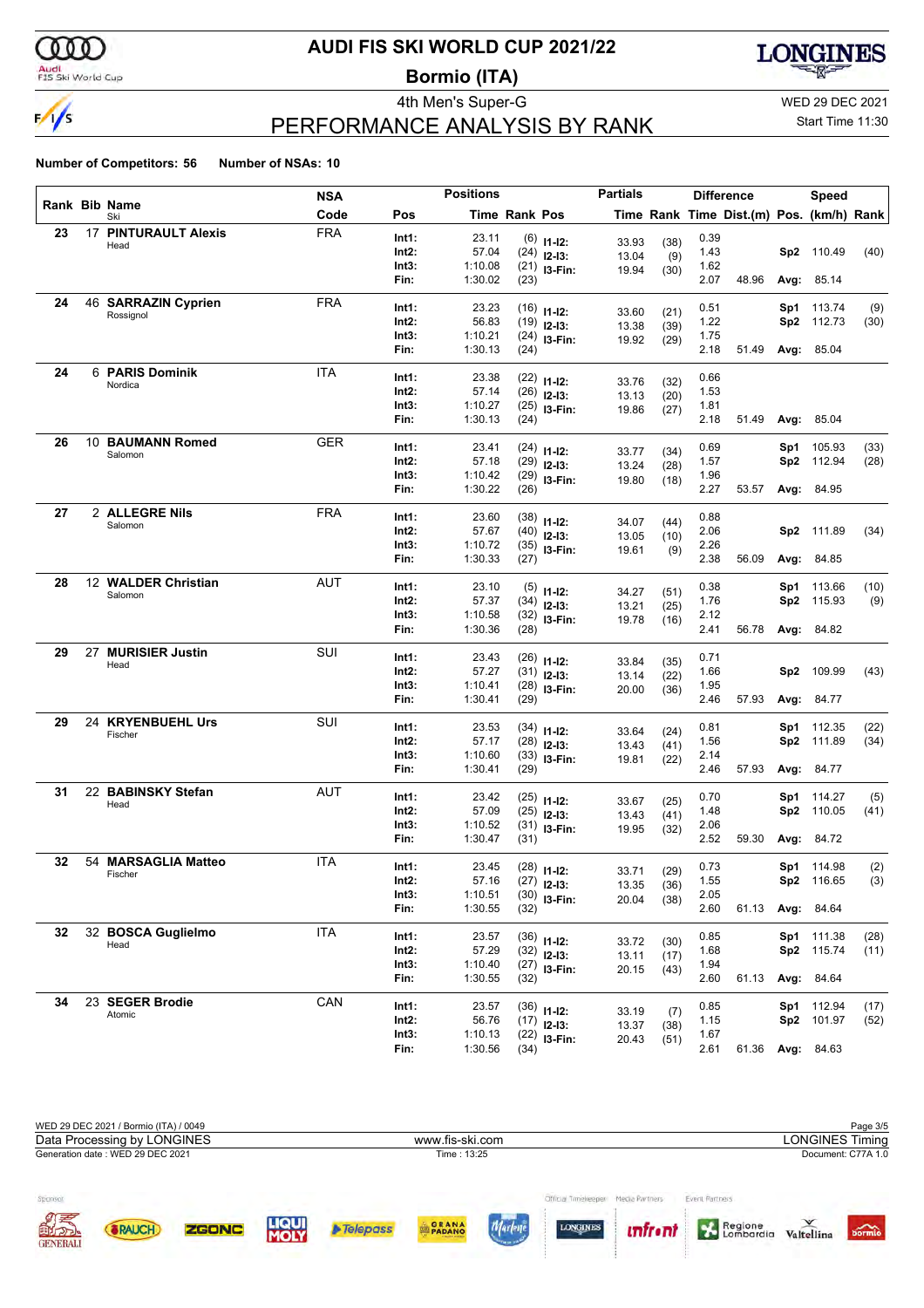

### Audi<br>FIS Ski World Cup

## **AUDI FIS SKI WORLD CUP 2021/22**

**Bormio (ITA)**



## PERFORMANCE ANALYSIS BY RANK

4th Men's Super-G WED 29 DEC 2021 Start Time 11:30

|    |                             | <b>NSA</b> |                | <b>Positions</b>   |                      |                | <b>Partials</b> |              |              | <b>Difference</b>                        |     | <b>Speed</b>      |      |
|----|-----------------------------|------------|----------------|--------------------|----------------------|----------------|-----------------|--------------|--------------|------------------------------------------|-----|-------------------|------|
|    | Rank Bib Name<br>Ski        | Code       | Pos            |                    | <b>Time Rank Pos</b> |                |                 |              |              | Time Rank Time Dist.(m) Pos. (km/h) Rank |     |                   |      |
| 35 | 8 CRAWFORD James            | CAN        | Int1:          | 24.58              |                      | $(56)$ 11-12:  | 33.45           | (17)         | 1.86         |                                          |     |                   |      |
|    | Head                        |            | Int2:          | 58.03              |                      | $(50)$ 12-13:  | 13.11           | (17)         | 2.42         |                                          |     | Sp2 117.14        | (2)  |
|    |                             |            | Int3:          | 1:11.14            |                      | $(42)$ 13-Fin: | 19.48           | (5)          | 2.68         |                                          |     |                   |      |
|    |                             |            | Fin:           | 1:30.62            | (35)                 |                |                 |              | 2.67         | 62.73                                    |     | <b>Avg: 84.58</b> |      |
| 36 | 34 WEBER Ralph              | SUI        | Int1:          | 23.43              |                      | $(26)$ 11-12:  |                 |              | 0.71         |                                          |     |                   |      |
|    | Head                        |            | Int2:          | 57.65              |                      | $(39)$ 12-13:  | 34.22<br>13.29  | (49)         | 2.04         |                                          |     | Sp2 116.43        | (8)  |
|    |                             |            | Int3:          | 1:10.94            |                      | $(36)$ 13-Fin: | 19.85           | (32)<br>(25) | 2.48         |                                          |     |                   |      |
|    |                             |            | Fin:           | 1:30.79            | (36)                 |                |                 |              | 2.84         | 66.60                                    |     | <b>Avg: 84.42</b> |      |
| 37 | 35 NYMAN Steven             | <b>USA</b> | Int1:          | 23.92              |                      | $(49)$ 11-12:  |                 |              | 1.20         |                                          |     | Sp1 111.05        | (30) |
|    | Fischer                     |            | Int2:          | 57.96              |                      | $(48)$ 12-13:  | 34.04           | (43)         | 2.35         |                                          | Sp2 | 116.59            | (4)  |
|    |                             |            | Int3:          | 1:11.08            |                      | $(40)$ 13-Fin: | 13.12<br>19.76  | (19)         | 2.62         |                                          |     |                   |      |
|    |                             |            | Fin:           | 1:30.84            | (37)                 |                |                 | (14)         | 2.89         | 67.73                                    |     | <b>Avg: 84.37</b> |      |
| 38 | 39 FAIVRE Mathieu           | <b>FRA</b> | Int1:          | 23.40              |                      | $(23)$ 11-12:  |                 |              | 0.68         |                                          |     | Sp1 113.62        | (11) |
|    | Head                        |            | Int2:          | 57.64              |                      | $(38)$ 12-13:  | 34.24           | (50)         | 2.03         |                                          |     | Sp2 110.04        | (42) |
|    |                             |            | Int3:          | 1:10.96            |                      | $(37)$ 13-Fin: | 13.32           | (35)         | 2.50         |                                          |     |                   |      |
|    |                             |            | Fin:           | 1:31.06            | (38)                 |                | 20.10           | (41)         | 3.11         | 72.71                                    |     | <b>Avg: 84.17</b> |      |
| 39 | 41 HEMETSBERGER Daniel      | <b>AUT</b> | Int1:          | 24.40              |                      |                |                 |              | 1.68         |                                          |     |                   |      |
|    | Fischer                     |            | Int2:          | 58.07              |                      | $(55)$ 11-12:  | 33.67           | (25)         | 2.46         |                                          |     | Sp2 109.56        | (45) |
|    |                             |            | Int3:          | 1:11.13            |                      | $(51)$ 12-13:  | 13.06           | (12)         | 2.67         |                                          |     |                   |      |
|    |                             |            | Fin:           | 1:31.12            | (39)                 | $(41)$ 13-Fin: | 19.99           | (35)         | 3.17         | 74.07                                    |     | <b>Avg: 84.11</b> |      |
| 40 | 49 GOLDBERG Jared           | <b>USA</b> |                |                    |                      |                |                 |              |              |                                          |     |                   |      |
|    | Head                        |            | Int1:<br>Int2: | 24.15<br>57.91     |                      | $(52)$ 11-12:  | 33.76           | (32)         | 1.43<br>2.30 |                                          | Sp1 | 108.71            | (32) |
|    |                             |            | Int3:          | 1:11.38            |                      | $(46)$ 12-13:  | 13.47           | (44)         | 2.92         |                                          |     | Sp2 116.58        | (5)  |
|    |                             |            | Fin:           | 1:31.23            | (40)                 | $(48)$ 13-Fin: | 19.85           | (25)         | 3.28         | 76.54                                    |     | <b>Avg: 84.01</b> |      |
| 41 | <b>44 CATER Martin</b>      | <b>SLO</b> |                |                    |                      |                |                 |              |              |                                          |     |                   |      |
|    | Stoeckli                    |            | Int1:          | 23.94              |                      | $(50)$ 11-12:  | 34.00           | (40)         | 1.22         |                                          |     |                   |      |
|    |                             |            | Int2:<br>Int3: | 57.94<br>1:11.39   |                      | $(47)$ 12-13:  | 13.45           | (43)         | 2.33<br>2.93 |                                          |     | Sp2 113.43        | (25) |
|    |                             |            | Fin:           | 1:31.26            | (41)                 | $(49)$ 13-Fin: | 19.87           | (28)         | 3.31         | 77.22                                    |     | <b>Avg: 83.98</b> |      |
| 42 | 19 SEJERSTED Adrian Smiseth | <b>NOR</b> |                |                    |                      |                |                 |              |              |                                          |     |                   |      |
|    | Atomic                      |            | Int1:          | 23.21              |                      | $(15)$ 11-12:  | 34.18           | (48)         | 0.49         |                                          | Sp1 | 113.57            | (12) |
|    |                             |            | Int2:<br>Int3: | 57.39<br>1:10.70   |                      | $(35)$ 12-13:  | 13.31           | (34)         | 1.78<br>2.24 |                                          |     | Sp2 103.08        | (51) |
|    |                             |            | Fin:           | 1:31.33            | (42)                 | $(34)$ 13-Fin: | 20.63           | (53)         | 3.38         | 78.79                                    |     | <b>Avg: 83.92</b> |      |
| 43 | 55 ARVIDSSON Erik           | <b>USA</b> |                |                    |                      |                |                 |              |              |                                          |     |                   |      |
|    | Head                        |            | Int1:          | 23.81              |                      | $(44)$ 11-12:  | 34.02           | (41)         | 1.09         |                                          |     | Sp1 111.22        | (29) |
|    |                             |            | Int2:          | 57.83              |                      | $(43)$ 12-13:  | 13.47           | (44)         | 2.22         |                                          |     | Sp2 116.57        | (6)  |
|    |                             |            | Int3:<br>Fin:  | 1:11.30<br>1:31.39 | (43)                 | $(46)$ 13-Fin: | 20.09           | (39)         | 2.84<br>3.44 | 80.14                                    |     | <b>Avg: 83.86</b> |      |
| 44 | 42 READ Jeffrey             | CAN        |                |                    |                      |                |                 |              |              |                                          |     |                   |      |
|    | Atomic                      |            | Int1:          | 23.75              |                      | $(41)$ 11-12:  | 33.98           | (39)         | 1.03         |                                          |     | Sp1 113.99        | (7)  |
|    |                             |            | Int2:          | 57.73              |                      | $(42)$ 12-13:  | 13.30           | (33)         | 2.12         |                                          |     | <b>Sp2</b> 115.30 | (13) |
|    |                             |            | Int3:<br>Fin:  | 1:11.03<br>1:31.40 | (44)                 | $(39)$ 13-Fin: | 20.37           | (48)         | 2.57<br>3.45 | 80.36                                    |     | <b>Avg: 83.86</b> |      |
| 45 | 52 HROBAT Miha              | <b>SLO</b> |                |                    |                      |                |                 |              |              |                                          |     |                   |      |
|    | Atomic                      |            | Int1:          | 23.86              |                      | $(45)$ 11-12:  | 33.67           | (25)         | 1.14         |                                          |     |                   |      |
|    |                             |            | Int2:          | 57.53              |                      | $(37)$ 12-13:  | 13.69           | (51)         | 1.92         |                                          |     | Sp2 112.06        | (31) |
|    |                             |            | Int3:<br>Fin:  | 1:11.22<br>1:31.48 | (45)                 | $(44)$ 13-Fin: | 20.26           | (46)         | 2.76<br>3.53 | 82.15                                    |     | Avg: 83.78        |      |
|    |                             |            |                |                    |                      |                |                 |              |              |                                          |     |                   |      |
| 46 | 43 BENNETT Bryce<br>Fischer | <b>USA</b> | Int1:          | 24.07              |                      | $(51)$ 11-12:  | 33.61           | (22)         | 1.35         |                                          |     | Sp1 112.78        | (20) |
|    |                             |            | Int2:          | 57.68              |                      | $(41)$ 12-13:  | 13.57           | (47)         | 2.07         |                                          |     | Sp2 111.94        | (33) |
|    |                             |            | Int3:          | 1:11.25            |                      | $(45)$ 13-Fin: | 20.27           | (47)         | 2.79         |                                          |     |                   |      |
|    |                             |            | Fin:           | 1:31.52            | (46)                 |                |                 |              | 3.57         |                                          |     | 83.05 Avg: 83.75  |      |

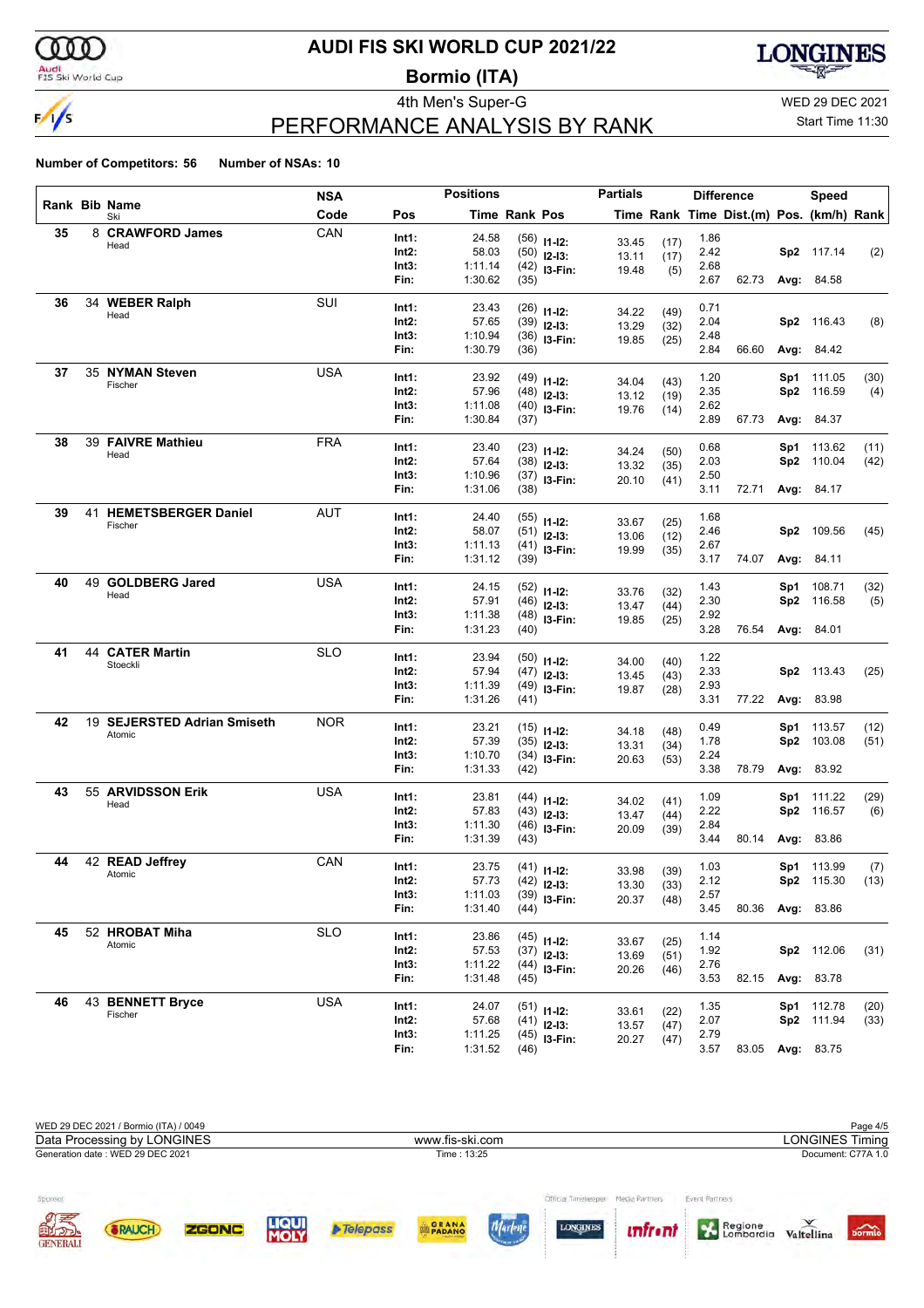

### Audi<br>FIS Ski World Cup

## **AUDI FIS SKI WORLD CUP 2021/22**

**Bormio (ITA)**



## PERFORMANCE ANALYSIS BY RANK

4th Men's Super-G WED 29 DEC 2021

### Start Time 11:30

|    |                              | <b>NSA</b> |                | <b>Positions</b>   |               |                                | <b>Partials</b> |              |              | <b>Difference</b>                        |      | Speed             |      |
|----|------------------------------|------------|----------------|--------------------|---------------|--------------------------------|-----------------|--------------|--------------|------------------------------------------|------|-------------------|------|
|    | Rank Bib Name<br>Ski         | Code       | Pos            |                    | Time Rank Pos |                                |                 |              |              | Time Rank Time Dist.(m) Pos. (km/h) Rank |      |                   |      |
| 47 | 57 SEGER Riley               | CAN        | Int1:          | 23.33              |               | $(20)$ 11-12:                  |                 |              | 0.61         |                                          | Sp1  | 112.81            | (19) |
|    | Rossignol                    |            | Int2:          | 57.44              |               | $(36)$ 12-13:                  | 34.11<br>13.76  | (46)<br>(54) | 1.83         |                                          | Sp2  | 108.24            | (46) |
|    |                              |            | Int3:          | 1:11.20            |               | $(43)$ 13-Fin:                 | 20.40           | (49)         | 2.74         |                                          |      |                   |      |
|    |                              |            | Fin:           | 1:31.60            | (47)          |                                |                 |              | 3.65         | 84.83                                    | Avg: | 83.67             |      |
| 48 | 30 THOMPSON Broderick        | CAN        | Int1:          | 23.91              |               |                                |                 |              | 1.19         |                                          | Sp1  | 112.31            | (23) |
|    | Head                         |            | Int2:          | 57.98              |               | $(48)$ 11-12:<br>$(49)$ 12-13: | 34.07           | (44)         | 2.37         |                                          | Sp2  | 112.79            | (29) |
|    |                              |            | Int3:          | 1:11.62            |               |                                | 13.64           | (49)         | 3.16         |                                          |      |                   |      |
|    |                              |            | Fin:           | 1:31.65            | (48)          | $(51)$ 13-Fin:                 | 20.03           | (37)         | 3.70         | 85.95                                    |      | Avg: 83.63        |      |
| 49 | 45 TUMLER Thomas             | SUI        |                |                    |               |                                |                 |              |              |                                          |      |                   |      |
|    | Stoeckli                     |            | Int1:<br>Int2: | 23.86              |               | $(45)$ 11-12:                  | 34.03           | (42)         | 1.14         |                                          |      |                   |      |
|    |                              |            | Int3:          | 57.89<br>1:11.31   |               | $(45)$ 12-13:                  | 13.42           | (40)         | 2.28<br>2.85 |                                          | Sp2  | 110.92            | (38) |
|    |                              |            | Fin:           | 1:31.73            | (49)          | $(47)$ 13-Fin:                 | 20.42           | (50)         | 3.78         | 87.73                                    |      | Avg: 83.55        |      |
|    |                              |            |                |                    |               |                                |                 |              |              |                                          |      |                   |      |
| 50 | 51 PHILP Trevor<br>Rossignol | CAN        | Int1:          | 23.35              |               | $(21)$ 11-12:                  | 33.89           | (37)         | 0.63         |                                          | Sp1  | 112.56            | (21) |
|    |                              |            | Int2:          | 57.24              |               | $(30)$ 12-13:                  | 13.73           | (52)         | 1.63         |                                          | Sp2  | 105.89            | (50) |
|    |                              |            | Int3:          | 1:10.97            |               | $(38)$ 13-Fin:                 | 20.85           | (55)         | 2.51         |                                          |      |                   |      |
|    |                              |            | Fin:           | 1:31.82            | (50)          |                                |                 |              | 3.87         | 89.73                                    |      | Avg: 83.47        |      |
| 51 | 59 PFIFFNER Marco            | <b>LIE</b> | Int1:          | 23.80              |               | $(43)$ 11-12:                  |                 |              | 1.08         |                                          |      |                   |      |
|    | Fischer                      |            | Int2:          | 58.12              |               | $(53)$ 12-13:                  | 34.32           | (53)         | 2.51         |                                          |      |                   |      |
|    |                              |            | Int3:          | 1:11.80            |               | $(52)$ 13-Fin:                 | 13.68<br>20.17  | (50)<br>(44) | 3.34         |                                          |      |                   |      |
|    |                              |            | Fin:           | 1:31.97            | (51)          |                                |                 |              | 4.02         | 93.06                                    |      | Avg: 83.34        |      |
| 52 | 48 KLINE Bostjan             | <b>SLO</b> | Int1:          | 24.23              |               |                                |                 |              | 1.51         |                                          | Sp1  | 111.98            | (25) |
|    | Salomon                      |            | Int2:          | 58.54              |               | $(54)$ 11-12:<br>$(55)$ 12-13: | 34.31           | (52)         | 2.93         |                                          | Sp2  | 114.02            | (21) |
|    |                              |            | Int3:          | 1:11.90            |               | $(54)$ 13-Fin:                 | 13.36           | (37)         | 3.44         |                                          |      |                   |      |
|    |                              |            | Fin:           | 1:31.99            | (52)          |                                | 20.09           | (39)         | 4.04         | 93.50                                    | Avg: | 83.32             |      |
| 53 | 38 FRANZONI Giovanni         | <b>ITA</b> | Int1:          | 23.77              |               |                                |                 |              | 1.05         |                                          | Sp1  | 110.84            | (31) |
|    | Rossignol                    |            | Int2:          | 58.24              |               | $(42)$ 11-12:<br>$(54)$ 12-13: | 34.47           | (55)         | 2.63         |                                          | Sp2  | 110.87            | (39) |
|    |                              |            | Int3:          | 1:11.85            |               | $(53)$ 13-Fin:                 | 13.61           | (48)         | 3.39         |                                          |      |                   |      |
|    |                              |            | Fin:           | 1:32.10            | (53)          |                                | 20.25           | (45)         | 4.15         | 95.93                                    |      | Avg: 83.22        |      |
| 54 | 47 FRANZOSO Matteo           | <b>ITA</b> |                |                    |               |                                |                 |              |              |                                          |      |                   |      |
|    | Atomic                       |            | Int1:<br>Int2: | 23.66<br>58.10     |               | $(39)$ 11-12:                  | 34.44           | (54)         | 0.94<br>2.49 |                                          |      | Sp1 112.00        | (24) |
|    |                              |            | Int3:          | 1:11.92            |               | $(52)$ 12-13:                  | 13.82           | (56)         | 3.46         |                                          |      |                   |      |
|    |                              |            | Fin:           | 1:32.49            | (54)          | $(55)$ 13-Fin:                 | 20.57           | (52)         |              | 4.54 104.50                              | Avg: | 82.87             |      |
| 55 | 50 LORIOT Florian            | <b>FRA</b> |                |                    |               |                                |                 |              |              |                                          |      |                   |      |
|    | Rossignol                    |            | Int1:          | 23.70              |               | $(40)$ 11-12:                  | 34.17           | (47)         | 0.98         |                                          | Sp1  | 113.56            | (13) |
|    |                              |            | Int2:          | 57.87              |               | $(44)$ 12-13:                  | 13.73           | (52)         | 2.26         |                                          | Sp2  | 107.34            | (47) |
|    |                              |            | Int3:<br>Fin:  | 1:11.60<br>1:32.51 | (55)          | $(50)$ 13-Fin:                 | 20.91           | (56)         | 3.14         | 4.56 104.94                              |      | Avg: 82.85        |      |
|    |                              |            |                |                    |               |                                |                 |              |              |                                          |      |                   |      |
| 56 | 58 ROEA Henrik<br>Nordica    | <b>NOR</b> | Int1:          | 24.15              |               | $(52)$ 11-12:                  | 35.23           | (56)         | 1.43         |                                          |      | Sp1 105.24        | (34) |
|    |                              |            | Int2:          | 59.38              |               | $(56)$ 12-13:                  | 13.76           | (54)         | 3.77         |                                          |      |                   |      |
|    |                              |            | Int3:          | 1:13.14            |               | $(56)$ 13-Fin:                 | 20.82           | (54)         | 4.68         |                                          |      |                   |      |
|    |                              |            | Fin:           | 1:33.96            | (56)          |                                |                 |              |              | 6.01 136.18                              |      | <b>Avg: 81.57</b> |      |

|         | Intermediate Time Positions: | $Int. 1 = Inter1$ |                                | Int. $2 =$ Inter2 |                  |     | $Int. 3 = Inter3$ |  |  |  |
|---------|------------------------------|-------------------|--------------------------------|-------------------|------------------|-----|-------------------|--|--|--|
|         | Speed Measurement Positions: |                   | $Sp 1 = Speed 1$               |                   | $Sp 2 = Speed 2$ |     |                   |  |  |  |
| Legend: |                              |                   |                                |                   |                  |     |                   |  |  |  |
| Avg     | Average                      | Dist.(m)          | Distance in metres             | Fin               | Finish           | Int | Intermediate      |  |  |  |
| lix     | Intermediate x               | Pos.              | Intermediate or speed position |                   |                  | Sp  | Speed trap        |  |  |  |

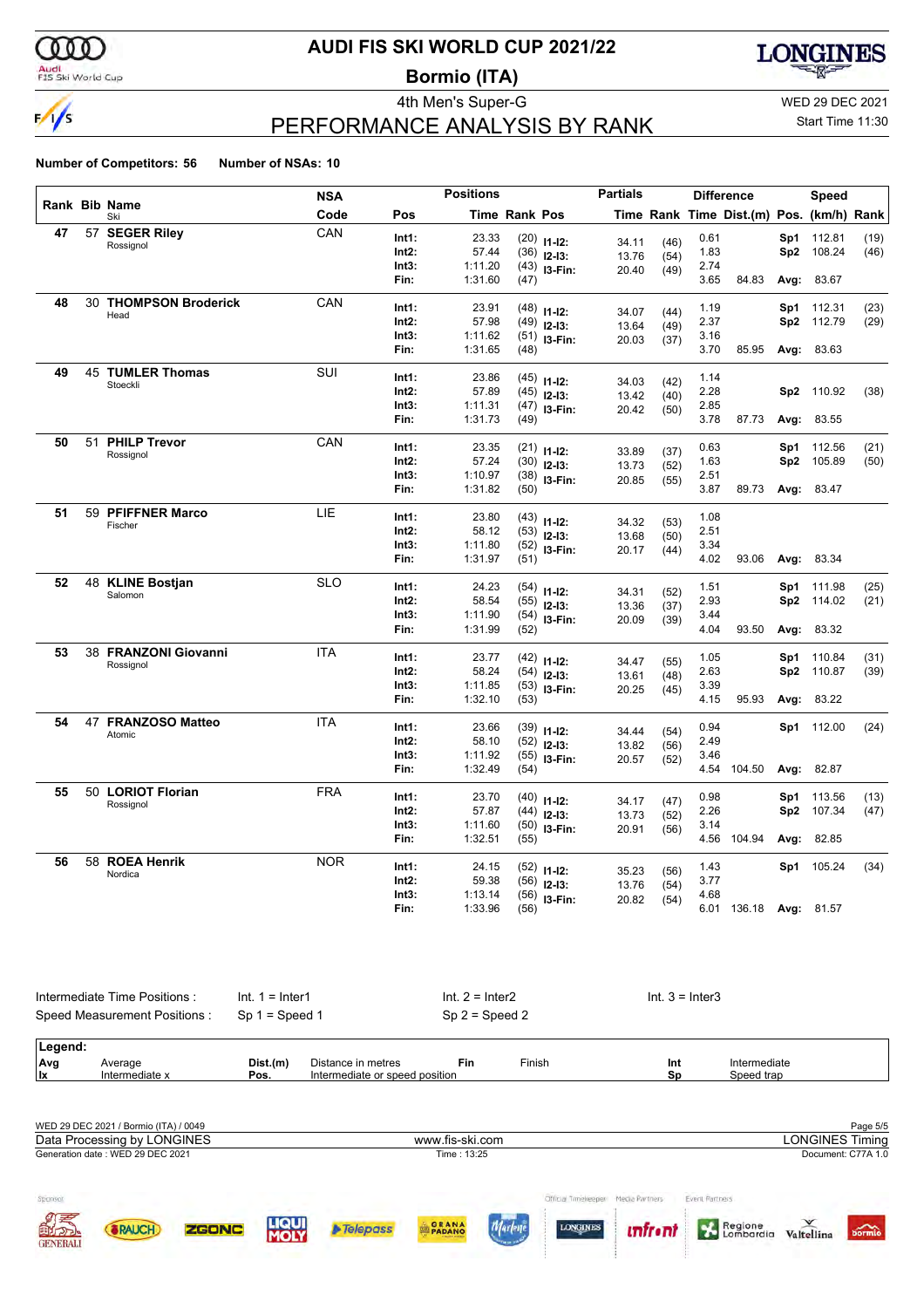

## **OOO**

### **AUDI FIS SKI WORLD CUP 2021/22**

Audi<br>FIS Ski World Cup

 $\frac{1}{s}$ 

**Bormio (ITA)**

PERFORMANCE ANALYSIS BY BIB

4th Men's Super-G WED 29 DEC 2021 Start Time 11:30

**LONGINES** 

**Number of Competitors: 59 Number of NSAs: 10**

|                |                           | <b>NSA</b> |                | <b>Positions</b> |                      |                                | <b>Partials</b> |             |              | <b>Difference</b>                        | Speed            |      |
|----------------|---------------------------|------------|----------------|------------------|----------------------|--------------------------------|-----------------|-------------|--------------|------------------------------------------|------------------|------|
| <b>Bib</b>     | Name<br>Ski               | Code       | Pos            |                  | <b>Time Rank Pos</b> |                                |                 |             |              | Time Rank Time Dist.(m) Pos. (km/h) Rank |                  |      |
| 1              | <b>CASSE Mattia</b>       | <b>ITA</b> | Int1:          | 22.94            |                      | $(4)$ 11-12:                   |                 |             | 0.22         |                                          |                  |      |
|                | Head                      |            | $Int2$ :       | 56.67            |                      | $(14)$ 12-13:                  | 33.73<br>12.96  | (31)        | 1.06         |                                          | Sp2 106.92       | (48) |
|                |                           |            | Int3:          | 1:09.63          |                      | $(7)$ 13-Fin:                  | 19.80           | (3)<br>(18) | 1.17         |                                          |                  |      |
|                |                           |            | Fin:           | 1:29.43          | (10)                 |                                |                 |             | 1.48         | 35.23                                    | Avg: 85.70       |      |
| 2              | <b>ALLEGRE Nils</b>       | <b>FRA</b> | Int1:          | 23.60            |                      |                                |                 |             | 0.88         |                                          |                  |      |
|                | Salomon                   |            | Int2:          | 57.67            |                      | $(38)$ 11-12:                  | 34.07           | (44)        | 2.06         |                                          | Sp2 111.89       | (34) |
|                |                           |            | Int3:          | 1:10.72          |                      | $(40)$ 12-13:                  | 13.05           | (10)        | 2.26         |                                          |                  |      |
|                |                           |            | Fin:           | 1:30.33          | (27)                 | $(35)$ 13-Fin:                 | 19.61           | (9)         | 2.38         | 56.09                                    | Avg: 84.85       |      |
| 3              | <b>GANONG Travis</b>      | <b>USA</b> |                |                  |                      |                                |                 |             |              |                                          |                  |      |
|                | Atomic                    |            | Int1:          | 23.48            |                      | $(31)$ 11-12:                  | 33.84           | (35)        | 0.76         |                                          |                  |      |
|                |                           |            | Int2:          | 57.32            |                      | $(33)$ 12-13:                  | 13.03           | (8)         | 1.71         |                                          | Sp2 117.99       | (1)  |
|                |                           |            | Int3:<br>Fin:  | 1:10.35          |                      | $(26)$ 13-Fin:                 | 19.33           | (1)         | 1.89<br>1.73 |                                          |                  |      |
|                |                           |            |                | 1:29.68          | (18)                 |                                |                 |             |              |                                          | 41.07 Avg: 85.46 |      |
| 4              | <b>CAVIEZEL Gino</b>      | <b>SUI</b> | Int1:          | 22.85            |                      | $(2)$ 11-12:                   | 33.57           | (20)        | 0.13         |                                          |                  |      |
|                | Dynastar                  |            | Int2:          | 56.42            |                      | $(7)$ 12-13:                   | 13.22           | (26)        | 0.81         |                                          | Sp2 114.15       | (20) |
|                |                           |            | Int3:          | 1:09.64          |                      | $(9)$ 13-Fin:                  | 19.83           | (24)        | 1.18         |                                          |                  |      |
|                |                           |            | Fin:           | 1:29.47          | (11)                 |                                |                 |             | 1.52         |                                          | 36.17 Avg: 85.66 |      |
| 5              | <b>KRIECHMAYR Vincent</b> | <b>AUT</b> | Int1:          | 23.49            |                      | $(32)$ 11-12:                  |                 |             | 0.77         |                                          | Sp1 111.96       | (26) |
|                | Head                      |            | Int2:          | 56.38            |                      | $(4)$ 12-13:                   | 32.89<br>13.05  | (2)         | 0.77         |                                          | Sp2 116.56       | (7)  |
|                |                           |            | Int3:          | 1:09.43          |                      | $(5)$ 13-Fin:                  | 19.37           | (10)<br>(2) | 0.97         |                                          |                  |      |
|                |                           |            | Fin:           | 1:28.80          | (3)                  |                                |                 |             | 0.85         | 20.38                                    | Avg: 86.31       |      |
| 6              | <b>PARIS Dominik</b>      | <b>ITA</b> |                |                  |                      |                                |                 |             |              |                                          |                  |      |
|                | Nordica                   |            | Int1:<br>Int2: | 23.38<br>57.14   |                      | $(22)$ 11-12:                  | 33.76           | (32)        | 0.66         |                                          |                  |      |
|                |                           |            | Int3:          | 1:10.27          |                      | $(26)$ 12-13:                  | 13.13           | (20)        | 1.53<br>1.81 |                                          |                  |      |
|                |                           |            | Fin:           | 1:30.13          | (24)                 | $(25)$ 13-Fin:                 | 19.86           | (27)        | 2.18         | 51.49                                    | Avg: 85.04       |      |
| $\overline{7}$ | <b>ODERMATT Marco</b>     | SUI        |                |                  |                      |                                |                 |             |              |                                          |                  |      |
|                | Stoeckli                  |            | Int1:          | 23.15            |                      | $(10)$ 11-12:                  | 33.26           | (11)        | 0.43         |                                          |                  |      |
|                |                           |            | Int2:          | 56.41            |                      | $(6)$ 12-13:                   | 13.24           | (28)        | 0.80         |                                          | Sp2 114.44       | (18) |
|                |                           |            | Int3:          | 1:09.65          |                      | $(10)$ 13-Fin:                 | 19.73           | (13)        | 1.19         |                                          |                  |      |
|                |                           |            | Fin:           | 1:29.38          | (8)                  |                                |                 |             | 1.43         | 34.06                                    | Avg: 85.75       |      |
| 8              | <b>CRAWFORD James</b>     | CAN        | Int1:          | 24.58            |                      | $(58)$ 11-12:                  | 33.45           | (17)        | 1.86         |                                          |                  |      |
|                | Head                      |            | Int2:          | 58.03            |                      | $(50)$ 12-13:                  | 13.11           | (17)        | 2.42         |                                          | Sp2 117.14       | (2)  |
|                |                           |            | Int3:          | 1:11.14          |                      | $(42)$ 13-Fin:                 | 19.48           | (5)         | 2.68         |                                          |                  |      |
|                |                           |            | Fin:           | 1:30.62          | (35)                 |                                |                 |             | 2.67         | 62.73                                    | Avg: 84.58       |      |
| 9              | <b>MAYER Matthias</b>     | <b>AUT</b> | Int1:          | 23.88            |                      |                                |                 |             | 1.16         |                                          |                  |      |
|                | Head                      |            | $Int2$ :       | 56.94            |                      | $(49)$ 11-12:<br>$(22)$ 12-13: | 33.06           | (5)         | 1.33         |                                          | Sp2 111.42       | (36) |
|                |                           |            | Int3:          | 1:09.90          |                      | $(17)$ 13-Fin:                 | 12.96           | (3)         | 1.44         |                                          |                  |      |
|                |                           |            | Fin:           | 1:29.61          | (13)                 |                                | 19.71           | (11)        | 1.66         | 39.44                                    | Avg: 85.53       |      |
| 10             | <b>BAUMANN Romed</b>      | <b>GER</b> |                |                  |                      |                                |                 |             |              |                                          |                  |      |
|                | Salomon                   |            | Int1:          | 23.41            |                      | $(24)$ 11-12:                  | 33.77           | (34)        | 0.69         |                                          | Sp1 105.93       | (33) |
|                |                           |            | Int2:<br>Int3: | 57.18<br>1:10.42 |                      | $(29)$ 12-13:                  | 13.24           | (28)        | 1.57<br>1.96 |                                          | Sp2 112.94       | (28) |
|                |                           |            | Fin:           | 1:30.22          | (26)                 | $(29)$ 13-Fin:                 | 19.80           | (18)        | 2.27         |                                          | 53.57 Avg: 84.95 |      |
|                |                           |            |                |                  |                      |                                |                 |             |              |                                          |                  |      |

WED 29 DEC 2021 / Bormio (ITA) / 0049 Page 1/6<br>
Data Processing by LONGINES **Page 1/6**<br>
WWW.fis-ski.com **Page 1/6** Polices in the UNGINES Timing Data Processing by LONGINES www.fis-ski.com Generation date : WED 29 DEC 2021 Time : 13:27 Document: C77B 1.0 Sponso Official Timekeeper Media Partners Event Partners Regione<br>
Lombardia Valtellina Marlen **SRAUCH** ZGONC  $\rho$  Telepass **PADAN** *unfront* bormio **GENERAL**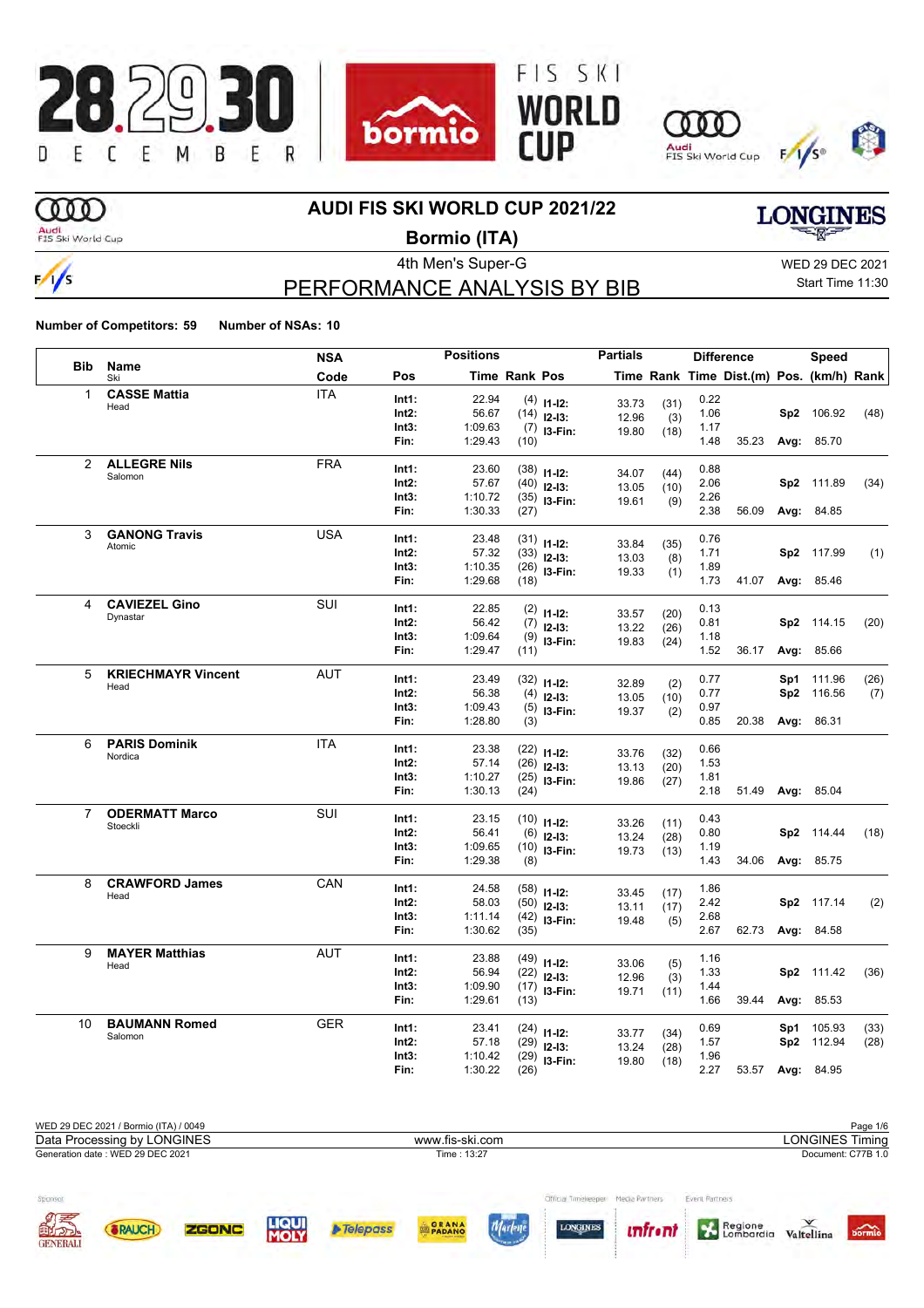

### Audi<br>FIS Ski World Cup

## **AUDI FIS SKI WORLD CUP 2021/22**

**Bormio (ITA)**



## PERFORMANCE ANALYSIS BY BIB

4th Men's Super-G WED 29 DEC 2021

## Start Time 11:30

|                   |                                 | <b>NSA</b> |          | <b>Positions</b> |                      |                               | <b>Partials</b> |              |      | <b>Difference</b>                        |     | Speed             |      |
|-------------------|---------------------------------|------------|----------|------------------|----------------------|-------------------------------|-----------------|--------------|------|------------------------------------------|-----|-------------------|------|
| <b>Bib</b>        | Name<br>Ski                     | Code       | Pos      |                  | <b>Time Rank Pos</b> |                               |                 |              |      | Time Rank Time Dist.(m) Pos. (km/h) Rank |     |                   |      |
| 11                | <b>KILDE Aleksander Aamodt</b>  | <b>NOR</b> | Int1:    | 22.72            |                      | $(1)$ 11-12:                  | 32.89           | (2)          | 0.00 |                                          |     | Sp1 113.33        | (14) |
|                   | Atomic                          |            | Int2:    | 55.61            |                      | $(1)$ 12-13:                  | 12.85           | (1)          | 0.00 |                                          |     | Sp2 112.03        | (32) |
|                   |                                 |            | Int3:    | 1:08.46          |                      | $(1)$ 13-Fin:                 | 19.49           | (6)          | 0.00 |                                          |     |                   |      |
|                   |                                 |            | Fin:     | 1:27.95          | (1)                  |                               |                 |              | 0.00 | 0.00                                     |     | Avg: 87.14        |      |
| $12 \overline{ }$ | <b>WALDER Christian</b>         | <b>AUT</b> | Int1:    | 23.10            |                      | $(5)$ 11-12:                  | 34.27           | (51)         | 0.38 |                                          |     | Sp1 113.66        | (10) |
|                   | Salomon                         |            | Int2:    | 57.37            |                      | $(34)$ 12-13:                 | 13.21           | (25)         | 1.76 |                                          | Sp2 | 115.93            | (9)  |
|                   |                                 |            | Int3:    | 1:10.58          |                      | $(32)$ 13-Fin:                | 19.78           | (16)         | 2.12 |                                          |     |                   |      |
|                   |                                 |            | Fin:     | 1:30.36          | (28)                 |                               |                 |              | 2.41 | 56.78                                    |     | <b>Avg: 84.82</b> |      |
| 13                | <b>SANDER Andreas</b>           | <b>GER</b> | Int1:    | 23.20            |                      | $(14)$ 11-12:                 | 33.67           | (25)         | 0.48 |                                          |     |                   |      |
|                   | Atomic                          |            | Int2:    | 56.87            |                      | $(21)$ 12-13:                 | 13.00           | (7)          | 1.26 |                                          |     | Sp2 113.66        | (23) |
|                   |                                 |            | Int3:    | 1:09.87          |                      | $(14)$ 13-Fin:                | 19.96           | (33)         | 1.41 |                                          |     |                   |      |
|                   |                                 |            | Fin:     | 1:29.83          | (19)                 |                               |                 |              | 1.88 | 44.56                                    |     | <b>Avg: 85.32</b> |      |
| 14                | <b>COCHRAN-SIEGLE Ryan</b>      | <b>USA</b> | Int1:    | 22.88            |                      | $(3)$ 11-12:                  | 33.30           | (12)         | 0.16 |                                          |     |                   |      |
|                   | Head                            |            | Int2:    | 56.18            | (3)                  | $12-13:$                      | 12.95           | (2)          | 0.57 |                                          | Sp2 | 109.74            | (44) |
|                   |                                 |            | Int3:    | 1:09.13          |                      | $(3)$ 13-Fin:                 | 19.72           | (12)         | 0.67 |                                          |     |                   |      |
|                   |                                 |            | Fin:     | 1:28.85          | (4)                  |                               |                 |              | 0.90 | 21.57                                    |     | Avg: 86.26        |      |
| 15                | <b>FEUZ Beat</b>                | SUI        | Int1:    | 23.11            |                      | $(6)$ 11-12:                  |                 |              | 0.39 |                                          |     |                   |      |
|                   | Head                            |            | Int2:    | 56.50            |                      | $(8)$ 12-13:                  | 33.39<br>13.13  | (14)<br>(20) | 0.89 |                                          |     | Sp2 115.93        | (9)  |
|                   |                                 |            | Int3:    | 1:09.63          |                      | $(7)$ 13-Fin:                 | 19.45           | (4)          | 1.17 |                                          |     |                   |      |
|                   |                                 |            | Fin:     | 1:29.08          | (5)                  |                               |                 |              | 1.13 | 27.01                                    |     | Avg: 86.04        |      |
| 16                | <b>MEILLARD Loic</b>            | SUI        | Int1:    | 23.12            |                      |                               |                 |              | 0.40 |                                          |     |                   |      |
|                   | Rossianol                       |            | Int2:    | 56.53            |                      | $(8)$ 11-12:<br>$(9)$ 12-13:  | 33.41           | (15)         | 0.92 |                                          | Sp2 | 113.01            | (26) |
|                   |                                 |            | Int3:    | 1:09.81          |                      | $(13)$ 13-Fin:                | 13.28<br>19.81  | (31)<br>(22) | 1.35 |                                          |     |                   |      |
|                   |                                 |            | Fin:     | 1:29.62          | (15)                 |                               |                 |              | 1.67 | 39.67                                    |     | Avg: 85.52        |      |
| 17                | <b>PINTURAULT Alexis</b>        | <b>FRA</b> | Int1:    | 23.11            |                      |                               |                 |              | 0.39 |                                          |     |                   |      |
|                   | Head                            |            | Int2:    | 57.04            |                      | $(6)$ 11-12:<br>$(24)$ 12-13: | 33.93           | (38)         | 1.43 |                                          |     | Sp2 110.49        | (40) |
|                   |                                 |            | Int3:    | 1:10.08          |                      | $(21)$ 13-Fin:                | 13.04<br>19.94  | (9)<br>(30)  | 1.62 |                                          |     |                   |      |
|                   |                                 |            | Fin:     | 1:30.02          | (23)                 |                               |                 |              | 2.07 | 48.96                                    |     | Avg: 85.14        |      |
| 18                | <b>INNERHOFER Christof</b>      | ITA        | Int1:    | 23.50            |                      | $(33)$ 11-12:                 |                 |              | 0.78 |                                          |     | Sp1 114.85        | (3)  |
|                   | Rossignol                       |            | Int2:    | 56.68            |                      | $(15)$ 12-13:                 | 33.18<br>13.49  | (6)          | 1.07 |                                          | Sp2 | 113.00            | (27) |
|                   |                                 |            | Int3:    | 1:10.17          |                      | $(23)$ 13-Fin:                | 19.44           | (46)<br>(3)  | 1.71 |                                          |     |                   |      |
|                   |                                 |            | Fin:     | 1:29.61          | (13)                 |                               |                 |              | 1.66 | 39.44                                    |     | <b>Avg: 85.53</b> |      |
| 19                | <b>SEJERSTED Adrian Smiseth</b> | <b>NOR</b> | Int1:    | 23.21            |                      | $(15)$ 11-12:                 |                 |              | 0.49 |                                          | Sp1 | 113.57            | (12) |
|                   | Atomic                          |            | Int2:    | 57.39            |                      | $(35)$ 12-13:                 | 34.18<br>13.31  | (48)<br>(34) | 1.78 |                                          | Sp2 | 103.08            | (51) |
|                   |                                 |            | Int3:    | 1:10.70          |                      | $(34)$ 13-Fin:                | 20.63           | (53)         | 2.24 |                                          |     |                   |      |
|                   |                                 |            | Fin:     | 1:31.33          | (42)                 |                               |                 |              | 3.38 | 78.79                                    |     | Avg: 83.92        |      |
| 20                | <b>BAILET Matthieu</b>          | <b>FRA</b> | Int1:    | 23.14            |                      | $(9)$ 11-12:                  | 33.24           | (8)          | 0.42 |                                          |     | Sp1 117.44        | (1)  |
|                   | Salomon                         |            | $Int2$ : | 56.38            |                      | $(4)$ 12-13:                  | 12.97           | (5)          | 0.77 |                                          |     | Sp2 111.09        | (37) |
|                   |                                 |            | Int3:    | 1:09.35          |                      | $(4)$ 13-Fin:                 | 19.80           | (18)         | 0.89 |                                          |     |                   |      |
|                   |                                 |            | Fin:     | 1:29.15          | (6)                  |                               |                 |              | 1.20 | 28.66                                    |     | Avg: 85.97        |      |
| 21                | <b>FRANZ Max</b>                | <b>AUT</b> | Int1:    | 23.46            |                      | $(30)$ 11-12:                 | 33.24           | (8)          | 0.74 |                                          |     | Sp1 113.03        | (16) |
|                   | Fischer                         |            | Int2:    | 56.70            |                      | $(16)$ 12-13:                 | 13.22           | (26)         | 1.09 |                                          |     | Sp2 114.77        | (15) |
|                   |                                 |            | Int3:    | 1:09.92          |                      | $(18)$ 13-Fin:                | 19.65           | (10)         | 1.46 |                                          |     |                   |      |
|                   |                                 |            | Fin:     | 1:29.57          | (12)                 |                               |                 |              | 1.62 | 38.51                                    |     | Avg: 85.57        |      |
| 22                | <b>BABINSKY Stefan</b>          | AUT        | Int1:    | 23.42            |                      | $(25)$ 11-12:                 | 33.67           | (25)         | 0.70 |                                          |     | Sp1 114.27        | (5)  |
|                   | Head                            |            | Int2:    | 57.09            |                      | $(25)$ 12-13:                 | 13.43           | (41)         | 1.48 |                                          |     | Sp2 110.05        | (41) |
|                   |                                 |            | Int3:    | 1:10.52          |                      | $(31)$ 13-Fin:                | 19.95           | (32)         | 2.06 |                                          |     |                   |      |
|                   |                                 |            | Fin:     | 1:30.47          | (31)                 |                               |                 |              | 2.52 |                                          |     | 59.30 Avg: 84.72  |      |

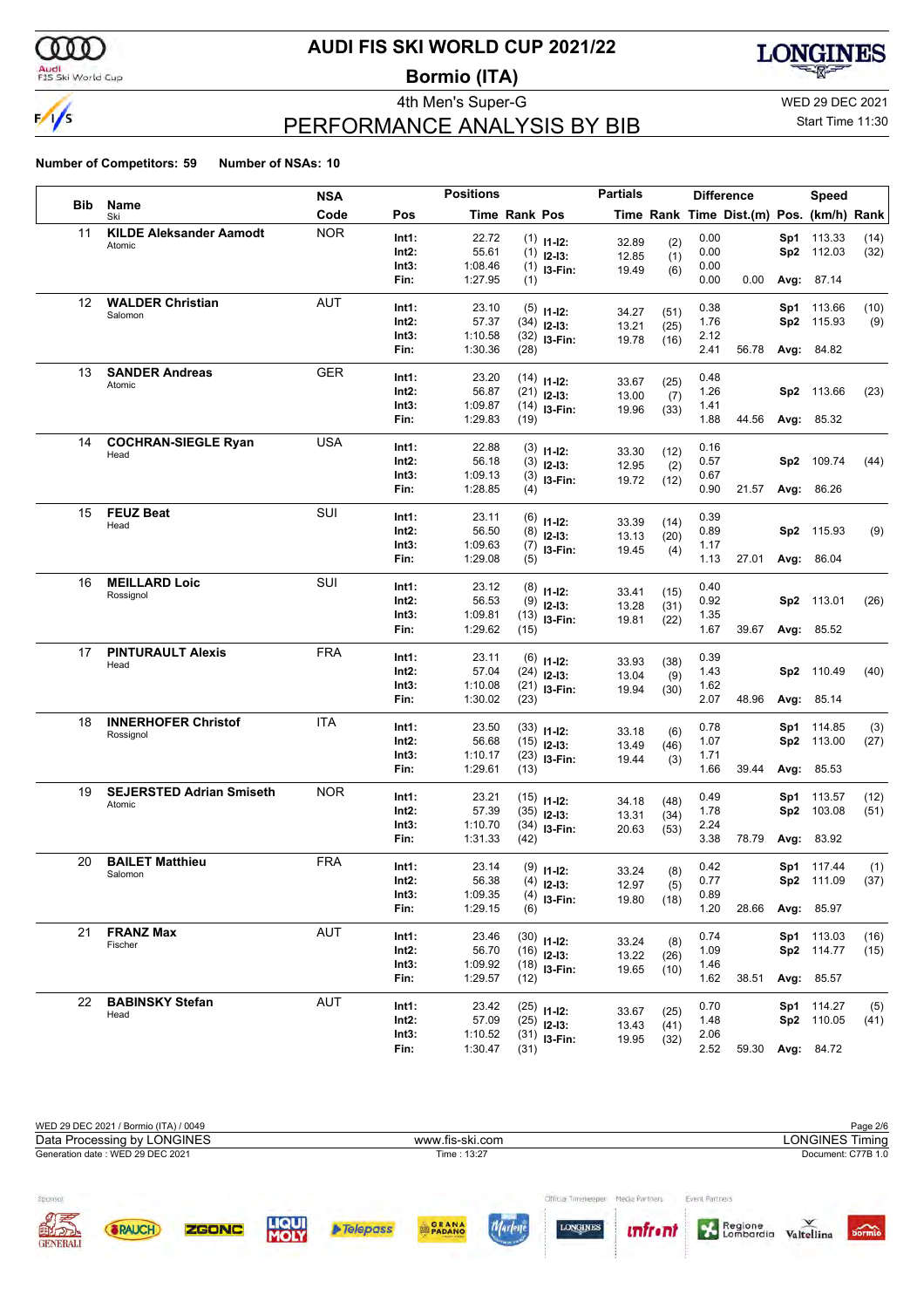

### Audi<br>FIS Ski World Cup

## **AUDI FIS SKI WORLD CUP 2021/22**

**Bormio (ITA)**



## PERFORMANCE ANALYSIS BY BIB

4th Men's Super-G WED 29 DEC 2021

### Start Time 11:30

|            |                            | <b>NSA</b> |          | <b>Positions</b> |                      |                  | <b>Partials</b> |              |      | <b>Difference</b>                        |      | <b>Speed</b>      |      |
|------------|----------------------------|------------|----------|------------------|----------------------|------------------|-----------------|--------------|------|------------------------------------------|------|-------------------|------|
| <b>Bib</b> | Name<br>Ski                | Code       | Pos      |                  | <b>Time Rank Pos</b> |                  |                 |              |      | Time Rank Time Dist.(m) Pos. (km/h) Rank |      |                   |      |
| 23         | <b>SEGER Brodie</b>        | CAN        | Int1:    | 23.57            |                      | $(36)$ 11-12:    | 33.19           | (7)          | 0.85 |                                          | Sp1  | 112.94            | (17) |
|            | Atomic                     |            | Int2:    | 56.76            |                      | $(17)$ 12-13:    | 13.37           | (38)         | 1.15 |                                          | Sp2  | 101.97            | (52) |
|            |                            |            | Int3:    | 1:10.13          |                      | $(22)$ 13-Fin:   | 20.43           | (51)         | 1.67 |                                          |      |                   |      |
|            |                            |            | Fin:     | 1:30.56          | (34)                 |                  |                 |              | 2.61 | 61.36                                    |      | Avg: 84.63        |      |
| 24         | <b>KRYENBUEHL Urs</b>      | <b>SUI</b> | Int1:    | 23.53            |                      | $(34)$ 11-12:    |                 |              | 0.81 |                                          |      | Sp1 112.35        | (22) |
|            | Fischer                    |            | Int2:    | 57.17            |                      | $(28)$ 12-13:    | 33.64<br>13.43  | (24)<br>(41) | 1.56 |                                          | Sp2  | 111.89            | (34) |
|            |                            |            | Int3:    | 1:10.60          |                      | $(33)$ 13-Fin:   | 19.81           | (22)         | 2.14 |                                          |      |                   |      |
|            |                            |            | Fin:     | 1:30.41          | (29)                 |                  |                 |              | 2.46 | 57.93                                    |      | <b>Avg: 84.77</b> |      |
| 25         | <b>HAASER Raphael</b>      | <b>AUT</b> | Int1:    | 23.16            |                      | $(11)$ $11$ -12: | 32.85           | (1)          | 0.44 |                                          |      |                   |      |
|            | Fischer                    |            | Int2:    | 56.01            |                      | $(2)$ 12-13:     | 13.08           | (13)         | 0.40 |                                          |      | Sp2 114.23        | (19) |
|            |                            |            | Int3:    | 1:09.09          |                      | $(2)$ 13-Fin:    | 19.58           | (8)          | 0.63 |                                          |      |                   |      |
|            |                            |            | Fin:     | 1:28.67          | (2)                  |                  |                 |              | 0.72 | 17.29                                    |      | Avg: 86.44        |      |
| 26         | <b>ROGENTIN Stefan</b>     | <b>SUI</b> | Int1:    | 23.30            |                      | $(18)$ 11-12:    | 33.24           | (8)          | 0.58 |                                          |      |                   |      |
|            | Fischer                    |            | Int2:    | 56.54            |                      | $(10)$ 12-13:    | 12.99           | (6)          | 0.93 |                                          |      | Sp2 114.64        | (16) |
|            |                            |            | Int3:    | 1:09.53          |                      | $(6)$ 13-Fin:    | 19.77           | (15)         | 1.07 |                                          |      |                   |      |
|            |                            |            | Fin:     | 1:29.30          | (7)                  |                  |                 |              | 1.35 | 32.19                                    |      | <b>Avg: 85.83</b> |      |
| 27         | <b>MURISIER Justin</b>     | SUI        | Int1:    | 23.43            |                      | $(26)$ 11-12:    |                 |              | 0.71 |                                          |      |                   |      |
|            | Head                       |            | Int2:    | 57.27            |                      | $(31)$ 12-13:    | 33.84<br>13.14  | (35)<br>(22) | 1.66 |                                          |      | Sp2 109.99        | (43) |
|            |                            |            | Int3:    | 1:10.41          |                      | $(28)$ 13-Fin:   | 20.00           | (36)         | 1.95 |                                          |      |                   |      |
|            |                            |            | Fin:     | 1:30.41          | (29)                 |                  |                 |              | 2.46 | 57.93                                    |      | <b>Avg: 84.77</b> |      |
| 28         | <b>GIEZENDANNER Blaise</b> | <b>FRA</b> | Int1:    | 23.30            |                      | $(18)$ 11-12:    |                 |              | 0.58 |                                          | Sp1  | 113.29            | (15) |
|            | Atomic                     |            | Int2:    | 56.78            |                      | $(18)$ 12-13:    | 33.48<br>13.09  | (18)         | 1.17 |                                          | Sp2  | 115.56            | (12) |
|            |                            |            | Int3:    | 1:09.87          |                      | $(14)$ 13-Fin:   | 19.54           | (14)<br>(7)  | 1.41 |                                          |      |                   |      |
|            |                            |            | Fin:     | 1:29.41          | (9)                  |                  |                 |              | 1.46 | 34.77                                    |      | Avg: 85.72        |      |
| 29         | <b>FERSTL Josef</b>        | <b>GER</b> | Int1:    | 23.23            |                      | $(16)$ 11-12:    |                 |              | 0.51 |                                          | Sp1  | 111.41            | (27) |
|            | Head                       |            | Int2:    | 56.86            |                      | $(20)$ 12-13:    | 33.63           | (23)         | 1.25 |                                          | Sp2  | 115.08            | (14) |
|            |                            |            | Int3:    | 1:10.05          |                      | $(19)$ 13-Fin:   | 13.19<br>19.80  | (24)<br>(18) | 1.59 |                                          |      |                   |      |
|            |                            |            | Fin:     | 1:29.85          | (21)                 |                  |                 |              | 1.90 | 45.02                                    |      | Avg: 85.30        |      |
| 30         | <b>THOMPSON Broderick</b>  | CAN        | Int1:    | 23.91            |                      | $(50)$ 11-12:    |                 |              | 1.19 |                                          |      | Sp1 112.31        | (23) |
|            | Head                       |            | Int2:    | 57.98            |                      | $(49)$ 12-13:    | 34.07<br>13.64  | (44)         | 2.37 |                                          | Sp2  | 112.79            | (29) |
|            |                            |            | Int3:    | 1:11.62          |                      | $(51)$ 13-Fin:   | 20.03           | (49)<br>(37) | 3.16 |                                          |      |                   |      |
|            |                            |            | Fin:     | 1:31.65          | (48)                 |                  |                 |              | 3.70 | 85.95                                    | Avg: | 83.63             |      |
| 31         | <b>CLAREY Johan</b>        | <b>FRA</b> | Int1:    | 23.56            |                      | $(35)$ 11-12:    |                 |              | 0.84 |                                          | Sp1  | 114.16            | (6)  |
|            | Head                       |            | Int2:    | 56.54            |                      | $(10)$ 12-13:    | 32.98<br>13.15  | (4)<br>(23)  | 0.93 |                                          |      | Sp2 114.58        | (17) |
|            |                            |            | Int3:    | 1:09.69          |                      | $(12)$ 13-Fin:   | 19.94           | (30)         | 1.23 |                                          |      |                   |      |
|            |                            |            | Fin:     | 1:29.63          | (17)                 |                  |                 |              | 1.68 | 39.91                                    |      | Avg: 85.51        |      |
| 32         | <b>BOSCA Guglielmo</b>     | ITA        | Int1:    | 23.57            |                      | $(36)$ 11-12:    | 33.72           | (30)         | 0.85 |                                          |      | Sp1 111.38        | (28) |
|            | Head                       |            | $Int2$ : | 57.29            |                      | $(32)$ 12-13:    | 13.11           | (17)         | 1.68 |                                          |      | Sp2 115.74        | (11) |
|            |                            |            | Int3:    | 1:10.40          |                      | $(27)$ 13-Fin:   | 20.15           | (43)         | 1.94 |                                          |      |                   |      |
|            |                            |            | Fin:     | 1:30.55          | (32)                 |                  |                 |              | 2.60 | 61.13 Avg: 84.64                         |      |                   |      |
| 33         | <b>DANKLMAIER Daniel</b>   | AUT        | Int1:    | 23.19            |                      | $(13)$ $11-12$ : | 33.37           | (13)         | 0.47 |                                          |      | Sp1 112.91        | (18) |
|            | Atomic                     |            | Int2:    | 56.56            |                      | $(12)$ 12-13:    | 13.10           | (16)         | 0.95 |                                          |      | Sp2 113.85        | (22) |
|            |                            |            | Int3:    | 1:09.66          |                      | $(11)$ 13-Fin:   | 19.96           | (33)         | 1.20 |                                          |      |                   |      |
|            |                            |            | Fin:     | 1:29.62          | (15)                 |                  |                 |              | 1.67 | 39.67                                    |      | Avg: 85.52        |      |
| 34         | <b>WEBER Ralph</b>         | SUI        | Int1:    | 23.43            |                      | $(26)$ 11-12:    | 34.22           | (49)         | 0.71 |                                          |      |                   |      |
|            | Head                       |            | Int2:    | 57.65            |                      | $(39)$ 12-13:    | 13.29           | (32)         | 2.04 |                                          |      | Sp2 116.43        | (8)  |
|            |                            |            | Int3:    | 1:10.94          |                      | $(36)$ 13-Fin:   | 19.85           | (25)         | 2.48 |                                          |      |                   |      |
|            |                            |            | Fin:     | 1:30.79          | (36)                 |                  |                 |              | 2.84 |                                          |      | 66.60 Avg: 84.42  |      |

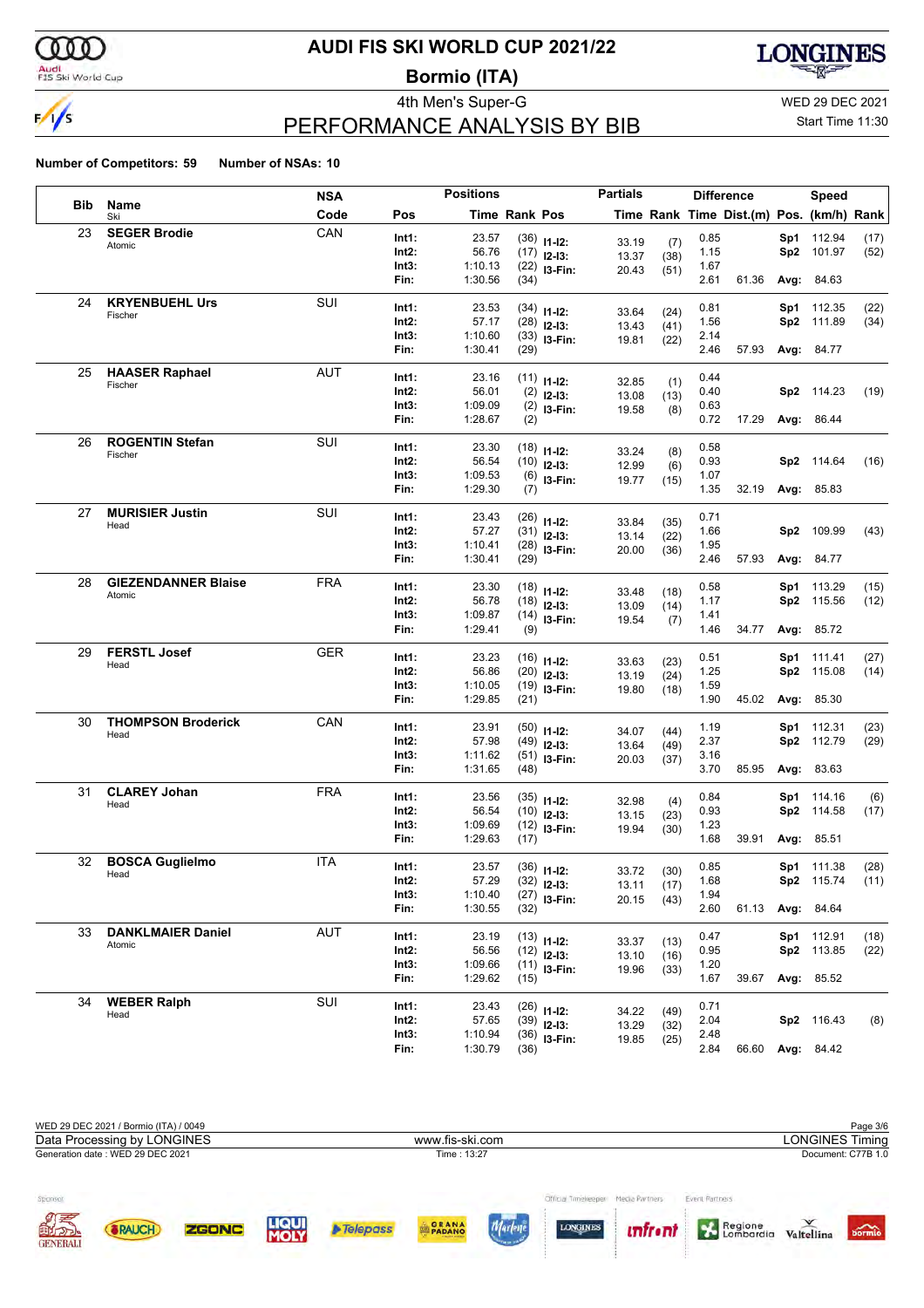

### Audi<br>FIS Ski World Cup

## **AUDI FIS SKI WORLD CUP 2021/22**

**Bormio (ITA)**



## PERFORMANCE ANALYSIS BY BIB

4th Men's Super-G WED 29 DEC 2021

### Start Time 11:30

|            |                            | <b>NSA</b> |          | <b>Positions</b> |               |                  | <b>Partials</b> |              |      | <b>Difference</b>                        |      | <b>Speed</b>      |      |
|------------|----------------------------|------------|----------|------------------|---------------|------------------|-----------------|--------------|------|------------------------------------------|------|-------------------|------|
| <b>Bib</b> | Name<br>Ski                | Code       | Pos      |                  | Time Rank Pos |                  |                 |              |      | Time Rank Time Dist.(m) Pos. (km/h) Rank |      |                   |      |
| 35         | <b>NYMAN Steven</b>        | <b>USA</b> | Int1:    | 23.92            |               | $(51)$ 11-12:    | 34.04           | (43)         | 1.20 |                                          |      | Sp1 111.05        | (30) |
|            | Fischer                    |            | Int2:    | 57.96            |               | $(48)$ 12-13:    | 13.12           | (19)         | 2.35 |                                          |      | Sp2 116.59        | (4)  |
|            |                            |            | Int3:    | 1:11.08          |               | $(40)$ 13-Fin:   | 19.76           | (14)         | 2.62 |                                          |      |                   |      |
|            |                            |            | Fin:     | 1:30.84          | (37)          |                  |                 |              | 2.89 | 67.73                                    |      | <b>Avg: 84.37</b> |      |
| 36         | <b>JOCHER Simon</b>        | <b>GER</b> | Int1:    | 23.18            |               | $(12)$ $11-12$ : |                 |              | 0.46 |                                          |      | Sp1 113.80        | (8)  |
|            | Head                       |            | Int2:    | 56.61            |               | $(13)$ 12-13:    | 33.43<br>13.27  | (16)<br>(30) | 1.00 |                                          | Sp2  | 106.75            | (49) |
|            |                            |            | Int3:    | 1:09.88          |               | $(16)$ 13-Fin:   | 20.12           | (42)         | 1.42 |                                          |      |                   |      |
|            |                            |            | Fin:     | 1:30.00          | (22)          |                  |                 |              | 2.05 | 48.49                                    |      | Avg: 85.16        |      |
| 37         | <b>PICCARD Roy</b>         | <b>FRA</b> | Int1:    | 23.45            |               | $(28)$ 11-12:    | 33.52           | (19)         | 0.73 |                                          |      | Sp1 114.56        | (4)  |
|            | Rossignol                  |            | Int2:    | 56.97            |               | $(23)$ 12-13:    | 13.09           | (14)         | 1.36 |                                          |      | Sp2 113.44        | (24) |
|            |                            |            | Int3:    | 1:10.06          |               | $(20)$ 13-Fin:   | 19.78           | (16)         | 1.60 |                                          |      |                   |      |
|            |                            |            | Fin:     | 1:29.84          | (20)          |                  |                 |              | 1.89 | 44.79                                    |      | Avg: 85.31        |      |
| 38         | <b>FRANZONI Giovanni</b>   | ITA        | Int1:    | 23.77            |               | $(43)$ 11-12:    | 34.47           | (55)         | 1.05 |                                          |      | Sp1 110.84        | (31) |
|            | Rossignol                  |            | Int2:    | 58.24            |               | $(54)$ 12-13:    | 13.61           | (48)         | 2.63 |                                          |      | Sp2 110.87        | (39) |
|            |                            |            | Int3:    | 1:11.85          |               | $(53)$ 13-Fin:   | 20.25           | (45)         | 3.39 |                                          |      |                   |      |
|            |                            |            | Fin:     | 1:32.10          | (53)          |                  |                 |              | 4.15 | 95.93                                    |      | Avg: 83.22        |      |
| 39         | <b>FAIVRE Mathieu</b>      | FRA        | Int1:    | 23.40            |               | $(23)$ 11-12:    |                 |              | 0.68 |                                          |      | Sp1 113.62        | (11) |
|            | Head                       |            | Int2:    | 57.64            |               | $(38)$ 12-13:    | 34.24<br>13.32  | (50)<br>(35) | 2.03 |                                          |      | Sp2 110.04        | (42) |
|            |                            |            | Int3:    | 1:10.96          |               | $(37)$ 13-Fin:   | 20.10           | (41)         | 2.50 |                                          |      |                   |      |
|            |                            |            | Fin:     | 1:31.06          | (38)          |                  |                 |              | 3.11 | 72.71                                    |      | Avg: 84.17        |      |
| 40         | <b>HINTERMANN Niels</b>    | SUI        | Int1:    | 23.63            |               | $(39)$ 11-12:    |                 |              | 0.91 |                                          |      |                   |      |
|            | Atomic                     |            | Int2:    |                  |               | $12-13:$         |                 |              |      |                                          |      |                   |      |
|            |                            |            | Int3:    |                  |               | I3-Fin:          |                 |              |      |                                          |      |                   |      |
|            |                            |            | Fin:     | <b>DNF</b>       |               |                  |                 |              |      |                                          | Avg: |                   |      |
| 41         | <b>HEMETSBERGER Daniel</b> | AUT        | Int1:    | 24.40            |               | $(57)$ 11-12:    |                 |              | 1.68 |                                          |      |                   |      |
|            | Fischer                    |            | Int2:    | 58.07            |               | $(51)$ 12-13:    | 33.67<br>13.06  | (25)<br>(12) | 2.46 |                                          |      | Sp2 109.56        | (45) |
|            |                            |            | Int3:    | 1:11.13          |               | $(41)$ 13-Fin:   | 19.99           | (35)         | 2.67 |                                          |      |                   |      |
|            |                            |            | Fin:     | 1:31.12          | (39)          |                  |                 |              | 3.17 | 74.07                                    |      | Avg: 84.11        |      |
| 42         | <b>READ Jeffrey</b>        | CAN        | Int1:    | 23.75            |               | $(42)$ 11-12:    |                 |              | 1.03 |                                          |      | Sp1 113.99        | (7)  |
|            | Atomic                     |            | Int2:    | 57.73            |               | $(42)$ 12-13:    | 33.98<br>13.30  | (39)<br>(33) | 2.12 |                                          |      | Sp2 115.30        | (13) |
|            |                            |            | Int3:    | 1:11.03          |               | $(39)$ 13-Fin:   | 20.37           | (48)         | 2.57 |                                          |      |                   |      |
|            |                            |            | Fin:     | 1:31.40          | (44)          |                  |                 |              | 3.45 | 80.36                                    |      | <b>Avg: 83.86</b> |      |
| 43         | <b>BENNETT Bryce</b>       | <b>USA</b> | Int1:    | 24.07            |               | $(53)$ 11-12:    |                 |              | 1.35 |                                          |      | Sp1 112.78        | (20) |
|            | Fischer                    |            | Int2:    | 57.68            |               | $(41)$ 12-13:    | 33.61<br>13.57  | (22)<br>(47) | 2.07 |                                          |      | Sp2 111.94        | (33) |
|            |                            |            | Int3:    | 1:11.25          |               | $(45)$ 13-Fin:   | 20.27           | (47)         | 2.79 |                                          |      |                   |      |
|            |                            |            | Fin:     | 1:31.52          | (46)          |                  |                 |              | 3.57 | 83.05                                    |      | Avg: 83.75        |      |
| 44         | <b>CATER Martin</b>        | <b>SLO</b> | Int1:    | 23.94            |               | $(52)$ 11-12:    |                 |              | 1.22 |                                          |      |                   |      |
|            | Stoeckli                   |            | $Int2$ : | 57.94            |               | $(47)$ 12-13:    | 34.00<br>13.45  | (40)<br>(43) | 2.33 |                                          |      | Sp2 113.43        | (25) |
|            |                            |            | Int3:    | 1:11.39          |               | $(49)$ 13-Fin:   | 19.87           | (28)         | 2.93 |                                          |      |                   |      |
|            |                            |            | Fin:     | 1:31.26          | (41)          |                  |                 |              | 3.31 | 77.22 Avg: 83.98                         |      |                   |      |
| 45         | <b>TUMLER Thomas</b>       | SUI        | Int1:    | 23.86            |               | $(46)$ 11-12:    |                 |              | 1.14 |                                          |      |                   |      |
|            | Stoeckli                   |            | Int2:    | 57.89            |               | $(45)$ 12-13:    | 34.03<br>13.42  | (42)<br>(40) | 2.28 |                                          |      | Sp2 110.92        | (38) |
|            |                            |            | Int3:    | 1:11.31          |               | $(47)$ 13-Fin:   | 20.42           | (50)         | 2.85 |                                          |      |                   |      |
|            |                            |            | Fin:     | 1:31.73          | (49)          |                  |                 |              | 3.78 | 87.73                                    |      | <b>Avg: 83.55</b> |      |
| 46         | <b>SARRAZIN Cyprien</b>    | <b>FRA</b> | Int1:    | 23.23            |               | $(16)$ 11-12:    |                 |              | 0.51 |                                          |      | Sp1 113.74        | (9)  |
|            | Rossignol                  |            | Int2:    | 56.83            |               | $(19)$ 12-13:    | 33.60<br>13.38  | (21)<br>(39) | 1.22 |                                          |      | Sp2 112.73        | (30) |
|            |                            |            | Int3:    | 1:10.21          |               | $(24)$ 13-Fin:   | 19.92           | (29)         | 1.75 |                                          |      |                   |      |
|            |                            |            | Fin:     | 1:30.13          | (24)          |                  |                 |              | 2.18 | 51.49                                    |      | <b>Avg: 85.04</b> |      |

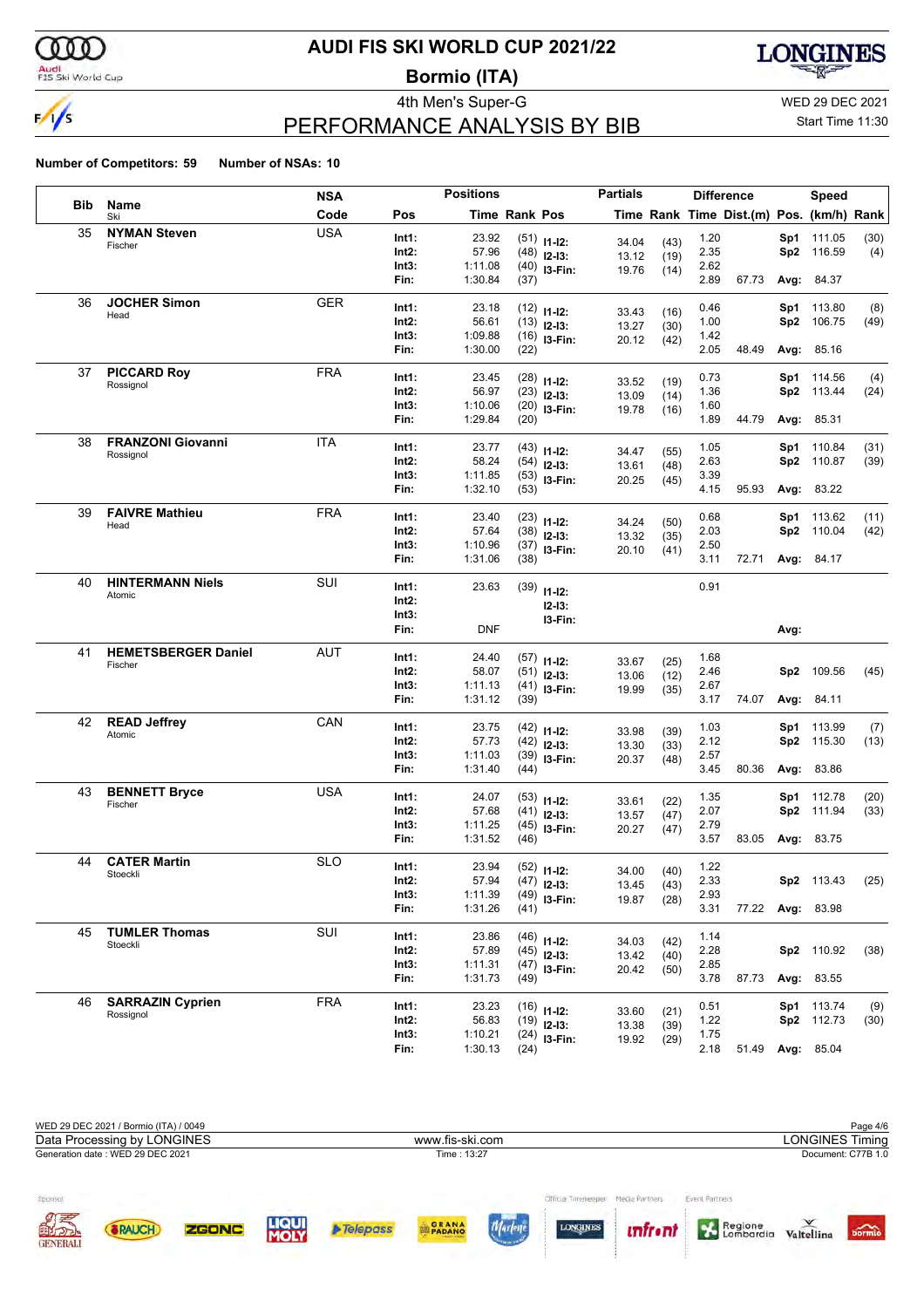

### Audi<br>FIS Ski World Cup

## **AUDI FIS SKI WORLD CUP 2021/22**

**Bormio (ITA)**



## PERFORMANCE ANALYSIS BY BIB

4th Men's Super-G WED 29 DEC 2021

### Start Time 11:30

|            |                          | <b>NSA</b> |          | <b>Positions</b> |                      |                     | <b>Partials</b> |              |      | <b>Difference</b>                        |      | <b>Speed</b>      |      |
|------------|--------------------------|------------|----------|------------------|----------------------|---------------------|-----------------|--------------|------|------------------------------------------|------|-------------------|------|
| <b>Bib</b> | Name<br>Ski              | Code       | Pos      |                  | <b>Time Rank Pos</b> |                     |                 |              |      | Time Rank Time Dist.(m) Pos. (km/h) Rank |      |                   |      |
| 47         | <b>FRANZOSO Matteo</b>   | <b>ITA</b> | Int1:    | 23.66            |                      | $(40)$ 11-12:       | 34.44           | (54)         | 0.94 |                                          |      | Sp1 112.00        | (24) |
|            | Atomic                   |            | Int2:    | 58.10            |                      | $(52)$ 12-13:       | 13.82           | (56)         | 2.49 |                                          |      |                   |      |
|            |                          |            | Int3:    | 1:11.92          |                      | $(55)$ 13-Fin:      | 20.57           | (52)         | 3.46 |                                          |      |                   |      |
|            |                          |            | Fin:     | 1:32.49          | (54)                 |                     |                 |              |      | 4.54 104.50                              |      | Avg: 82.87        |      |
| 48         | <b>KLINE Bostjan</b>     | <b>SLO</b> | Int1:    | 24.23            |                      | $(56)$ 11-12:       |                 |              | 1.51 |                                          |      | Sp1 111.98        | (25) |
|            | Salomon                  |            | Int2:    | 58.54            |                      | $(55)$ 12-13:       | 34.31           | (52)         | 2.93 |                                          |      | Sp2 114.02        | (21) |
|            |                          |            | Int3:    | 1:11.90          |                      | $(54)$ 13-Fin:      | 13.36<br>20.09  | (37)<br>(39) | 3.44 |                                          |      |                   |      |
|            |                          |            | Fin:     | 1:31.99          | (52)                 |                     |                 |              | 4.04 | 93.50                                    |      | <b>Avg: 83.32</b> |      |
| 49         | <b>GOLDBERG Jared</b>    | USA        | Int1:    | 24.15            |                      | $(54)$ 11-12:       | 33.76           | (32)         | 1.43 |                                          | Sp1  | 108.71            | (32) |
|            | Head                     |            | Int2:    | 57.91            |                      | $(46)$ 12-13:       | 13.47           | (44)         | 2.30 |                                          |      | Sp2 116.58        | (5)  |
|            |                          |            | Int3:    | 1:11.38          |                      | $(48)$ 13-Fin:      | 19.85           | (25)         | 2.92 |                                          |      |                   |      |
|            |                          |            | Fin:     | 1:31.23          | (40)                 |                     |                 |              | 3.28 | 76.54                                    |      | <b>Avg: 84.01</b> |      |
| 50         | <b>LORIOT Florian</b>    | <b>FRA</b> | Int1:    | 23.70            |                      | $(41)$ 11-12:       |                 |              | 0.98 |                                          |      | Sp1 113.56        | (13) |
|            | Rossignol                |            | Int2:    | 57.87            |                      | $(44)$ 12-13:       | 34.17<br>13.73  | (47)<br>(52) | 2.26 |                                          |      | Sp2 107.34        | (47) |
|            |                          |            | Int3:    | 1:11.60          |                      | $(50)$ 13-Fin:      | 20.91           | (56)         | 3.14 |                                          |      |                   |      |
|            |                          |            | Fin:     | 1:32.51          | (55)                 |                     |                 |              |      | 4.56 104.94                              |      | Avg: 82.85        |      |
| 51         | <b>PHILP Trevor</b>      | CAN        | Int1:    | 23.35            |                      | $(21)$ 11-12:       |                 |              | 0.63 |                                          |      | Sp1 112.56        | (21) |
|            | Rossignol                |            | Int2:    | 57.24            |                      | $(30)$ 12-13:       | 33.89           | (37)         | 1.63 |                                          |      | Sp2 105.89        | (50) |
|            |                          |            | Int3:    | 1:10.97          |                      | $(38)$ 13-Fin:      | 13.73<br>20.85  | (52)<br>(55) | 2.51 |                                          |      |                   |      |
|            |                          |            | Fin:     | 1:31.82          | (50)                 |                     |                 |              | 3.87 | 89.73                                    |      | Avg: 83.47        |      |
| 52         | <b>HROBAT Miha</b>       | <b>SLO</b> | Int1:    | 23.86            |                      | $(46)$ 11-12:       |                 |              | 1.14 |                                          |      |                   |      |
|            | Atomic                   |            | Int2:    | 57.53            |                      | $(37)$ 12-13:       | 33.67           | (25)         | 1.92 |                                          |      | Sp2 112.06        | (31) |
|            |                          |            | Int3:    | 1:11.22          |                      | $(44)$ 13-Fin:      | 13.69<br>20.26  | (51)<br>(46) | 2.76 |                                          |      |                   |      |
|            |                          |            | Fin:     | 1:31.48          | (45)                 |                     |                 |              | 3.53 | 82.15 Avg: 83.78                         |      |                   |      |
| 53         | <b>SCHWAIGER Dominik</b> | <b>GER</b> | Int1:    | 23.86            |                      | $(46)$ 11-12:       |                 |              | 1.14 |                                          |      |                   |      |
|            | Head                     |            | Int2:    |                  |                      |                     |                 |              |      |                                          |      |                   |      |
|            |                          |            | Int3:    |                  |                      | $12-13:$<br>I3-Fin: |                 |              |      |                                          |      |                   |      |
|            |                          |            | Fin:     | <b>DNF</b>       |                      |                     |                 |              |      |                                          | Avg: |                   |      |
| 54         | <b>MARSAGLIA Matteo</b>  | <b>ITA</b> | Int1:    | 23.45            |                      | $(28)$ 11-12:       |                 |              | 0.73 |                                          |      | Sp1 114.98        | (2)  |
|            | Fischer                  |            | Int2:    | 57.16            |                      | $(27)$ 12-13:       | 33.71           | (29)         | 1.55 |                                          |      | Sp2 116.65        | (3)  |
|            |                          |            | Int3:    | 1:10.51          |                      | $(30)$ 13-Fin:      | 13.35<br>20.04  | (36)<br>(38) | 2.05 |                                          |      |                   |      |
|            |                          |            | Fin:     | 1:30.55          | (32)                 |                     |                 |              | 2.60 | 61.13                                    |      | <b>Avg: 84.64</b> |      |
| 55         | <b>ARVIDSSON Erik</b>    | <b>USA</b> | Int1:    | 23.81            |                      | $(45)$ 11-12:       |                 |              | 1.09 |                                          |      | Sp1 111.22        | (29) |
|            | Head                     |            | Int2:    | 57.83            |                      | $(43)$ 12-13:       | 34.02<br>13.47  | (41)<br>(44) | 2.22 |                                          |      | Sp2 116.57        | (6)  |
|            |                          |            | Int3:    | 1:11.30          |                      | $(46)$ 13-Fin:      | 20.09           | (39)         | 2.84 |                                          |      |                   |      |
|            |                          |            | Fin:     | 1:31.39          | (43)                 |                     |                 |              | 3.44 | 80.14                                    |      | Avg: 83.86        |      |
| 56         | <b>ALEXANDER Cameron</b> | CAN        | Int1:    |                  |                      | $11 - 12$ :         |                 |              |      |                                          |      |                   |      |
|            | Rossignol                |            | $Int2$ : |                  |                      | $12-13:$            |                 |              |      |                                          |      |                   |      |
|            |                          |            | Int3:    |                  |                      | I3-Fin:             |                 |              |      |                                          |      |                   |      |
|            |                          |            | Fin:     | <b>DNS</b>       |                      |                     |                 |              |      |                                          | Avg: |                   |      |
| 57         | <b>SEGER Riley</b>       | CAN        | Int1:    | 23.33            |                      | $(20)$ 11-12:       |                 |              | 0.61 |                                          |      | Sp1 112.81        | (19) |
|            | Rossignol                |            | Int2:    | 57.44            |                      | $(36)$ 12-13:       | 34.11<br>13.76  | (46)<br>(54) | 1.83 |                                          |      | Sp2 108.24        | (46) |
|            |                          |            | Int3:    | 1:11.20          |                      | $(43)$ 13-Fin:      | 20.40           | (49)         | 2.74 |                                          |      |                   |      |
|            |                          |            | Fin:     | 1:31.60          | (47)                 |                     |                 |              | 3.65 | 84.83                                    |      | Avg: 83.67        |      |
| 58         | <b>ROEA Henrik</b>       | <b>NOR</b> | Int1:    | 24.15            |                      | $(54)$ 11-12:       |                 |              | 1.43 |                                          |      | Sp1 105.24        | (34) |
|            | Nordica                  |            | Int2:    | 59.38            |                      | $(56)$ 12-13:       | 35.23<br>13.76  | (56)<br>(54) | 3.77 |                                          |      |                   |      |
|            |                          |            | Int3:    | 1:13.14          |                      | $(56)$ 13-Fin:      | 20.82           | (54)         | 4.68 |                                          |      |                   |      |
|            |                          |            | Fin:     | 1:33.96          | (56)                 |                     |                 |              |      | 6.01 136.18 Avg: 81.57                   |      |                   |      |

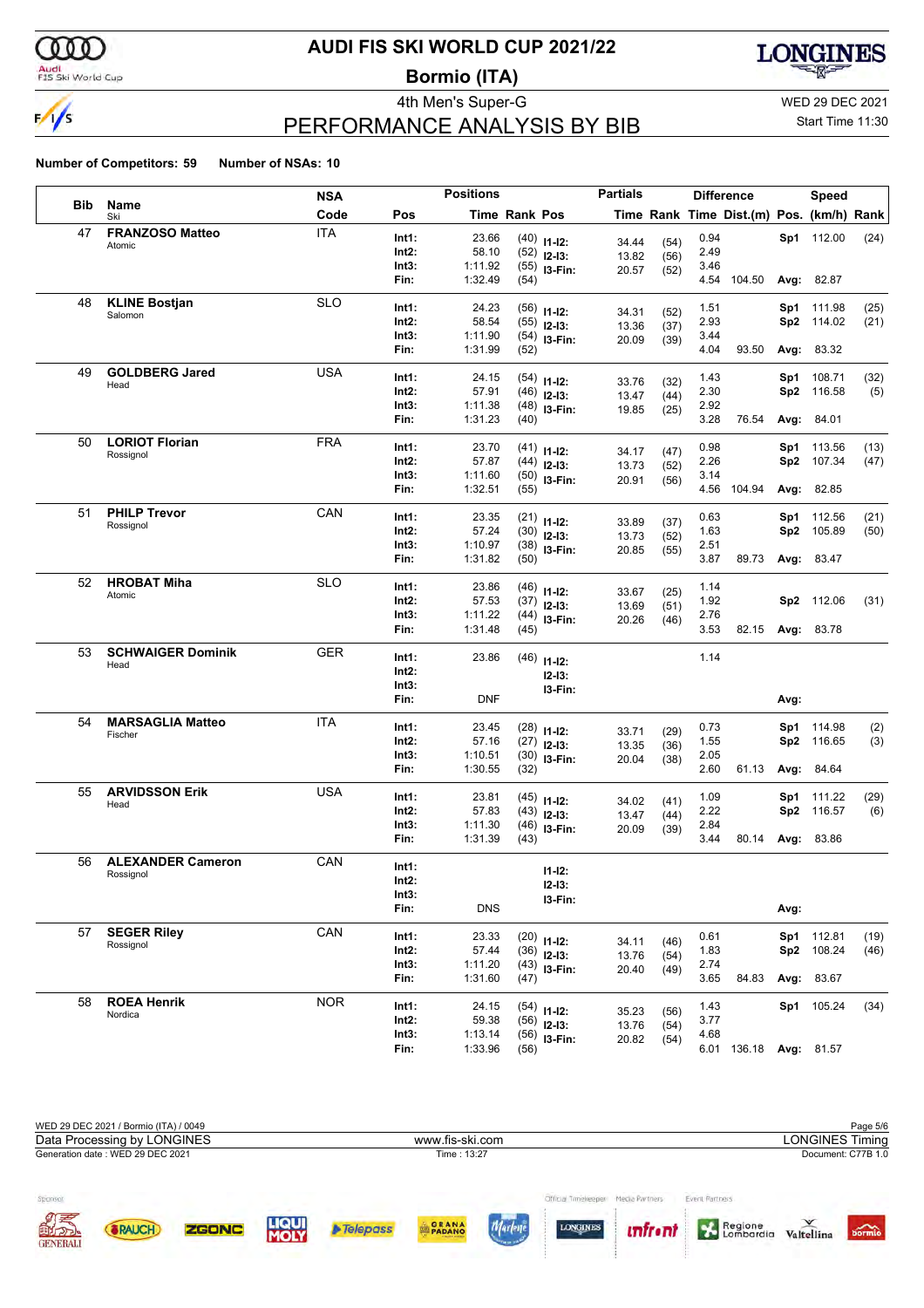

Audi<br>FIS Ski World Cup

## **AUDI FIS SKI WORLD CUP 2021/22**

**Bormio (ITA)**



PERFORMANCE ANALYSIS BY BIB

4th Men's Super-G WED 29 DEC 2021 Start Time 11:30

|     |                                  | NSA  |                                 | <b>Positions</b>                     |      |                                                  | <b>Partials</b>         |                      |                              | <b>Difference</b>                        |      | Speed |  |
|-----|----------------------------------|------|---------------------------------|--------------------------------------|------|--------------------------------------------------|-------------------------|----------------------|------------------------------|------------------------------------------|------|-------|--|
| Bib | Name<br>Ski                      | Code | Pos                             | <b>Time Rank Pos</b>                 |      |                                                  |                         |                      |                              | Time Rank Time Dist.(m) Pos. (km/h) Rank |      |       |  |
| 59  | <b>PFIFFNER Marco</b><br>Fischer | LIE  | Int1:<br>Int2:<br>Int3:<br>Fin: | 23.80<br>58.12<br>1:11.80<br>1:31.97 | (51) | $(44)$ 11-12:<br>$(53)$ 12-13:<br>$(52)$ 13-Fin: | 34.32<br>13.68<br>20.17 | (53)<br>(50)<br>(44) | 1.08<br>2.51<br>3.34<br>4.02 | 93.06                                    | Avg: | 83.34 |  |

|            | Intermediate Time Positions:          | $Int. 1 = Inter1$    |                                    | $Int. 2 = Inter2$      |                                   | $Int. 3 = Inter3$                |                        |
|------------|---------------------------------------|----------------------|------------------------------------|------------------------|-----------------------------------|----------------------------------|------------------------|
|            | <b>Speed Measurement Positions:</b>   | $Sp 1 = Speed 1$     |                                    | $Sp 2 = Speed 2$       |                                   |                                  |                        |
| Legend:    |                                       |                      |                                    |                        |                                   |                                  |                        |
| Avg<br>Fin | Average<br>Finish                     | Dist.(m)<br>Int      | Distance in metres<br>Intermediate | <b>DNF</b><br>Ιx       | Did Not Finish<br>Intermediate x  | <b>DNS</b>                       | Did Not Start          |
| Pos.       | Intermediate or speed position        |                      |                                    | Sp                     | Speed trap                        |                                  |                        |
|            |                                       |                      |                                    |                        |                                   |                                  |                        |
|            | WED 29 DEC 2021 / Bormio (ITA) / 0049 |                      |                                    |                        |                                   |                                  | Page 6/6               |
|            | Data Processing by LONGINES           |                      |                                    | www.fis-ski.com        |                                   |                                  | <b>LONGINES Timing</b> |
|            | Generation date: WED 29 DEC 2021      |                      |                                    | Time: 13:27            |                                   |                                  | Document: C77B 1.0     |
|            |                                       |                      |                                    |                        |                                   |                                  |                        |
|            |                                       |                      |                                    |                        |                                   |                                  |                        |
| Sponsor    |                                       |                      |                                    |                        | Official Timelreeper              | Media Partners<br>Event Partners |                        |
| 国北方        | <b>ZGONC</b><br><b>&amp;RAUCH</b>     | <b>LIQUI</b><br>MOLY | <b>Telepass</b>                    | GRANA<br><b>PADANO</b> | <b>LONGINES</b><br><b>Marlene</b> | <u>infron</u>                    | Regione<br>bormio      |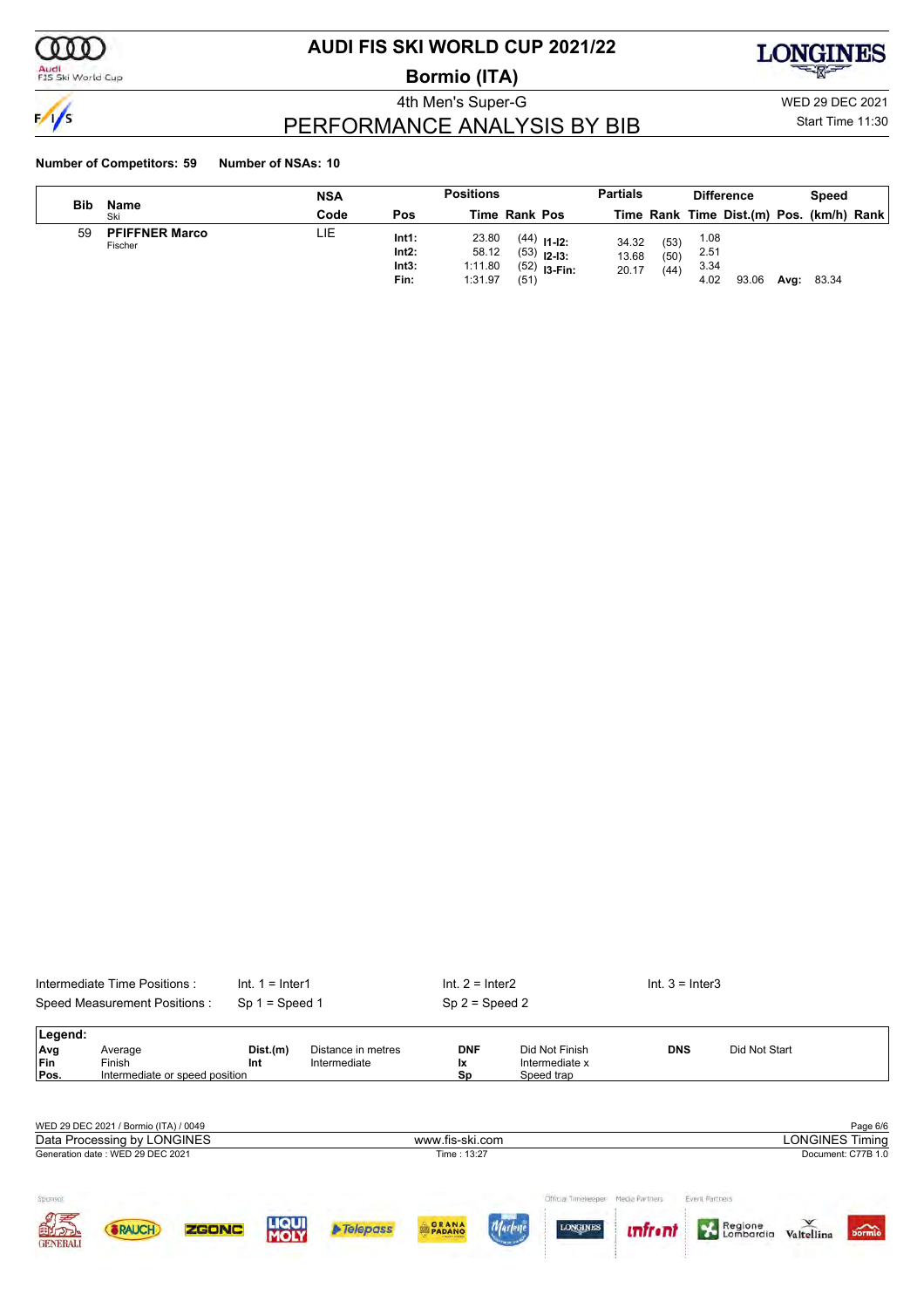

 $\frac{1}{\sqrt{2}}$ 

Audi<br>FIS Ski World Cup

**AUDI FIS SKI WORLD CUP 2021/22**

**Bormio (ITA)**



4th Men's Super-G

## FIS WORLD CUP STANDINGS

|      |                    |                                                                |                    |                          |                          |                          |                          | 2 DEC 2021 Beaver Creek (USA)<br>3 DEC 2021 Beaver Creek (USA)<br>17 DEC 2021 Val Gardena - Gröden (ITA) |                            |       |
|------|--------------------|----------------------------------------------------------------|--------------------|--------------------------|--------------------------|--------------------------|--------------------------|----------------------------------------------------------------------------------------------------------|----------------------------|-------|
|      |                    | <b>Number of Competitors: 48,</b><br><b>Number of NSAs: 10</b> |                    |                          |                          |                          |                          | 29 DEC 2021 Bormio (ITA)                                                                                 |                            |       |
| Rank | <b>FIS</b><br>Code | Name                                                           | <b>NSA</b><br>Code | 1                        | $\mathbf 2$              | 3                        | 4                        |                                                                                                          | <b>WC</b><br><b>Points</b> | Diff. |
| 1    | 422139             | <b>KILDE Aleksand.</b>                                         | <b>NOR</b>         |                          | $-100$                   | 100                      | 100                      |                                                                                                          | 300                        |       |
| 2    | 53902              | <b>MAYER Matthias</b>                                          | AUT                | 80                       | 50                       | 80                       | 20                       |                                                                                                          | 230                        | 70    |
| 3    | 512269             | <b>ODERMATT Marco</b>                                          | SUI                | 100                      | 80                       | 7                        | 32                       |                                                                                                          | 219                        | 81    |
| 4    | 53980              | <b>KRIECHMAYR Vincent</b>                                      | <b>AUT</b>         | 45                       | 45                       | 60                       | 60                       |                                                                                                          | 210                        | 90    |
| 5    | 54445              | <b>HAASER Raphael</b>                                          | AUT                | 24                       | 32                       | 5                        | 80                       |                                                                                                          | 141                        | 159   |
| 6    | 511383             | <b>FEUZ Beat</b>                                               | SUI                | 22                       | 18                       | 50                       | 45                       |                                                                                                          | 135                        | 165   |
| 7    | 530874             | <b>GANONG Travis</b>                                           | USA                | 9                        | 60                       | 26                       | 13                       |                                                                                                          | 108                        | 192   |
| 8    | 512038             | <b>ROGENTIN Stefan</b>                                         | SUI                | 22                       | ÷,                       | 45                       | 36                       |                                                                                                          | 103                        | 197   |
| 9    | 200379             | <b>SANDER Andreas</b>                                          | <b>GER</b>         | 50                       | 26                       | 13                       | 12                       |                                                                                                          | 101                        | 199   |
| 10   | 6530319            | <b>COCHRAN-SIEGLE Ryan</b>                                     | <b>USA</b>         | 12                       | $\overline{\phantom{a}}$ | 29                       | 50                       |                                                                                                          | 91                         | 209   |
|      | 194364             |                                                                |                    | 40                       | 40                       | $\overline{\phantom{a}}$ | 8                        |                                                                                                          |                            |       |
| 11   |                    | <b>PINTURAULT Alexis</b>                                       | <b>FRA</b>         | 26                       | 29                       |                          | 24                       |                                                                                                          | 88<br>79                   | 212   |
| 12   | 511852             | <b>CAVIEZEL Gino</b>                                           | SUI                |                          |                          | $\blacksquare$           |                          |                                                                                                          |                            | 221   |
| 13   | 990081             | <b>CASSE Mattia</b>                                            | ITA                | 29                       | 14                       | 8                        | 26                       |                                                                                                          | 77                         | 223   |
| 14   | 6190176            | <b>BAILET Matthieu</b>                                         | <b>FRA</b>         | $\overline{\phantom{a}}$ | 36                       | $\overline{\phantom{a}}$ | 40                       |                                                                                                          | 76                         | 224   |
| 15   | 104096             | <b>THOMPSON Broderick</b>                                      | CAN                | 60                       | 11                       | ÷,                       |                          |                                                                                                          | 71                         | 229   |
| 16   | 53817              | <b>FRANZ Max</b>                                               | <b>AUT</b>         | $\overline{\phantom{a}}$ | $\overline{a}$           | 36                       | 22                       |                                                                                                          | 58                         | 242   |
| 16   | 194298             | <b>GIEZENDANNER Blaise</b>                                     | <b>FRA</b>         | 14                       | 15                       | $\overline{\phantom{a}}$ | 29                       |                                                                                                          | 58                         | 242   |
| 18   | 422310             | <b>SEJERSTED Adri.</b>                                         | <b>NOR</b>         | 36                       | 20                       | $\overline{\phantom{a}}$ |                          |                                                                                                          | 56                         | 244   |
| 18   | 104531             | <b>CRAWFORD James</b>                                          | CAN                | 2                        | 22                       | 32                       | $\overline{\phantom{a}}$ |                                                                                                          | 56                         | 244   |
| 20   | 291459             | <b>PARIS Dominik</b>                                           | ITA                | $\overline{\phantom{a}}$ | 7                        | 40                       | 7                        |                                                                                                          | 54                         | 246   |
| 21   | 194858             | <b>ALLEGRE Nils</b>                                            | <b>FRA</b>         | 6                        | 24                       | 16                       | 4                        |                                                                                                          | 50                         | 250   |
| 22   | 54157              | <b>DANKLMAIER Daniel</b>                                       | <b>AUT</b>         | 5                        | 8                        | 18                       | 16                       |                                                                                                          | 47                         | 253   |
| 23   | 202059             | <b>FERSTL Josef</b>                                            | <b>GER</b>         | $\overline{\phantom{a}}$ | 5                        | 24                       | 10                       |                                                                                                          | 39                         | 261   |
| 24   | 293006             | <b>INNERHOFER Christof</b>                                     | ITA                | $\overline{\phantom{a}}$ | 13                       | 3                        | 20                       |                                                                                                          | 36                         | 264   |
| 25   | 511896             | <b>MURISIER Justin</b>                                         | SUI                | 32                       | $\overline{a}$           | $\overline{\phantom{a}}$ | 2                        |                                                                                                          | 34                         | 266   |
| 26   | 54009              | <b>WALDER Christian</b>                                        | AUT                | 18                       | 6                        | 6                        | 3                        |                                                                                                          | 33                         | 267   |
| 27   | 202762             | <b>JOCHER Simon</b>                                            | <b>GER</b>         | 3                        | $\overline{a}$           | 16                       | 9                        |                                                                                                          | 28                         | 272   |
| 27   | 191740             | <b>CLAREY Johan</b>                                            | <b>FRA</b>         | $\blacksquare$           | $\overline{a}$           | 14                       | 14                       |                                                                                                          | 28                         | 272   |
| 29   | 512182             | <b>MEILLARD Loic</b>                                           | SUI                | $\overline{\phantom{a}}$ | 11                       | $\overline{\phantom{a}}$ | 16                       |                                                                                                          | 27                         | 273   |
| 30   | 104272             | <b>SEGER Brodie</b>                                            | CAN                | $\overline{\phantom{a}}$ | 5                        | 20                       | ÷,                       |                                                                                                          | 25                         | 275   |
| 30   | 194495             | <b>FAIVRE Mathieu</b>                                          | <b>FRA</b>         | 9                        | 16                       | $\overline{\phantom{a}}$ | $\overline{a}$           |                                                                                                          | 25                         | 275   |
| 32   | 561255             | <b>CATER Martin</b>                                            | <b>SLO</b>         | $\overline{\phantom{a}}$ | ٠                        | 22                       | $\overline{a}$           |                                                                                                          | 22                         | 278   |
| 32   | 512042             | <b>KRYENBUEHL Urs</b>                                          | SUI                | 15                       |                          | 5                        | 2                        |                                                                                                          | 22                         | 278   |
| 34   | 54371              | <b>BABINSKY Stefan</b>                                         | AUT                | $\overline{7}$           | 3                        | 9                        |                          |                                                                                                          | 19                         | 281   |
| 35   | 421483             | <b>JANSRUD Kjetil</b>                                          | NOR.               | 18                       |                          |                          |                          |                                                                                                          | 18                         | 282   |
| 36   | 293550             | <b>MARSAGLIA Matteo</b>                                        | ITA                | 4                        | 12                       |                          |                          |                                                                                                          | 16                         | 284   |
| 36   | 51215              | <b>BAUMANN Romed</b>                                           | <b>GER</b>         | $\overline{\phantom{a}}$ |                          | 11                       | 5                        |                                                                                                          | 16                         | 284   |
| 38   | 103865             | <b>PHILP Trevor</b>                                            | CAN                | 13                       |                          |                          |                          |                                                                                                          | 13                         | 287   |
| 38   | 511638             | <b>TUMLER Thomas</b>                                           | SUI                | 12                       | 1                        |                          |                          |                                                                                                          | 13                         | 287   |
|      |                    |                                                                |                    | $\mathbf{1}$             |                          | 12                       |                          |                                                                                                          |                            |       |
| 38   | 512124<br>194650   | <b>HINTERMANN Niels</b>                                        | SUI                | $\overline{\phantom{a}}$ |                          | $\overline{a}$           | 11                       |                                                                                                          | 13                         | 287   |
| 41   |                    | <b>PICCARD Roy</b>                                             | <b>FRA</b>         |                          |                          |                          |                          |                                                                                                          | 11                         | 289   |
| 42   | 511981             | <b>WEBER Ralph</b>                                             | SUI                | 10                       |                          |                          |                          |                                                                                                          | 10                         | 290   |
| 42   | 6290845            | <b>BOSCA Guglielmo</b>                                         | ITA                | ÷                        |                          | 10                       |                          |                                                                                                          | 10                         | 290   |
| 44   | 104539             | <b>SEGER Riley</b>                                             | CAN                |                          | 9                        | ÷,                       | $\overline{\phantom{a}}$ |                                                                                                          | 9                          | 291   |
| 45   | 194873             | <b>SARRAZIN Cyprien</b>                                        | <b>FRA</b>         |                          |                          |                          | $\overline{7}$           |                                                                                                          | 7                          | 293   |
| 46   | 501987             | <b>MONSEN Felix</b>                                            | <b>SWE</b>         |                          | 3                        | ÷                        |                          |                                                                                                          | 3                          | 297   |
| 47   | 104468             | <b>READ Jeffrey</b>                                            | CAN                |                          |                          | 2                        |                          |                                                                                                          | 2                          | 298   |
| 48   | 934643             | <b>GOLDBERG Jared</b>                                          | <b>USA</b>         |                          |                          | 1                        |                          |                                                                                                          | $\mathbf{1}$               | 299   |

| Legend:                          |       |                   |                 |           |                        |
|----------------------------------|-------|-------------------|-----------------|-----------|------------------------|
| No points                        | Diff. | <b>Difference</b> | <b>WC</b>       | World Cup |                        |
|                                  |       |                   |                 |           |                        |
|                                  |       |                   |                 |           | Page 1/1               |
| Data Processing by LONGINES      |       |                   | www.fis-ski.com |           | <b>LONGINES Timing</b> |
| Generation date: WED 29 DEC 2021 |       |                   | Time: 13:27     |           | Document: C25A 1.0     |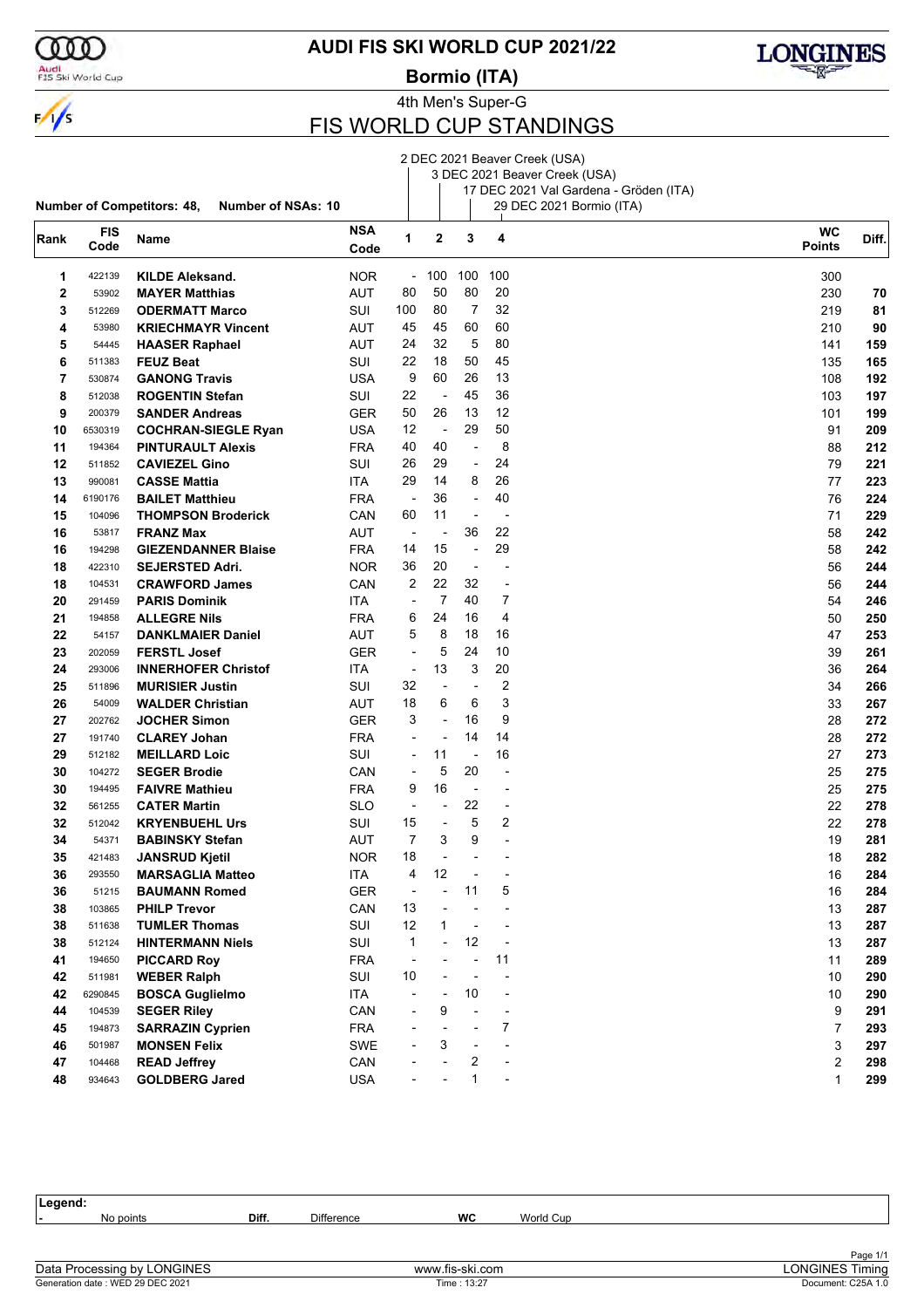

## **AUDI FIS SKI WORLD CUP 2021/22**

**Bormio (ITA)**



4th Men's Super-G OVERALL FIS WORLD CUP STANDINGS

| <b>Points</b><br>Code<br>2 races<br>4 races<br>4 races<br>4 races<br>0 races<br><b>ODERMATT Marco</b><br>SUI<br>512269<br>745<br>146<br>(7)<br>380<br>(1)<br>219<br>(3)<br>1<br>2<br><b>NOR</b><br>422139<br>469<br>276<br>169<br>(4)<br>300<br><b>KILDE Aleksand.</b><br>(1)<br>$\overline{a}$<br>3<br>53902<br>AUT<br>447<br>298<br>217<br>(2)<br>230<br>(2)<br><b>MAYER Matthias</b><br>٠<br>53980<br>AUT<br>372<br>4<br><b>KRIECHMAYR Vincent</b><br>373<br>163<br>(6)<br>210<br>(4)<br>٠<br>5<br>194364<br><b>FRA</b><br>322<br>423<br>88<br><b>PINTURAULT Alexis</b><br>80<br>(4)<br>154<br>(5)<br>(11)<br>$\overline{\phantom{a}}$<br>511383<br><b>FEUZ Beat</b><br>SUI<br>300<br>445<br>165<br>135<br>6<br>(5)<br>(6)<br>$\overline{a}$<br>7<br>422304<br><b>KRISTOFFERSEN Henrik</b><br><b>NOR</b><br>24 (23)<br>287<br>458<br>213<br>(2)<br>50<br>$\overline{\phantom{a}}$<br>8<br>ITA<br>281<br>227<br>291459<br><b>PARIS Dominik</b><br>464<br>(1)<br>54 (20)<br>9<br>990116<br>ITA<br>207<br>538<br>207<br>de ALIPRANDINI Luca<br>(3)<br>÷<br>SUI<br>191<br>10<br>512124<br><b>HINTERMANN Niels</b><br>554<br>178<br>(3)<br>13 (38)<br><b>AUT</b><br>11<br>54063<br>181<br>564<br><b>FELLER Manuel</b><br>181<br>(4)<br>$\overline{\phantom{a}}$<br>12<br>6530319<br><b>COCHRAN-SIEGLE Ryan</b><br>USA<br>176<br>569<br>91 (10)<br>81 (12)<br>4 (45)<br>13<br>530874<br><b>GANONG Travis</b><br>USA<br>168<br>577<br>60 (20)<br>108<br>(7)<br>$\overline{a}$<br>14<br>54445<br><b>AUT</b><br>167<br>578<br><b>HAASER Raphael</b><br>26 (25)<br>141<br>(5)<br>$\overline{\phantom{a}}$<br>14<br>561244<br><b>SLO</b><br>167<br>13(27)<br><b>KRANJEC Zan</b><br>578<br>128<br>(6)<br>$\overline{a}$<br>511852<br>SUI<br>580<br>16<br><b>CAVIEZEL Gino</b><br>165<br>75 (17)<br>79 (12)<br>17<br>380335<br><b>CRO</b><br>162<br>583<br><b>ZUBCIC Filip</b><br>75<br>(5)<br>80 (14)<br>$\blacksquare$<br>18<br>511896<br><b>MURISIER Justin</b><br>SUI<br>161<br>584<br>127<br>(7)<br>34 (25)<br>L,<br>$\overline{a}$<br>19<br>200379<br><b>GER</b><br>595<br>49 (23)<br><b>SANDER Andreas</b><br>150<br>(9)<br>101<br>÷,<br>$\overline{\phantom{a}}$<br>20<br>SUI<br>597<br>512182<br><b>MEILLARD Loic</b><br>148<br>40 (13)<br>81 (13)<br>27 (29)<br>$\overline{\phantom{a}}$<br>21<br>422082<br><b>FOSS-SOLEVAAG S</b><br><b>NOR</b><br>605<br>140<br>140<br>(1)<br>$\overline{a}$<br>$\overline{a}$<br>$\overline{\phantom{a}}$<br>21<br>502015<br><b>SWE</b><br><b>JAKOBSEN Kristoffer</b><br>140<br>605<br>140<br>(1)<br>$\overline{a}$<br>$\overline{a}$<br>23<br>53817<br><b>FRANZ Max</b><br><b>AUT</b><br>135<br>610<br>77 (14)<br>58 (16)<br>23<br>422729<br><b>BRAATHEN Lucas</b><br><b>NOR</b><br>135<br>610<br>37 (15)<br>98 (11)<br>$\overline{\phantom{a}}$<br>25<br>512038<br>SUI<br>133<br><b>ROGENTIN Stefan</b><br>612<br>30(26)<br>103<br>(8)<br>$\overline{a}$<br>$\overline{a}$<br>26<br>6190176<br><b>FRA</b><br>132<br>76 (14)<br><b>BAILET Matthieu</b><br>613<br>56 (21)<br>27<br>103729<br>CAN<br>131<br>36<br><b>READ Erik</b><br>614<br>34 (16)<br>61 (19)<br>$\overline{\phantom{a}}$<br>$\overline{a}$<br>28<br>202597<br><b>GER</b><br><b>SCHMID Alexander</b><br>130<br>615<br>112<br>(9)<br>$\overline{a}$<br>$\overline{a}$<br>29<br><b>CASSE Mattia</b><br><b>ITA</b><br>127<br>990081<br>618<br>50 (22)<br>77 (13)<br>$\overline{a}$<br>30<br>54005<br><b>STRIEDINGER Otmar</b><br>AUT<br>126<br>619<br>126<br>(8)<br>$\overline{a}$<br>$\overline{a}$<br>30<br>6532084<br>USA<br>126<br><b>RADAMUS River</b><br>619<br>126<br>(8)<br>÷<br>32<br><b>FRA</b><br>125<br>620<br>194495<br><b>FAIVRE Mathieu</b><br>100<br>(10)<br>25 (30)<br>33<br>422732<br><b>NOR</b><br>118<br>627<br>32 (17)<br>26 (25)<br><b>McGRATH Atle Lie</b><br>60<br>$\overline{\phantom{a}}$<br>$\overline{a}$<br>34<br><b>FRA</b><br>630<br>191740<br><b>CLAREY Johan</b><br>115<br>87 (11)<br>28 (27)<br>$\blacksquare$<br>$\overline{a}$<br>34<br><b>AUT</b><br>115<br>630<br>47 (22)<br>54157<br><b>DANKLMAIER Daniel</b><br>68 (18)<br>6530104<br>USA<br>631<br>36<br><b>BENNETT Bryce</b><br>114<br>114<br>(9)<br>37<br>AUT<br>635<br>53889<br><b>HIRSCHBUEHL Christian</b><br>110<br>10(31)<br>100<br>÷,<br>37<br>AUT<br>635<br>110<br>110(10)<br>53975<br><b>HEMETSBERGER Daniel</b><br>$\blacksquare$<br>39<br>54027<br><b>AUT</b><br><b>BRENNSTEINER Stefan</b><br>102<br>643<br>78 (16)<br>÷<br><b>FRA</b><br>40<br>6190403<br><b>NOEL Clement</b><br>100<br>645<br>100<br>(3)<br>$\overline{a}$<br>40<br><b>FERSTL Josef</b><br><b>GER</b><br>100<br>39 (23)<br>202059<br>645<br>61 (19)<br>37 (22)<br>42<br>103865<br><b>PHILP Trevor</b><br>CAN<br>95<br>650<br>13 (38)<br>45<br>422278<br>94<br>43<br><b>WINDINGSTAD Rasmus</b><br><b>NOR</b><br>651<br>94 (12)<br>$\overline{\phantom{a}}$<br>$\overline{\phantom{a}}$<br>$\overline{\phantom{a}}$<br>44<br>ITA<br>92<br>653<br>76 (15)<br>293550<br><b>MARSAGLIA Matteo</b><br>16 (36)<br>45<br>54252<br>AUT<br>89<br>9(32)<br>80<br><b>RASCHNER Dominik</b><br>656<br>$\overline{\phantom{a}}$<br>$\overline{\phantom{a}}$<br>$\overline{a}$<br>16 (36)<br>46<br>51215<br><b>BAUMANN Romed</b><br>GER<br>86<br>659<br>70 (17)<br>-<br>47<br><b>NOR</b><br>422310<br><b>SEJERSTED Adri.</b><br>84<br>661<br>28 (28)<br>56 (18)<br>$\overline{a}$<br>48<br>AUT<br>80 (14)<br>54031<br>80<br>665<br><b>LEITINGER Roland</b><br>$\overline{\phantom{a}}$<br>$\overline{\phantom{a}}$<br>49<br><b>FRA</b><br>193967<br><b>MUFFAT-JEANDET Victor</b><br>79<br>666<br>29 (20)<br>38 (21)<br>$\overline{\phantom{a}}$<br>$\overline{a}$<br>50<br><b>GER</b><br>202345<br><b>SCHWAIGER Dominik</b><br>78<br>667<br>78 (13)<br>$\blacksquare$<br>$\overline{\phantom{0}}$<br>$\overline{\phantom{a}}$<br>CAN<br>75<br>51<br>104096<br><b>THOMPSON Broderick</b><br>670<br>4 (43)<br>71 (15)<br>$\overline{a}$<br>52<br>293006<br><b>INNERHOFER Christof</b><br>ITA<br>74<br>671<br>38 (24)<br>36 (24)<br>-<br>53<br>CAN<br>73<br>104531<br><b>CRAWFORD James</b><br>672<br>17 (35)<br>56 (18)<br>$\overline{a}$<br>54<br><b>NOR</b><br>72<br>7(41)<br>422507<br><b>HAUGAN Timon</b><br>673<br>65<br>(6)<br>$\overline{\phantom{a}}$<br>54<br>561216<br><b>KLINE Bostjan</b><br>SLO<br>72<br>673<br>72 (16)<br>$\overline{a}$<br>56<br>6293171<br><b>VINATZER Alex</b><br>ITA<br>70<br>675<br>50<br>(9)<br>$\overline{\phantom{a}}$<br>$\overline{\phantom{a}}$<br>57<br><b>BEL</b><br>69<br>60253<br><b>MARCHANT Armand</b><br>676<br>54<br>(8)<br>$\overline{\phantom{a}}$<br>٠<br>٠<br>58<br>63 (18)<br>54359<br><b>FEURSTEIN Patrick</b><br>AUT<br>65<br>680<br>٠<br>$\overline{a}$<br>58<br>ITA<br>65<br>293098<br><b>RAZZOLI Giuliano</b><br>680<br>65<br>(6)<br>$\overline{\phantom{a}}$<br>$\overline{a}$<br><b>FRA</b><br>63<br>5(42)<br>60<br>194298<br><b>GIEZENDANNER Blaise</b><br>682<br>58 (16)<br>$\overline{a}$<br>٠<br>-<br>61<br>202762<br><b>JOCHER Simon</b><br>GER<br>61<br>684<br>33(25)<br>28 (27)<br>-<br>62<br>194858<br><b>ALLEGRE Nils</b><br><b>FRA</b><br>52<br>50 (21)<br>693<br>2(44)<br>63<br>561255<br><b>SLO</b><br>51<br>22 (32)<br><b>CATER Martin</b><br>694<br>29 (27)<br>٠<br>64<br>511996<br><b>YULE Daniel</b><br>SUI<br>50<br>695<br>50<br>(9)<br>$\overline{\phantom{a}}$<br>÷, | Rank | <b>FIS</b> | Name | <b>NSA</b> | <b>WC</b> | Diff. | DН | <b>SL</b> | GS | SG | <b>AC</b> | <b>PAR</b> |
|------------------------------------------------------------------------------------------------------------------------------------------------------------------------------------------------------------------------------------------------------------------------------------------------------------------------------------------------------------------------------------------------------------------------------------------------------------------------------------------------------------------------------------------------------------------------------------------------------------------------------------------------------------------------------------------------------------------------------------------------------------------------------------------------------------------------------------------------------------------------------------------------------------------------------------------------------------------------------------------------------------------------------------------------------------------------------------------------------------------------------------------------------------------------------------------------------------------------------------------------------------------------------------------------------------------------------------------------------------------------------------------------------------------------------------------------------------------------------------------------------------------------------------------------------------------------------------------------------------------------------------------------------------------------------------------------------------------------------------------------------------------------------------------------------------------------------------------------------------------------------------------------------------------------------------------------------------------------------------------------------------------------------------------------------------------------------------------------------------------------------------------------------------------------------------------------------------------------------------------------------------------------------------------------------------------------------------------------------------------------------------------------------------------------------------------------------------------------------------------------------------------------------------------------------------------------------------------------------------------------------------------------------------------------------------------------------------------------------------------------------------------------------------------------------------------------------------------------------------------------------------------------------------------------------------------------------------------------------------------------------------------------------------------------------------------------------------------------------------------------------------------------------------------------------------------------------------------------------------------------------------------------------------------------------------------------------------------------------------------------------------------------------------------------------------------------------------------------------------------------------------------------------------------------------------------------------------------------------------------------------------------------------------------------------------------------------------------------------------------------------------------------------------------------------------------------------------------------------------------------------------------------------------------------------------------------------------------------------------------------------------------------------------------------------------------------------------------------------------------------------------------------------------------------------------------------------------------------------------------------------------------------------------------------------------------------------------------------------------------------------------------------------------------------------------------------------------------------------------------------------------------------------------------------------------------------------------------------------------------------------------------------------------------------------------------------------------------------------------------------------------------------------------------------------------------------------------------------------------------------------------------------------------------------------------------------------------------------------------------------------------------------------------------------------------------------------------------------------------------------------------------------------------------------------------------------------------------------------------------------------------------------------------------------------------------------------------------------------------------------------------------------------------------------------------------------------------------------------------------------------------------------------------------------------------------------------------------------------------------------------------------------------------------------------------------------------------------------------------------------------------------------------------------------------------------------------------------------------------------------------------------------------------------------------------------------------------------------------------------------------------------------------------------------------------------------------------------------------------------------------------------------------------------------------------------------------------------------------------------------------------------------------------------------------------------------------------------------------------------------------------------------------------------------------------------------------------------------------------------------------------------------------------------------------------------------------------------------------------------------------------------------------------------------------------------------------------------------------------------------------------------------------------------------------------------------------------------------------------------------------------------------------------------------------------------------------------------------------------------------------------------------------------------------------------------------------------------------------------------------------------------------------------------------------------------------------------------------------------------------------------------------------------------------------------|------|------------|------|------------|-----------|-------|----|-----------|----|----|-----------|------------|
|                                                                                                                                                                                                                                                                                                                                                                                                                                                                                                                                                                                                                                                                                                                                                                                                                                                                                                                                                                                                                                                                                                                                                                                                                                                                                                                                                                                                                                                                                                                                                                                                                                                                                                                                                                                                                                                                                                                                                                                                                                                                                                                                                                                                                                                                                                                                                                                                                                                                                                                                                                                                                                                                                                                                                                                                                                                                                                                                                                                                                                                                                                                                                                                                                                                                                                                                                                                                                                                                                                                                                                                                                                                                                                                                                                                                                                                                                                                                                                                                                                                                                                                                                                                                                                                                                                                                                                                                                                                                                                                                                                                                                                                                                                                                                                                                                                                                                                                                                                                                                                                                                                                                                                                                                                                                                                                                                                                                                                                                                                                                                                                                                                                                                                                                                                                                                                                                                                                                                                                                                                                                                                                                                                                                                                                                                                                                                                                                                                                                                                                                                                                                                                                                                                                                                                                                                                                                                                                                                                                                                                                                                                                                                                                                                                                                                                            |      | Code       |      |            |           |       |    |           |    |    |           | 1 race     |
|                                                                                                                                                                                                                                                                                                                                                                                                                                                                                                                                                                                                                                                                                                                                                                                                                                                                                                                                                                                                                                                                                                                                                                                                                                                                                                                                                                                                                                                                                                                                                                                                                                                                                                                                                                                                                                                                                                                                                                                                                                                                                                                                                                                                                                                                                                                                                                                                                                                                                                                                                                                                                                                                                                                                                                                                                                                                                                                                                                                                                                                                                                                                                                                                                                                                                                                                                                                                                                                                                                                                                                                                                                                                                                                                                                                                                                                                                                                                                                                                                                                                                                                                                                                                                                                                                                                                                                                                                                                                                                                                                                                                                                                                                                                                                                                                                                                                                                                                                                                                                                                                                                                                                                                                                                                                                                                                                                                                                                                                                                                                                                                                                                                                                                                                                                                                                                                                                                                                                                                                                                                                                                                                                                                                                                                                                                                                                                                                                                                                                                                                                                                                                                                                                                                                                                                                                                                                                                                                                                                                                                                                                                                                                                                                                                                                                                            |      |            |      |            |           |       |    |           |    |    |           |            |
|                                                                                                                                                                                                                                                                                                                                                                                                                                                                                                                                                                                                                                                                                                                                                                                                                                                                                                                                                                                                                                                                                                                                                                                                                                                                                                                                                                                                                                                                                                                                                                                                                                                                                                                                                                                                                                                                                                                                                                                                                                                                                                                                                                                                                                                                                                                                                                                                                                                                                                                                                                                                                                                                                                                                                                                                                                                                                                                                                                                                                                                                                                                                                                                                                                                                                                                                                                                                                                                                                                                                                                                                                                                                                                                                                                                                                                                                                                                                                                                                                                                                                                                                                                                                                                                                                                                                                                                                                                                                                                                                                                                                                                                                                                                                                                                                                                                                                                                                                                                                                                                                                                                                                                                                                                                                                                                                                                                                                                                                                                                                                                                                                                                                                                                                                                                                                                                                                                                                                                                                                                                                                                                                                                                                                                                                                                                                                                                                                                                                                                                                                                                                                                                                                                                                                                                                                                                                                                                                                                                                                                                                                                                                                                                                                                                                                                            |      |            |      |            |           |       |    |           |    |    |           |            |
|                                                                                                                                                                                                                                                                                                                                                                                                                                                                                                                                                                                                                                                                                                                                                                                                                                                                                                                                                                                                                                                                                                                                                                                                                                                                                                                                                                                                                                                                                                                                                                                                                                                                                                                                                                                                                                                                                                                                                                                                                                                                                                                                                                                                                                                                                                                                                                                                                                                                                                                                                                                                                                                                                                                                                                                                                                                                                                                                                                                                                                                                                                                                                                                                                                                                                                                                                                                                                                                                                                                                                                                                                                                                                                                                                                                                                                                                                                                                                                                                                                                                                                                                                                                                                                                                                                                                                                                                                                                                                                                                                                                                                                                                                                                                                                                                                                                                                                                                                                                                                                                                                                                                                                                                                                                                                                                                                                                                                                                                                                                                                                                                                                                                                                                                                                                                                                                                                                                                                                                                                                                                                                                                                                                                                                                                                                                                                                                                                                                                                                                                                                                                                                                                                                                                                                                                                                                                                                                                                                                                                                                                                                                                                                                                                                                                                                            |      |            |      |            |           |       |    |           |    |    |           |            |
|                                                                                                                                                                                                                                                                                                                                                                                                                                                                                                                                                                                                                                                                                                                                                                                                                                                                                                                                                                                                                                                                                                                                                                                                                                                                                                                                                                                                                                                                                                                                                                                                                                                                                                                                                                                                                                                                                                                                                                                                                                                                                                                                                                                                                                                                                                                                                                                                                                                                                                                                                                                                                                                                                                                                                                                                                                                                                                                                                                                                                                                                                                                                                                                                                                                                                                                                                                                                                                                                                                                                                                                                                                                                                                                                                                                                                                                                                                                                                                                                                                                                                                                                                                                                                                                                                                                                                                                                                                                                                                                                                                                                                                                                                                                                                                                                                                                                                                                                                                                                                                                                                                                                                                                                                                                                                                                                                                                                                                                                                                                                                                                                                                                                                                                                                                                                                                                                                                                                                                                                                                                                                                                                                                                                                                                                                                                                                                                                                                                                                                                                                                                                                                                                                                                                                                                                                                                                                                                                                                                                                                                                                                                                                                                                                                                                                                            |      |            |      |            |           |       |    |           |    |    |           |            |
|                                                                                                                                                                                                                                                                                                                                                                                                                                                                                                                                                                                                                                                                                                                                                                                                                                                                                                                                                                                                                                                                                                                                                                                                                                                                                                                                                                                                                                                                                                                                                                                                                                                                                                                                                                                                                                                                                                                                                                                                                                                                                                                                                                                                                                                                                                                                                                                                                                                                                                                                                                                                                                                                                                                                                                                                                                                                                                                                                                                                                                                                                                                                                                                                                                                                                                                                                                                                                                                                                                                                                                                                                                                                                                                                                                                                                                                                                                                                                                                                                                                                                                                                                                                                                                                                                                                                                                                                                                                                                                                                                                                                                                                                                                                                                                                                                                                                                                                                                                                                                                                                                                                                                                                                                                                                                                                                                                                                                                                                                                                                                                                                                                                                                                                                                                                                                                                                                                                                                                                                                                                                                                                                                                                                                                                                                                                                                                                                                                                                                                                                                                                                                                                                                                                                                                                                                                                                                                                                                                                                                                                                                                                                                                                                                                                                                                            |      |            |      |            |           |       |    |           |    |    |           |            |
|                                                                                                                                                                                                                                                                                                                                                                                                                                                                                                                                                                                                                                                                                                                                                                                                                                                                                                                                                                                                                                                                                                                                                                                                                                                                                                                                                                                                                                                                                                                                                                                                                                                                                                                                                                                                                                                                                                                                                                                                                                                                                                                                                                                                                                                                                                                                                                                                                                                                                                                                                                                                                                                                                                                                                                                                                                                                                                                                                                                                                                                                                                                                                                                                                                                                                                                                                                                                                                                                                                                                                                                                                                                                                                                                                                                                                                                                                                                                                                                                                                                                                                                                                                                                                                                                                                                                                                                                                                                                                                                                                                                                                                                                                                                                                                                                                                                                                                                                                                                                                                                                                                                                                                                                                                                                                                                                                                                                                                                                                                                                                                                                                                                                                                                                                                                                                                                                                                                                                                                                                                                                                                                                                                                                                                                                                                                                                                                                                                                                                                                                                                                                                                                                                                                                                                                                                                                                                                                                                                                                                                                                                                                                                                                                                                                                                                            |      |            |      |            |           |       |    |           |    |    |           |            |
|                                                                                                                                                                                                                                                                                                                                                                                                                                                                                                                                                                                                                                                                                                                                                                                                                                                                                                                                                                                                                                                                                                                                                                                                                                                                                                                                                                                                                                                                                                                                                                                                                                                                                                                                                                                                                                                                                                                                                                                                                                                                                                                                                                                                                                                                                                                                                                                                                                                                                                                                                                                                                                                                                                                                                                                                                                                                                                                                                                                                                                                                                                                                                                                                                                                                                                                                                                                                                                                                                                                                                                                                                                                                                                                                                                                                                                                                                                                                                                                                                                                                                                                                                                                                                                                                                                                                                                                                                                                                                                                                                                                                                                                                                                                                                                                                                                                                                                                                                                                                                                                                                                                                                                                                                                                                                                                                                                                                                                                                                                                                                                                                                                                                                                                                                                                                                                                                                                                                                                                                                                                                                                                                                                                                                                                                                                                                                                                                                                                                                                                                                                                                                                                                                                                                                                                                                                                                                                                                                                                                                                                                                                                                                                                                                                                                                                            |      |            |      |            |           |       |    |           |    |    |           | (4)        |
|                                                                                                                                                                                                                                                                                                                                                                                                                                                                                                                                                                                                                                                                                                                                                                                                                                                                                                                                                                                                                                                                                                                                                                                                                                                                                                                                                                                                                                                                                                                                                                                                                                                                                                                                                                                                                                                                                                                                                                                                                                                                                                                                                                                                                                                                                                                                                                                                                                                                                                                                                                                                                                                                                                                                                                                                                                                                                                                                                                                                                                                                                                                                                                                                                                                                                                                                                                                                                                                                                                                                                                                                                                                                                                                                                                                                                                                                                                                                                                                                                                                                                                                                                                                                                                                                                                                                                                                                                                                                                                                                                                                                                                                                                                                                                                                                                                                                                                                                                                                                                                                                                                                                                                                                                                                                                                                                                                                                                                                                                                                                                                                                                                                                                                                                                                                                                                                                                                                                                                                                                                                                                                                                                                                                                                                                                                                                                                                                                                                                                                                                                                                                                                                                                                                                                                                                                                                                                                                                                                                                                                                                                                                                                                                                                                                                                                            |      |            |      |            |           |       |    |           |    |    |           |            |
|                                                                                                                                                                                                                                                                                                                                                                                                                                                                                                                                                                                                                                                                                                                                                                                                                                                                                                                                                                                                                                                                                                                                                                                                                                                                                                                                                                                                                                                                                                                                                                                                                                                                                                                                                                                                                                                                                                                                                                                                                                                                                                                                                                                                                                                                                                                                                                                                                                                                                                                                                                                                                                                                                                                                                                                                                                                                                                                                                                                                                                                                                                                                                                                                                                                                                                                                                                                                                                                                                                                                                                                                                                                                                                                                                                                                                                                                                                                                                                                                                                                                                                                                                                                                                                                                                                                                                                                                                                                                                                                                                                                                                                                                                                                                                                                                                                                                                                                                                                                                                                                                                                                                                                                                                                                                                                                                                                                                                                                                                                                                                                                                                                                                                                                                                                                                                                                                                                                                                                                                                                                                                                                                                                                                                                                                                                                                                                                                                                                                                                                                                                                                                                                                                                                                                                                                                                                                                                                                                                                                                                                                                                                                                                                                                                                                                                            |      |            |      |            |           |       |    |           |    |    |           |            |
|                                                                                                                                                                                                                                                                                                                                                                                                                                                                                                                                                                                                                                                                                                                                                                                                                                                                                                                                                                                                                                                                                                                                                                                                                                                                                                                                                                                                                                                                                                                                                                                                                                                                                                                                                                                                                                                                                                                                                                                                                                                                                                                                                                                                                                                                                                                                                                                                                                                                                                                                                                                                                                                                                                                                                                                                                                                                                                                                                                                                                                                                                                                                                                                                                                                                                                                                                                                                                                                                                                                                                                                                                                                                                                                                                                                                                                                                                                                                                                                                                                                                                                                                                                                                                                                                                                                                                                                                                                                                                                                                                                                                                                                                                                                                                                                                                                                                                                                                                                                                                                                                                                                                                                                                                                                                                                                                                                                                                                                                                                                                                                                                                                                                                                                                                                                                                                                                                                                                                                                                                                                                                                                                                                                                                                                                                                                                                                                                                                                                                                                                                                                                                                                                                                                                                                                                                                                                                                                                                                                                                                                                                                                                                                                                                                                                                                            |      |            |      |            |           |       |    |           |    |    |           |            |
|                                                                                                                                                                                                                                                                                                                                                                                                                                                                                                                                                                                                                                                                                                                                                                                                                                                                                                                                                                                                                                                                                                                                                                                                                                                                                                                                                                                                                                                                                                                                                                                                                                                                                                                                                                                                                                                                                                                                                                                                                                                                                                                                                                                                                                                                                                                                                                                                                                                                                                                                                                                                                                                                                                                                                                                                                                                                                                                                                                                                                                                                                                                                                                                                                                                                                                                                                                                                                                                                                                                                                                                                                                                                                                                                                                                                                                                                                                                                                                                                                                                                                                                                                                                                                                                                                                                                                                                                                                                                                                                                                                                                                                                                                                                                                                                                                                                                                                                                                                                                                                                                                                                                                                                                                                                                                                                                                                                                                                                                                                                                                                                                                                                                                                                                                                                                                                                                                                                                                                                                                                                                                                                                                                                                                                                                                                                                                                                                                                                                                                                                                                                                                                                                                                                                                                                                                                                                                                                                                                                                                                                                                                                                                                                                                                                                                                            |      |            |      |            |           |       |    |           |    |    |           |            |
|                                                                                                                                                                                                                                                                                                                                                                                                                                                                                                                                                                                                                                                                                                                                                                                                                                                                                                                                                                                                                                                                                                                                                                                                                                                                                                                                                                                                                                                                                                                                                                                                                                                                                                                                                                                                                                                                                                                                                                                                                                                                                                                                                                                                                                                                                                                                                                                                                                                                                                                                                                                                                                                                                                                                                                                                                                                                                                                                                                                                                                                                                                                                                                                                                                                                                                                                                                                                                                                                                                                                                                                                                                                                                                                                                                                                                                                                                                                                                                                                                                                                                                                                                                                                                                                                                                                                                                                                                                                                                                                                                                                                                                                                                                                                                                                                                                                                                                                                                                                                                                                                                                                                                                                                                                                                                                                                                                                                                                                                                                                                                                                                                                                                                                                                                                                                                                                                                                                                                                                                                                                                                                                                                                                                                                                                                                                                                                                                                                                                                                                                                                                                                                                                                                                                                                                                                                                                                                                                                                                                                                                                                                                                                                                                                                                                                                            |      |            |      |            |           |       |    |           |    |    |           |            |
|                                                                                                                                                                                                                                                                                                                                                                                                                                                                                                                                                                                                                                                                                                                                                                                                                                                                                                                                                                                                                                                                                                                                                                                                                                                                                                                                                                                                                                                                                                                                                                                                                                                                                                                                                                                                                                                                                                                                                                                                                                                                                                                                                                                                                                                                                                                                                                                                                                                                                                                                                                                                                                                                                                                                                                                                                                                                                                                                                                                                                                                                                                                                                                                                                                                                                                                                                                                                                                                                                                                                                                                                                                                                                                                                                                                                                                                                                                                                                                                                                                                                                                                                                                                                                                                                                                                                                                                                                                                                                                                                                                                                                                                                                                                                                                                                                                                                                                                                                                                                                                                                                                                                                                                                                                                                                                                                                                                                                                                                                                                                                                                                                                                                                                                                                                                                                                                                                                                                                                                                                                                                                                                                                                                                                                                                                                                                                                                                                                                                                                                                                                                                                                                                                                                                                                                                                                                                                                                                                                                                                                                                                                                                                                                                                                                                                                            |      |            |      |            |           |       |    |           |    |    |           |            |
|                                                                                                                                                                                                                                                                                                                                                                                                                                                                                                                                                                                                                                                                                                                                                                                                                                                                                                                                                                                                                                                                                                                                                                                                                                                                                                                                                                                                                                                                                                                                                                                                                                                                                                                                                                                                                                                                                                                                                                                                                                                                                                                                                                                                                                                                                                                                                                                                                                                                                                                                                                                                                                                                                                                                                                                                                                                                                                                                                                                                                                                                                                                                                                                                                                                                                                                                                                                                                                                                                                                                                                                                                                                                                                                                                                                                                                                                                                                                                                                                                                                                                                                                                                                                                                                                                                                                                                                                                                                                                                                                                                                                                                                                                                                                                                                                                                                                                                                                                                                                                                                                                                                                                                                                                                                                                                                                                                                                                                                                                                                                                                                                                                                                                                                                                                                                                                                                                                                                                                                                                                                                                                                                                                                                                                                                                                                                                                                                                                                                                                                                                                                                                                                                                                                                                                                                                                                                                                                                                                                                                                                                                                                                                                                                                                                                                                            |      |            |      |            |           |       |    |           |    |    |           | 26 (10)    |
|                                                                                                                                                                                                                                                                                                                                                                                                                                                                                                                                                                                                                                                                                                                                                                                                                                                                                                                                                                                                                                                                                                                                                                                                                                                                                                                                                                                                                                                                                                                                                                                                                                                                                                                                                                                                                                                                                                                                                                                                                                                                                                                                                                                                                                                                                                                                                                                                                                                                                                                                                                                                                                                                                                                                                                                                                                                                                                                                                                                                                                                                                                                                                                                                                                                                                                                                                                                                                                                                                                                                                                                                                                                                                                                                                                                                                                                                                                                                                                                                                                                                                                                                                                                                                                                                                                                                                                                                                                                                                                                                                                                                                                                                                                                                                                                                                                                                                                                                                                                                                                                                                                                                                                                                                                                                                                                                                                                                                                                                                                                                                                                                                                                                                                                                                                                                                                                                                                                                                                                                                                                                                                                                                                                                                                                                                                                                                                                                                                                                                                                                                                                                                                                                                                                                                                                                                                                                                                                                                                                                                                                                                                                                                                                                                                                                                                            |      |            |      |            |           |       |    |           |    |    |           | 11(20)     |
|                                                                                                                                                                                                                                                                                                                                                                                                                                                                                                                                                                                                                                                                                                                                                                                                                                                                                                                                                                                                                                                                                                                                                                                                                                                                                                                                                                                                                                                                                                                                                                                                                                                                                                                                                                                                                                                                                                                                                                                                                                                                                                                                                                                                                                                                                                                                                                                                                                                                                                                                                                                                                                                                                                                                                                                                                                                                                                                                                                                                                                                                                                                                                                                                                                                                                                                                                                                                                                                                                                                                                                                                                                                                                                                                                                                                                                                                                                                                                                                                                                                                                                                                                                                                                                                                                                                                                                                                                                                                                                                                                                                                                                                                                                                                                                                                                                                                                                                                                                                                                                                                                                                                                                                                                                                                                                                                                                                                                                                                                                                                                                                                                                                                                                                                                                                                                                                                                                                                                                                                                                                                                                                                                                                                                                                                                                                                                                                                                                                                                                                                                                                                                                                                                                                                                                                                                                                                                                                                                                                                                                                                                                                                                                                                                                                                                                            |      |            |      |            |           |       |    |           |    |    |           | 7(24)      |
|                                                                                                                                                                                                                                                                                                                                                                                                                                                                                                                                                                                                                                                                                                                                                                                                                                                                                                                                                                                                                                                                                                                                                                                                                                                                                                                                                                                                                                                                                                                                                                                                                                                                                                                                                                                                                                                                                                                                                                                                                                                                                                                                                                                                                                                                                                                                                                                                                                                                                                                                                                                                                                                                                                                                                                                                                                                                                                                                                                                                                                                                                                                                                                                                                                                                                                                                                                                                                                                                                                                                                                                                                                                                                                                                                                                                                                                                                                                                                                                                                                                                                                                                                                                                                                                                                                                                                                                                                                                                                                                                                                                                                                                                                                                                                                                                                                                                                                                                                                                                                                                                                                                                                                                                                                                                                                                                                                                                                                                                                                                                                                                                                                                                                                                                                                                                                                                                                                                                                                                                                                                                                                                                                                                                                                                                                                                                                                                                                                                                                                                                                                                                                                                                                                                                                                                                                                                                                                                                                                                                                                                                                                                                                                                                                                                                                                            |      |            |      |            |           |       |    |           |    |    |           |            |
|                                                                                                                                                                                                                                                                                                                                                                                                                                                                                                                                                                                                                                                                                                                                                                                                                                                                                                                                                                                                                                                                                                                                                                                                                                                                                                                                                                                                                                                                                                                                                                                                                                                                                                                                                                                                                                                                                                                                                                                                                                                                                                                                                                                                                                                                                                                                                                                                                                                                                                                                                                                                                                                                                                                                                                                                                                                                                                                                                                                                                                                                                                                                                                                                                                                                                                                                                                                                                                                                                                                                                                                                                                                                                                                                                                                                                                                                                                                                                                                                                                                                                                                                                                                                                                                                                                                                                                                                                                                                                                                                                                                                                                                                                                                                                                                                                                                                                                                                                                                                                                                                                                                                                                                                                                                                                                                                                                                                                                                                                                                                                                                                                                                                                                                                                                                                                                                                                                                                                                                                                                                                                                                                                                                                                                                                                                                                                                                                                                                                                                                                                                                                                                                                                                                                                                                                                                                                                                                                                                                                                                                                                                                                                                                                                                                                                                            |      |            |      |            |           |       |    |           |    |    |           |            |
|                                                                                                                                                                                                                                                                                                                                                                                                                                                                                                                                                                                                                                                                                                                                                                                                                                                                                                                                                                                                                                                                                                                                                                                                                                                                                                                                                                                                                                                                                                                                                                                                                                                                                                                                                                                                                                                                                                                                                                                                                                                                                                                                                                                                                                                                                                                                                                                                                                                                                                                                                                                                                                                                                                                                                                                                                                                                                                                                                                                                                                                                                                                                                                                                                                                                                                                                                                                                                                                                                                                                                                                                                                                                                                                                                                                                                                                                                                                                                                                                                                                                                                                                                                                                                                                                                                                                                                                                                                                                                                                                                                                                                                                                                                                                                                                                                                                                                                                                                                                                                                                                                                                                                                                                                                                                                                                                                                                                                                                                                                                                                                                                                                                                                                                                                                                                                                                                                                                                                                                                                                                                                                                                                                                                                                                                                                                                                                                                                                                                                                                                                                                                                                                                                                                                                                                                                                                                                                                                                                                                                                                                                                                                                                                                                                                                                                            |      |            |      |            |           |       |    |           |    |    |           |            |
|                                                                                                                                                                                                                                                                                                                                                                                                                                                                                                                                                                                                                                                                                                                                                                                                                                                                                                                                                                                                                                                                                                                                                                                                                                                                                                                                                                                                                                                                                                                                                                                                                                                                                                                                                                                                                                                                                                                                                                                                                                                                                                                                                                                                                                                                                                                                                                                                                                                                                                                                                                                                                                                                                                                                                                                                                                                                                                                                                                                                                                                                                                                                                                                                                                                                                                                                                                                                                                                                                                                                                                                                                                                                                                                                                                                                                                                                                                                                                                                                                                                                                                                                                                                                                                                                                                                                                                                                                                                                                                                                                                                                                                                                                                                                                                                                                                                                                                                                                                                                                                                                                                                                                                                                                                                                                                                                                                                                                                                                                                                                                                                                                                                                                                                                                                                                                                                                                                                                                                                                                                                                                                                                                                                                                                                                                                                                                                                                                                                                                                                                                                                                                                                                                                                                                                                                                                                                                                                                                                                                                                                                                                                                                                                                                                                                                                            |      |            |      |            |           |       |    |           |    |    |           |            |
|                                                                                                                                                                                                                                                                                                                                                                                                                                                                                                                                                                                                                                                                                                                                                                                                                                                                                                                                                                                                                                                                                                                                                                                                                                                                                                                                                                                                                                                                                                                                                                                                                                                                                                                                                                                                                                                                                                                                                                                                                                                                                                                                                                                                                                                                                                                                                                                                                                                                                                                                                                                                                                                                                                                                                                                                                                                                                                                                                                                                                                                                                                                                                                                                                                                                                                                                                                                                                                                                                                                                                                                                                                                                                                                                                                                                                                                                                                                                                                                                                                                                                                                                                                                                                                                                                                                                                                                                                                                                                                                                                                                                                                                                                                                                                                                                                                                                                                                                                                                                                                                                                                                                                                                                                                                                                                                                                                                                                                                                                                                                                                                                                                                                                                                                                                                                                                                                                                                                                                                                                                                                                                                                                                                                                                                                                                                                                                                                                                                                                                                                                                                                                                                                                                                                                                                                                                                                                                                                                                                                                                                                                                                                                                                                                                                                                                            |      |            |      |            |           |       |    |           |    |    |           |            |
|                                                                                                                                                                                                                                                                                                                                                                                                                                                                                                                                                                                                                                                                                                                                                                                                                                                                                                                                                                                                                                                                                                                                                                                                                                                                                                                                                                                                                                                                                                                                                                                                                                                                                                                                                                                                                                                                                                                                                                                                                                                                                                                                                                                                                                                                                                                                                                                                                                                                                                                                                                                                                                                                                                                                                                                                                                                                                                                                                                                                                                                                                                                                                                                                                                                                                                                                                                                                                                                                                                                                                                                                                                                                                                                                                                                                                                                                                                                                                                                                                                                                                                                                                                                                                                                                                                                                                                                                                                                                                                                                                                                                                                                                                                                                                                                                                                                                                                                                                                                                                                                                                                                                                                                                                                                                                                                                                                                                                                                                                                                                                                                                                                                                                                                                                                                                                                                                                                                                                                                                                                                                                                                                                                                                                                                                                                                                                                                                                                                                                                                                                                                                                                                                                                                                                                                                                                                                                                                                                                                                                                                                                                                                                                                                                                                                                                            |      |            |      |            |           |       |    |           |    |    |           |            |
|                                                                                                                                                                                                                                                                                                                                                                                                                                                                                                                                                                                                                                                                                                                                                                                                                                                                                                                                                                                                                                                                                                                                                                                                                                                                                                                                                                                                                                                                                                                                                                                                                                                                                                                                                                                                                                                                                                                                                                                                                                                                                                                                                                                                                                                                                                                                                                                                                                                                                                                                                                                                                                                                                                                                                                                                                                                                                                                                                                                                                                                                                                                                                                                                                                                                                                                                                                                                                                                                                                                                                                                                                                                                                                                                                                                                                                                                                                                                                                                                                                                                                                                                                                                                                                                                                                                                                                                                                                                                                                                                                                                                                                                                                                                                                                                                                                                                                                                                                                                                                                                                                                                                                                                                                                                                                                                                                                                                                                                                                                                                                                                                                                                                                                                                                                                                                                                                                                                                                                                                                                                                                                                                                                                                                                                                                                                                                                                                                                                                                                                                                                                                                                                                                                                                                                                                                                                                                                                                                                                                                                                                                                                                                                                                                                                                                                            |      |            |      |            |           |       |    |           |    |    |           |            |
|                                                                                                                                                                                                                                                                                                                                                                                                                                                                                                                                                                                                                                                                                                                                                                                                                                                                                                                                                                                                                                                                                                                                                                                                                                                                                                                                                                                                                                                                                                                                                                                                                                                                                                                                                                                                                                                                                                                                                                                                                                                                                                                                                                                                                                                                                                                                                                                                                                                                                                                                                                                                                                                                                                                                                                                                                                                                                                                                                                                                                                                                                                                                                                                                                                                                                                                                                                                                                                                                                                                                                                                                                                                                                                                                                                                                                                                                                                                                                                                                                                                                                                                                                                                                                                                                                                                                                                                                                                                                                                                                                                                                                                                                                                                                                                                                                                                                                                                                                                                                                                                                                                                                                                                                                                                                                                                                                                                                                                                                                                                                                                                                                                                                                                                                                                                                                                                                                                                                                                                                                                                                                                                                                                                                                                                                                                                                                                                                                                                                                                                                                                                                                                                                                                                                                                                                                                                                                                                                                                                                                                                                                                                                                                                                                                                                                                            |      |            |      |            |           |       |    |           |    |    |           |            |
|                                                                                                                                                                                                                                                                                                                                                                                                                                                                                                                                                                                                                                                                                                                                                                                                                                                                                                                                                                                                                                                                                                                                                                                                                                                                                                                                                                                                                                                                                                                                                                                                                                                                                                                                                                                                                                                                                                                                                                                                                                                                                                                                                                                                                                                                                                                                                                                                                                                                                                                                                                                                                                                                                                                                                                                                                                                                                                                                                                                                                                                                                                                                                                                                                                                                                                                                                                                                                                                                                                                                                                                                                                                                                                                                                                                                                                                                                                                                                                                                                                                                                                                                                                                                                                                                                                                                                                                                                                                                                                                                                                                                                                                                                                                                                                                                                                                                                                                                                                                                                                                                                                                                                                                                                                                                                                                                                                                                                                                                                                                                                                                                                                                                                                                                                                                                                                                                                                                                                                                                                                                                                                                                                                                                                                                                                                                                                                                                                                                                                                                                                                                                                                                                                                                                                                                                                                                                                                                                                                                                                                                                                                                                                                                                                                                                                                            |      |            |      |            |           |       |    |           |    |    |           | (7)        |
|                                                                                                                                                                                                                                                                                                                                                                                                                                                                                                                                                                                                                                                                                                                                                                                                                                                                                                                                                                                                                                                                                                                                                                                                                                                                                                                                                                                                                                                                                                                                                                                                                                                                                                                                                                                                                                                                                                                                                                                                                                                                                                                                                                                                                                                                                                                                                                                                                                                                                                                                                                                                                                                                                                                                                                                                                                                                                                                                                                                                                                                                                                                                                                                                                                                                                                                                                                                                                                                                                                                                                                                                                                                                                                                                                                                                                                                                                                                                                                                                                                                                                                                                                                                                                                                                                                                                                                                                                                                                                                                                                                                                                                                                                                                                                                                                                                                                                                                                                                                                                                                                                                                                                                                                                                                                                                                                                                                                                                                                                                                                                                                                                                                                                                                                                                                                                                                                                                                                                                                                                                                                                                                                                                                                                                                                                                                                                                                                                                                                                                                                                                                                                                                                                                                                                                                                                                                                                                                                                                                                                                                                                                                                                                                                                                                                                                            |      |            |      |            |           |       |    |           |    |    |           | 18 (14)    |
|                                                                                                                                                                                                                                                                                                                                                                                                                                                                                                                                                                                                                                                                                                                                                                                                                                                                                                                                                                                                                                                                                                                                                                                                                                                                                                                                                                                                                                                                                                                                                                                                                                                                                                                                                                                                                                                                                                                                                                                                                                                                                                                                                                                                                                                                                                                                                                                                                                                                                                                                                                                                                                                                                                                                                                                                                                                                                                                                                                                                                                                                                                                                                                                                                                                                                                                                                                                                                                                                                                                                                                                                                                                                                                                                                                                                                                                                                                                                                                                                                                                                                                                                                                                                                                                                                                                                                                                                                                                                                                                                                                                                                                                                                                                                                                                                                                                                                                                                                                                                                                                                                                                                                                                                                                                                                                                                                                                                                                                                                                                                                                                                                                                                                                                                                                                                                                                                                                                                                                                                                                                                                                                                                                                                                                                                                                                                                                                                                                                                                                                                                                                                                                                                                                                                                                                                                                                                                                                                                                                                                                                                                                                                                                                                                                                                                                            |      |            |      |            |           |       |    |           |    |    |           |            |
|                                                                                                                                                                                                                                                                                                                                                                                                                                                                                                                                                                                                                                                                                                                                                                                                                                                                                                                                                                                                                                                                                                                                                                                                                                                                                                                                                                                                                                                                                                                                                                                                                                                                                                                                                                                                                                                                                                                                                                                                                                                                                                                                                                                                                                                                                                                                                                                                                                                                                                                                                                                                                                                                                                                                                                                                                                                                                                                                                                                                                                                                                                                                                                                                                                                                                                                                                                                                                                                                                                                                                                                                                                                                                                                                                                                                                                                                                                                                                                                                                                                                                                                                                                                                                                                                                                                                                                                                                                                                                                                                                                                                                                                                                                                                                                                                                                                                                                                                                                                                                                                                                                                                                                                                                                                                                                                                                                                                                                                                                                                                                                                                                                                                                                                                                                                                                                                                                                                                                                                                                                                                                                                                                                                                                                                                                                                                                                                                                                                                                                                                                                                                                                                                                                                                                                                                                                                                                                                                                                                                                                                                                                                                                                                                                                                                                                            |      |            |      |            |           |       |    |           |    |    |           |            |
|                                                                                                                                                                                                                                                                                                                                                                                                                                                                                                                                                                                                                                                                                                                                                                                                                                                                                                                                                                                                                                                                                                                                                                                                                                                                                                                                                                                                                                                                                                                                                                                                                                                                                                                                                                                                                                                                                                                                                                                                                                                                                                                                                                                                                                                                                                                                                                                                                                                                                                                                                                                                                                                                                                                                                                                                                                                                                                                                                                                                                                                                                                                                                                                                                                                                                                                                                                                                                                                                                                                                                                                                                                                                                                                                                                                                                                                                                                                                                                                                                                                                                                                                                                                                                                                                                                                                                                                                                                                                                                                                                                                                                                                                                                                                                                                                                                                                                                                                                                                                                                                                                                                                                                                                                                                                                                                                                                                                                                                                                                                                                                                                                                                                                                                                                                                                                                                                                                                                                                                                                                                                                                                                                                                                                                                                                                                                                                                                                                                                                                                                                                                                                                                                                                                                                                                                                                                                                                                                                                                                                                                                                                                                                                                                                                                                                                            |      |            |      |            |           |       |    |           |    |    |           |            |
|                                                                                                                                                                                                                                                                                                                                                                                                                                                                                                                                                                                                                                                                                                                                                                                                                                                                                                                                                                                                                                                                                                                                                                                                                                                                                                                                                                                                                                                                                                                                                                                                                                                                                                                                                                                                                                                                                                                                                                                                                                                                                                                                                                                                                                                                                                                                                                                                                                                                                                                                                                                                                                                                                                                                                                                                                                                                                                                                                                                                                                                                                                                                                                                                                                                                                                                                                                                                                                                                                                                                                                                                                                                                                                                                                                                                                                                                                                                                                                                                                                                                                                                                                                                                                                                                                                                                                                                                                                                                                                                                                                                                                                                                                                                                                                                                                                                                                                                                                                                                                                                                                                                                                                                                                                                                                                                                                                                                                                                                                                                                                                                                                                                                                                                                                                                                                                                                                                                                                                                                                                                                                                                                                                                                                                                                                                                                                                                                                                                                                                                                                                                                                                                                                                                                                                                                                                                                                                                                                                                                                                                                                                                                                                                                                                                                                                            |      |            |      |            |           |       |    |           |    |    |           | (3)        |
|                                                                                                                                                                                                                                                                                                                                                                                                                                                                                                                                                                                                                                                                                                                                                                                                                                                                                                                                                                                                                                                                                                                                                                                                                                                                                                                                                                                                                                                                                                                                                                                                                                                                                                                                                                                                                                                                                                                                                                                                                                                                                                                                                                                                                                                                                                                                                                                                                                                                                                                                                                                                                                                                                                                                                                                                                                                                                                                                                                                                                                                                                                                                                                                                                                                                                                                                                                                                                                                                                                                                                                                                                                                                                                                                                                                                                                                                                                                                                                                                                                                                                                                                                                                                                                                                                                                                                                                                                                                                                                                                                                                                                                                                                                                                                                                                                                                                                                                                                                                                                                                                                                                                                                                                                                                                                                                                                                                                                                                                                                                                                                                                                                                                                                                                                                                                                                                                                                                                                                                                                                                                                                                                                                                                                                                                                                                                                                                                                                                                                                                                                                                                                                                                                                                                                                                                                                                                                                                                                                                                                                                                                                                                                                                                                                                                                                            |      |            |      |            |           |       |    |           |    |    |           |            |
|                                                                                                                                                                                                                                                                                                                                                                                                                                                                                                                                                                                                                                                                                                                                                                                                                                                                                                                                                                                                                                                                                                                                                                                                                                                                                                                                                                                                                                                                                                                                                                                                                                                                                                                                                                                                                                                                                                                                                                                                                                                                                                                                                                                                                                                                                                                                                                                                                                                                                                                                                                                                                                                                                                                                                                                                                                                                                                                                                                                                                                                                                                                                                                                                                                                                                                                                                                                                                                                                                                                                                                                                                                                                                                                                                                                                                                                                                                                                                                                                                                                                                                                                                                                                                                                                                                                                                                                                                                                                                                                                                                                                                                                                                                                                                                                                                                                                                                                                                                                                                                                                                                                                                                                                                                                                                                                                                                                                                                                                                                                                                                                                                                                                                                                                                                                                                                                                                                                                                                                                                                                                                                                                                                                                                                                                                                                                                                                                                                                                                                                                                                                                                                                                                                                                                                                                                                                                                                                                                                                                                                                                                                                                                                                                                                                                                                            |      |            |      |            |           |       |    |           |    |    |           |            |
|                                                                                                                                                                                                                                                                                                                                                                                                                                                                                                                                                                                                                                                                                                                                                                                                                                                                                                                                                                                                                                                                                                                                                                                                                                                                                                                                                                                                                                                                                                                                                                                                                                                                                                                                                                                                                                                                                                                                                                                                                                                                                                                                                                                                                                                                                                                                                                                                                                                                                                                                                                                                                                                                                                                                                                                                                                                                                                                                                                                                                                                                                                                                                                                                                                                                                                                                                                                                                                                                                                                                                                                                                                                                                                                                                                                                                                                                                                                                                                                                                                                                                                                                                                                                                                                                                                                                                                                                                                                                                                                                                                                                                                                                                                                                                                                                                                                                                                                                                                                                                                                                                                                                                                                                                                                                                                                                                                                                                                                                                                                                                                                                                                                                                                                                                                                                                                                                                                                                                                                                                                                                                                                                                                                                                                                                                                                                                                                                                                                                                                                                                                                                                                                                                                                                                                                                                                                                                                                                                                                                                                                                                                                                                                                                                                                                                                            |      |            |      |            |           |       |    |           |    |    |           |            |
|                                                                                                                                                                                                                                                                                                                                                                                                                                                                                                                                                                                                                                                                                                                                                                                                                                                                                                                                                                                                                                                                                                                                                                                                                                                                                                                                                                                                                                                                                                                                                                                                                                                                                                                                                                                                                                                                                                                                                                                                                                                                                                                                                                                                                                                                                                                                                                                                                                                                                                                                                                                                                                                                                                                                                                                                                                                                                                                                                                                                                                                                                                                                                                                                                                                                                                                                                                                                                                                                                                                                                                                                                                                                                                                                                                                                                                                                                                                                                                                                                                                                                                                                                                                                                                                                                                                                                                                                                                                                                                                                                                                                                                                                                                                                                                                                                                                                                                                                                                                                                                                                                                                                                                                                                                                                                                                                                                                                                                                                                                                                                                                                                                                                                                                                                                                                                                                                                                                                                                                                                                                                                                                                                                                                                                                                                                                                                                                                                                                                                                                                                                                                                                                                                                                                                                                                                                                                                                                                                                                                                                                                                                                                                                                                                                                                                                            |      |            |      |            |           |       |    |           |    |    |           | (1)        |
|                                                                                                                                                                                                                                                                                                                                                                                                                                                                                                                                                                                                                                                                                                                                                                                                                                                                                                                                                                                                                                                                                                                                                                                                                                                                                                                                                                                                                                                                                                                                                                                                                                                                                                                                                                                                                                                                                                                                                                                                                                                                                                                                                                                                                                                                                                                                                                                                                                                                                                                                                                                                                                                                                                                                                                                                                                                                                                                                                                                                                                                                                                                                                                                                                                                                                                                                                                                                                                                                                                                                                                                                                                                                                                                                                                                                                                                                                                                                                                                                                                                                                                                                                                                                                                                                                                                                                                                                                                                                                                                                                                                                                                                                                                                                                                                                                                                                                                                                                                                                                                                                                                                                                                                                                                                                                                                                                                                                                                                                                                                                                                                                                                                                                                                                                                                                                                                                                                                                                                                                                                                                                                                                                                                                                                                                                                                                                                                                                                                                                                                                                                                                                                                                                                                                                                                                                                                                                                                                                                                                                                                                                                                                                                                                                                                                                                            |      |            |      |            |           |       |    |           |    |    |           |            |
|                                                                                                                                                                                                                                                                                                                                                                                                                                                                                                                                                                                                                                                                                                                                                                                                                                                                                                                                                                                                                                                                                                                                                                                                                                                                                                                                                                                                                                                                                                                                                                                                                                                                                                                                                                                                                                                                                                                                                                                                                                                                                                                                                                                                                                                                                                                                                                                                                                                                                                                                                                                                                                                                                                                                                                                                                                                                                                                                                                                                                                                                                                                                                                                                                                                                                                                                                                                                                                                                                                                                                                                                                                                                                                                                                                                                                                                                                                                                                                                                                                                                                                                                                                                                                                                                                                                                                                                                                                                                                                                                                                                                                                                                                                                                                                                                                                                                                                                                                                                                                                                                                                                                                                                                                                                                                                                                                                                                                                                                                                                                                                                                                                                                                                                                                                                                                                                                                                                                                                                                                                                                                                                                                                                                                                                                                                                                                                                                                                                                                                                                                                                                                                                                                                                                                                                                                                                                                                                                                                                                                                                                                                                                                                                                                                                                                                            |      |            |      |            |           |       |    |           |    |    |           | 24 (11)    |
|                                                                                                                                                                                                                                                                                                                                                                                                                                                                                                                                                                                                                                                                                                                                                                                                                                                                                                                                                                                                                                                                                                                                                                                                                                                                                                                                                                                                                                                                                                                                                                                                                                                                                                                                                                                                                                                                                                                                                                                                                                                                                                                                                                                                                                                                                                                                                                                                                                                                                                                                                                                                                                                                                                                                                                                                                                                                                                                                                                                                                                                                                                                                                                                                                                                                                                                                                                                                                                                                                                                                                                                                                                                                                                                                                                                                                                                                                                                                                                                                                                                                                                                                                                                                                                                                                                                                                                                                                                                                                                                                                                                                                                                                                                                                                                                                                                                                                                                                                                                                                                                                                                                                                                                                                                                                                                                                                                                                                                                                                                                                                                                                                                                                                                                                                                                                                                                                                                                                                                                                                                                                                                                                                                                                                                                                                                                                                                                                                                                                                                                                                                                                                                                                                                                                                                                                                                                                                                                                                                                                                                                                                                                                                                                                                                                                                                            |      |            |      |            |           |       |    |           |    |    |           |            |
|                                                                                                                                                                                                                                                                                                                                                                                                                                                                                                                                                                                                                                                                                                                                                                                                                                                                                                                                                                                                                                                                                                                                                                                                                                                                                                                                                                                                                                                                                                                                                                                                                                                                                                                                                                                                                                                                                                                                                                                                                                                                                                                                                                                                                                                                                                                                                                                                                                                                                                                                                                                                                                                                                                                                                                                                                                                                                                                                                                                                                                                                                                                                                                                                                                                                                                                                                                                                                                                                                                                                                                                                                                                                                                                                                                                                                                                                                                                                                                                                                                                                                                                                                                                                                                                                                                                                                                                                                                                                                                                                                                                                                                                                                                                                                                                                                                                                                                                                                                                                                                                                                                                                                                                                                                                                                                                                                                                                                                                                                                                                                                                                                                                                                                                                                                                                                                                                                                                                                                                                                                                                                                                                                                                                                                                                                                                                                                                                                                                                                                                                                                                                                                                                                                                                                                                                                                                                                                                                                                                                                                                                                                                                                                                                                                                                                                            |      |            |      |            |           |       |    |           |    |    |           |            |
|                                                                                                                                                                                                                                                                                                                                                                                                                                                                                                                                                                                                                                                                                                                                                                                                                                                                                                                                                                                                                                                                                                                                                                                                                                                                                                                                                                                                                                                                                                                                                                                                                                                                                                                                                                                                                                                                                                                                                                                                                                                                                                                                                                                                                                                                                                                                                                                                                                                                                                                                                                                                                                                                                                                                                                                                                                                                                                                                                                                                                                                                                                                                                                                                                                                                                                                                                                                                                                                                                                                                                                                                                                                                                                                                                                                                                                                                                                                                                                                                                                                                                                                                                                                                                                                                                                                                                                                                                                                                                                                                                                                                                                                                                                                                                                                                                                                                                                                                                                                                                                                                                                                                                                                                                                                                                                                                                                                                                                                                                                                                                                                                                                                                                                                                                                                                                                                                                                                                                                                                                                                                                                                                                                                                                                                                                                                                                                                                                                                                                                                                                                                                                                                                                                                                                                                                                                                                                                                                                                                                                                                                                                                                                                                                                                                                                                            |      |            |      |            |           |       |    |           |    |    |           | (5)        |
|                                                                                                                                                                                                                                                                                                                                                                                                                                                                                                                                                                                                                                                                                                                                                                                                                                                                                                                                                                                                                                                                                                                                                                                                                                                                                                                                                                                                                                                                                                                                                                                                                                                                                                                                                                                                                                                                                                                                                                                                                                                                                                                                                                                                                                                                                                                                                                                                                                                                                                                                                                                                                                                                                                                                                                                                                                                                                                                                                                                                                                                                                                                                                                                                                                                                                                                                                                                                                                                                                                                                                                                                                                                                                                                                                                                                                                                                                                                                                                                                                                                                                                                                                                                                                                                                                                                                                                                                                                                                                                                                                                                                                                                                                                                                                                                                                                                                                                                                                                                                                                                                                                                                                                                                                                                                                                                                                                                                                                                                                                                                                                                                                                                                                                                                                                                                                                                                                                                                                                                                                                                                                                                                                                                                                                                                                                                                                                                                                                                                                                                                                                                                                                                                                                                                                                                                                                                                                                                                                                                                                                                                                                                                                                                                                                                                                                            |      |            |      |            |           |       |    |           |    |    |           |            |
|                                                                                                                                                                                                                                                                                                                                                                                                                                                                                                                                                                                                                                                                                                                                                                                                                                                                                                                                                                                                                                                                                                                                                                                                                                                                                                                                                                                                                                                                                                                                                                                                                                                                                                                                                                                                                                                                                                                                                                                                                                                                                                                                                                                                                                                                                                                                                                                                                                                                                                                                                                                                                                                                                                                                                                                                                                                                                                                                                                                                                                                                                                                                                                                                                                                                                                                                                                                                                                                                                                                                                                                                                                                                                                                                                                                                                                                                                                                                                                                                                                                                                                                                                                                                                                                                                                                                                                                                                                                                                                                                                                                                                                                                                                                                                                                                                                                                                                                                                                                                                                                                                                                                                                                                                                                                                                                                                                                                                                                                                                                                                                                                                                                                                                                                                                                                                                                                                                                                                                                                                                                                                                                                                                                                                                                                                                                                                                                                                                                                                                                                                                                                                                                                                                                                                                                                                                                                                                                                                                                                                                                                                                                                                                                                                                                                                                            |      |            |      |            |           |       |    |           |    |    |           | (2)        |
|                                                                                                                                                                                                                                                                                                                                                                                                                                                                                                                                                                                                                                                                                                                                                                                                                                                                                                                                                                                                                                                                                                                                                                                                                                                                                                                                                                                                                                                                                                                                                                                                                                                                                                                                                                                                                                                                                                                                                                                                                                                                                                                                                                                                                                                                                                                                                                                                                                                                                                                                                                                                                                                                                                                                                                                                                                                                                                                                                                                                                                                                                                                                                                                                                                                                                                                                                                                                                                                                                                                                                                                                                                                                                                                                                                                                                                                                                                                                                                                                                                                                                                                                                                                                                                                                                                                                                                                                                                                                                                                                                                                                                                                                                                                                                                                                                                                                                                                                                                                                                                                                                                                                                                                                                                                                                                                                                                                                                                                                                                                                                                                                                                                                                                                                                                                                                                                                                                                                                                                                                                                                                                                                                                                                                                                                                                                                                                                                                                                                                                                                                                                                                                                                                                                                                                                                                                                                                                                                                                                                                                                                                                                                                                                                                                                                                                            |      |            |      |            |           |       |    |           |    |    |           |            |
|                                                                                                                                                                                                                                                                                                                                                                                                                                                                                                                                                                                                                                                                                                                                                                                                                                                                                                                                                                                                                                                                                                                                                                                                                                                                                                                                                                                                                                                                                                                                                                                                                                                                                                                                                                                                                                                                                                                                                                                                                                                                                                                                                                                                                                                                                                                                                                                                                                                                                                                                                                                                                                                                                                                                                                                                                                                                                                                                                                                                                                                                                                                                                                                                                                                                                                                                                                                                                                                                                                                                                                                                                                                                                                                                                                                                                                                                                                                                                                                                                                                                                                                                                                                                                                                                                                                                                                                                                                                                                                                                                                                                                                                                                                                                                                                                                                                                                                                                                                                                                                                                                                                                                                                                                                                                                                                                                                                                                                                                                                                                                                                                                                                                                                                                                                                                                                                                                                                                                                                                                                                                                                                                                                                                                                                                                                                                                                                                                                                                                                                                                                                                                                                                                                                                                                                                                                                                                                                                                                                                                                                                                                                                                                                                                                                                                                            |      |            |      |            |           |       |    |           |    |    |           |            |
|                                                                                                                                                                                                                                                                                                                                                                                                                                                                                                                                                                                                                                                                                                                                                                                                                                                                                                                                                                                                                                                                                                                                                                                                                                                                                                                                                                                                                                                                                                                                                                                                                                                                                                                                                                                                                                                                                                                                                                                                                                                                                                                                                                                                                                                                                                                                                                                                                                                                                                                                                                                                                                                                                                                                                                                                                                                                                                                                                                                                                                                                                                                                                                                                                                                                                                                                                                                                                                                                                                                                                                                                                                                                                                                                                                                                                                                                                                                                                                                                                                                                                                                                                                                                                                                                                                                                                                                                                                                                                                                                                                                                                                                                                                                                                                                                                                                                                                                                                                                                                                                                                                                                                                                                                                                                                                                                                                                                                                                                                                                                                                                                                                                                                                                                                                                                                                                                                                                                                                                                                                                                                                                                                                                                                                                                                                                                                                                                                                                                                                                                                                                                                                                                                                                                                                                                                                                                                                                                                                                                                                                                                                                                                                                                                                                                                                            |      |            |      |            |           |       |    |           |    |    |           |            |
|                                                                                                                                                                                                                                                                                                                                                                                                                                                                                                                                                                                                                                                                                                                                                                                                                                                                                                                                                                                                                                                                                                                                                                                                                                                                                                                                                                                                                                                                                                                                                                                                                                                                                                                                                                                                                                                                                                                                                                                                                                                                                                                                                                                                                                                                                                                                                                                                                                                                                                                                                                                                                                                                                                                                                                                                                                                                                                                                                                                                                                                                                                                                                                                                                                                                                                                                                                                                                                                                                                                                                                                                                                                                                                                                                                                                                                                                                                                                                                                                                                                                                                                                                                                                                                                                                                                                                                                                                                                                                                                                                                                                                                                                                                                                                                                                                                                                                                                                                                                                                                                                                                                                                                                                                                                                                                                                                                                                                                                                                                                                                                                                                                                                                                                                                                                                                                                                                                                                                                                                                                                                                                                                                                                                                                                                                                                                                                                                                                                                                                                                                                                                                                                                                                                                                                                                                                                                                                                                                                                                                                                                                                                                                                                                                                                                                                            |      |            |      |            |           |       |    |           |    |    |           | 12 (19)    |
|                                                                                                                                                                                                                                                                                                                                                                                                                                                                                                                                                                                                                                                                                                                                                                                                                                                                                                                                                                                                                                                                                                                                                                                                                                                                                                                                                                                                                                                                                                                                                                                                                                                                                                                                                                                                                                                                                                                                                                                                                                                                                                                                                                                                                                                                                                                                                                                                                                                                                                                                                                                                                                                                                                                                                                                                                                                                                                                                                                                                                                                                                                                                                                                                                                                                                                                                                                                                                                                                                                                                                                                                                                                                                                                                                                                                                                                                                                                                                                                                                                                                                                                                                                                                                                                                                                                                                                                                                                                                                                                                                                                                                                                                                                                                                                                                                                                                                                                                                                                                                                                                                                                                                                                                                                                                                                                                                                                                                                                                                                                                                                                                                                                                                                                                                                                                                                                                                                                                                                                                                                                                                                                                                                                                                                                                                                                                                                                                                                                                                                                                                                                                                                                                                                                                                                                                                                                                                                                                                                                                                                                                                                                                                                                                                                                                                                            |      |            |      |            |           |       |    |           |    |    |           |            |
|                                                                                                                                                                                                                                                                                                                                                                                                                                                                                                                                                                                                                                                                                                                                                                                                                                                                                                                                                                                                                                                                                                                                                                                                                                                                                                                                                                                                                                                                                                                                                                                                                                                                                                                                                                                                                                                                                                                                                                                                                                                                                                                                                                                                                                                                                                                                                                                                                                                                                                                                                                                                                                                                                                                                                                                                                                                                                                                                                                                                                                                                                                                                                                                                                                                                                                                                                                                                                                                                                                                                                                                                                                                                                                                                                                                                                                                                                                                                                                                                                                                                                                                                                                                                                                                                                                                                                                                                                                                                                                                                                                                                                                                                                                                                                                                                                                                                                                                                                                                                                                                                                                                                                                                                                                                                                                                                                                                                                                                                                                                                                                                                                                                                                                                                                                                                                                                                                                                                                                                                                                                                                                                                                                                                                                                                                                                                                                                                                                                                                                                                                                                                                                                                                                                                                                                                                                                                                                                                                                                                                                                                                                                                                                                                                                                                                                            |      |            |      |            |           |       |    |           |    |    |           |            |
|                                                                                                                                                                                                                                                                                                                                                                                                                                                                                                                                                                                                                                                                                                                                                                                                                                                                                                                                                                                                                                                                                                                                                                                                                                                                                                                                                                                                                                                                                                                                                                                                                                                                                                                                                                                                                                                                                                                                                                                                                                                                                                                                                                                                                                                                                                                                                                                                                                                                                                                                                                                                                                                                                                                                                                                                                                                                                                                                                                                                                                                                                                                                                                                                                                                                                                                                                                                                                                                                                                                                                                                                                                                                                                                                                                                                                                                                                                                                                                                                                                                                                                                                                                                                                                                                                                                                                                                                                                                                                                                                                                                                                                                                                                                                                                                                                                                                                                                                                                                                                                                                                                                                                                                                                                                                                                                                                                                                                                                                                                                                                                                                                                                                                                                                                                                                                                                                                                                                                                                                                                                                                                                                                                                                                                                                                                                                                                                                                                                                                                                                                                                                                                                                                                                                                                                                                                                                                                                                                                                                                                                                                                                                                                                                                                                                                                            |      |            |      |            |           |       |    |           |    |    |           |            |
|                                                                                                                                                                                                                                                                                                                                                                                                                                                                                                                                                                                                                                                                                                                                                                                                                                                                                                                                                                                                                                                                                                                                                                                                                                                                                                                                                                                                                                                                                                                                                                                                                                                                                                                                                                                                                                                                                                                                                                                                                                                                                                                                                                                                                                                                                                                                                                                                                                                                                                                                                                                                                                                                                                                                                                                                                                                                                                                                                                                                                                                                                                                                                                                                                                                                                                                                                                                                                                                                                                                                                                                                                                                                                                                                                                                                                                                                                                                                                                                                                                                                                                                                                                                                                                                                                                                                                                                                                                                                                                                                                                                                                                                                                                                                                                                                                                                                                                                                                                                                                                                                                                                                                                                                                                                                                                                                                                                                                                                                                                                                                                                                                                                                                                                                                                                                                                                                                                                                                                                                                                                                                                                                                                                                                                                                                                                                                                                                                                                                                                                                                                                                                                                                                                                                                                                                                                                                                                                                                                                                                                                                                                                                                                                                                                                                                                            |      |            |      |            |           |       |    |           |    |    |           |            |
|                                                                                                                                                                                                                                                                                                                                                                                                                                                                                                                                                                                                                                                                                                                                                                                                                                                                                                                                                                                                                                                                                                                                                                                                                                                                                                                                                                                                                                                                                                                                                                                                                                                                                                                                                                                                                                                                                                                                                                                                                                                                                                                                                                                                                                                                                                                                                                                                                                                                                                                                                                                                                                                                                                                                                                                                                                                                                                                                                                                                                                                                                                                                                                                                                                                                                                                                                                                                                                                                                                                                                                                                                                                                                                                                                                                                                                                                                                                                                                                                                                                                                                                                                                                                                                                                                                                                                                                                                                                                                                                                                                                                                                                                                                                                                                                                                                                                                                                                                                                                                                                                                                                                                                                                                                                                                                                                                                                                                                                                                                                                                                                                                                                                                                                                                                                                                                                                                                                                                                                                                                                                                                                                                                                                                                                                                                                                                                                                                                                                                                                                                                                                                                                                                                                                                                                                                                                                                                                                                                                                                                                                                                                                                                                                                                                                                                            |      |            |      |            |           |       |    |           |    |    |           |            |
|                                                                                                                                                                                                                                                                                                                                                                                                                                                                                                                                                                                                                                                                                                                                                                                                                                                                                                                                                                                                                                                                                                                                                                                                                                                                                                                                                                                                                                                                                                                                                                                                                                                                                                                                                                                                                                                                                                                                                                                                                                                                                                                                                                                                                                                                                                                                                                                                                                                                                                                                                                                                                                                                                                                                                                                                                                                                                                                                                                                                                                                                                                                                                                                                                                                                                                                                                                                                                                                                                                                                                                                                                                                                                                                                                                                                                                                                                                                                                                                                                                                                                                                                                                                                                                                                                                                                                                                                                                                                                                                                                                                                                                                                                                                                                                                                                                                                                                                                                                                                                                                                                                                                                                                                                                                                                                                                                                                                                                                                                                                                                                                                                                                                                                                                                                                                                                                                                                                                                                                                                                                                                                                                                                                                                                                                                                                                                                                                                                                                                                                                                                                                                                                                                                                                                                                                                                                                                                                                                                                                                                                                                                                                                                                                                                                                                                            |      |            |      |            |           |       |    |           |    |    |           | 20 (13)    |
|                                                                                                                                                                                                                                                                                                                                                                                                                                                                                                                                                                                                                                                                                                                                                                                                                                                                                                                                                                                                                                                                                                                                                                                                                                                                                                                                                                                                                                                                                                                                                                                                                                                                                                                                                                                                                                                                                                                                                                                                                                                                                                                                                                                                                                                                                                                                                                                                                                                                                                                                                                                                                                                                                                                                                                                                                                                                                                                                                                                                                                                                                                                                                                                                                                                                                                                                                                                                                                                                                                                                                                                                                                                                                                                                                                                                                                                                                                                                                                                                                                                                                                                                                                                                                                                                                                                                                                                                                                                                                                                                                                                                                                                                                                                                                                                                                                                                                                                                                                                                                                                                                                                                                                                                                                                                                                                                                                                                                                                                                                                                                                                                                                                                                                                                                                                                                                                                                                                                                                                                                                                                                                                                                                                                                                                                                                                                                                                                                                                                                                                                                                                                                                                                                                                                                                                                                                                                                                                                                                                                                                                                                                                                                                                                                                                                                                            |      |            |      |            |           |       |    |           |    |    |           | 15 (16)    |
|                                                                                                                                                                                                                                                                                                                                                                                                                                                                                                                                                                                                                                                                                                                                                                                                                                                                                                                                                                                                                                                                                                                                                                                                                                                                                                                                                                                                                                                                                                                                                                                                                                                                                                                                                                                                                                                                                                                                                                                                                                                                                                                                                                                                                                                                                                                                                                                                                                                                                                                                                                                                                                                                                                                                                                                                                                                                                                                                                                                                                                                                                                                                                                                                                                                                                                                                                                                                                                                                                                                                                                                                                                                                                                                                                                                                                                                                                                                                                                                                                                                                                                                                                                                                                                                                                                                                                                                                                                                                                                                                                                                                                                                                                                                                                                                                                                                                                                                                                                                                                                                                                                                                                                                                                                                                                                                                                                                                                                                                                                                                                                                                                                                                                                                                                                                                                                                                                                                                                                                                                                                                                                                                                                                                                                                                                                                                                                                                                                                                                                                                                                                                                                                                                                                                                                                                                                                                                                                                                                                                                                                                                                                                                                                                                                                                                                            |      |            |      |            |           |       |    |           |    |    |           | 2(29)      |
|                                                                                                                                                                                                                                                                                                                                                                                                                                                                                                                                                                                                                                                                                                                                                                                                                                                                                                                                                                                                                                                                                                                                                                                                                                                                                                                                                                                                                                                                                                                                                                                                                                                                                                                                                                                                                                                                                                                                                                                                                                                                                                                                                                                                                                                                                                                                                                                                                                                                                                                                                                                                                                                                                                                                                                                                                                                                                                                                                                                                                                                                                                                                                                                                                                                                                                                                                                                                                                                                                                                                                                                                                                                                                                                                                                                                                                                                                                                                                                                                                                                                                                                                                                                                                                                                                                                                                                                                                                                                                                                                                                                                                                                                                                                                                                                                                                                                                                                                                                                                                                                                                                                                                                                                                                                                                                                                                                                                                                                                                                                                                                                                                                                                                                                                                                                                                                                                                                                                                                                                                                                                                                                                                                                                                                                                                                                                                                                                                                                                                                                                                                                                                                                                                                                                                                                                                                                                                                                                                                                                                                                                                                                                                                                                                                                                                                            |      |            |      |            |           |       |    |           |    |    |           |            |
|                                                                                                                                                                                                                                                                                                                                                                                                                                                                                                                                                                                                                                                                                                                                                                                                                                                                                                                                                                                                                                                                                                                                                                                                                                                                                                                                                                                                                                                                                                                                                                                                                                                                                                                                                                                                                                                                                                                                                                                                                                                                                                                                                                                                                                                                                                                                                                                                                                                                                                                                                                                                                                                                                                                                                                                                                                                                                                                                                                                                                                                                                                                                                                                                                                                                                                                                                                                                                                                                                                                                                                                                                                                                                                                                                                                                                                                                                                                                                                                                                                                                                                                                                                                                                                                                                                                                                                                                                                                                                                                                                                                                                                                                                                                                                                                                                                                                                                                                                                                                                                                                                                                                                                                                                                                                                                                                                                                                                                                                                                                                                                                                                                                                                                                                                                                                                                                                                                                                                                                                                                                                                                                                                                                                                                                                                                                                                                                                                                                                                                                                                                                                                                                                                                                                                                                                                                                                                                                                                                                                                                                                                                                                                                                                                                                                                                            |      |            |      |            |           |       |    |           |    |    |           |            |
|                                                                                                                                                                                                                                                                                                                                                                                                                                                                                                                                                                                                                                                                                                                                                                                                                                                                                                                                                                                                                                                                                                                                                                                                                                                                                                                                                                                                                                                                                                                                                                                                                                                                                                                                                                                                                                                                                                                                                                                                                                                                                                                                                                                                                                                                                                                                                                                                                                                                                                                                                                                                                                                                                                                                                                                                                                                                                                                                                                                                                                                                                                                                                                                                                                                                                                                                                                                                                                                                                                                                                                                                                                                                                                                                                                                                                                                                                                                                                                                                                                                                                                                                                                                                                                                                                                                                                                                                                                                                                                                                                                                                                                                                                                                                                                                                                                                                                                                                                                                                                                                                                                                                                                                                                                                                                                                                                                                                                                                                                                                                                                                                                                                                                                                                                                                                                                                                                                                                                                                                                                                                                                                                                                                                                                                                                                                                                                                                                                                                                                                                                                                                                                                                                                                                                                                                                                                                                                                                                                                                                                                                                                                                                                                                                                                                                                            |      |            |      |            |           |       |    |           |    |    |           |            |
|                                                                                                                                                                                                                                                                                                                                                                                                                                                                                                                                                                                                                                                                                                                                                                                                                                                                                                                                                                                                                                                                                                                                                                                                                                                                                                                                                                                                                                                                                                                                                                                                                                                                                                                                                                                                                                                                                                                                                                                                                                                                                                                                                                                                                                                                                                                                                                                                                                                                                                                                                                                                                                                                                                                                                                                                                                                                                                                                                                                                                                                                                                                                                                                                                                                                                                                                                                                                                                                                                                                                                                                                                                                                                                                                                                                                                                                                                                                                                                                                                                                                                                                                                                                                                                                                                                                                                                                                                                                                                                                                                                                                                                                                                                                                                                                                                                                                                                                                                                                                                                                                                                                                                                                                                                                                                                                                                                                                                                                                                                                                                                                                                                                                                                                                                                                                                                                                                                                                                                                                                                                                                                                                                                                                                                                                                                                                                                                                                                                                                                                                                                                                                                                                                                                                                                                                                                                                                                                                                                                                                                                                                                                                                                                                                                                                                                            |      |            |      |            |           |       |    |           |    |    |           |            |
|                                                                                                                                                                                                                                                                                                                                                                                                                                                                                                                                                                                                                                                                                                                                                                                                                                                                                                                                                                                                                                                                                                                                                                                                                                                                                                                                                                                                                                                                                                                                                                                                                                                                                                                                                                                                                                                                                                                                                                                                                                                                                                                                                                                                                                                                                                                                                                                                                                                                                                                                                                                                                                                                                                                                                                                                                                                                                                                                                                                                                                                                                                                                                                                                                                                                                                                                                                                                                                                                                                                                                                                                                                                                                                                                                                                                                                                                                                                                                                                                                                                                                                                                                                                                                                                                                                                                                                                                                                                                                                                                                                                                                                                                                                                                                                                                                                                                                                                                                                                                                                                                                                                                                                                                                                                                                                                                                                                                                                                                                                                                                                                                                                                                                                                                                                                                                                                                                                                                                                                                                                                                                                                                                                                                                                                                                                                                                                                                                                                                                                                                                                                                                                                                                                                                                                                                                                                                                                                                                                                                                                                                                                                                                                                                                                                                                                            |      |            |      |            |           |       |    |           |    |    |           |            |
|                                                                                                                                                                                                                                                                                                                                                                                                                                                                                                                                                                                                                                                                                                                                                                                                                                                                                                                                                                                                                                                                                                                                                                                                                                                                                                                                                                                                                                                                                                                                                                                                                                                                                                                                                                                                                                                                                                                                                                                                                                                                                                                                                                                                                                                                                                                                                                                                                                                                                                                                                                                                                                                                                                                                                                                                                                                                                                                                                                                                                                                                                                                                                                                                                                                                                                                                                                                                                                                                                                                                                                                                                                                                                                                                                                                                                                                                                                                                                                                                                                                                                                                                                                                                                                                                                                                                                                                                                                                                                                                                                                                                                                                                                                                                                                                                                                                                                                                                                                                                                                                                                                                                                                                                                                                                                                                                                                                                                                                                                                                                                                                                                                                                                                                                                                                                                                                                                                                                                                                                                                                                                                                                                                                                                                                                                                                                                                                                                                                                                                                                                                                                                                                                                                                                                                                                                                                                                                                                                                                                                                                                                                                                                                                                                                                                                                            |      |            |      |            |           |       |    |           |    |    |           |            |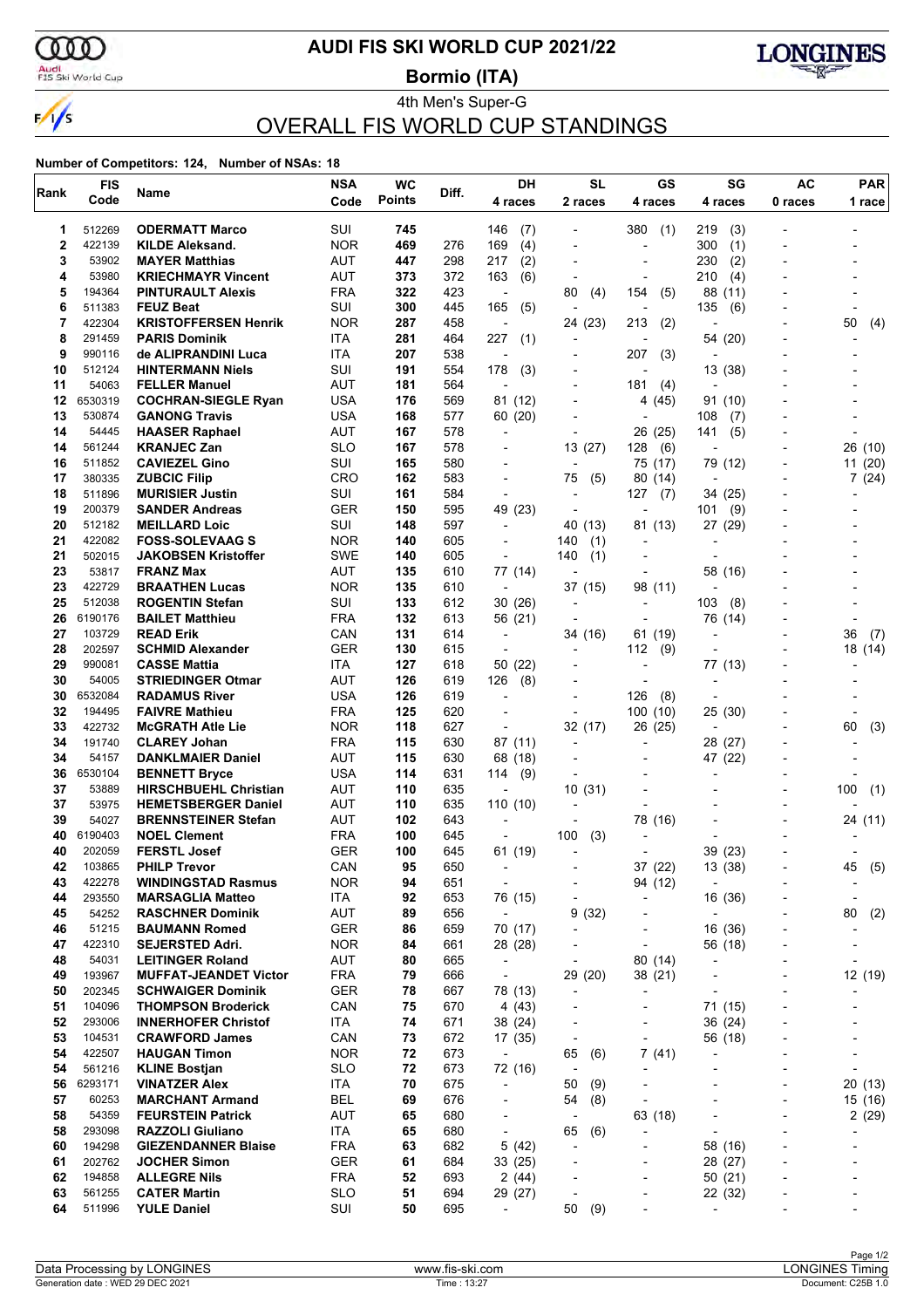

## **AUDI FIS SKI WORLD CUP 2021/22**

Audi<br>FIS Ski World Cup

4th Men's Super-G **Bormio (ITA)**



## OVERALL FIS WORLD CUP STANDINGS

| Rank       | <b>FIS</b>       | Name                                           | <b>NSA</b>               | <b>WC</b>     | Diff.      | DH                                                   | <b>SL</b>                           | GS                                  | SG                       | AC                       | <b>PAR</b>               |
|------------|------------------|------------------------------------------------|--------------------------|---------------|------------|------------------------------------------------------|-------------------------------------|-------------------------------------|--------------------------|--------------------------|--------------------------|
|            | Code             |                                                | Code                     | <b>Points</b> |            | 4 races                                              | 2 races                             | 4 races                             | 4 races                  | 0 races                  | 1 race                   |
| 65         | 6291430          | <b>MAURBERGER Simon</b>                        | ITA                      | 48            | 697        |                                                      | 26 (21)                             | 17 (29)                             |                          |                          | 5(26)                    |
| 66         | 220689           | <b>RYDING Dave</b>                             | <b>GBR</b>               | 45            | 700        | $\overline{\phantom{0}}$                             | 45 (11)                             | $\overline{\phantom{a}}$            |                          |                          |                          |
| 66         | 202584           | <b>RAUCHFUSS Julian</b>                        | GER                      | 45            | 700        | $\overline{\phantom{a}}$                             | 7(35)                               | 9(37)                               |                          | $\overline{\phantom{0}}$ | 29<br>(9)                |
| 66         | 54320            | <b>SCHWARZ Marco</b>                           | <b>AUT</b>               | 45            | 700        |                                                      | $\blacksquare$                      | 45 (20)                             |                          |                          |                          |
| 69         | 6291574          | <b>SALA Tommaso</b>                            | ITA                      | 44            | 701        | $\overline{\phantom{0}}$                             | 44 (12)                             | -                                   |                          |                          |                          |
| 70         | 54009            | <b>WALDER Christian</b>                        | <b>AUT</b>               | 42            | 703        | 9 (39)                                               | $\overline{a}$                      | $\overline{a}$                      | 33 (26)                  |                          |                          |
| 71<br>71   | 54348<br>194935  | <b>PERTL Adrian</b><br><b>FAVROT Thibaut</b>   | <b>AUT</b><br><b>FRA</b> | 40<br>40      | 705<br>705 | $\overline{\phantom{0}}$<br>$\blacksquare$           | $\overline{\phantom{a}}$            | $\overline{a}$                      |                          | $\overline{\phantom{a}}$ | 40<br>(6)                |
| 73         | 92720            | <b>POPOV Albert</b>                            | BUL                      | 39            | 706        | $\overline{\phantom{a}}$                             | 39 (14)                             | 27 (24)<br>÷,                       |                          | $\overline{\phantom{0}}$ | 13 (18)                  |
| 74         | 561322           | <b>HADALIN Stefan</b>                          | <b>SLO</b>               | 38            | 707        |                                                      |                                     | (42)<br>6                           |                          |                          | 32<br>(8)                |
| 75         | 512042           | <b>KRYENBUEHL Urs</b>                          | SUI                      | 37            | 708        | 15 (36)                                              |                                     | $\overline{\phantom{0}}$            | 22 (32)                  | $\overline{\phantom{0}}$ | $\overline{\phantom{a}}$ |
| 76         | 6300464          | <b>KOYAMA Yohei</b>                            | <b>JPN</b>               | 32            | 713        | $\overline{\phantom{a}}$                             | 32 (17)                             |                                     | $\overline{\phantom{a}}$ |                          |                          |
| 76         | 491879           | <b>SALARICH Joaquim</b>                        | <b>ESP</b>               | 32            | 713        |                                                      | 32 (17)                             |                                     |                          |                          |                          |
| 78         | 421483           | <b>JANSRUD Kjetil</b>                          | <b>NOR</b>               | 31            | 714        | 13 (37)                                              | $\overline{\phantom{a}}$            | $\overline{\phantom{0}}$            | 18 (35)                  |                          |                          |
| 78         | 511638           | <b>TUMLER Thomas</b>                           | SUI                      | 31            | 714        | $\overline{\phantom{a}}$                             |                                     | 18 (28)                             | 13 (38)                  |                          |                          |
| 78         | 194873           | <b>SARRAZIN Cyprien</b>                        | <b>FRA</b>               | 31            | 714        |                                                      |                                     | (39)<br>8                           | 7(45)                    |                          | 16 (15)                  |
| 78         | 511863           | <b>SETTE Daniele</b>                           | SUI                      | 31            | 714        | $\overline{a}$                                       |                                     | 28 (23)                             |                          | $\blacksquare$           | 3(28)                    |
| 82         | 934643           | <b>GOLDBERG Jared</b>                          | <b>USA</b>               | 29            | 716        | 28 (28)                                              |                                     | $\overline{\phantom{a}}$            | 1<br>(48)                |                          |                          |
| 83<br>83   | 104272<br>54444  | <b>SEGER Brodie</b>                            | CAN<br><b>AUT</b>        | 25<br>25      | 720<br>720 | $\overline{\phantom{a}}$                             |                                     |                                     | 25 (30)                  |                          |                          |
| 85         | 421669           | <b>GSTREIN Fabio</b><br><b>NESTVOLD-HAUGEN</b> | <b>NOR</b>               | 24            | 721        | $\overline{\phantom{a}}$<br>$\overline{\phantom{a}}$ | 25 (22)<br>$\overline{\phantom{a}}$ | $\overline{\phantom{0}}$<br>16 (30) | $\overline{a}$           |                          | 8(23)                    |
| 86         | 501987           | <b>MONSEN Felix</b>                            | <b>SWE</b>               | 23            | 722        | 20 (31)                                              |                                     | ٠                                   | 3<br>(46)                |                          |                          |
| 86         | 990048           | <b>BORSOTTI Giovanni</b>                       | <b>ITA</b>               | 23            | 722        | $\overline{\phantom{a}}$                             |                                     | 22 (27)                             |                          |                          | 1(30)                    |
| 88         | 202451           | <b>STRASSER Linus</b>                          | <b>GER</b>               | 22            | 723        | $\overline{a}$                                       | $\overline{a}$                      | $\overline{\phantom{a}}$            |                          | $\overline{\phantom{0}}$ | 22 (12)                  |
| 88         | 511902           | <b>ZENHAEUSERN Ramon</b>                       | SUI                      | 22            | 723        | $\overline{\phantom{a}}$                             | 22 (24)                             |                                     |                          |                          |                          |
| 88         | 533866           | <b>NYMAN Steven</b>                            | USA                      | 22            | 723        | 22 (30)                                              | $\overline{\phantom{a}}$            | $\overline{a}$                      |                          |                          |                          |
| 91         | 54371            | <b>BABINSKY Stefan</b>                         | AUT                      | 21            | 724        | 2(44)                                                |                                     | $\overline{\phantom{a}}$            | 19 (34)                  |                          |                          |
| 92         | 512352           | <b>CHABLOZ Yannick</b>                         | SUI                      | 20            | 725        | 20 (31)                                              |                                     |                                     |                          |                          |                          |
| 92         | 501898           | <b>ROENNGREN Mattias</b>                       | <b>SWE</b>               | 20            | 725        | $\overline{\phantom{a}}$                             |                                     | 10<br>(35)                          |                          |                          | 10(21)                   |
| 94         | 512039           | <b>ROULIN Gilles</b>                           | SUI                      | 18            | 727        | 18 (33)                                              |                                     | $\blacksquare$                      |                          | $\overline{\phantom{0}}$ |                          |
| 94         | 194167           | <b>MUZATON Maxence</b>                         | <b>FRA</b>               | 18            | 727        | 18 (33)                                              |                                     |                                     |                          |                          |                          |
| 96<br>97   | 380334<br>202437 | <b>VIDOVIC Matej</b><br><b>LUITZ Stefan</b>    | CRO<br>GER               | 17<br>14      | 728<br>731 | $\overline{\phantom{a}}$<br>$\overline{\phantom{a}}$ | 17 (25)                             | 14 (31)                             |                          |                          |                          |
| 97         | 511983           | <b>AERNI Luca</b>                              | SUI                      | 14            | 731        |                                                      | 14 (26)                             | $\overline{a}$                      |                          |                          |                          |
| 97         | 221213           | <b>RAPOSO Charlie</b>                          | <b>GBR</b>               | 14            | 731        | $\blacksquare$                                       |                                     |                                     |                          |                          | 14 (17)                  |
| 97         | 700830           | ZAMPA Adam                                     | <b>SVK</b>               | 14            | 731        | $\overline{\phantom{a}}$                             |                                     | 14 (31)                             |                          | $\overline{\phantom{0}}$ |                          |
| 101        | 561310           | <b>HROBAT Miha</b>                             | <b>SLO</b>               | 13            | 732        | 13 (37)                                              |                                     | $\overline{\phantom{a}}$            |                          |                          |                          |
| 101        | 422469           | <b>SOLHEIM Fabian Wilkens</b>                  | <b>NOR</b>               | 13            | 732        | $\overline{\phantom{a}}$                             | $\overline{\phantom{a}}$            | 13 (33)                             |                          |                          |                          |
| 103        | 292491           | <b>MOELGG Manfred</b>                          | ITA                      | 12            | 733        | $\overline{\phantom{a}}$                             | 12 (28)                             | $\blacksquare$                      |                          |                          |                          |
| 103        | 92719            | <b>ZLATKOV Kamen</b>                           | <b>BUL</b>               | 12            | 733        |                                                      | 12 (28)                             |                                     |                          |                          |                          |
| 105        | 194650           | <b>PICCARD Roy</b>                             | <b>FRA</b>               | 11            | 734        |                                                      | $\overline{\phantom{a}}$            |                                     | 11(41)                   |                          |                          |
|            | 105 6293775      | <b>DELLA VITE Filippo</b>                      | ITA                      | 11            | 734        |                                                      |                                     | 11 (34)                             |                          |                          |                          |
| 105<br>108 | 54170<br>6290845 | <b>MATT Michael</b><br><b>BOSCA Guglielmo</b>  | <b>AUT</b><br><b>ITA</b> | 11<br>10      | 734<br>735 |                                                      | 11(30)                              | -                                   | $\overline{a}$           |                          |                          |
| 108        | 511981           | <b>WEBER Ralph</b>                             | SUI                      | 10            | 735        | $\overline{\phantom{0}}$                             |                                     | $\overline{a}$                      | 10(42)<br>10(42)         |                          |                          |
| 108        | 6291374          | <b>HOFER Alex</b>                              | ITA                      | 10            | 735        |                                                      |                                     | 10(35)                              |                          |                          |                          |
| 111        | 104539           | <b>SEGER Riley</b>                             | CAN                      | 9             | 736        |                                                      |                                     |                                     | 9<br>(44)                |                          |                          |
| 111        | 511867           | <b>NOGER Cedric</b>                            | SUI                      | 9             | 736        | $\overline{\phantom{a}}$                             |                                     | $\overline{\phantom{0}}$            |                          |                          | 9<br>(22)                |
| 111        | 481103           | <b>ANDRIENKO Aleksander</b>                    | <b>RUS</b>               | 9             | 736        | ٠                                                    |                                     | 9<br>(37)                           |                          |                          |                          |
| 111        | 104468           | <b>READ Jeffrey</b>                            | CAN                      | 9             | 736        | 7(40)                                                |                                     |                                     | 2(47)                    |                          |                          |
| 115        | 700879           | <b>ZAMPA Andreas</b>                           | <b>SVK</b>               | 8             | 737        | $\overline{\phantom{a}}$                             |                                     | 8<br>(39)                           |                          |                          |                          |
| 115        | 480736           | <b>KHOROSHILOV Alexander</b>                   | <b>RUS</b>               | 8             | 737        |                                                      | 8(33)                               |                                     |                          |                          |                          |
| 115        | 511908           | <b>SCHMIDIGER Reto</b>                         | SUI                      | 8             | 737        |                                                      | 8(33)                               |                                     |                          |                          |                          |
| 118        | 512281           | <b>ROESTI Lars</b>                             | SUI                      | 7             | 738        | 7(40)                                                |                                     |                                     |                          |                          |                          |
| 119<br>119 | 54471<br>221236  | <b>DORNER Thomas</b><br><b>TAYLOR Laurie</b>   | AUT<br><b>GBR</b>        | 6<br>6        | 739<br>739 | $\overline{\phantom{a}}$                             | 6(36)                               |                                     |                          |                          | 6<br>(25)                |
| 119        | 6531936          | <b>WINTERS Luke</b>                            | <b>USA</b>               | 6             | 739        |                                                      | 6 (36)                              |                                     |                          |                          |                          |
| 119        | 481730           | <b>KUZNETSOV Ivan</b>                          | <b>RUS</b>               | 6             | 739        |                                                      |                                     | (42)<br>6                           |                          |                          |                          |
| 123        | 291318           | <b>TONETTI Riccardo</b>                        | ITA                      | 5             | 740        |                                                      |                                     | 5 (44)                              |                          |                          |                          |
|            | 124 6300451      | <b>KATO Seigo</b>                              | <b>JPN</b>               | 4             | 741        |                                                      |                                     |                                     |                          |                          | 4(27)                    |
|            |                  |                                                |                          |               |            |                                                      |                                     |                                     |                          |                          |                          |
| Legend:    | No points        | АC                                             | Alpine Combined          |               | DH         | Downhill                                             |                                     | Diff.                               | Difference               |                          |                          |
| GS         |                  | <b>Giant Slalom</b><br><b>PAR</b>              | Parallel                 |               | SG         | Super-G                                              |                                     | SL                                  | Slalom                   |                          |                          |
| WC         | World Cup        |                                                |                          |               |            |                                                      |                                     |                                     |                          |                          |                          |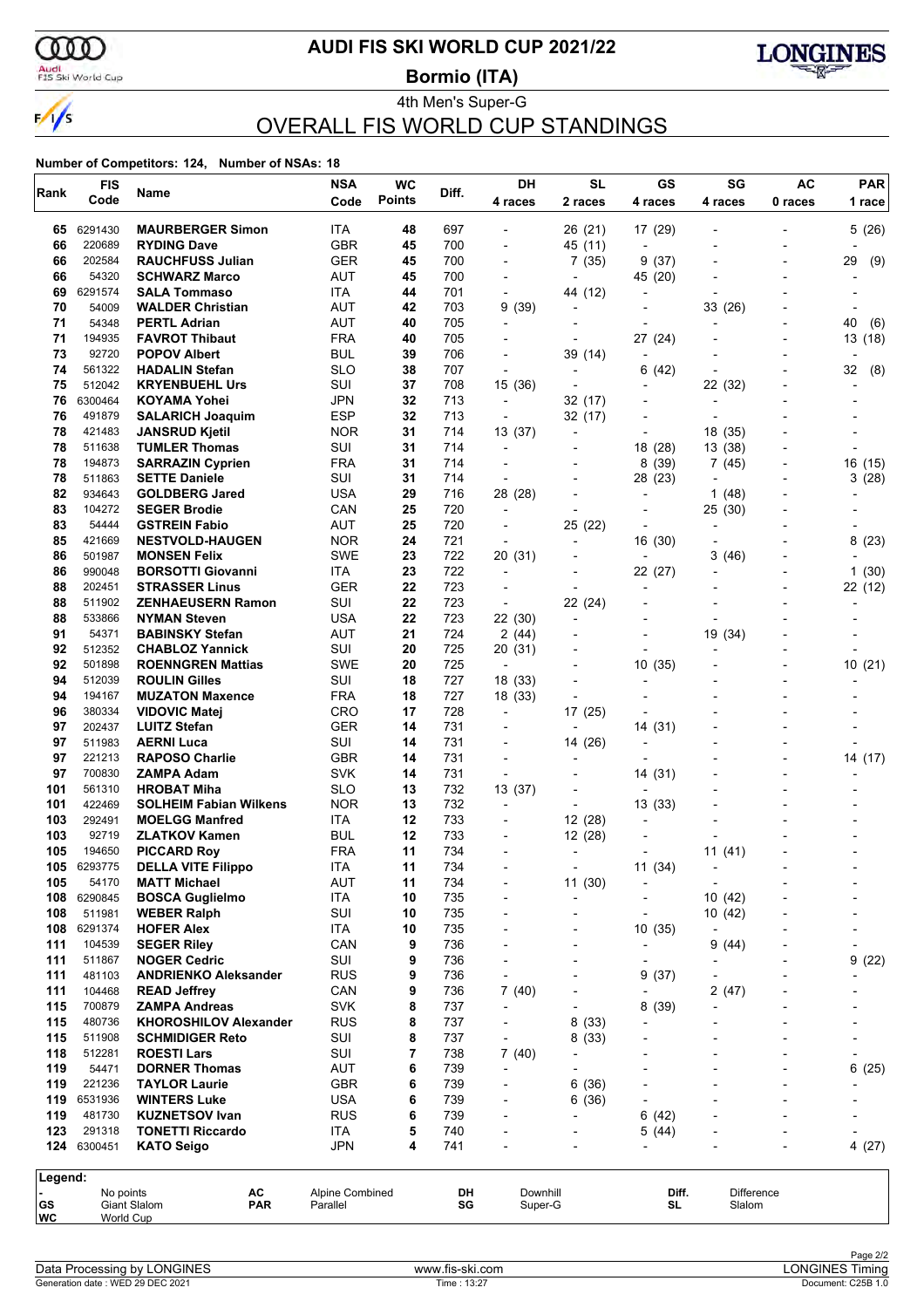

### **AUDI FIS SKI WORLD CUP 2021/22**

Audi<br>FIS Ski World Cup

**Number of Competitors: 64, Number of NSAs: 10**

# $\frac{1}{s}$

4th Men's Super-G **Bormio (ITA)**

## FIS WCSL LIST

2 DEC 2021 Beaver Creek (USA) 3 DEC 2021 Beaver Creek (USA)

17 DEC 2021 Val Gardena - Gröden (ITA) 29 DEC 2021 Bormio (ITA)

| Rank        | <b>FIS</b><br>Code | Name                       | <b>NSA</b><br>Code | 1                        | $\mathbf 2$              | 3                        | 4              |                          |                |                          | Base - $X + Y = WCSL-SG$ |
|-------------|--------------------|----------------------------|--------------------|--------------------------|--------------------------|--------------------------|----------------|--------------------------|----------------|--------------------------|--------------------------|
|             |                    |                            |                    |                          |                          |                          |                |                          |                |                          |                          |
| 1           | 53980              | <b>KRIECHMAYR Vincent</b>  | <b>AUT</b>         | 45                       | 45                       | 60                       | 60             | 501                      | 251            | 210                      | 460                      |
| $\mathbf 2$ | 512269             | <b>ODERMATT Marco</b>      | SUI                | 100                      | 80                       | 7                        | 32             | 342                      | 171            | 219                      | 390                      |
| 3           | 53902              | <b>MAYER Matthias</b>      | AUT                | 80                       | 50                       | 80                       | 20             | 316                      | 158            | 230                      | 388                      |
| 4           | 422139             | <b>KILDE Aleksand.</b>     | <b>NOR</b>         | $\overline{\phantom{a}}$ | 100                      | 100                      | 100            | 172                      | 86             | 300                      | 386                      |
| 5           | 511383             | <b>FEUZ Beat</b>           | SUI                | 22                       | 18                       | 50                       | 45             | 147                      | 74             | 135                      | 208                      |
| 6           | 200379             | <b>SANDER Andreas</b>      | <b>GER</b>         | 50                       | 26                       | 13                       | 12             | 198                      | 99             | 101                      | 200                      |
| 7           | 530874             | <b>GANONG Travis</b>       | <b>USA</b>         | 9                        | 60                       | 26                       | 13             | 133                      | 67             | 108                      | 174                      |
| 8           | 54445              | <b>HAASER Raphael</b>      | <b>AUT</b>         | 24                       | 32                       | 5                        | 80             | 51                       | 26             | 141                      | 166                      |
| 8           | 194364             | <b>PINTURAULT Alexis</b>   | <b>FRA</b>         | 40                       | 40                       | $\overline{\phantom{a}}$ | 8              | 156                      | 78             | 88                       | 166                      |
| 10          | 6530319            | <b>COCHRAN-SIEGLE Ryan</b> | <b>USA</b>         | 12                       | $\overline{\phantom{a}}$ | 29                       | 50             | 132                      | 66             | 91                       | 157                      |
| 11          | 6190176            | <b>BAILET Matthieu</b>     | <b>FRA</b>         | $\overline{\phantom{a}}$ | 36                       | $\overline{\phantom{a}}$ | 40             | 148                      | 74             | 76                       | 150                      |
| 12          | 990081             | <b>CASSE Mattia</b>        | ITA.               | 29                       | 14                       | 8                        | 26             | 145                      | 73             | 77                       | 149                      |
| 13          | 422310             | <b>SEJERSTED Adri.</b>     | <b>NOR</b>         | 36                       | 20                       | $\overline{a}$           | $\overline{a}$ | 145                      | 73             | 56                       | 128                      |
| 14          | 512038             | <b>ROGENTIN Stefan</b>     | SUI                | 22                       | $\overline{a}$           | 45                       | 36             | 39                       | 20             | 103                      | 122                      |
| 15          | 291459             | <b>PARIS Dominik</b>       | ITA                | ÷,                       | 7                        | 40                       | 7              | 133                      | 67             | 54                       | 120                      |
| 16          | 511513             | <b>CAVIEZEL Mauro</b>      | SUI                | $\overline{\phantom{a}}$ |                          |                          | $\overline{a}$ | 225                      | 113            | $\overline{\phantom{a}}$ | 112                      |
| 17          | 511852             | <b>CAVIEZEL Gino</b>       | SUI                | 26                       | 29                       | $\overline{\phantom{a}}$ | 24             | 64                       | 32             | 79                       | 111                      |
| 18          | 421483             | <b>JANSRUD Kjetil</b>      | <b>NOR</b>         | 18                       |                          | $\blacksquare$           |                | 182                      | 91             | 18                       | 109                      |
| 19          | 51215              | <b>BAUMANN Romed</b>       | <b>GER</b>         | $\overline{a}$           | $\overline{a}$           | 11                       | 5              | 183                      | 92             | 16                       | 107                      |
| 20          | 194858             | <b>ALLEGRE Nils</b>        | <b>FRA</b>         | 6                        | 24                       | 16                       | 4              | 111                      | 56             | 50                       | 105                      |
| 20          | 54009              | <b>WALDER Christian</b>    | AUT                | 18                       | 6                        | 6                        | 3              | 145                      | 73             | 33                       | 105                      |
| 22          | 53817              | <b>FRANZ Max</b>           | <b>AUT</b>         | $\overline{a}$           | $\overline{\phantom{a}}$ | 36                       | 22             | 90                       | 45             | 58                       | 103                      |
| 23          | 293006             | <b>INNERHOFER Christof</b> | ITA.               | $\overline{a}$           | 13                       | 3                        | 20             | 132                      | 66             | 36                       | 102                      |
| 24          | 104531             | <b>CRAWFORD James</b>      | CAN                | 2                        | 22                       | 32                       | $\overline{a}$ | 82                       | 41             | 56                       | 97                       |
| 25          | 194298             | <b>GIEZENDANNER Blaise</b> | <b>FRA</b>         | 14                       | 15                       | ÷,                       | 29             | 75                       | 38             | 58                       | 95                       |
| 26          | 202059             | <b>FERSTL Josef</b>        | <b>GER</b>         | $\overline{\phantom{a}}$ | 5                        | 24                       | 10             | 74                       | 37             | 39                       | 76                       |
| 27          | 104096             | <b>THOMPSON Broderick</b>  | CAN                | 60                       | 11                       | ÷,                       | $\overline{a}$ | $\overline{7}$           | 4              | 71                       | 74                       |
| 28          | 512182             | <b>MEILLARD Loic</b>       | SUI                | $\overline{a}$           | 11                       | $\overline{\phantom{a}}$ | 16             | 85                       | 43             | 27                       | 69                       |
| 29          | 54157              | <b>DANKLMAIER Daniel</b>   | AUT                | 5                        | 8                        | 18                       | 16             | 40                       | 20             | 47                       | 67                       |
| 30          | 202535             | <b>DRESSEN Thomas</b>      | <b>GER</b>         | $\overline{\phantom{a}}$ |                          | $\overline{a}$           | J.             | 133                      | 67             | $\overline{a}$           | 66                       |
| 31          | 104272             | <b>SEGER Brodie</b>        | CAN                | $\overline{\phantom{a}}$ | 5                        | 20                       | $\overline{a}$ | 70                       | 35             | 25                       | 60                       |
| 32          | 191740             | <b>CLAREY Johan</b>        | <b>FRA</b>         | ÷,                       | $\overline{\phantom{0}}$ | 14                       | 14             | 63                       | 32             | 28                       | 59                       |
| 33          | 511896             | <b>MURISIER Justin</b>     | SUI                | 32                       | $\overline{a}$           | $\blacksquare$           | 2              | 45                       | 23             | 34                       | 56                       |
| 34          | 512042             | <b>KRYENBUEHL Urs</b>      | SUI                | 15                       |                          | 5                        | 2              | 67                       | 34             | 22                       | 55                       |
| 35          | 54371              | <b>BABINSKY Stefan</b>     | AUT                | 7                        | 3                        | 9                        | ÷,             | 61                       | 31             | 19                       | 49                       |
| 36          | 202762             | <b>JOCHER Simon</b>        | <b>GER</b>         | 3                        |                          | 16                       | 9              | 29                       | 15             | 28                       | 42                       |
| 37          | 293550             | <b>MARSAGLIA Matteo</b>    | <b>ITA</b>         | 4                        | 12                       |                          |                | 33                       | 17             | 16                       | 32                       |
| 38          | 511638             | <b>TUMLER Thomas</b>       | SUI                | 12                       | 1                        | $\overline{a}$           | $\blacksquare$ | 31                       | 16             | 13                       | 28                       |
| 38          | 501987             | <b>MONSEN Felix</b>        | SWE                |                          | 3                        |                          |                | 50                       | 25             | 3                        | 28                       |
| 40          | 561255             | <b>CATER Martin</b>        | <b>SLO</b>         |                          |                          | 22                       |                | 10                       | 5              | 22                       | 27                       |
| 41          | 194495             | <b>FAIVRE Mathieu</b>      | <b>FRA</b>         | 9                        | 16                       | L,                       |                | $\overline{\phantom{a}}$ | $\overline{a}$ | 25                       | 25                       |
| 42          | 194190             | <b>ROGER Brice</b>         | <b>FRA</b>         |                          |                          |                          |                | 47                       | 24             | $\overline{\phantom{a}}$ | 23                       |
| 43          | 6290985            | <b>BUZZI Emanuele</b>      | ITA                |                          |                          |                          |                | 41                       | 21             | $\overline{\phantom{a}}$ | 20                       |
| 43          | 53975              | <b>HEMETSBERGER Daniel</b> | AUT                |                          |                          |                          |                | 41                       | 21             | $\blacksquare$           | 20                       |
| 45          | 194650             | <b>PICCARD Roy</b>         | <b>FRA</b>         |                          |                          |                          | 11             | 15                       | 8              | 11                       | 18                       |
| 46          | 50742              | <b>REICHELT Hannes</b>     | <b>AUT</b>         |                          |                          |                          |                | 35                       | 18             | $\overline{\phantom{a}}$ | 17                       |
| 47          | 934643             | <b>GOLDBERG Jared</b>      | <b>USA</b>         |                          |                          | 1                        | $\overline{a}$ | 31                       | 16             | 1                        | 16                       |
| 48          | 533866             | <b>NYMAN Steven</b>        | <b>USA</b>         |                          |                          |                          |                | 31                       | 16             | $\overline{\phantom{a}}$ | 15                       |
| 48          | 561310             | <b>HROBAT Miha</b>         | <b>SLO</b>         |                          |                          |                          |                | 31                       | 16             | $\overline{\phantom{a}}$ | 15                       |
| 50          | 512124             | <b>HINTERMANN Niels</b>    | SUI                | 1                        |                          | 12                       |                | 3                        | $\overline{2}$ | 13                       | 14                       |
| 50          | 104468             | <b>READ Jeffrey</b>        | CAN                | $\overline{\phantom{a}}$ |                          | $\overline{c}$           | $\overline{a}$ | 25                       | 13             | $\overline{2}$           | 14                       |
| 50          | 6530104            | <b>BENNETT Bryce</b>       | <b>USA</b>         | $\overline{a}$           |                          |                          | $\overline{a}$ | 29                       | 15             | $\blacksquare$           | 14                       |
| 53          | 103865             | <b>PHILP Trevor</b>        | CAN                | 13                       |                          | ÷                        |                |                          | $\blacksquare$ | 13                       | 13                       |
|             |                    |                            |                    | 10                       |                          | $\blacksquare$           |                | $\overline{\phantom{a}}$ |                |                          |                          |
| 54<br>55    | 511981             | <b>WEBER Ralph</b>         | SUI                |                          |                          | 10                       |                | 4                        | 2<br>2         | 10<br>10                 | 12                       |
|             | 6290845            | <b>BOSCA Guglielmo</b>     | ITA                |                          |                          |                          |                | 3                        | 11             |                          | 11                       |
| 55          | 291318             | <b>TONETTI Riccardo</b>    | ITA                |                          |                          |                          |                | 22                       |                | $\overline{\phantom{a}}$ | 11                       |

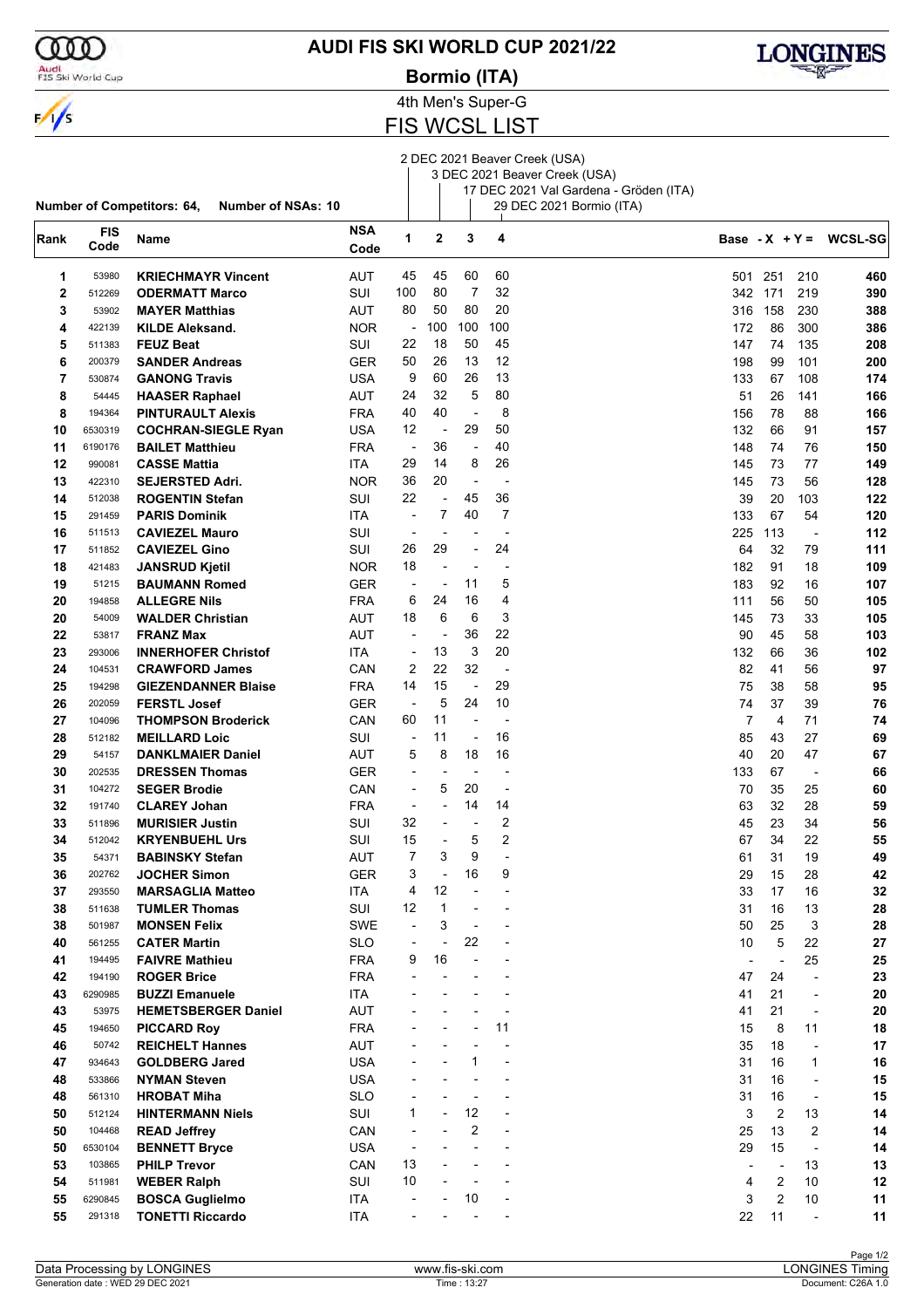

 $\frac{1}{\sqrt{2}}$ 

Audi<br>FIS Ski World Cup

## **AUDI FIS SKI WORLD CUP 2021/22**

**Bormio (ITA)**



4th Men's Super-G

### FIS WCSL LIST

|      |                    | <b>Number of Competitors: 64,</b>           | <b>Number of NSAs: 10</b> |                    |                          |              |                          | 2 DEC 2021 Beaver Creek (USA) | 3 DEC 2021 Beaver Creek (USA)<br>29 DEC 2021 Bormio (ITA) | 17 DEC 2021 Val Gardena - Gröden (ITA) |                 |                |                          |         |
|------|--------------------|---------------------------------------------|---------------------------|--------------------|--------------------------|--------------|--------------------------|-------------------------------|-----------------------------------------------------------|----------------------------------------|-----------------|----------------|--------------------------|---------|
| Rank | <b>FIS</b><br>Code | <b>Name</b>                                 |                           | <b>NSA</b><br>Code |                          | $\mathbf{2}$ | 3                        | 4                             |                                                           |                                        | Base $-X + Y =$ |                |                          | WCSL-SG |
| 55   | 192746             | <b>THEAUX Adrien</b>                        |                           | <b>FRA</b>         |                          |              |                          |                               |                                                           |                                        | 23              | 12             |                          | 11      |
| 58   | 104539             | <b>SEGER Riley</b>                          |                           | <b>CAN</b>         | $\overline{\phantom{0}}$ | 9            | $\overline{\phantom{a}}$ |                               |                                                           |                                        |                 |                | 9                        | 9       |
| 59   | 194873             | <b>SARRAZIN Cyprien</b>                     |                           | <b>FRA</b>         |                          |              |                          |                               |                                                           |                                        |                 |                | 7                        | 7       |
| 59   | 202345             | <b>SCHWAIGER Dominik</b>                    |                           | <b>GER</b>         |                          |              |                          |                               |                                                           |                                        | 14              | $\overline{7}$ | $\blacksquare$           | 7       |
| 59   | 561216             | <b>KLINE Bostjan</b>                        |                           | <b>SLO</b>         |                          |              |                          |                               |                                                           |                                        | 15              | 8              | $\overline{\phantom{0}}$ | 7       |
| 62   | 194368             | <b>RAFFORT Nicolas</b>                      |                           | <b>FRA</b>         |                          |              |                          |                               |                                                           |                                        | 8               | 4              | $\overline{\phantom{0}}$ | 4       |
| 63   | 202525             | <b>SCHMID Manuel</b>                        |                           | <b>GER</b>         |                          |              |                          |                               |                                                           |                                        | 4               | 2              | $\overline{\phantom{0}}$ | 2       |
| 64   | 54209              | <b>KRENN Christoph</b>                      |                           | <b>AUT</b>         |                          |              |                          |                               |                                                           |                                        | $\overline{2}$  | 1              | $\overline{\phantom{0}}$ | 1       |
|      |                    | Number of competitors per NSA in the top 60 |                           |                    |                          |              |                          |                               |                                                           |                                        |                 |                |                          |         |
| AUT: | 9                  | CAN:                                        | 6                         | FRA:               | 10                       |              |                          | GER:                          | 6                                                         | ITA:                                   | 7               |                | NOR:                     | 3       |
| SLO: | 2                  | SUI:                                        | 11                        | SWE:               |                          |              |                          | USA:                          | 5                                                         |                                        |                 |                |                          |         |

| Legend: |                                                            |                                                                                                         |  |
|---------|------------------------------------------------------------|---------------------------------------------------------------------------------------------------------|--|
|         | No points                                                  | Last season FIS World Cup Start List points<br>Base                                                     |  |
|         | <b>WCSL-SG</b> FIS World Cup Start List points for Super-G |                                                                                                         |  |
|         |                                                            | (Base/number of planned races in the current season) *(number of completed races in the current season) |  |
| ١Y      | FIS World Cup points won in the current season             |                                                                                                         |  |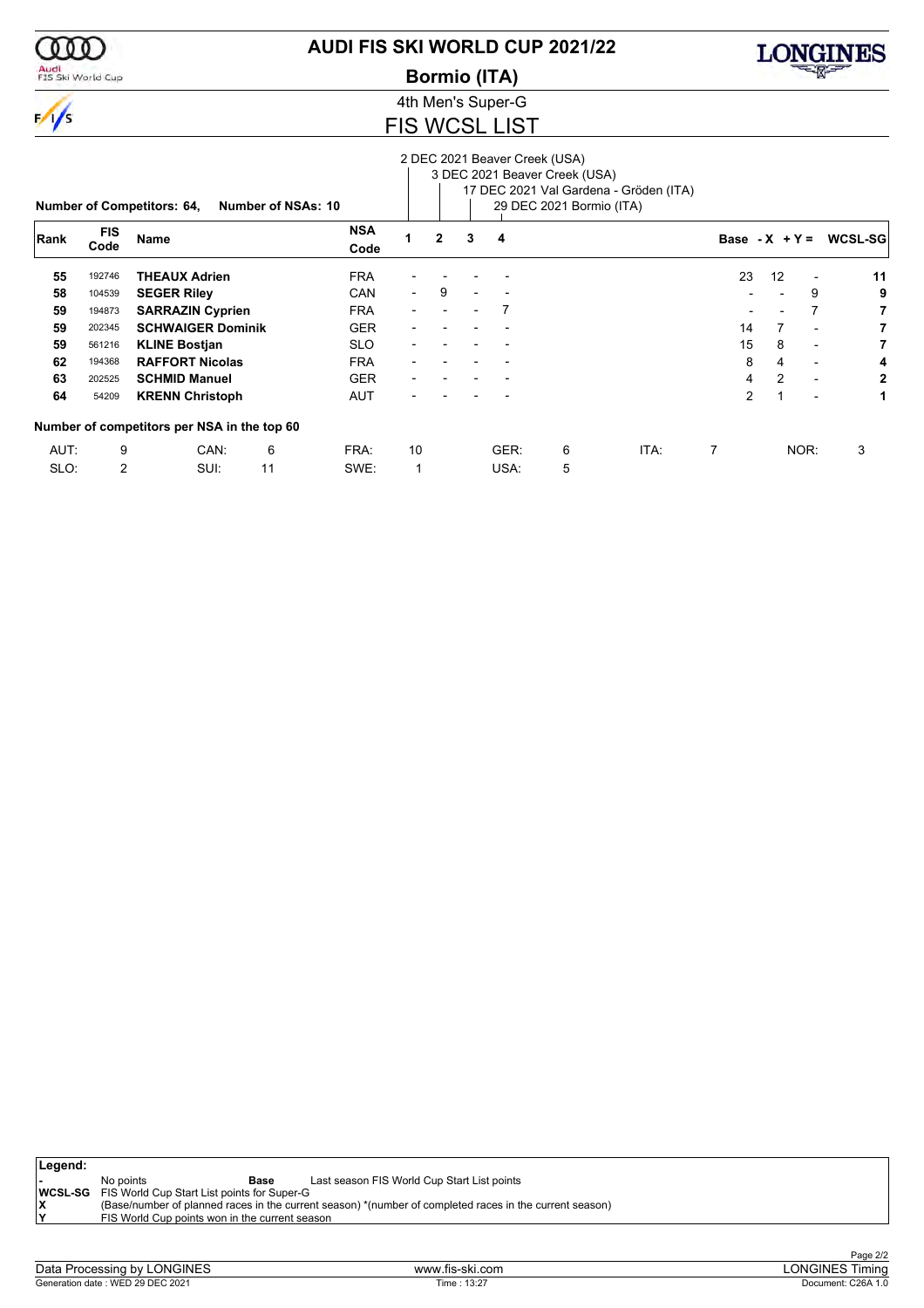ഞ

 $\frac{1}{s}$ 

## **AUDI FIS SKI WORLD CUP 2021/22**

Audi<br>FIS Ski World Cup

**Bormio (ITA)**



## 4th Men's Super-G OVERALL FIS WCSL LIST

| Rank        | <b>FIS</b>        | Name                                                 | <b>NSA</b>        | <b>WCSL</b> | Diff.        | DH                                   | <b>SL</b>                                      | GS                                         | SG                                     | <b>AC</b>                | <b>PAR</b>               |
|-------------|-------------------|------------------------------------------------------|-------------------|-------------|--------------|--------------------------------------|------------------------------------------------|--------------------------------------------|----------------------------------------|--------------------------|--------------------------|
|             | Code              |                                                      | Code              |             |              | 4 races                              | 2 races                                        | 4 races                                    | 4 races                                | 0 races                  | 1 race                   |
| 1           | 512269            | <b>ODERMATT Marco</b>                                | SUI               | 1394        |              | 263<br>(7)                           |                                                | 741<br>(1)                                 | 390<br>(2)                             |                          |                          |
| $\mathbf 2$ | 194364            | <b>PINTURAULT Alexis</b>                             | <b>FRA</b>        | 1196        | 198          | ÷,                                   | 407<br>(5)                                     | 543<br>(2)                                 | 166<br>(8)                             | (2)<br>80                |                          |
| 3           | 53902             | <b>MAYER Matthias</b>                                | AUT               | 887         | 507          | 496<br>(2)                           | $\overline{a}$                                 | 3<br>(62)                                  | 388<br>(3)                             |                          |                          |
| 4           | 53980             | <b>KRIECHMAYR Vincent</b>                            | AUT               | 872         | 522          | 408<br>(4)                           | $\overline{\phantom{a}}$                       | 4(59)                                      | 460<br>(1)                             |                          |                          |
| 5           | 422304            | <b>KRISTOFFERSEN Henrik</b>                          | <b>NOR</b>        | 815         | 579          | $\overline{\phantom{a}}$             | 405<br>(6)                                     | 360<br>(6)                                 | $\overline{\phantom{a}}$               |                          | 50<br>(4)                |
| 6           | 54320             | <b>SCHWARZ Marco</b>                                 | <b>AUT</b>        | 805         | 589          | $\overline{\phantom{a}}$             | (3)<br>544                                     | 161 (16)                                   | $\overline{\phantom{a}}$               | 100<br>(1)               |                          |
| 7           | 422139            | <b>KILDE Aleksand.</b>                               | <b>NOR</b>        | 782         | 612          | 296<br>(5)                           | $\overline{a}$                                 | 100(24)                                    | 386<br>(4)                             |                          |                          |
| 8           | 512182            | <b>MEILLARD Loic</b>                                 | SUI               | 761         | 633          | $\overline{a}$                       | 308<br>(8)                                     | 324<br>(7)                                 | 69 (28)                                | (3)<br>60                |                          |
| 9<br>10     | 511383<br>54063   | <b>FEUZ Beat</b><br><b>FELLER Manuel</b>             | SUI<br>AUT        | 737<br>639  | 657<br>755   | 529<br>(1)<br>$\blacksquare$         | 399<br>(7)                                     | 240 (10)                                   | 208<br>(5)<br>$\overline{\phantom{a}}$ |                          |                          |
| 11          | 380335            | <b>ZUBCIC Filip</b>                                  | <b>CRO</b>        | 634         | 760          | $\overline{a}$                       | 183 (17)                                       | 444<br>(3)                                 |                                        |                          | 7(24)                    |
| 12          | 291459            | <b>PARIS Dominik</b>                                 | ITA               | 606         | 788          | 486<br>(3)                           | ÷,                                             | $\overline{\phantom{a}}$                   | 120 (15)                               |                          |                          |
| 13          | 422082            | <b>FOSS-SOLEVAAG S</b>                               | <b>NOR</b>        | 574         | 820          |                                      | 574<br>(1)                                     |                                            |                                        |                          |                          |
| 14          | 6190403           | <b>NOEL Clement</b>                                  | <b>FRA</b>        | 553         | 841          | $\overline{\phantom{a}}$             | 552<br>(2)                                     | (66)<br>1                                  |                                        |                          |                          |
| 15          | 511902            | ZENHAEUSERN Ramon                                    | SUI               | 453         | 941          | $\blacksquare$                       | 453<br>(4)                                     |                                            |                                        |                          |                          |
| 16          | 193967            | <b>MUFFAT-JEANDET Victor</b>                         | <b>FRA</b>        | 419         | 975          |                                      | 283 (10)                                       | 84 (27)                                    |                                        | 40<br>(6)                | 12 (19)                  |
| 17          | 200379            | <b>SANDER Andreas</b>                                | GER               | 410         | 984          | 210 (11)                             | $\overline{a}$                                 | $\overline{\phantom{a}}$                   | 200<br>(6)                             |                          |                          |
| 18          | 194495            | <b>FAIVRE Mathieu</b>                                | <b>FRA</b>        | 391         | 1003         |                                      |                                                | 366<br>(5)                                 | 25 (41)                                |                          |                          |
| 19          | 990116            | de ALIPRANDINI Luca                                  | ITA               | 378         | 1016         |                                      |                                                | 378<br>(4)                                 | $\overline{\phantom{a}}$               |                          |                          |
| 20<br>21    | 6530319<br>511896 | <b>COCHRAN-SIEGLE Ryan</b><br><b>MURISIER Justin</b> | <b>USA</b><br>SUI | 355<br>342  | 1039<br>1052 | 172 (14)                             | $\overline{a}$<br>$\overline{a}$               | 26 (36)<br>254                             | 157 (10)                               |                          |                          |
| 22          | 561244            | <b>KRANJEC Zan</b>                                   | <b>SLO</b>        | 328         | 1066         |                                      | 13 (47)                                        | (9)<br>289<br>(8)                          | 56 (33)<br>$\overline{\phantom{a}}$    | 32<br>(8)                | 26 (10)                  |
| 23          | 191740            | <b>CLAREY Johan</b>                                  | <b>FRA</b>        | 327         | 1067         | 268<br>(6)                           | $\overline{\phantom{0}}$                       | $\blacksquare$                             | 59 (32)                                |                          |                          |
| 24          | 530874            | <b>GANONG Travis</b>                                 | <b>USA</b>        | 321         | 1073         | 147 (19)                             | L,                                             | $\overline{a}$                             | 174 (7)                                |                          |                          |
| 25          | 51215             | <b>BAUMANN Romed</b>                                 | <b>GER</b>        | 320         | 1074         | 213 (10)                             |                                                |                                            | 107 (19)                               |                          |                          |
| 26          | 202451            | <b>STRASSER Linus</b>                                | <b>GER</b>        | 319         | 1075         | $\overline{\phantom{a}}$             | 297<br>(9)                                     |                                            | $\overline{\phantom{a}}$               |                          | 22 (12)                  |
| 27          | 53817             | <b>FRANZ Max</b>                                     | AUT               | 317         | 1077         | 214<br>(9)                           |                                                |                                            | 103 (22)                               |                          |                          |
| 28          | 511852            | <b>CAVIEZEL Gino</b>                                 | SUI               | 316         | 1078         | $\overline{a}$                       |                                                | 194 (14)                                   | 111(17)                                |                          | 11 (20)                  |
| 29          | 6190176           | <b>BAILET Matthieu</b>                               | <b>FRA</b>        | 309         | 1085         | 159 (17)                             |                                                | $\overline{a}$                             | 150 (11)                               |                          |                          |
| 30          | 6293171           | <b>VINATZER Alex</b>                                 | ITA               | 286         | 1108         | $\overline{\phantom{a}}$             | 266 (11)                                       | $\overline{\phantom{a}}$                   | ÷                                      |                          | 20 (13)                  |
| 31<br>32    | 293006<br>54348   | <b>INNERHOFER Christof</b><br><b>PERTL Adrian</b>    | ITA<br>AUT        | 279<br>271  | 1115         | 159 (17)<br>$\overline{\phantom{a}}$ | 219 (16)                                       |                                            | 102 (23)<br>$\overline{\phantom{a}}$   | 18 (14)                  |                          |
| 33          | 502015            | <b>JAKOBSEN Kristoffer</b>                           | <b>SWE</b>        | 259         | 1123<br>1135 | $\overline{\phantom{a}}$             | 259 (12)                                       | 12 (48)                                    |                                        |                          | (6)<br>40                |
| 34          | 54005             | <b>STRIEDINGER Otmar</b>                             | AUT               | 253         | 1141         | 253<br>(8)                           |                                                |                                            |                                        |                          |                          |
| 35          | 54027             | <b>BRENNSTEINER Stefan</b>                           | AUT               | 250         | 1144         | $\overline{a}$                       | $\overline{a}$                                 | 226 (11)                                   |                                        |                          | 24 (11)                  |
| 36          | 422729            | <b>BRAATHEN Lucas</b>                                | <b>NOR</b>        | 241         | 1153         | $\overline{\phantom{0}}$             | 37 (40)                                        | 204 (13)                                   |                                        |                          | $\overline{a}$           |
| 37          | 202597            | <b>SCHMID Alexander</b>                              | <b>GER</b>        | 234         | 1160         |                                      | $\overline{\phantom{a}}$                       | 216(12)                                    |                                        |                          | 18 (14)                  |
| 38          | 103729            | <b>READ Erik</b>                                     | CAN               | 233         | 1161         |                                      | 66 (32)                                        | 131 (19)                                   |                                        |                          | 36<br>(7)                |
| 39          | 511996            | <b>YULE Daniel</b>                                   | SUI               | 228         | 1166         | $\overline{a}$                       | 225 (14)                                       | 3 (62)                                     |                                        |                          |                          |
| 40          | 202535            | <b>DRESSEN Thomas</b>                                | <b>GER</b>        | 227         | 1167         | 161 (16)                             |                                                |                                            | 66 (30)                                |                          |                          |
| 41          | 220689            | <b>RYDING Dave</b>                                   | <b>GBR</b>        | 226         | 1168         | $\overline{\phantom{a}}$             | 226 (13)                                       |                                            |                                        |                          |                          |
| 42<br>42    | 512124<br>54170   | <b>HINTERMANN Niels</b><br><b>MATT Michael</b>       | SUI<br>AUT        | 221<br>221  | 1173<br>1173 | 207 (12)<br>$\overline{\phantom{a}}$ | 221 (15)                                       |                                            | 14 (50)<br>$\overline{\phantom{a}}$    |                          |                          |
| 44          | 990081            | <b>CASSE Mattia</b>                                  | ITA               | 218         | 1176         | 69 (31)                              | $\overline{\phantom{a}}$                       | $\overline{a}$                             | 149 (12)                               |                          |                          |
| 45          | 6530104           | <b>BENNETT Bryce</b>                                 | <b>USA</b>        | 212         | 1182         | 198 (13)                             | $\overline{\phantom{a}}$                       | $\overline{\phantom{a}}$                   | 14 (50)                                | $\overline{a}$           | $\overline{\phantom{a}}$ |
| 45          | 561322            | <b>HADALIN Stefan</b>                                | <b>SLO</b>        | 212         | 1182         | $\overline{\phantom{a}}$             | 143 (20)                                       | 37 (33)                                    | $\overline{\phantom{a}}$               |                          | 32<br>(8)                |
| 47          | 421483            | <b>JANSRUD Kjetil</b>                                | <b>NOR</b>        | 209         | 1185         | 100(26)                              | $\overline{\phantom{a}}$                       | $\overline{\phantom{a}}$                   | 109 (18)                               | -                        |                          |
| 48          | 53889             | <b>HIRSCHBUEHL Christian</b>                         | AUT               | 205         | 1189         | $\overline{\phantom{a}}$             | 105 (28)                                       | $\overline{\phantom{a}}$                   |                                        | $\overline{\phantom{0}}$ | 100<br>(1)               |
| 49          | 54445             | <b>HAASER Raphael</b>                                | AUT               | 196         | 1198         | $\overline{\phantom{a}}$             | $\overline{\phantom{a}}$                       | 30(35)                                     | $166$ (8)                              |                          |                          |
| 49          | 422732            | <b>McGRATH Atle Lie</b>                              | <b>NOR</b>        | 196         | 1198         | $\overline{\phantom{a}}$             | 43 (37)                                        | 93 (25)                                    | $\overline{\phantom{a}}$               | $\overline{\phantom{a}}$ | 60<br>(3)                |
| 49          | 194858            | <b>ALLEGRE Nils</b>                                  | <b>FRA</b>        | 196         | 1198         | 91 (28)                              | $\overline{\phantom{a}}$                       | $\overline{\phantom{a}}$                   | 105 (20)                               | $\overline{\phantom{a}}$ |                          |
| 52          | 53975             | <b>HEMETSBERGER Daniel</b>                           | <b>AUT</b>        | 187         | 1207         | 167 (15)                             |                                                | $\overline{a}$                             | 20(43)                                 | $\overline{a}$           |                          |
| 53<br>54    | 511513<br>422310  | <b>CAVIEZEL Mauro</b>                                | SUI<br><b>NOR</b> | 185         | 1209         | 55 (32)                              | $\qquad \qquad \blacksquare$<br>$\overline{a}$ | $\overline{a}$<br>$\overline{\phantom{a}}$ | 112(16)                                | 18 (14)                  |                          |
| 54          | 511983            | <b>SEJERSTED Adri.</b><br><b>AERNI Luca</b>          | SUI               | 175<br>175  | 1219<br>1219 | 47 (35)<br>$\overline{\phantom{a}}$  | 175 (18)                                       |                                            | 128 (13)<br>$\overline{\phantom{a}}$   |                          | -                        |
| 56          | 512038            | <b>ROGENTIN Stefan</b>                               | SUI               | 174         | 1220         | 52 (33)                              | $\overline{\phantom{a}}$                       | ÷,                                         | 122 (14)                               | $\overline{a}$           |                          |
| 57          | 6532084           | <b>RADAMUS River</b>                                 | <b>USA</b>        | 171         | 1223         | $\blacksquare$                       | $\overline{\phantom{0}}$                       | 171 (15)                                   | $\overline{\phantom{a}}$               | $\overline{\phantom{a}}$ |                          |
| 57          | 54157             | <b>DANKLMAIER Daniel</b>                             | <b>AUT</b>        | 171         | 1223         | 104 (23)                             |                                                | $\overline{\phantom{a}}$                   | 67 (29)                                |                          |                          |
| 59          | 104531            | <b>CRAWFORD James</b>                                | CAN               | 169         | 1225         | 22 (43)                              | -                                              | $\overline{\phantom{a}}$                   | 97 (24)                                | 50<br>(4)                | $\overline{a}$           |
| 59          | 194935            | <b>FAVROT Thibaut</b>                                | FRA               | 169         | 1225         | $\overline{\phantom{a}}$             | $\overline{\phantom{a}}$                       | 156 (18)                                   | $\overline{\phantom{a}}$               | $\overline{a}$           | 13 (18)                  |
| 61          | 54444             | <b>GSTREIN Fabio</b>                                 | <b>AUT</b>        | 162         | 1232         | $\overline{\phantom{a}}$             | 162 (19)                                       | $\blacksquare$                             | $\overline{\phantom{a}}$               |                          |                          |
| 62          | 54031             | <b>LEITINGER Roland</b>                              | <b>AUT</b>        | 161         | 1233         | $\overline{\phantom{a}}$             | $\overline{\phantom{a}}$                       | 161 (16)                                   | $\overline{\phantom{a}}$               |                          |                          |
| 63          | 512042            | <b>KRYENBUEHL Urs</b>                                | SUI               | 159         | 1235         | 104 (23)                             | $\overline{a}$                                 | $\overline{a}$                             | 55 (34)                                |                          |                          |
| 64          | 202059            | <b>FERSTL Josef</b>                                  | GER               | 153         | 1241         | 77 (30)                              |                                                |                                            | 76 (26)                                |                          |                          |
|             |                   |                                                      |                   |             |              |                                      |                                                |                                            |                                        |                          |                          |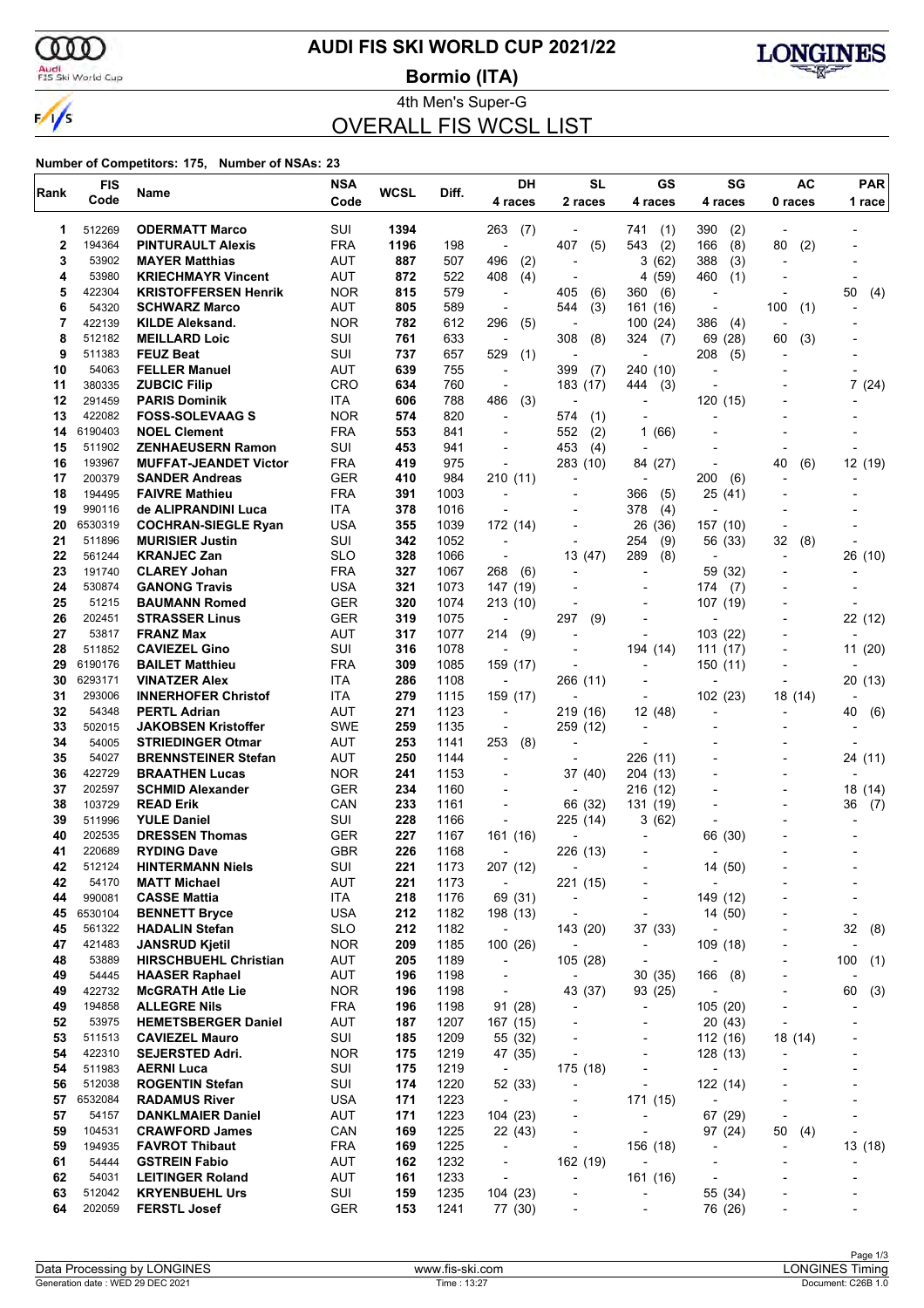

## **AUDI FIS SKI WORLD CUP 2021/22**

Audi<br>FIS Ski World Cup

**Bormio (ITA)**



4th Men's Super-G OVERALL FIS WCSL LIST

| Rank       | <b>FIS</b>        | Name                                                | <b>NSA</b>               | <b>WCSL</b> | Diff.        | DH                                                   | <b>SL</b>                | GS                                    | SG                       | <b>AC</b>                | <b>PAR</b>               |
|------------|-------------------|-----------------------------------------------------|--------------------------|-------------|--------------|------------------------------------------------------|--------------------------|---------------------------------------|--------------------------|--------------------------|--------------------------|
|            | Code              |                                                     | Code                     |             |              | 4 races                                              | 2 races                  | 4 races                               | 4 races                  | 0 races                  | 1 race                   |
| 65         | 103865            | <b>PHILP Trevor</b>                                 | CAN                      | 146         | 1248         |                                                      |                          | 62 (30)                               | 13(53)                   | 26 (10)                  | 45<br>(5)                |
| 65         | 292491            | <b>MOELGG Manfred</b>                               | ITA                      | 146         | 1248         | $\overline{\phantom{a}}$                             | 136 (21)                 | 10 (49)                               |                          |                          |                          |
| 67         | 293550            | <b>MARSAGLIA Matteo</b>                             | ITA                      | 144         | 1250         | 112(21)                                              |                          |                                       | 32 (37)                  |                          |                          |
| 68         | 421669            | <b>NESTVOLD-HAUGEN</b>                              | <b>NOR</b>               | 136         | 1258         | $\overline{a}$                                       | 3(58)                    | 125 (20)                              |                          |                          | 8(23)                    |
| 69         | 202345            | <b>SCHWAIGER Dominik</b>                            | <b>GER</b>               | 131         | 1263         | 124 (20)                                             | $\overline{\phantom{a}}$ | $\overline{\phantom{a}}$              | 7(59)                    |                          |                          |
| 70         | 561255            | <b>CATER Martin</b>                                 | <b>SLO</b>               | 130         | 1264         | 103 (25)                                             |                          |                                       | 27 (40)                  |                          |                          |
| 71         | 512203            | <b>NEF Tanguy</b>                                   | SUI                      | 129         | 1265         | $\blacksquare$                                       | 129 (22)                 |                                       |                          |                          |                          |
| 72         | 60253             | <b>MARCHANT Armand</b>                              | <b>BEL</b>               | 128         | 1266         | $\blacksquare$                                       | 97 (29)                  | $\overline{\phantom{0}}$              |                          | 16 (16)                  | 15 (16)                  |
| 73<br>73   | 202762<br>480736  | <b>JOCHER Simon</b><br><b>KHOROSHILOV Alexander</b> | <b>GER</b><br><b>RUS</b> | 127<br>127  | 1267<br>1267 | 40 (38)                                              | 127 (23)                 | $\overline{\phantom{0}}$              | 42 (36)                  | 45<br>(5)                |                          |
| 75         | 422507            | <b>HAUGAN Timon</b>                                 | <b>NOR</b>               | 124         | 1270         | $\overline{\phantom{a}}$<br>$\overline{\phantom{a}}$ | 117 (25)                 | 7<br>(55)                             |                          |                          |                          |
| 76         | 192665            | <b>GRANGE Jean-Baptiste</b>                         | <b>FRA</b>               | 119         | 1275         | $\overline{\phantom{a}}$                             | 119 (24)                 | $\overline{\phantom{a}}$              |                          |                          |                          |
| 77         | 54009             | <b>WALDER Christian</b>                             | <b>AUT</b>               | 115         | 1279         | 10(53)                                               |                          |                                       | 105 (20)                 |                          |                          |
| 78         | 92720             | <b>POPOV Albert</b>                                 | <b>BUL</b>               | 113         | 1281         | $\overline{\phantom{a}}$                             | 113 (26)                 |                                       |                          |                          |                          |
| 79         | 531799            | <b>FORD Tommy</b>                                   | <b>USA</b>               | 111         | 1283         | $\overline{\phantom{a}}$                             | $\blacksquare$           | 111 (21)                              |                          |                          |                          |
| 79         | 511313            | <b>JANKA Carlo</b>                                  | SUI                      | 111         | 1283         | 111(22)                                              |                          |                                       |                          |                          |                          |
| 81         | 202437            | <b>LUITZ Stefan</b>                                 | <b>GER</b>               | 110         | 1284         | $\overline{\phantom{a}}$                             | $\overline{\phantom{a}}$ | 110<br>(22)                           |                          |                          |                          |
| 82         | 293098            | <b>RAZZOLI Giuliano</b>                             | ITA                      | 107         | 1287         | $\overline{\phantom{a}}$                             | 107 (27)                 |                                       | $\overline{a}$           |                          |                          |
| 83         | 422278            | <b>WINDINGSTAD Rasmus</b>                           | <b>NOR</b>               | 105         | 1289         |                                                      |                          | 105(23)                               |                          |                          |                          |
| 84         | 291318            | <b>TONETTI Riccardo</b>                             | ITA                      | 104         | 1290         | $\blacksquare$                                       |                          | 57 (31)                               | 11 (55)                  | 36<br>(7)                |                          |
| 85         | 104096            | <b>THOMPSON Broderick</b>                           | CAN                      | 102         | 1292         | 4 (60)                                               |                          | $\overline{a}$                        | 74 (27)                  | 24 (11)                  |                          |
| 86         | 194298            | <b>GIEZENDANNER Blaise</b>                          | <b>FRA</b>               | 101         | 1293         | 6(59)                                                |                          |                                       | 95 (25)                  |                          |                          |
| 86<br>88   | 561216<br>934643  | <b>KLINE Bostjan</b>                                | <b>SLO</b><br><b>USA</b> | 101<br>99   | 1293<br>1295 | 94 (27)                                              | $\blacksquare$           | $\overline{a}$                        | 7(59)                    |                          |                          |
| 89         | 54252             | <b>GOLDBERG Jared</b><br><b>RASCHNER Dominik</b>    | AUT                      | 97          | 1297         | 83 (29)<br>$\blacksquare$                            | 9<br>(53)                | $\overline{\phantom{a}}$<br>(53)<br>8 | 16 (47)                  |                          | 80<br>(2)                |
| 90         | 700830            | <b>ZAMPA Adam</b>                                   | <b>SVK</b>               | 91          | 1303         |                                                      |                          | 91 (26)                               |                          |                          |                          |
| 91         | 6291430           | <b>MAURBERGER Simon</b>                             | ITA.                     | 86          | 1308         | $\overline{a}$                                       | 64 (34)                  | 17 (43)                               |                          |                          | 5 (26)                   |
| 92         | 990048            | <b>BORSOTTI Giovanni</b>                            | <b>ITA</b>               | 81          | 1313         |                                                      |                          | 80 (28)                               |                          |                          | 1(30)                    |
| 93         | 501987            | <b>MONSEN Felix</b>                                 | <b>SWE</b>               | 73          | 1321         | 45 (36)                                              |                          | $\overline{\phantom{a}}$              | 28 (38)                  |                          |                          |
| 94         | 380334            | <b>VIDOVIC Matej</b>                                | CRO                      | 71          | 1323         | $\overline{\phantom{a}}$                             | 71 (30)                  | $\overline{\phantom{a}}$              | $\blacksquare$           |                          |                          |
| 95         | 293797            | <b>GROSS Stefano</b>                                | ITA                      | 70          | 1324         |                                                      | 70 (31)                  |                                       |                          |                          |                          |
| 96         | 54359             | <b>FEURSTEIN Patrick</b>                            | <b>AUT</b>               | 65          | 1329         | $\overline{\phantom{a}}$                             | $\overline{\phantom{a}}$ | 63 (29)                               |                          |                          | 2(29)                    |
| 96         | 512138            | <b>SIMONET Sandro</b>                               | SUI                      | 65          | 1329         | $\overline{\phantom{a}}$                             | 65 (33)                  | $\blacksquare$                        |                          |                          |                          |
| 98         | 533866            | <b>NYMAN Steven</b>                                 | <b>USA</b>               | 64          | 1330         | 49 (34)                                              |                          |                                       | 15 (48)                  |                          |                          |
| 99         | 104272            | <b>SEGER Brodie</b>                                 | CAN                      | 63          | 1331         | 3 (61)                                               | $\overline{\phantom{a}}$ | $\overline{a}$                        | 60 (31)                  |                          |                          |
| 100        | 6291574           | <b>SALA Tommaso</b>                                 | ITA                      | 55          | 1339         | $\overline{\phantom{a}}$                             | 55 (35)                  | $\overline{\phantom{a}}$              | $\overline{\phantom{a}}$ |                          |                          |
| 101<br>102 | 511863<br>54371   | <b>SETTE Daniele</b><br><b>BABINSKY Stefan</b>      | SUI<br><b>AUT</b>        | 54<br>51    | 1340<br>1343 | $\overline{\phantom{a}}$<br>2(62)                    | $\overline{\phantom{a}}$ | 51 (32)<br>$\overline{\phantom{0}}$   |                          |                          | 3<br>(28)                |
| 103        | 202584            | <b>RAUCHFUSS Julian</b>                             | <b>GER</b>               | 49          | 1345         | $\overline{\phantom{a}}$                             | 11 (51)                  | 9<br>(51)                             | 49 (35)                  |                          | 29<br>(9)                |
| 104        | 511638            | <b>TUMLER Thomas</b>                                | SUI                      | 47          | 1347         |                                                      |                          | 19 (41)                               | 28 (38)                  |                          |                          |
| 104        | 380361            | <b>RODES Istok</b>                                  | CRO                      | 47          | 1347         |                                                      | 47 (36)                  |                                       |                          |                          |                          |
| 106        | 194167            | <b>MUZATON Maxence</b>                              | FRA                      | 45          | 1349         | 45 (36)                                              |                          |                                       |                          |                          |                          |
| 107        | 511899            | <b>ROCHAT Marc</b>                                  | SUI                      | 43          | 1351         | $\blacksquare$                                       | 43 (37)                  |                                       | $\overline{a}$           |                          |                          |
| 108        | 194190            | <b>ROGER Brice</b>                                  | <b>FRA</b>               | 41          | 1353         | 18 (47)                                              | $\overline{\phantom{a}}$ |                                       | 23 (42)                  |                          |                          |
| 109        | 202520            | <b>HOLZMANN Sebastian</b>                           | GER                      | 40          | 1354         | $\blacksquare$                                       | 40 (39)                  | ٠                                     | $\overline{\phantom{a}}$ |                          |                          |
| 109        | 192746            | <b>THEAUX Adrien</b>                                | <b>FRA</b>               | 40          | 1354         | 29 (40)                                              | ٠                        | ٠                                     | 11 (55)                  |                          |                          |
| 111        | 194873            | <b>SARRAZIN Cyprien</b>                             | <b>FRA</b>               | 39          | 1355         | $\overline{\phantom{a}}$                             | $\overline{a}$           | 16 (44)                               | 7(59)                    |                          | 16 (15)                  |
| 111        | 511981            | <b>WEBER Ralph</b>                                  | SUI                      | 39          | 1355         | 27 (41)                                              | $\overline{a}$           | $\overline{a}$                        | 12 (54)                  | $\overline{\phantom{a}}$ |                          |
| 113        | 422403            | <b>ROEA Henrik</b>                                  | <b>NOR</b>               | 33          | 1361         | 33 (39)                                              | $\overline{a}$           | $\overline{a}$                        | ÷,                       |                          |                          |
| 113        | 54093             | <b>STROLZ Johannes</b>                              | <b>AUT</b><br><b>JPN</b> | 33<br>32    | 1361         | $\overline{\phantom{a}}$                             | 33 (41)                  |                                       | $\blacksquare$           |                          |                          |
| 115<br>115 | 6300464<br>491879 | <b>KOYAMA Yohei</b><br><b>SALARICH Joaquim</b>      | <b>ESP</b>               | 32          | 1362<br>1362 | $\overline{\phantom{a}}$<br>-                        | 32 (42)<br>32 (42)       | $\overline{a}$                        |                          |                          |                          |
| 115        | 422469            | <b>SOLHEIM Fabian Wilkens</b>                       | <b>NOR</b>               | 32          | 1362         | $\overline{\phantom{a}}$                             | $\overline{\phantom{a}}$ | 32 (34)                               | L,                       |                          |                          |
| 118        | 501898            | <b>ROENNGREN Mattias</b>                            | <b>SWE</b>               | 30          | 1364         | $\overline{\phantom{a}}$                             | $\overline{a}$           | 20 (39)                               | ÷,                       |                          | 10(21)                   |
| 118        | 104468            | <b>READ Jeffrey</b>                                 | CAN                      | 30          | 1364         | 16 (48)                                              |                          | -                                     | 14 (50)                  |                          |                          |
| 120        | 151238            | <b>ZABYSTRAN Jan</b>                                | CZE                      | 29          | 1365         | $\overline{\phantom{a}}$                             |                          |                                       | $\overline{a}$           | 29<br>(9)                |                          |
| 121        | 561310            | <b>HROBAT Miha</b>                                  | <b>SLO</b>               | 28          | 1366         | 13 (49)                                              | $\overline{a}$           | $\overline{a}$                        | 15 (48)                  | $\overline{\phantom{a}}$ |                          |
| 121        | 50742             | <b>REICHELT Hannes</b>                              | <b>AUT</b>               | 28          | 1366         | 11 (52)                                              |                          | ٠                                     | 17 (46)                  |                          |                          |
| 123        | 6290985           | <b>BUZZI Emanuele</b>                               | ITA                      | 27          | 1367         | 7(56)                                                | $\overline{a}$           | $\overline{\phantom{0}}$              | 20(43)                   |                          |                          |
| 124        | 512039            | <b>ROULIN Gilles</b>                                | SUI                      | 24          | 1370         | 24 (42)                                              | ٠                        | $\overline{a}$                        | ÷,                       |                          | $\overline{\phantom{a}}$ |
| 125        | 194368            | <b>RAFFORT Nicolas</b>                              | <b>FRA</b>               | 23          | 1371         | 19 (46)                                              |                          | ٠                                     | 4(62)                    |                          |                          |
| 125        | 512274            | <b>BISSIG Semyel</b>                                | SUI                      | 23          | 1371         | $\overline{\phantom{a}}$                             |                          | 23 (37)                               | $\overline{a}$           |                          |                          |
| 127        | 481103            | <b>ANDRIENKO Aleksander</b>                         | <b>RUS</b>               | 22          | 1372         | $\overline{a}$                                       | $\overline{a}$           | 22 (38)                               | $\overline{\phantom{a}}$ |                          |                          |
| 127        | 6531936           | <b>WINTERS Luke</b>                                 | <b>USA</b>               | 22          | 1372         | -                                                    | 22 (44)                  |                                       |                          |                          |                          |
|            |                   |                                                     |                          |             |              |                                                      |                          |                                       |                          |                          |                          |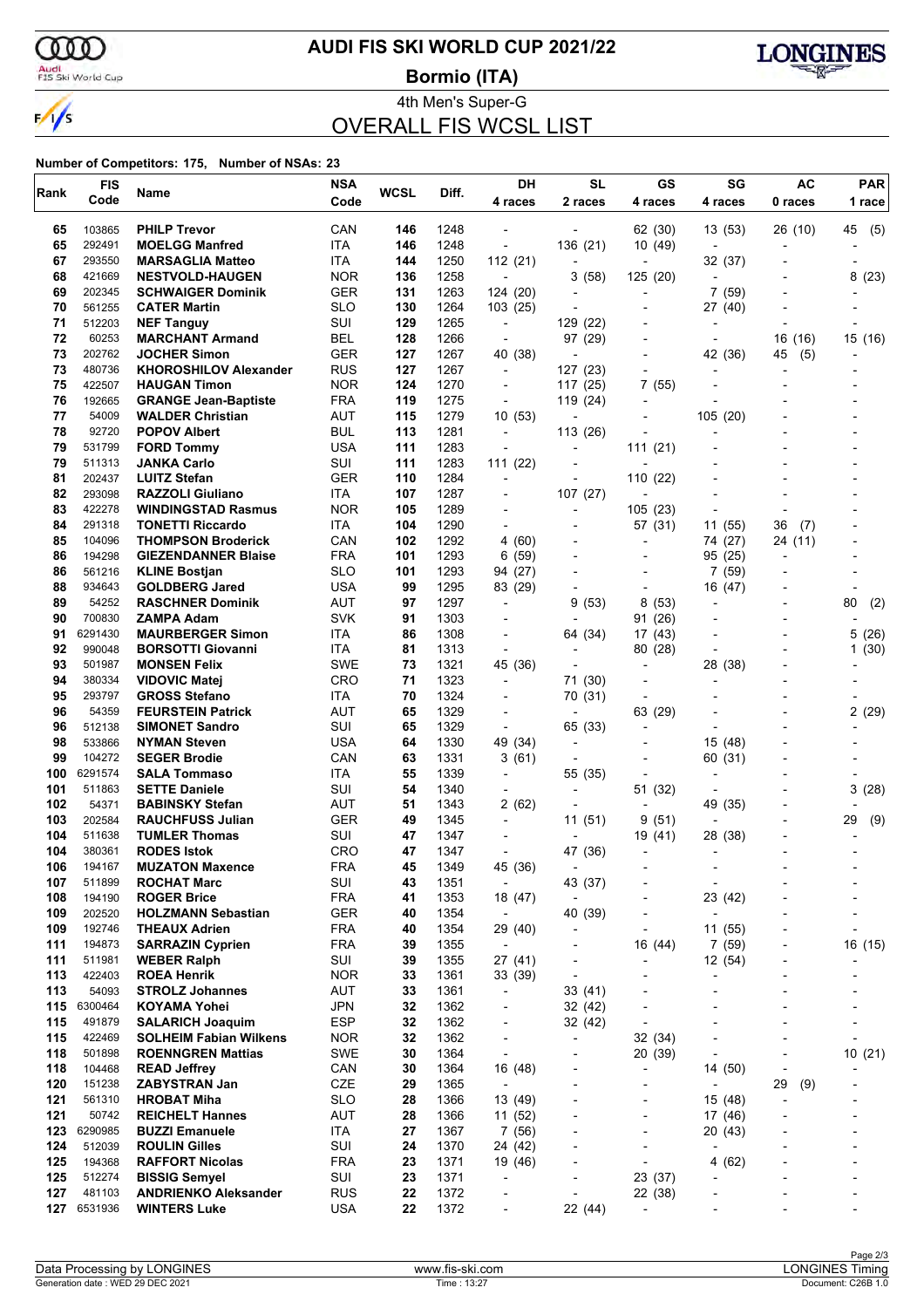

 $\frac{1}{\sqrt{2}}$ 

## **AUDI FIS SKI WORLD CUP 2021/22**

Audi<br>FIS Ski World Cup

**Bormio (ITA)**



4th Men's Super-G OVERALL FIS WCSL LIST

| Rank       | <b>FIS</b>        | Name                                             | <b>NSA</b> | <b>WCSL</b> | Diff.        | <b>DH</b>                      | <b>SL</b>                | GS                       | SG                       | AC      | <b>PAR</b> |  |
|------------|-------------------|--------------------------------------------------|------------|-------------|--------------|--------------------------------|--------------------------|--------------------------|--------------------------|---------|------------|--|
|            | Code              |                                                  | Code       |             |              | 4 races                        | 2 races                  | 4 races                  | 4 races                  | 0 races | 1 race     |  |
| 127        | 492192            | <b>ORTEGA Albert</b>                             | <b>ESP</b> | 22          | 1372         | $\overline{a}$                 |                          |                          |                          | 22 (12) |            |  |
| 130        | 6531444           | <b>ARVIDSSON Erik</b>                            | USA        | 21          | 1373         | 21 (44)                        |                          |                          | $\overline{a}$           |         |            |  |
| 131        | 512352            | <b>CHABLOZ Yannick</b>                           | SUI        | 20          | 1374         | 20 (45)                        |                          |                          |                          | L.      |            |  |
| 131        | 481730            | <b>KUZNETSOV Ivan</b>                            | RUS        | 20          | 1374         | $\overline{a}$                 |                          | 20 (39)                  |                          |         |            |  |
| 131        | 240148            | <b>SZOLLOS Barnabas</b>                          | ISR        | 20          | 1374         | $\overline{\phantom{a}}$       | $\overline{a}$           |                          |                          | 20 (13) |            |  |
| 131        | 6531063           | <b>GINNIS AI</b>                                 | <b>GRE</b> | 20          | 1374         |                                | 20 (45)                  |                          |                          |         |            |  |
| 135        | 6293775           | <b>DELLA VITE Filippo</b>                        | ITA        | 19          | 1375         | $\overline{\phantom{a}}$       |                          | 19 (41)                  |                          |         |            |  |
| 136        | 194650            | <b>PICCARD Roy</b>                               | FRA        | 18          | 1376         |                                |                          |                          | 18 (45)                  |         |            |  |
| 137        | 481327            | <b>TRIKHICHEV Pavel</b>                          | RUS        | 16          | 1378         |                                |                          |                          |                          | 16 (16) |            |  |
| 137 -      | 6532592           | <b>RITCHIE Benjamin</b>                          | USA        | 16          | 1378         | $\overline{a}$                 | 16 (46)                  |                          |                          |         |            |  |
| 139        | 221213            | <b>RAPOSO Charlie</b>                            | GBR        | 14          | 1380         |                                |                          |                          |                          |         | 14 (17)    |  |
| 139        | 700879            | <b>ZAMPA Andreas</b>                             | SVK        | 14          | 1380         |                                |                          | 14 (45)                  |                          |         |            |  |
| 141        | 6291374           | <b>HOFER Alex</b>                                | ITA        | 13          | 1381         |                                |                          | 13 (46)                  |                          |         |            |  |
| 141        | 180666            | <b>TORSTI Samu</b>                               | FIN        | 13          | 1381         |                                |                          | 13 (46)                  |                          |         |            |  |
| 141        | 380377            | <b>KOLEGA Samuel</b>                             | CRO        | 13          | 1381         |                                | 13 (47)                  |                          |                          |         |            |  |
| 144        | 92719             | <b>ZLATKOV Kamen</b>                             | BUL        | 12          | 1382         | L,                             | 12 (49)                  |                          |                          |         |            |  |
| 144        | 51395             | <b>DIGRUBER Marc</b>                             | AUT        | 12          | 1382         | ÷,                             | 12 (49)                  |                          |                          |         |            |  |
| 144        | 194542            | <b>GIRAUD MOINE Valentin</b>                     | <b>FRA</b> | 12          | 1382         | 12 (50)                        | ÷,                       |                          |                          |         |            |  |
| 144        | 6291625           | <b>SCHIEDER Florian</b>                          | ITA        | 12<br>11    | 1382         | 12 (50)                        |                          |                          |                          |         |            |  |
| 148<br>148 | 6290845<br>511867 | <b>BOSCA Guglielmo</b>                           | ITA        |             | 1383         | $\overline{\phantom{a}}$<br>L, |                          |                          | 11<br>(55)               |         | 9          |  |
|            | 6293831           | <b>NOGER Cedric</b>                              | SUI<br>ITA | 11<br>10    | 1383         | ÷,                             |                          | 2(65)                    |                          |         | (22)       |  |
| 150<br>150 | 202525            | <b>FRANZONI Giovanni</b><br><b>SCHMID Manuel</b> | <b>GER</b> | 10          | 1384<br>1384 | 8(54)                          | $\overline{\phantom{a}}$ | 10(49)                   | (63)<br>2                |         |            |  |
| 150        | 512120            | von GRUENIGEN Noel                               | SUI        | 10          | 1384         | $\overline{a}$                 | 10 (52)                  |                          |                          |         |            |  |
| 153        | 104539            | <b>SEGER Riley</b>                               | CAN        | 9           | 1385         | $\overline{a}$                 |                          |                          | 9<br>(58)                |         |            |  |
| 153        | 534562            | <b>LIGETY Ted</b>                                | USA        | 9           | 1385         |                                |                          | 9 (51)                   |                          |         |            |  |
| 155        | 511908            | <b>SCHMIDIGER Reto</b>                           | SUI        | 8           | 1386         | ÷,                             | 8 (54)                   |                          |                          |         |            |  |
| 155        | 511847            | <b>MANI Nils</b>                                 | SUI        | 8           | 1386         | 8(54)                          |                          |                          |                          |         |            |  |
| 155        | 54368             | <b>BORGNAES Christian</b>                        | AUT        | 8           | 1386         |                                |                          | 8 (53)                   |                          |         |            |  |
| 158        | 512281            | <b>ROESTI Lars</b>                               | SUI        | 7           | 1387         | 7 (56)                         |                          |                          |                          |         |            |  |
| 158        | 6291725           | <b>ZINGERLE Hannes</b>                           | ITA        | 7           | 1387         | $\overline{a}$                 |                          | 7 (55)                   |                          |         |            |  |
| 158        | 60261             | <b>MAES Sam</b>                                  | <b>BEL</b> | 7           | 1387         | $\blacksquare$                 | $\overline{\phantom{a}}$ | 7(55)                    |                          |         |            |  |
| 158        | 54080             | <b>NEUMAYER Christopher</b>                      | AUT        | 7           | 1387         | 7 (56)                         | $\overline{a}$           |                          |                          |         |            |  |
| 158        | 202615            | <b>TREMMEL Anton</b>                             | GER        | 7           | 1387         | $\overline{a}$                 | 7(55)                    |                          |                          |         |            |  |
| 163        | 54471             | <b>DORNER Thomas</b>                             | <b>AUT</b> | 6           | 1388         | $\overline{a}$                 | L,                       |                          |                          |         | 6<br>(25)  |  |
| 163        | 221236            | <b>TAYLOR Laurie</b>                             | <b>GBR</b> | 6           | 1388         | $\overline{\phantom{a}}$       | 6 (56)                   |                          |                          | ÷,      |            |  |
| 163        | 6531160           | <b>LEEVER Alex</b>                               | <b>USA</b> | 6           | 1388         |                                | 6 (56)                   |                          |                          |         |            |  |
| 163        | 54104             | <b>WALCH Magnus</b>                              | AUT        | 6           | 1388         | $\overline{a}$                 | L,                       | (58)<br>6                |                          | L.      |            |  |
| 167        | 6300451           | <b>KATO Seigo</b>                                | JPN        | 4           | 1390         |                                |                          |                          |                          |         | 4 (27)     |  |
| 167        | 6290062           | <b>BARUFFALDI Stefano</b>                        | ITA        | 4           | 1390         | $\overline{a}$                 |                          | 4 (59)                   |                          | ÷,      |            |  |
| 167        | 294890            | <b>NANI Roberto</b>                              | ITA        | 4           | 1390         |                                |                          | 4 (59)                   |                          |         |            |  |
| 170        | 400237            | <b>MEINERS Maarten</b>                           | <b>NED</b> | 3           | 1391         | $\overline{a}$                 | $\overline{a}$           | (62)<br>3                |                          | L.      |            |  |
| 170        | 421860            | <b>NORDBOTTEN Jonathan</b>                       | <b>NOR</b> | 3           | 1391         | $\overline{a}$                 | 3(58)                    |                          |                          |         |            |  |
| 172        | 6531520           | <b>MORSE Sam</b>                                 | USA        | 1           | 1393         | 1(63)                          |                          |                          |                          |         |            |  |
| 172        | 54209             | <b>KRENN Christoph</b>                           | AUT        | 1           | 1393         |                                |                          |                          | 1<br>(64)                |         |            |  |
| 172        | 104537            | <b>ALEXANDER Cameron</b>                         | CAN        | 1           | 1393         | 1(63)                          |                          | $\overline{a}$           |                          |         |            |  |
| 172        | 54340             | <b>LAHNSTEINER Maximilian</b>                    | AUT        | 1           | 1393         | 1(63)                          | $\overline{\phantom{a}}$ | $\overline{\phantom{a}}$ | $\overline{\phantom{a}}$ |         |            |  |

| Legend:                                              |                                             |                  |                             |          |                     |             |                             |  |
|------------------------------------------------------|---------------------------------------------|------------------|-----------------------------|----------|---------------------|-------------|-----------------------------|--|
| $\overline{\phantom{0}}$<br><b>GS</b><br><b>WCSL</b> | No points<br>Giant Slalom<br>Overall points | AC<br><b>PAR</b> | Alpine Combined<br>Parallel | DH<br>SG | Downhill<br>Super-G | Diff.<br>SL | <b>Difference</b><br>Slalom |  |
|                                                      |                                             |                  |                             |          |                     |             |                             |  |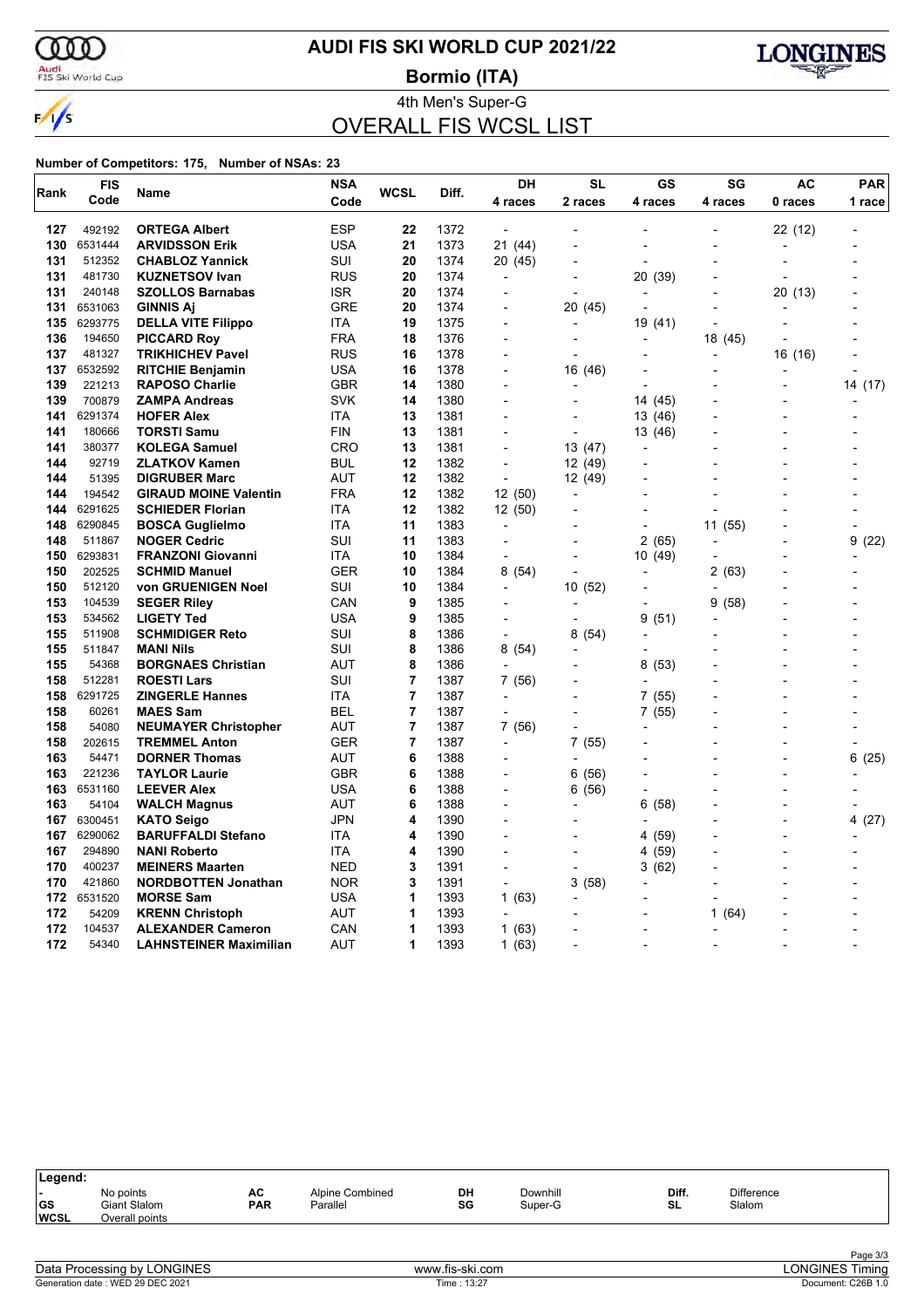

#### Audi<br>FIS Ski World Cup

## **AUDI FIS SKI WORLD CUP 2021/22**

**Bormio (ITA)**



4th Men's Super-G

**Number of Nations: 18**

### FIS NATION CUP **Rank Name NSA Points Diff. DH SL GS SG AC PAR TE 1 Austria** AUT **2290** 772 55 473 738 - 252 - **2 Switzerland** SUI **2100** 190 579 134 709 655 - 23 - **3 Norway** NOR **1467** 823 210 298 467 374 - 118 - **4 France** FRA **1088** 1202 168 209 327 343 - 41 - **5 Italy** ITA **1079** 1211 391 197 272 193 - 26 - **6 Germany** GER **686** 1604 291 7 135 184 - 69 - **7 United States of America** USA **641** 1649 305 6 130 200 - - -

**8 Canada** CAN **417** 1873 28 34 98 176 - 81 - **9 Slovenia** SLO **341** 1949 114 13 134 22 - 58 - **10 Sweden** SWE **183** 2107 20 140 10 3 - 10 - **11 Croatia** CRO **179** 2111 - 92 80 - - 7 - **12 Belgium** BEL **69** 2221 - 54 - - - 15 - **13 Great Britain** GBR **65** 2225 - 51 - - - 14 - **14 Bulgaria** BUL **51** 2239 - 51 - - - - - **15 Japan** JPN **36** 2254 - 32 - - - 4 - **16 Spain** ESP **32** 2258 - 32 - - - - - **17 Russian Federation** RUS **23** 2267 - 8 15 - - - - **18 Slovakia** SVK **22** 2268 - - 22 - - - -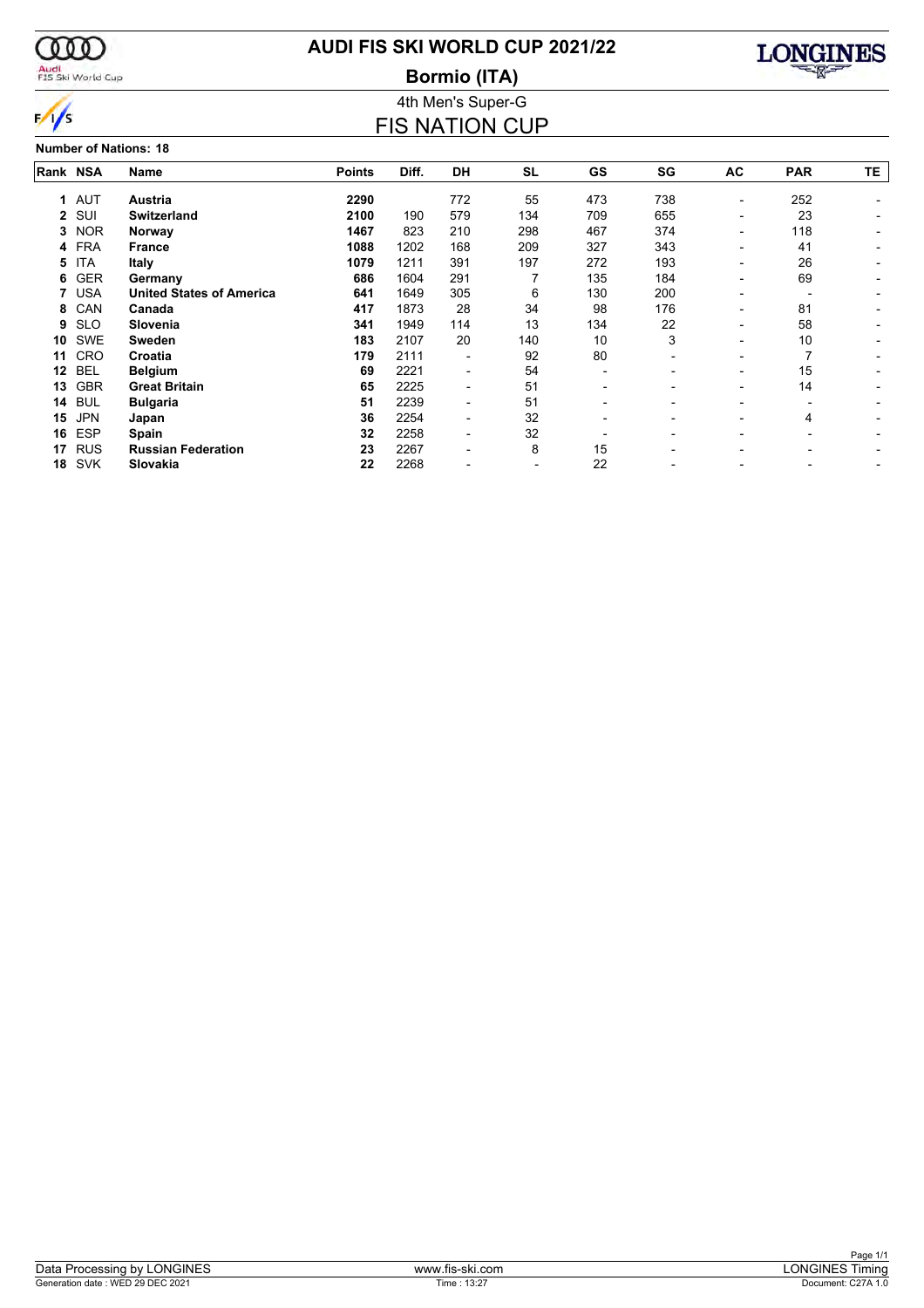

## Audi<br>FIS Ski World Cup

## **AUDI FIS SKI WORLD CUP 2021/22**

**Bormio (ITA)**



## 4th Men's Super-G OVERALL FIS NATION CUP

**Number of Nations: 23**

| <b>RK NSA</b> |                | Overall |        |          | <b>DH Points</b> |     |       | <b>SL Points</b> |                |      | <b>GS Points</b> |     |              | <b>SG Points</b> |     |       | <b>AC Points</b> |   |     | <b>PAR Points</b> |     | <b>TE Points</b> |
|---------------|----------------|---------|--------|----------|------------------|-----|-------|------------------|----------------|------|------------------|-----|--------------|------------------|-----|-------|------------------|---|-----|-------------------|-----|------------------|
|               | M+W            | м       | W      | $M+W$    | м                | W   | $M+W$ | м                | W              | M+W  | м                | W   | $M+W$        | м                | W   | $M+W$ | м                | W | M+W | м                 | W   | $M+W$            |
| 1 AUT         | 4232 2290 1942 |         |        | 1402 772 |                  | 630 | 318   | 55               | 263            | 890  | 473              | 417 | 1282         | 738              | 544 |       |                  |   | 340 | 252               | 88  |                  |
| 2 SUI         | 3651 2100 1551 |         |        |          | 875 579          | 296 | 407   | 134              | 273            | 1067 | 709              | 358 | 1199 655     |                  | 544 |       |                  |   | 103 | 23                | 80  |                  |
| 3 ITA         | 2957 1079 1878 |         |        | 993      | 391              | 602 | 231   | 197              | 34             | 514  | 272              | 242 | 1143         | 193              | 950 |       |                  |   | 76  | 26                | 50  |                  |
| 4 NOR         | 2249 1467 782  |         |        | 272      | 210              | 62  | 391   | 298              | 93             | 749  | 467              | 282 | 532          | 374              | 158 |       |                  |   | 305 | 118               | 187 |                  |
| 5 USA         | 1895 641 1254  |         |        | 569      | 305              | 264 | 309   | 6                | 303            | 521  | 130              | 391 | 490          | 200              | 290 |       |                  |   | 6   |                   | 6   |                  |
| 6 FRA         | 1658 1088 570  |         |        | 229      | 168              | 61  | 230   | 209              | 21             | 619  | 327              | 292 |              | 504 343          | 161 |       |                  |   | 76  | 41                | 35  |                  |
| 7 GER         | 1066           | 686     | 380    | 353      | 291              | 62  | 226   |                  | 219            | 138  | 135              | 3   | 219          | 184              | 35  |       |                  |   | 130 | 69                | 61  |                  |
| 8 SLO         | 940            | -341    | 599    | 192      | 114              | 78  | 235   | 13               | 222            | 286  | 134              | 152 | 37           | 22               | 15  |       |                  |   | 190 | 58                | 132 |                  |
| 9 SWE         | 779            | 183     | 596    | 46       | 20               | 26  | 353   | 140              | 213            | 312  | 10               | 302 | 3            | 3                |     |       |                  |   | 65  | 10                | 55  |                  |
| <b>10 CAN</b> | 642            | 417     | 225    | 72       | 28               | 44  | 118   | 34               | 84             | 134  | 98               | 36  | 237          | 176              | 61  |       |                  |   | 81  | 81                |     |                  |
| <b>11 SVK</b> | 537            | 22      | 515    |          |                  |     | 280   |                  | 280            | 257  | 22               | 235 |              |                  |     |       |                  |   |     |                   |     |                  |
| <b>12 CRO</b> | 220            | 179     | 41     |          |                  |     | 133   | 92               | 41             | 80   | 80               |     |              |                  |     |       |                  |   |     |                   |     |                  |
| <b>13 CZE</b> | 124            |         | - 124  | 31       |                  | 31  | 73    |                  | 73             |      |                  |     | 20           |                  | 20  |       |                  |   |     |                   |     |                  |
| <b>14 POL</b> | 117            |         | $-117$ |          |                  |     |       |                  |                | 91   |                  | 91  | $\mathbf{2}$ |                  | 2   |       |                  |   | 24  |                   | 24  |                  |
| <b>15 GBR</b> | 104            | 65      | 39     |          |                  |     | 70    | 51               | 19             | 20   |                  | 20  |              |                  |     |       |                  |   | 14  | 14                |     |                  |
| <b>16 NZL</b> | 92             |         | 92     |          |                  |     |       |                  |                | 24   |                  | 24  | 68           |                  | 68  |       |                  |   |     |                   |     |                  |
| <b>17 BEL</b> | 69             | 69      |        |          |                  |     | 54    | 54               |                |      |                  |     |              |                  |     |       |                  |   | 15  | 15                |     |                  |
| <b>18 BUL</b> | 51             | 51      |        |          |                  |     | 51    | 51               |                |      |                  |     |              |                  |     |       |                  |   |     |                   |     |                  |
| <b>19 RUS</b> | 50             | 23      | 27     | 6        |                  | 6   | 8     | 8                | $\blacksquare$ | 15   | 15               |     | 21           |                  | 21  |       |                  |   |     |                   |     |                  |
| <b>20 JPN</b> | 36             | 36      |        |          |                  |     | 32    | 32               |                |      |                  |     |              |                  |     |       |                  |   |     |                   |     |                  |
| <b>21 ESP</b> | 32             | 32      |        |          |                  |     | 32    | 32               |                |      |                  |     |              |                  |     |       |                  |   |     |                   |     |                  |
| <b>22 BIH</b> | 13             |         | 13     |          |                  |     |       |                  |                |      |                  |     | 13           |                  | 13  |       |                  |   |     |                   |     |                  |
| <b>23 FIN</b> | 10             |         | 10     |          |                  |     | 10    |                  | 10             |      |                  |     |              |                  |     |       |                  |   |     |                   |     |                  |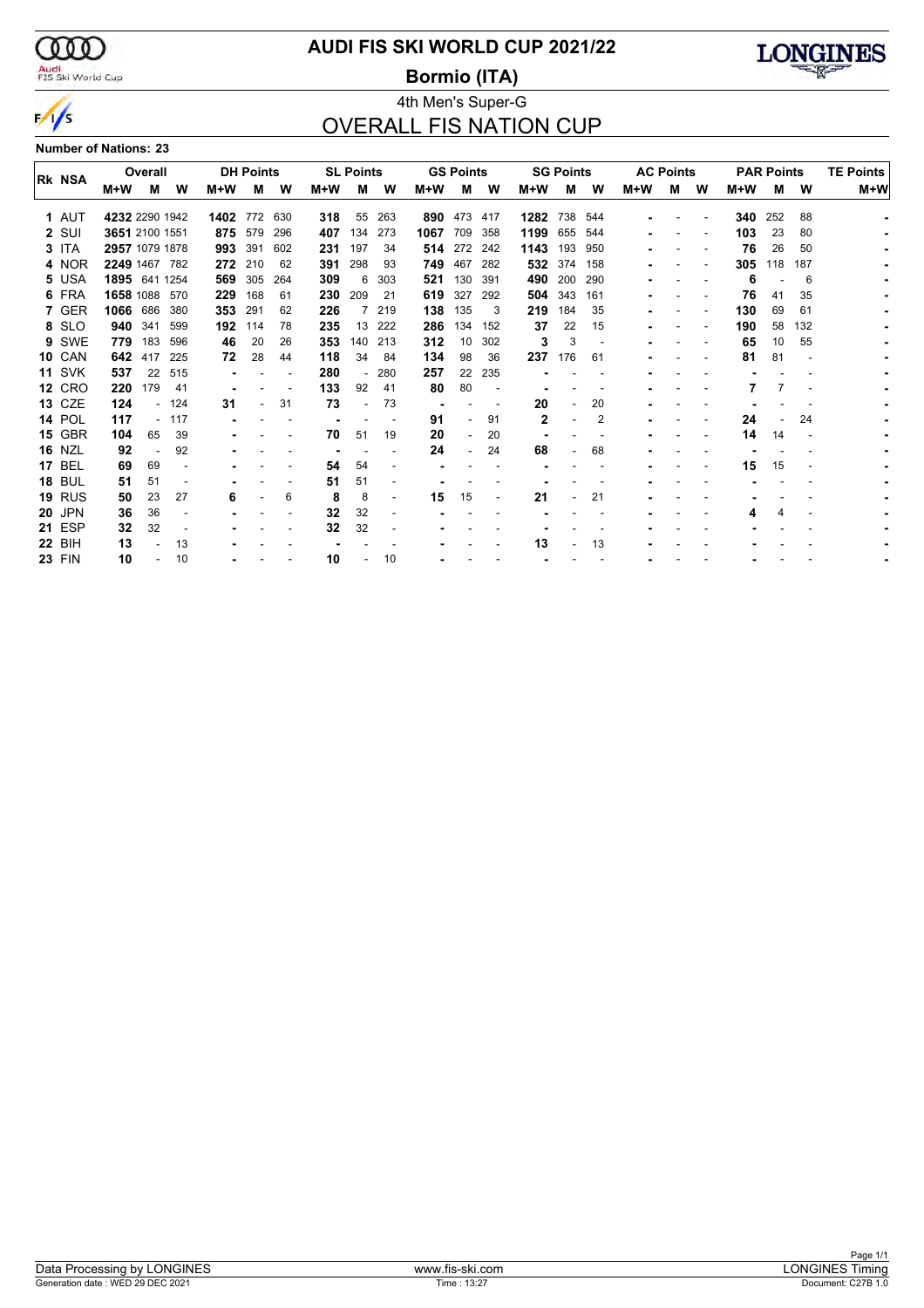

 $\frac{1}{\sqrt{2}}$ 

Audi<br>FIS Ski World Cup

## **AUDI FIS SKI WORLD CUP 2021/22**

**Bormio (ITA)**



## 4th Men's Super-G BRANDS STANDINGS

#### **Number of Brands: 9**

|   | Rank Name   | <b>Points</b> | Diff. | DH                       | SL                       | GS                       | SG                       | AC                       | <b>PAR</b>               |
|---|-------------|---------------|-------|--------------------------|--------------------------|--------------------------|--------------------------|--------------------------|--------------------------|
|   | Head        | 1705          |       | 550                      | 125                      | 265                      | 705                      | $\overline{\phantom{0}}$ | 60                       |
|   | 2 Atomic    | 895           | 810   | 260                      | 60                       | 165                      | 410                      |                          |                          |
|   | 3 Rossignol | 700           | 1005  | $\overline{\phantom{0}}$ | 40                       | 385                      | $\overline{\phantom{0}}$ | -                        | 275                      |
|   | 4 Stoeckli  | 690           | 1015  | 130                      | $\overline{\phantom{a}}$ | 380                      | 180                      |                          |                          |
|   | 5 Fischer   | 605           | 1100  | 245                      | 235                      | $\overline{\phantom{0}}$ | 125                      | -                        | $\overline{\phantom{a}}$ |
|   | 6 Salomon   | 415           | 1290  | 120                      | $\overline{\phantom{a}}$ | 255                      | 40                       |                          |                          |
|   | 7 Nordica   | 285           | 1420  | 195                      | 50                       | $\overline{\phantom{a}}$ | 40                       | $\overline{\phantom{0}}$ |                          |
|   | 8 Voelkl    | 180           | 1525  | -                        | 140                      | $\overline{\phantom{0}}$ | $\overline{\phantom{a}}$ |                          | 40                       |
| 9 | Dynastar    | 150           | 1555  | $\overline{\phantom{0}}$ | 100                      | 50                       | $\overline{\phantom{0}}$ |                          |                          |
|   |             |               |       |                          |                          |                          |                          |                          |                          |